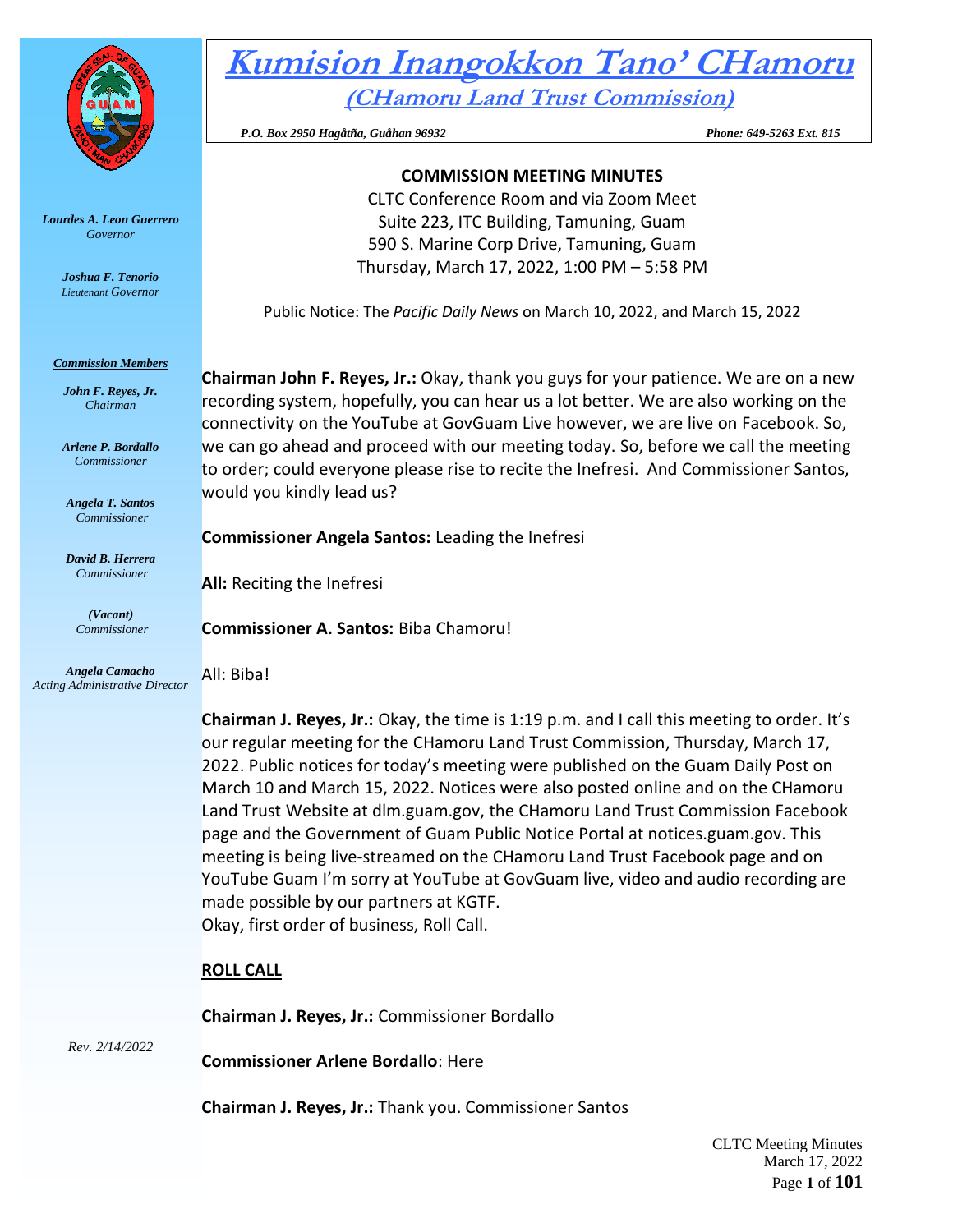**Commissioner A. Santos:** Estague'

**Chairman J. Reyes, Jr.:** Commissioner Herrera

**Commissioner David Herrera**: Gaige ha yu

**Chairman J. Reyes, Jr.:** Welcome Commissioner Herrera to your first meeting. Glad to have.

**Commissioner D. Herrera:** Si yu'os ma'ase'

**Chairman J. Reyes, Jr.:** Acting Director Angela Camacho

**Acting Administrative Director Angela Camacho**: Here

**Chairman J. Reyes, Jr.:** And Attorney Toft

**Attorney Nicolas Toft**: Here

**Chairman J. Reyes, Jr.:** Thank you, sir. Okay our first item on the agenda, we'll have Ms. Lydia give us an update if any on the Null and Void Leases.

#### **NULL AND VOID LEASES UPDATES**

**Land Agent I Lydia Taleu:** Can you hear me?

**Chairman J. Reyes, Jr.:** Give us one second. Try again

Bad audio feedback and echo

PBS/KGTF Crew: working on audio and video sound

**Chairman J. Reyes, Jr.:** Try again. Okay, Lydia, try again

**Land Agent I L. Taleu:** Test test…Lydia Taleu

**Chairman J. Reyes, Jr.:** There we go. Thank you.

**Land Agent I L. Taleu:** Okay. So as of the…I'm reporting regarding the Null and Void cases and application review. As of March  $17<sup>th</sup>$ , the null and voids remains the same as it did in the last board meeting because we brought no new cases so so far, we've adjudicated 25, we have 79 waiting to be adjudicated or processed, a total of 104 cases. Now at the cases regarding applications that were with no lease; 23 cases were reviewed in that time 10 cases were public law 23 section 5.8 was correctly applied

> CLTC Meeting Minutes March 17, 2022 Page **2** of **101**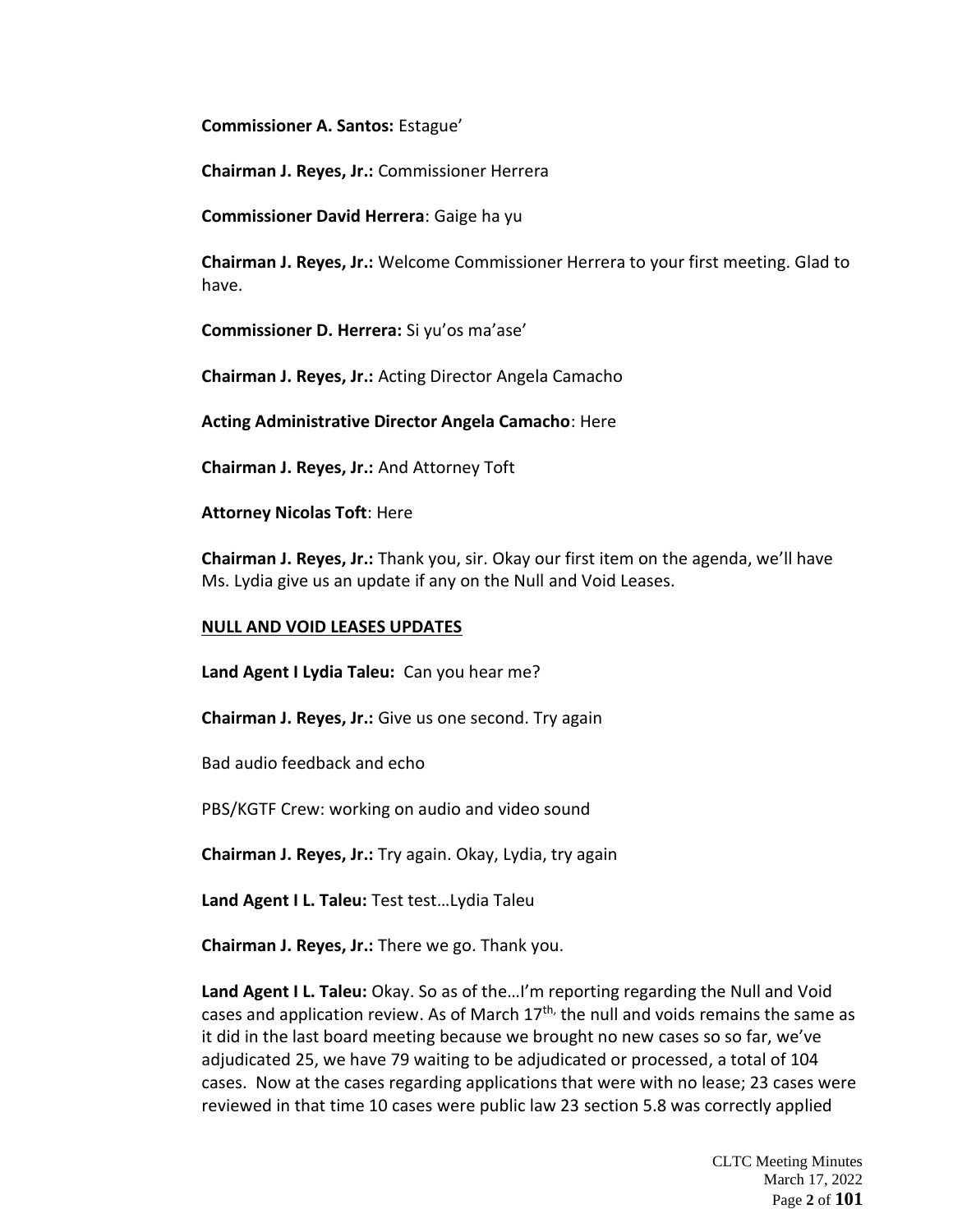which was the transferring of application rights upon the death of a lessee to a named successor. 10 cases need to be reverted in the application rights were transferred while the original applicant is still alive. And then we had 3 cases where there was an actual lease and it was Public Law 23-38 Section 9.1 which is after the death of a lessee a lease can be transferred, 3 of them were correctly processed; giving a total of 23 applications that were reviewed, plus the 187 from prior a total of 210 cases have been reviewed. And that is the situation that we're at as of today.

**Chairman J. Reyes, Jr.:** Okay. Thank you, Ms. Taleu. And then any questions from the Commissioners on that update.

Unknown: No

**Chairman J. Reyes, Jr.:** No questions, thank you. And then I know Attorney Toft, we're still working on the SOP Adjudication, correct?

**Attorney N. Toft:** That's correct. Yeah, the Triple-A process for the proposed rules and regs, yeah.

**Chairman J. Reyes, Jr.:** Alright, thank you, sir. And Attorney Toft, just real quick just a point of clarification at least point of reference for me; there are three items that I wanted to address kind of a little bit out of order in our agenda; is that… remind me again, how do I ensure that we do that properly?

Attorney N. Toft: It's fine as long as you announce it, you can say it now ahead of time just to give kind of a notice to people listening on the broadcast but yeah, the order of business is your prerogative to determine.

**Chairman J. Reyes, Jr.:** Okay, Commissioners, since we've in our last meeting we had to table a few items. I did want to go through our Old Business, I think those are a few things we could address quickly and then we'll move into our New Business with Constituent Matters and for those listening it shouldn't take us to long I just wanted to make sure we can address these since we've tabled them a couple of times. So, Commissioners, any objections to that?

#### **Commissioners:** None

#### **OLD BUSINESS**

# *1995 Applicants status update*

**Chairman J. Reyes, Jr.:** Okay, thank you. Alright, and Ms. Jhoana, so the first one in the Old Business I want to go through is our 1995 Applicants Status, those of December 2, 1995. As we shared previously, we had about 187 from that list that the team has been working on and we have some updates and we want to also decide what our next steps will be. So, Jhoana, could you guide us through that, please?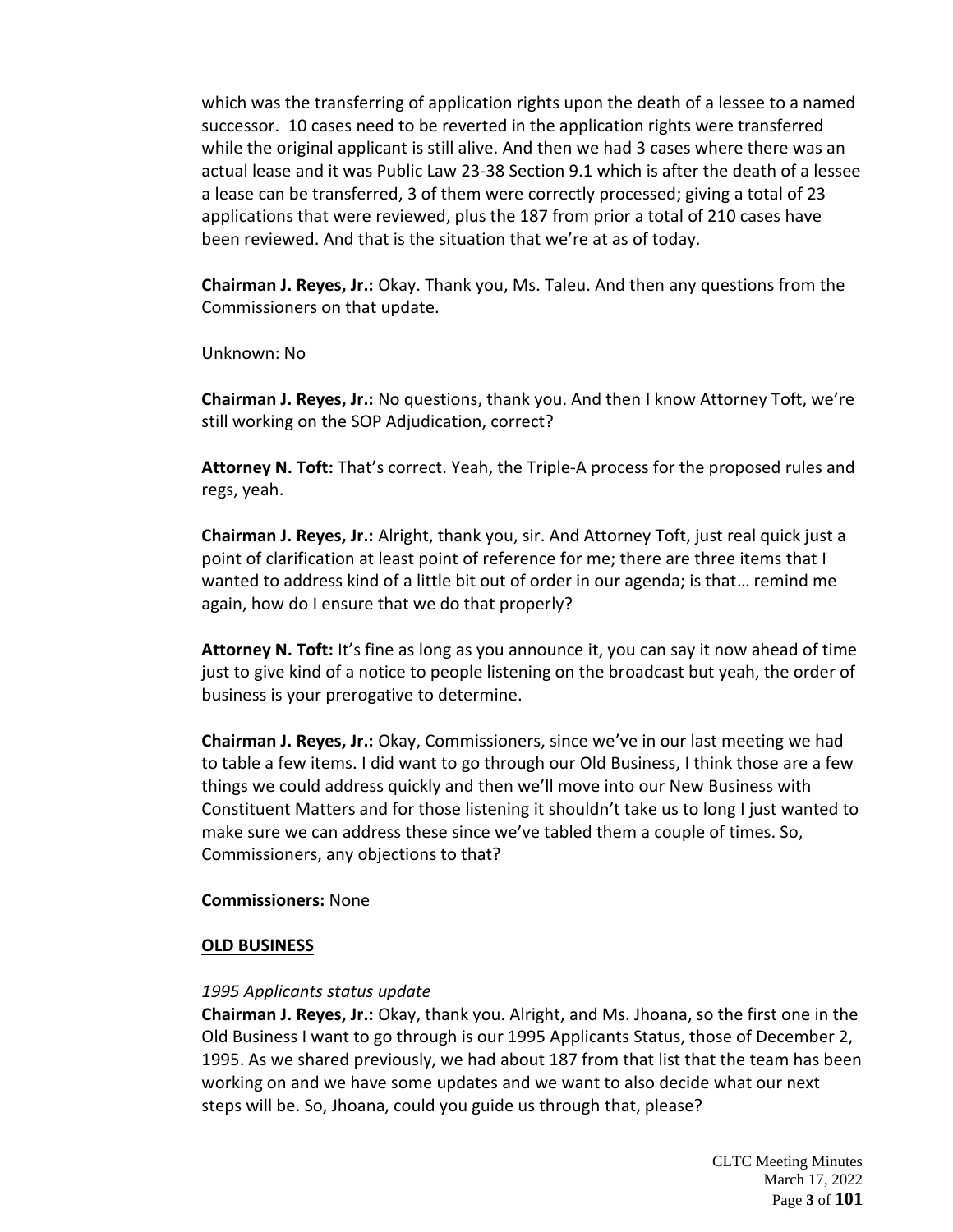**Land Agent II Jhoana Casem:** Buenas Commissioners so out of the 187 lessees or applicants residential and agriculture we have come to 97 that have no response with this what we have done is we have sent out basically a post to the Mayors' Council of Guam back in February, last month. And also, this list, the original list of the 187 has been posted in our Facebook page since November of 2021. Out of the 187, we have had 1 constituent that has been adjudicated and that is the one that Ms. Jessica brought to the board, I believe a couple of months ago under Ms. Irene Mafnas. So, with that being said, all of the individuals that we have made the attempt to contact or have had a response back to our office, we had advised them in regards to our Chapter 75A, you know, Public Law 35-112 and also, we are doing our best in assisting those constituents by doing the research here through our Jon Bond files also having them put together a family tree and also, we have…using our DLM resources such as the LandWeb or working hand in hand with Ancestral lands. Also, with that you know, our constituents may have to go through genealogy request at MARC and you know we have to get additional documents at Vitals and Statistics in regards to obtaining their birth or death certificates to show their relation to the original owner or occupier.

**Chairman J. Reyes, Jr.:** Awesome. Thank you so much for that update. So, just to be clear, it's 187 is both agriculture and residential, correct?

**Land Agent II J. Casem:** Yes, sir.

**Chairman J. Reyes, Jr.:** And then with that, it's just 97 have no response?

**Land Agent II J. Casem:** Yes, sir, 97.

**Chairman J. Reyes, Jr.:** Okay. Just mute PBS again. Okay, thank you, Jessica, (correction on name should be Jhoana) we just needed to take care of that feedback. And then what would be our next steps for those no response?

**Land Agent II J. Casem:** Well, based on our public law we would have to put out the listing to possibly PDN or the Post and then do a mailout – certified mail to the 97 so it's a matter of putting a list together and then getting their last known addresses hopefully we'll do maybe one more round of seeing if there were any responses from our mayors' offices because the list was handed to the Mayors' Council in the attempt to issue to each of the mayors' office and we can go ahead and contact the mayors' offices to validate that they did receive the listing and if not then you know possibly we have to go to each mayor's office to give them the list ourselves if it \*inaudible\* from the Mayors' Council.

**Chairman J. Reyes, Jr.:** Okay, definitely some good efforts there. I'm just going to pass it to the Commissioners if they have any questions. And Commissioners this is our attempt to begin the process of our December 1995 applicants and we want to make sure that we started off with the first 100 and then we have to make sure that we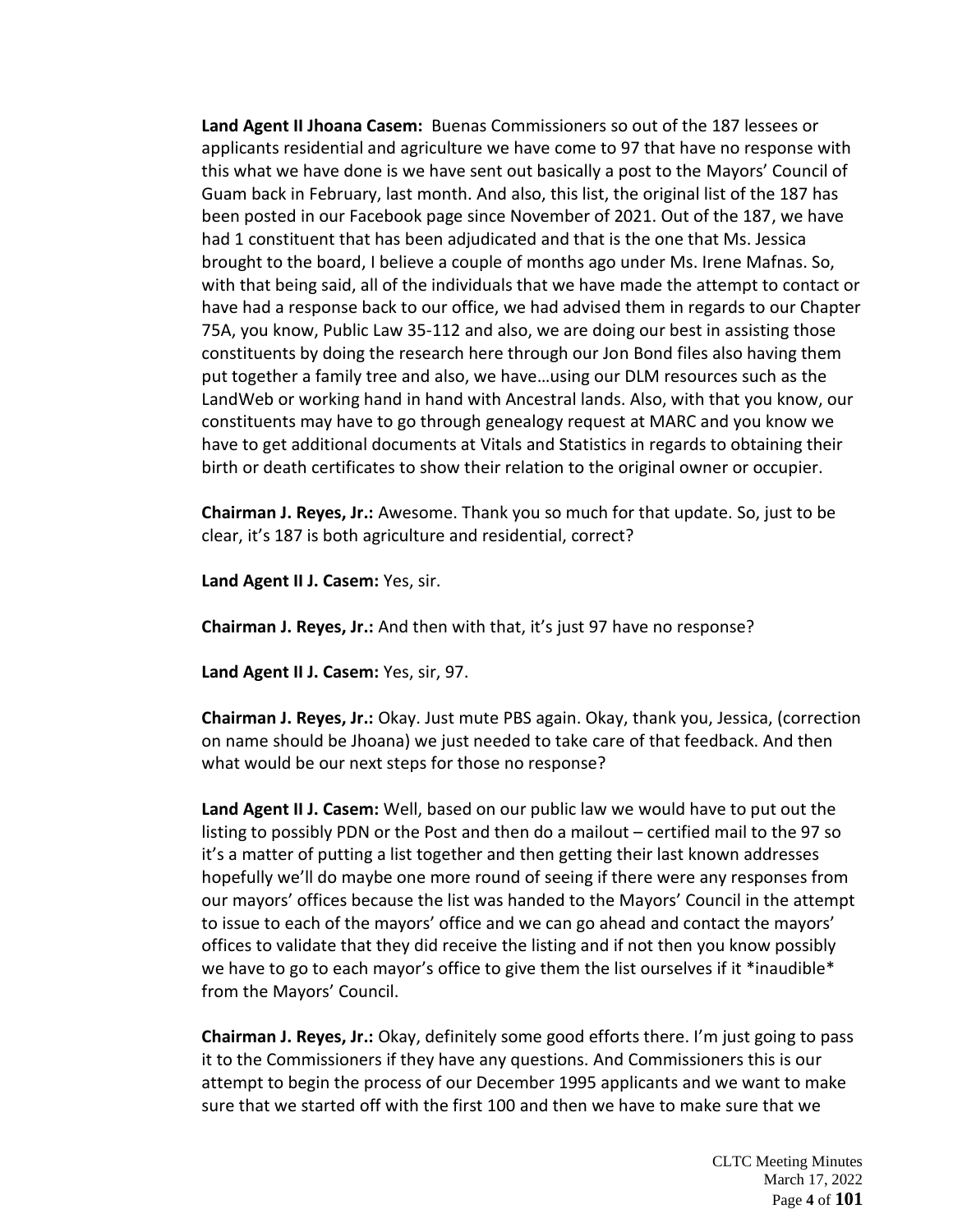included for agriculture and residential and now the team is just making sure that they also do all those qualifications given the new law. So, any questions for the team on that?

### **Commissioner A. Bordallo:** No

**Chairman J. Reyes, Jr.:** Alright, thank you very much. Okay, thank you, Jessica (should be Jhoana) we look forward to the next steps and kind of courting those efforts to ensure that if we need to ensure that if we need to get some budgeted items and \*inaudible\* dollars that'll be great. Okay, next up, Commissioners, I know that these are the two items that we did not necessarily line item them in our agenda to be published and so we wanted to make sure we bring it back to the table to have these officially approved, okay? So, the first one is our CLTC Strategic plan.

# *CLTC's Strategic Plan*

**Chairman J. Reyes, Jr.:** That was the strategic plan that was worked on by the team that again gives us our way forward kind of a five-year plan that help guide both in resources internally with the office resources externally where we can get support from, etc… so, I know that everyone's had a copy and has had the time to review and we just wanted to make this official and officially approved by the commission. Any questions before we take action on this, commissioners?

**Commissioner A. Bordallo:** None for me.

**Chairman J. Reyes, Jr.:** Okay, awesome, great. So, if we could… if I could get a motion to…

**Commissioner A. Bordallo:** I make a motion to accept the CLTC's Strategic Plan

**Chairman J. Reyes, Jr.:** Thank you, Commissioner Bordallo. May I get a second?

**Commissioner D. Herrera:** I second the motion.

**Chairman J. Reyes, Jr.:** Thank you, Commissioner Herrera. Any objections?

#### **Commissioners:** None

**Chairman J. Reyes, Jr.:** Okay, hearing none, motion passes for our CLTC's Strategic plan. Thank you very much.

#### *Appointment of Angela Camacho as the CLTC Administrative Director*

**Chairman J. Reyes, Jr.:** Okay, and next up on the agenda, we did also address the appointment of the Acting Director Angela Camacho as the CLTC Administrative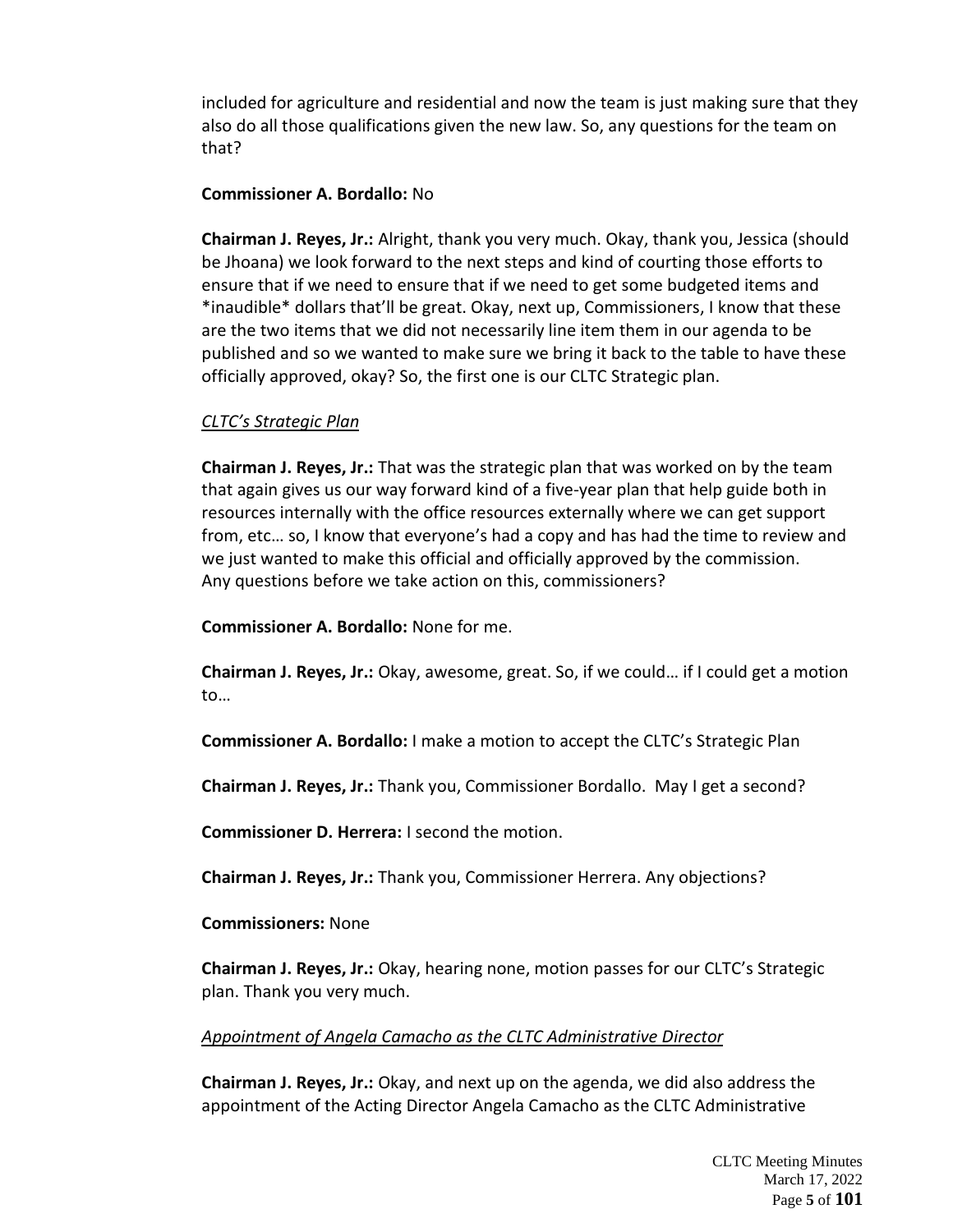Director. However, things have actually taken a change and we will not be moving forward with the appointment or even… I'm sorry, the hiring by the Commission of Ms. Camacho. However, she will still be in an acting capacity and we are working to get a permanent hire for this role. So, I just wanted to touch base on that and so there'll be no further action taken by the board - by the commission. Okay, thank you very much Commissioners. I definitely wanted to address those and we'll go ahead now and move to the next item on the agenda which is the New Business header IV with our Constituent Matters and we will begin with Catherine Rita Borja and may the land agent take us through this thank you.

#### **NEW BUSINESS**

Constituent Matters

#### *Catherine Rita Borja*

**Land Agent I L. Taleu:** Hafa adai Commissioners. So, Ms. Catherine came before the board in December where she was requesting to be reimbursed for her unused land lease fees and during the board meeting, she talked about reimbursement for survey cost but I said I couldn't move forward with her request until we got a copy of the contract from her surveyor…between her and her and the surveyor. She submitted that to us – to me and the contract amount for survey services was in the amount of seven hundred dollars (\$700.00) she is requesting for reimbursement for the survey cost.

**Chairman J. Reyes, Jr.:** And Ms. Taleu, I'm sorry, I don't mean to interrupt. I do see Ms. Borja on the line. Ms. Borja, I apologize

**Land Agent I L. Taleu:** She was here earlier and I think…

**Chairman J. Reyes, Jr.:** No..no… I do see her, yes, I do. I just wanted to acknowledge her Ms. Lydia.

**Land Agent I L. Taleu:** Oh, okay.

**Chairman J. Reyes, Jr.:** Thank you, Ms. Borja for joining us, just for the record could you please state your name?

**Catherine Borja:** Catherine Borja.

**Chairman J. Reyes, Jr.:** Thank you, so much. I apologize I didn't start off with that. Okay, Ms. Taleu, thank you, you can continue.

**Land Agent I L. Taleu:** Anyway so, she is requesting for reimbursement in the amount of seven hundred dollars (\$700.00) for a completed survey map for a now lease that has been terminated. While there's nothing in the public law that says, we have to no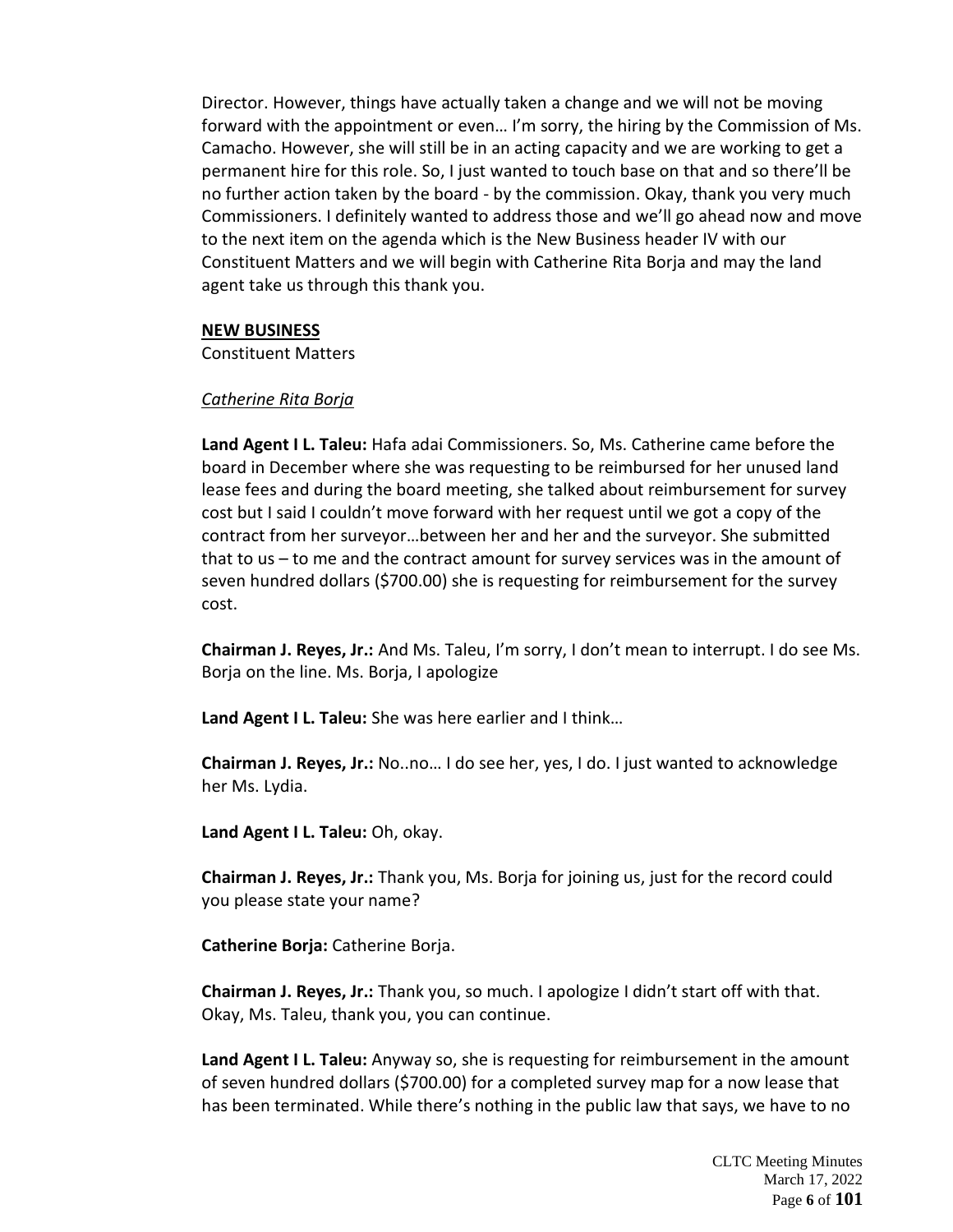does it say we don't have to. This is simply up to the board to decide whether or not they will… if they will approve her for reimbursement. So, that's… Ms. Borja if you would like to make any comment, that's all I can say. She is requesting for reimbursement.

**Chairman J. Reyes, Jr.:** Okay

**Land Agent I L. Taleu:** That's it. It's up to you all to say yea or nay.

**Chairman J. Reyes, Jr.:** Thank you, Ms. Lydia. Ms. Borja, any questions or concerns?

**Catherine Borja:** No, none at all. Lydia has answered all of them.

**Chairman J. Reyes, Jr.:** Okay, thank you so much. Alright, Commissioners, any questions?

**Commissioner A. Santos:** None for me.

**Chairman J. Reyes, Jr.:** Okay. Attorney Toft, given that Ms. Lydia has shared there's nothing that states whether we need to or not, it's just at the decision of the Board, is that correct?

**Attorney N. Toft:** Yes, that's correct.

**Chairman J. Reyes, Jr.:** Okay. Commissioners, so the action before us is…

**Commissioner A. Bordallo:** Has it been done before?

**Chairman J. Reyes, Jr.:** Is that the question to Attorney Toft?

**Commissioner A. Bordallo:** Yeah. Have we done a refund on survey?

**Attorney N. Toft:** I believe maybe once or twice in instances where someone had relied on something that CHamoru Land Trust had done or an approval for a lot that was then later either rescinded or transferred over to a different area so we call it in legal terms estoppel basically when someone relied on a promise that the board had made or the commission had made which is not present here but again it's up to the board.

**Chairman J. Reyes, Jr.:** Okay, thank you. Any other questions?

**Land Agent I L. Taleu:** If I could just say one thing. When we talked about doing the standard operating procedures regarding the null and void cases, one of the things that were discussed is if there was a recorded survey map done on a leased lot that we are now terminating, we had put in a request that as long the lessee submitted a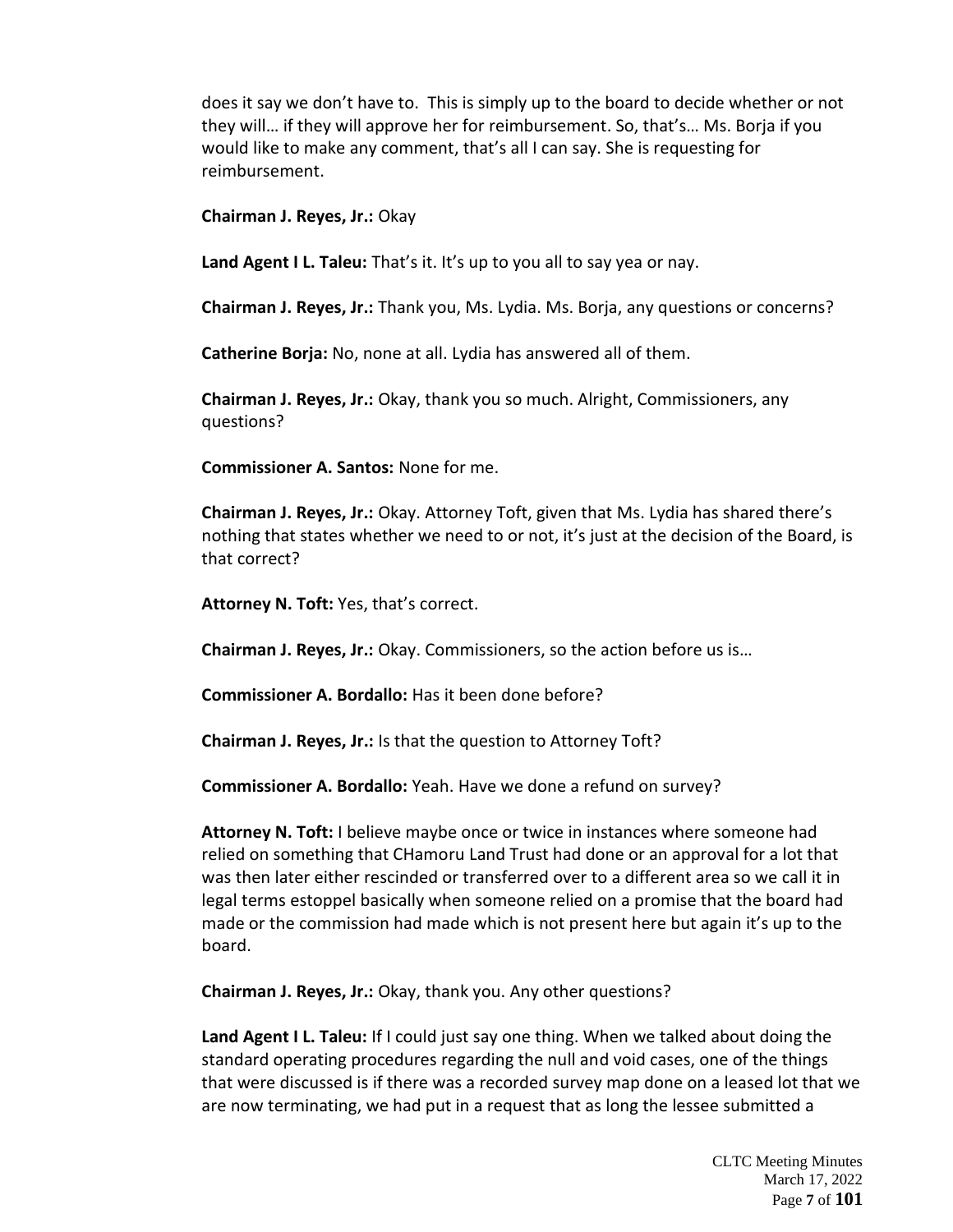contract or receipt for survey services that actually resulted in a recorded survey map that we were saying that we would approve the reimbursement of that… but those were based on the SOP's that's still pending for Null and Void cases, so….

**Chairman J. Reyes, Jr.:** Okay, understood. But that will be something that would also come through the board right for decisioning once they're ready.

Unknown: Yes.

**Chairman J. Reyes, Jr.:** Okay. That sounds like that's the road going and I'm not speaking for everybody but if that sounds like the road, we're going to then be brought forth to us. I mean I'd be open for discussion

**Commissioner A. Bordallo:** Can a map be used if our Chamoru Land Trust gives her the refund? Can Chamoru Land Trust use that map?

**Land Agent I L. Taleu:** So, say… somebody else comes in and they request to get a lease lot to be leased that lot what it is is when they do their recorded survey map, they can actually… it would be a retracement because there was already an existing map on there so a retracement will done. It might be at a lower cost to the applicant but then when the map goes in it would have their name on as the lessee instead of Ms. Borja.

**Chairman J. Reyes, Jr.:** Okay

**Land Agent I L. Taleu:** Okay, so that's how it is.

**Acting Administrative Director A. Camacho:** May I ask a question?

**Chairman J. Reyes, Jr.:** Sure

**Acting Administrative Director A. Camacho:** Lydia, this is Acting Director Camacho, can you hear me?

**Land Agent I L. Taleu:** Yeah.

**Acting Administrative Director A. Camacho:** Do you know why the lease was terminated? Sorry, to go back to it but…

**Commissioner A. Santos:** That was a question, right it's not on here

**Acting Administrative Director A. Camacho:** What…

**Land Agent I L. Taleu:** I wasn't really actively working on that case at the time. All I know that a request came in from Ms. Borja to terminate the lease and the board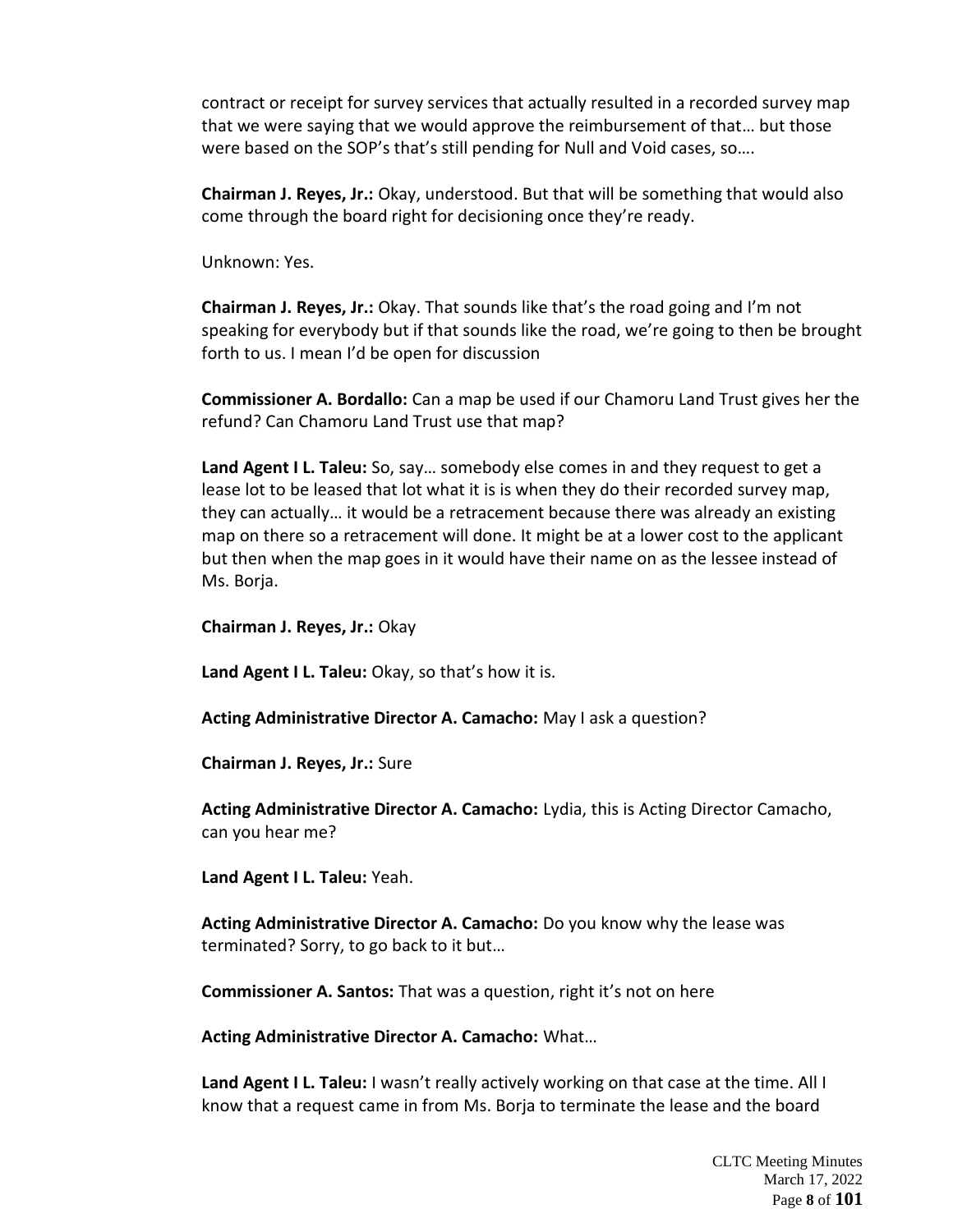approved it. So, for that question, you would have to ask… that would have to be directed to Ms. Borja because it was her request that she made to the board in a notarized statement.

**Commissioner A. Santos:** Ms. Borja would you oblige, would you mind obliging us please?

**Catherine Borja:** Yeah, this piece of land in Barrigada was assigned by my power of attorney at that time. I don't live on Guam anymore; I live in Colorado. And the lease of the land was apparently was not allowed somehow so I had to give it up because it was not supposed to be leased to me.

**Commissioner A. Santos:** Okay

**Acting Administrative Director A. Camacho:** So, then I think it seems as though this is not at the fault of the commission then.

**Commissioner A. Santos:** Mmm

**Acting Administrative Director A. Camacho:** I don't see where the Commission made an error or made a wrong decision in this case?

**Commissioner A. Santos:** Right.

**Land Agent I L. Taleu:** Well, based on what she just said, it wasn't her choice to give it up. An error was made by the agency so therefore she requested to terminated based on an error that the agency made; is that correct Ms. Borja?

**Catherine Borja:** As far as I understand, that is correct.

**Acting Administrative Director A. Camacho:** Lydia, what is your understanding of the error of for the agency? Where did the agency make an error?

Land Agent I L. Taleu: I believe \*inaudible\* it didn't go before the board for approval that was one, number two, was her POA at the time was the also the director land- of Department of Land Administrative who was also the Administrative Director so he made the offer when he signed it as the director and then he also agreed too as the lessee he agreed to the terms of the lease

**Commissioner A. Santos:** Mhmm…mhmm…mhmm

**Land Agent I L. Taleu:** So, that was when it became… I believe… I could be incorrect but I believe that was the situation was because he was making an offer as the director and then as the lessee or acting on behalf of the lessee, he accepted without board approval.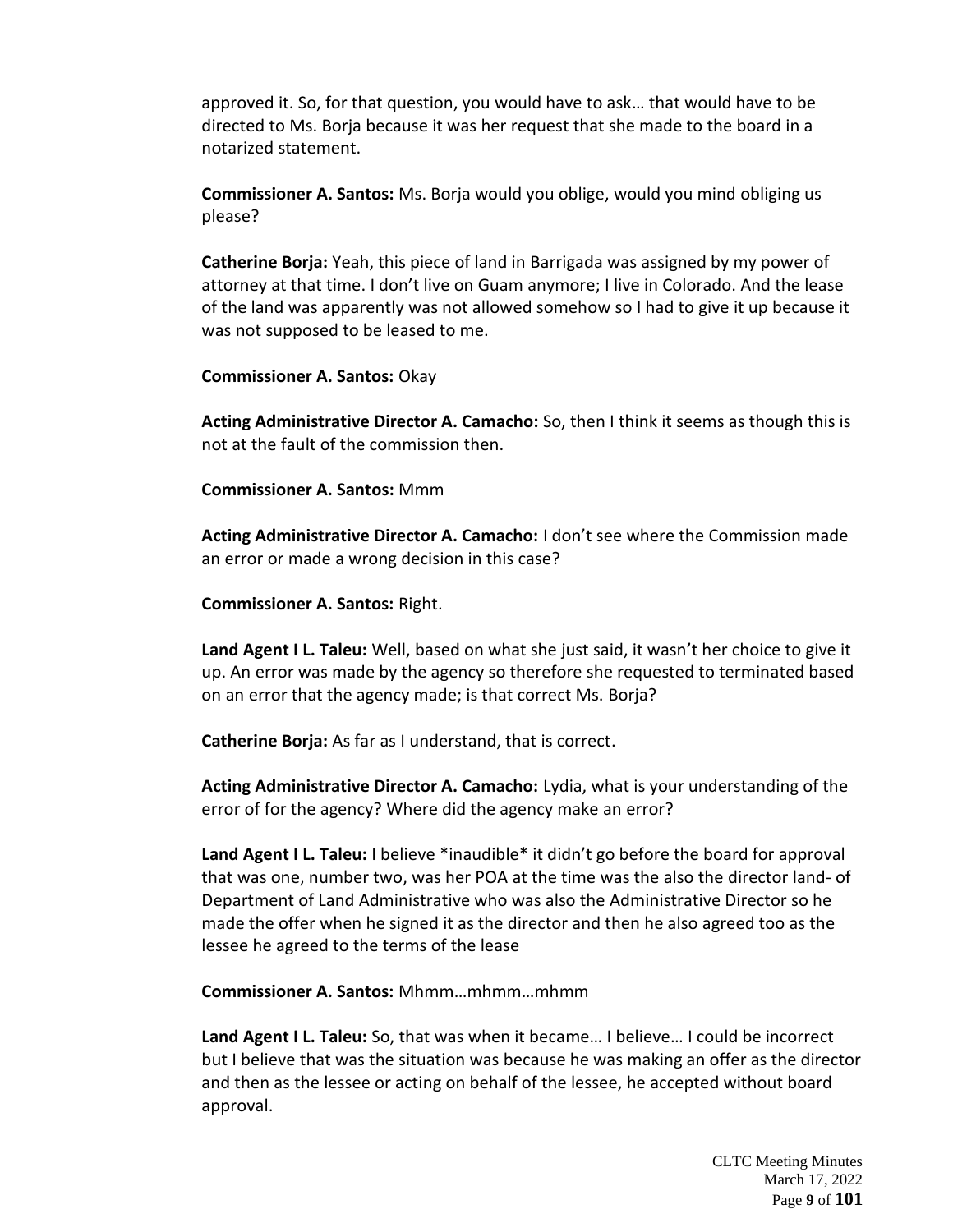**Chairman J. Reyes, Jr.:** Got it. Okay.

**Land Agent I L. Taleu:** So, that was the mistake that was made. It was nothing that Ms. Borja did unfortunately, that's what happened…it's my understanding, I could be incorrect on it but that's what I believe based on what was said in a board meeting which also led to numerous articles in both the Post and the PDN in regards to CLTC.

**Chairman J. Reyes, Jr.:** So, Lydia, let's do this and Ms. Borja I do apologize if we… I don't want to waste your time because we don't have all of the facts in front of us but I think what would behoove us is to just to get a little bit more details here Ms. Lydia. I don't know if this is necessarily a slam dunk and I don't also necessarily want to go far to back in history. I guess Ms. Camacho's concern is whether or not the chain of events that had happened to issue the lease to then now with Ms. Borja returning it or cancelling the lease and where we're at today. Maybe we should get a little bit more information from the file if there's any and we could address this in our next meeting and we could just table it so that we don't waste Ms. Borja's time.

**Land Agent I L. Taleu:** Well Sir, I reviewed the file and all it says in the file was, the board received a letter from her requesting to terminate her lease which the board accepted and approved the termination of her lease but the results that ended up that she had to go that the letter got issued because what she was told because her then POA was also the director. He offered a lease he offered a lease lot and he accepted it all without board approval

Side discussion

**Acting Administrative Director A. Camacho:** I would like to see the letter **Chairman J. Reyes, Jr.:** Okay

**Commissioner A. Santos:** Ms. Lydia, if I'm correct was this at the December 2021 meeting?

**Land Agent I L. Taleu:** Yes.

**Commissioner A. Santos:** When they… when her and her POA had come before the board?

**Land Agent I L. Taleu:** She didn't come before the board but what was presented to the board was her request to terminate the lease

**Commissioner A. Santos:** Right. If I'm correct, that was in the December 2021 one meeting, correct?

**Land Agent I L. Taleu:** Let me just double check real quick because I don't want to say yea or nay if I'm incorrect.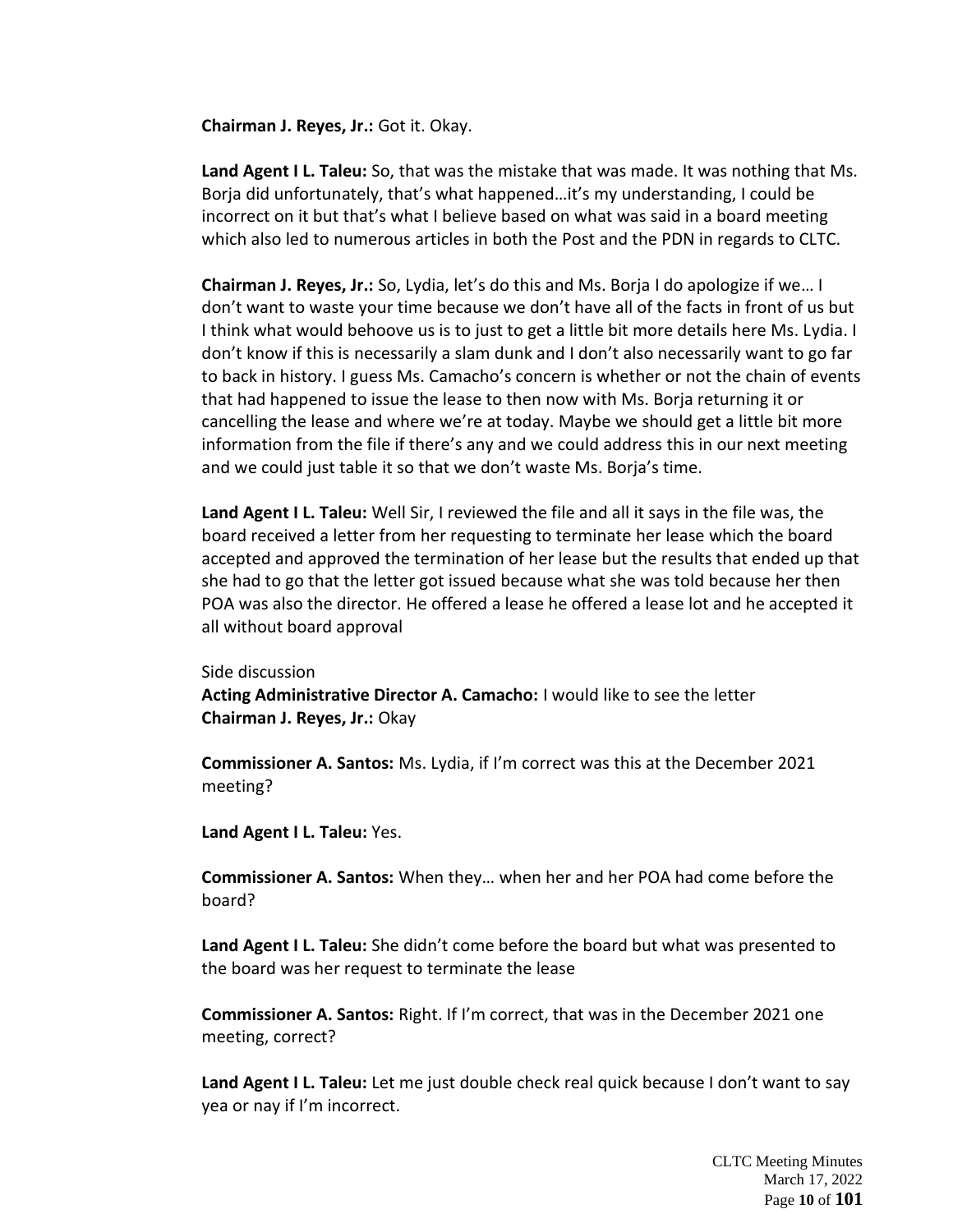**Commissioner A. Santos:** If I'm correct I mean if I remember correctly, it was both of them who appeared both on Zoom as well.

**Catherine Borja:** Yes, I believe that's true but that's a long time ago already. So, three months it probably was around that time.

**Commissioner A. Santos:** Right right just to point out that you guys were here and we did do the termination, right.

**Chairman J. Reyes, Jr.:** Right, we did the termination, yes…yes…

**Commissioner A. Santos:** Right.

**Acting Administrative Director A. Camacho:** And I guess my request Lydia is if we can take a look at the termination letter, I think that that may make a difference on the decision of the board.

**Land Agent I L. Taleu:** There's actually… okay, so here it is. Okay, so, here's the letter that's addressed to Ms. Pika. I wish to decline the property assigned to me and terminate the referred residential lease and the addendum instrument number 914688 for the surveyed property which I completed and submitted as instrument number 914600 upon the termination of the lease I further wish to exercise my action to replace this decline lot with another available lot at a future day. This request is effective immediately. Please acknowledge receipt of the request and the decline property leased to me and provide all the details of proceeding to select another suitable property.

That is what's stated in her letter.

**Acting Administrative Director A. Camacho:** Thank you.

**Commissioner A. Santos:** You said that was addressed to then Commissioner Pika I mean Chairperson Pika, right?

**Land Agent I L. Taleu:** Yes, and so this actually…the decision to approve her decline was in the May 2018 Board Meeting. So that was like four years ago. Yeah, four years, let me do the math, yes.

**Chairman J. Reyes, Jr.:** Thank you Ms. Lydia. Commissioners, any other questions? I don't. Thank you for that Ms. Lydia. I don't think we need to necessarily table this I think the Commissioners may have enough to take action. Commissioners, are there any more questions?

Commissioner D. Hererra: No questions.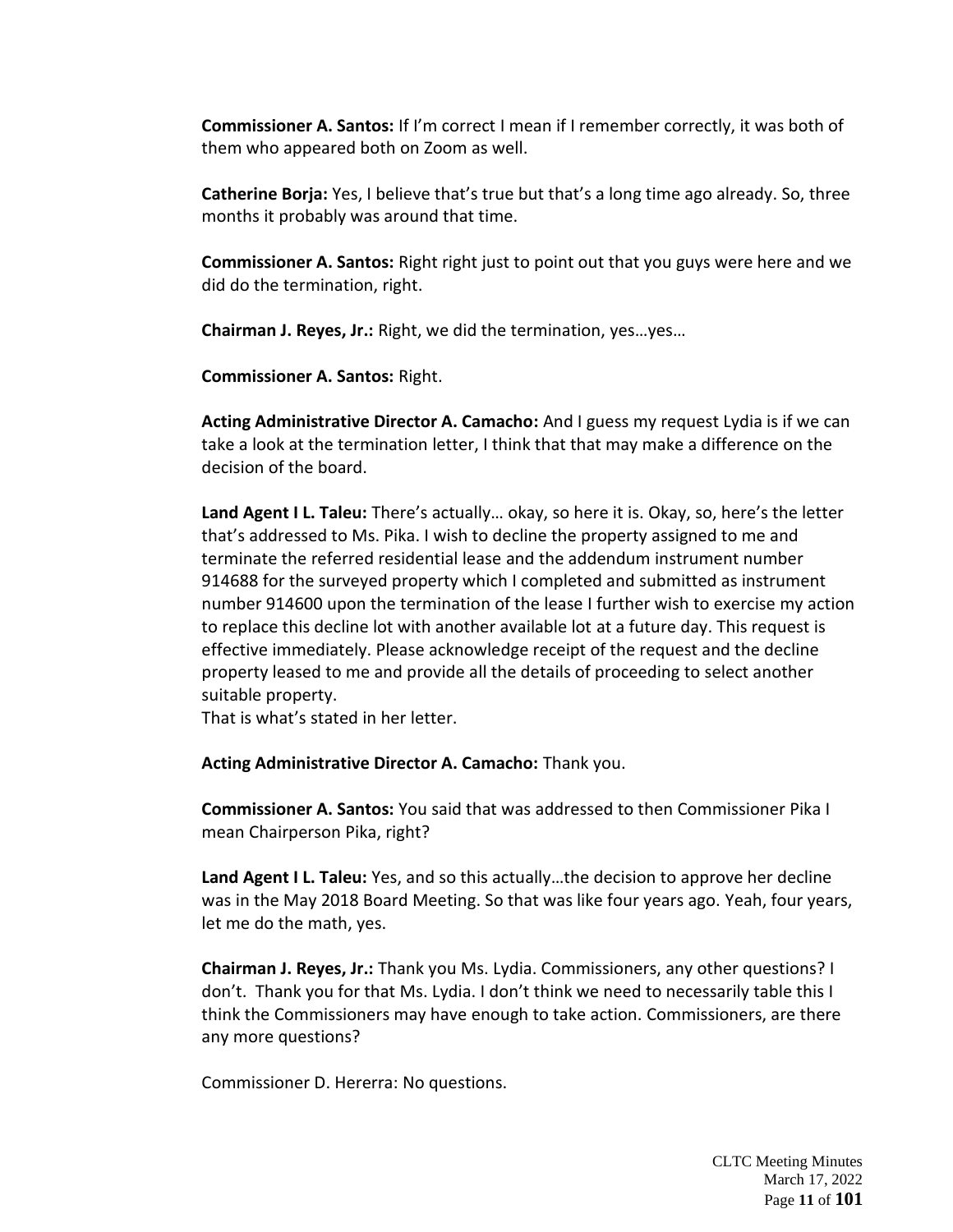**Commissioner A. Bordallo:** No, just one question. It says here in December when we approved the reimbursement it was for ninety-eight dollars (\$98.00) only, how did that amount come to…

**Attorney N. Toft:** I believe that was… oh go ahead

**Catherine Borja:** That was the difference

**Land Agent I L. Taleu:** Yeah, she originally paid the full term which was ninety-nine dollars (\$99.00) we subtract the years which she held the lease which would leave the amount which is ninety-eight dollars (\$98.00) she held the lease for one year. It was requested to terminate it it was terminated therefore she had ninety-eight dollars that she is unused. Public law requires that she be reimbursed for unused land lease fees which is what the board approved in December of last year

**Chairman J. Reyes, Jr.:** Yes, thank you.

**Catherine Borja:** The amount for the request now the seven hundred is the survey they are two different things.

**Chairman J. Reyes, Jr.:** Yes, yes ma'am.

**Catherine Borja:** Ninety-eight for the lease fee \*inaudible\* survey fees.

**Chairman J. Reyes, Jr.:** Yup. Okay, Commissioners, any questions?

**Commissioner A. Santos:** When was the request submitted to the land trust for the refund of her survey services?

**Land Agent I L. Taleu:** It was when we spoke over the phone or when we were interacting via email and so it was brought up. I can't remember if I brought it up or she brought it up and I said, I could make the request I just couldn't guarantee whether or not it could go through simply because like we said public law doesn't say we have to unlike the unused land lease fees.

**Chairman J. Reyes, Jr.:** Okay

**Commissioner A. Santos:** Correct. Thank you, Ms. Lyd.

**Chairman J. Reyes, Jr.:** Commissioners are you ready to take action on this one?

**Commissioner A. Bordallo:** Yes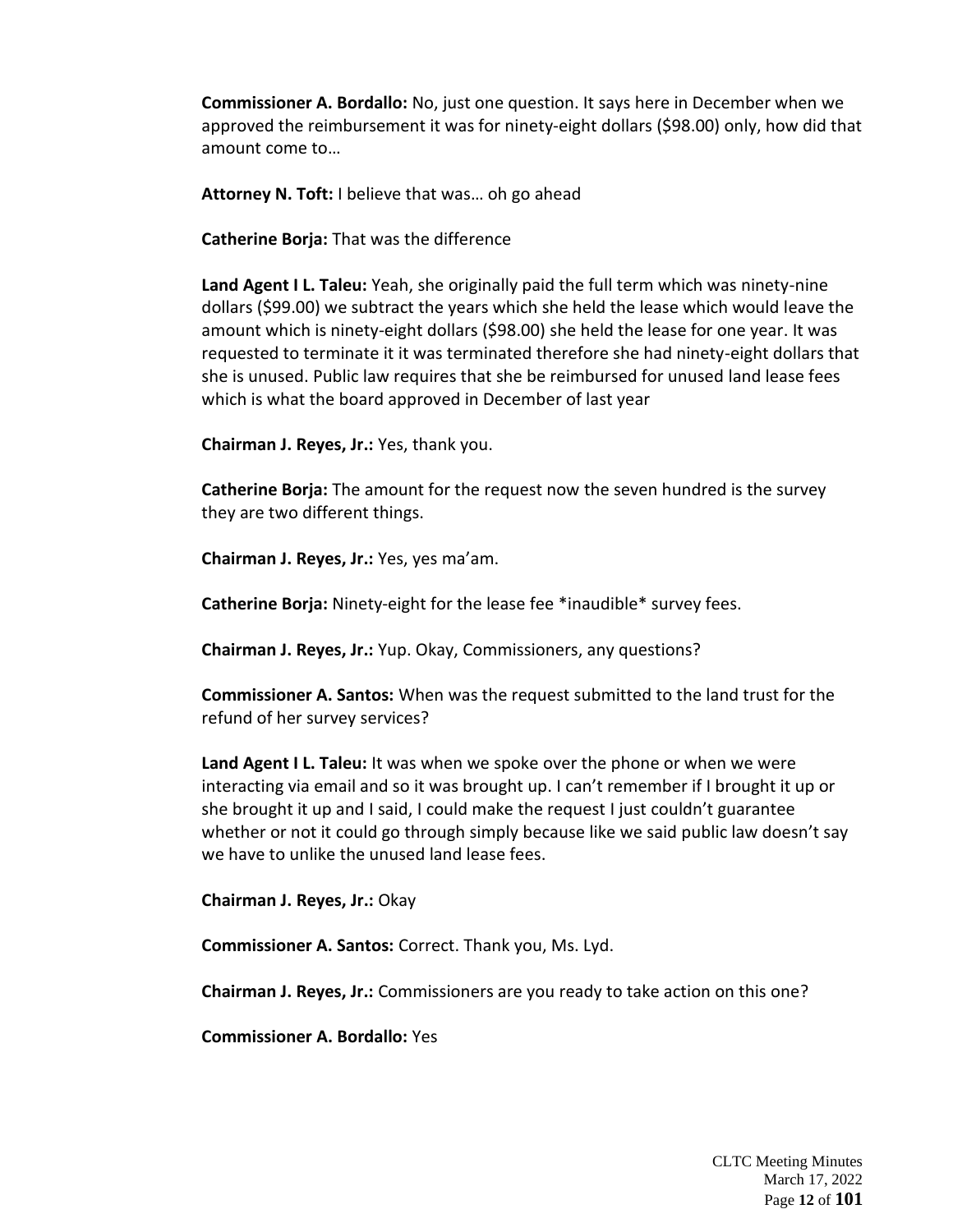**Commissioner A. Santos:** I think we can discuss it a little bit more just to bring it to perspective whatever the outcome of the decision we make you know what I'm saying?

**Chairman J. Reyes, Jr.:** Yes. So, you're saying…

**Commissioner A. Santos:** I would like to state my position if that's alright right.

**Commissioner A. Bordallo:** Yeah

**Chairman J. Reyes, Jr.:** Just to…

**Commissioner A. Santos:** I wouldn't… because the opportunity rose somebody took it and then it came about where that person was your point of contact Ms. Borja I do not see and because they were affiliated with the agency, I wouldn't be able to say yeah, go ahead and reimburse because it wouldn't… it is not legitimately our fault. The agency's fault, the commission so I wouldn't be able to say that with a clear mind or with a clear mind I wouldn't be able to give you back or say yes I agree let's go ahead and reimburse her for her survey cost because you came in here with an intent to go ahead and proceed with the property but then it is not our fault that it's like this please forgive me but I wouldn't be able to say yes I think we should reimburse you for survey cost. That's my decision.

**Chairman J. Reyes, Jr.:** Okay, thank you, Commissioner Santos. Any other comments from our commissioners? Okay, and Commissioners would you like to… we can take on the motion and then we can…

**Commissioner A. Bordallo:** Well just, for one thing, the map can be useful for Chamoru Land Trust. It can be used like what Lydia had mentioned, a retracement map can be made with a different name whoever is going to lease this lot. So, maybe this person who is going to get a retracement map can pay for the seven hundred dollars (\$700.00) that's all.

**Chairman J. Reyes, Jr.:** Okay.

**Acting Administrative Director A. Camacho:** I have a question though. Can the Commission be request to be reimbursed from the person that receives the lease?

**Commissioner A. Santos:** Right

**Attorney N. Toft:** I don't know. I don't think that there's any mechanism in place for that.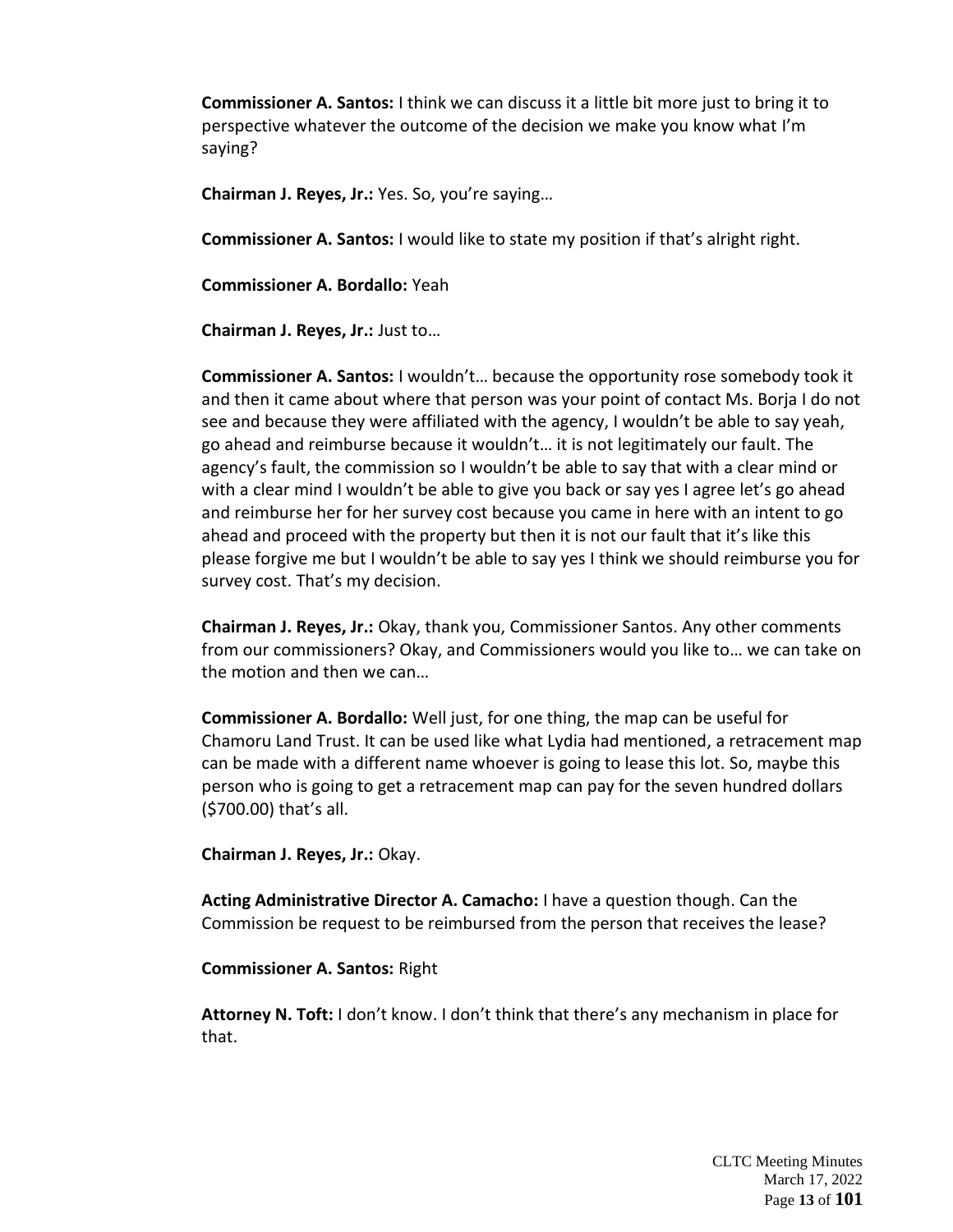**Acting Administrative Director A. Camacho:** So, basically, we would have just paid for a survey and then they just pay the taxes right away because it's a surveyed property, correct?

**Chairman J. Reyes, Jr.:** It's surveyed already, yeah.

**Commissioner A. Santos:** Right, we can benefit from it.

**Acting Administrative Director A. Camacho:** The only benefit I think is that we get taxes right away but to ask the next lessee to reimburse us for the survey, I don't know… I don't believe that we can do that.

**Commissioner D. Herrera:** Mr. Chairman?

**Chairman J. Reyes, Jr.:** Yes.

**Commissioner D. Herrera:** May I bring up a subject also…this \*inaudible\* survey has been done and it has been recorded and in the beginning of the program since back in '70s right, it was anticipated that the Trust was to do the survey for each and every property not the applicant and for the last twenty years a lot of the applicants that are in that fast-track mode to get a property volunteered to pay for the survey. If it's a small lot maybe seven hundred, if it's a ten- or twenty-acre lot, it may be twenty thousand dollars but the object of the program back then since the legislature was for the Trust to do the survey

**Chairman J. Reyes, Jr.:** To do the survey, yeah.

**Commissioner D. Herrera:** And some of the funds to create to make the survey was to lease the property out for commercial operations, correct?

**Chairman J. Reyes, Jr.:** Right.

**Commissioner D. Herrera:** Just to be humble about this, the job has been done by a registered land surveyor. It has been recorded and approved and according to this number two item here it was to place this particular lot to be available for lease issuance.

**Chairman J. Reyes, Jr.:** Yeah, that would be our next step.

**Commissioner D. Herrera:** So, this property is ready to go for the next interested person.

**Chairman J. Reyes, Jr.:** Good point, thank you, Commissioner Herrera.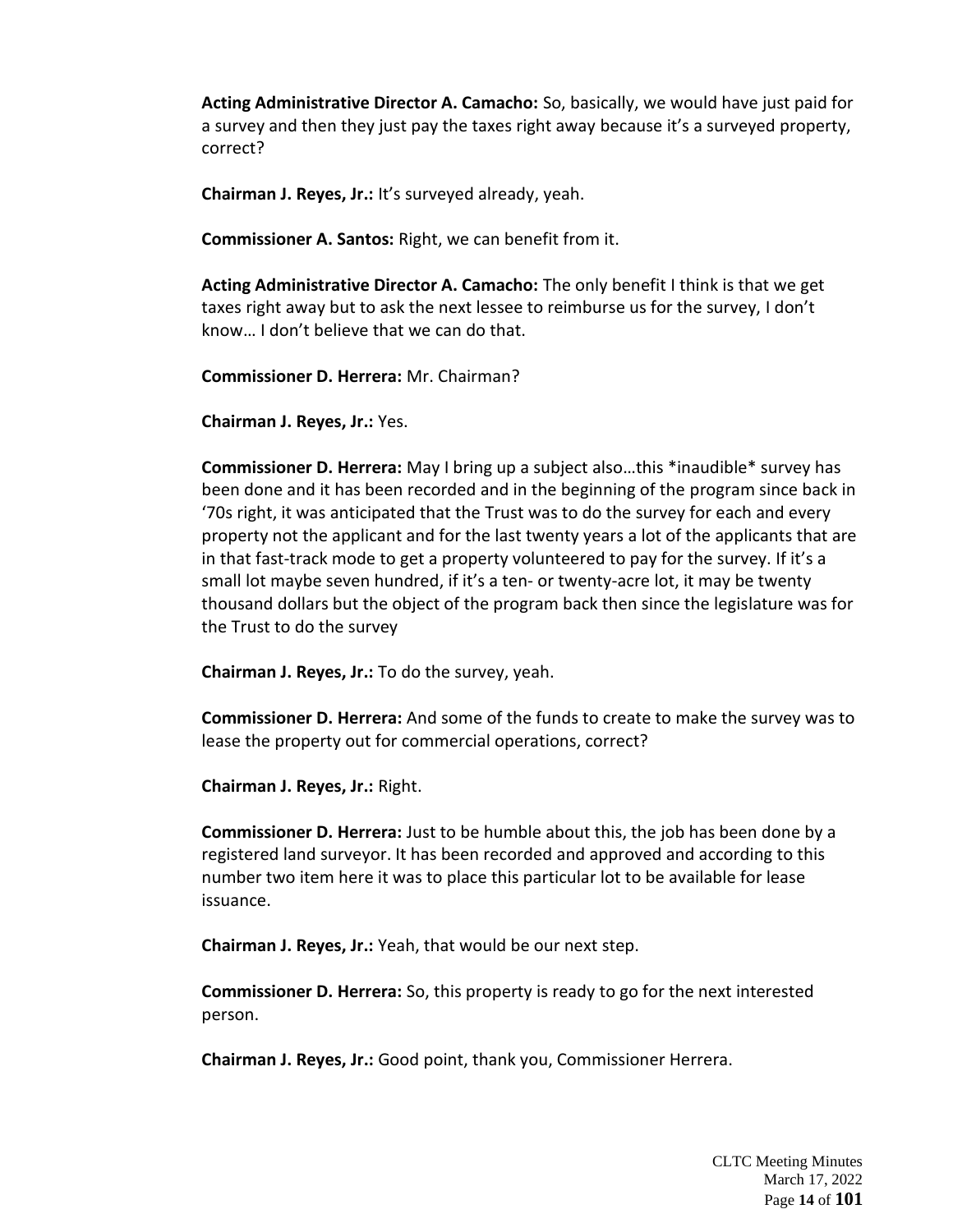**Commissioner D. Herrera:** Mrs. Borja here is willing to get another property and if any other constituents would be interested in this lot, it's already recorded, surveyed and ready to go.

**Chairman J. Reyes, Jr.:** Yes, understood. Good point, thank you.

**Commissioner D. Herrera:** So, my point is to approve this reimbursement in my point. I respect Ms. Angela's point and I can see her point but the job has been done by a registered land surveyor and the property is ready. That saves the Commission another seven hundred and then again, if you remember back five – ten years ago, the Chamoru Land Trust Commission would give the applicant a list of three to five to seven surveyors, each of the seven surveyors have different costs and prices. This seven hundred maybe a cheaper price then a seventeen hundred that we don't know that was beyond our control that was the choice of Ms. Borja so again that was my point is that Trust must be the supplier of the surveyor not the individual of the applicant until they so they choose.

**Chairman J. Reyes, Jr.:** Good point, Commissioner Herrera. Thank you, so much for that. Let me just ask real quick Mr. Joey Cruz; again, whatever the board decides if they decide for reimbursement are we set up to do this from a budgetary standpoint? Meaning is there a place where we can pull these funds from?

**Commissioner A. Santos:** Ms. Angie, did you bring up the seven years where we were talking about the seven years…. Commissioner Herrera did you also \*inaudible\* I know you're aware of these seven years if we do the survey then they start paying taxes.

**Commissioner D. Herrera:** Oh, after the seven years survey…?

**Commissioner A. Santos:** No, so, if the Commission- if the Trust provides survey in the lot, then as soon as the lessee is awarded the lease then they automatically begin to start paying taxes on the property.

**Commissioner D. Herrera:** After the seven years?

**Commissioner A. Santos:** No

**Commissioner D. Herrera:** On day one? Hunggan.

**Commissioner A. Santos:** No and then if they do the survey themselves, they have the opportunity, they are awarded plus the seven years after the seven years of that then they start to pay the taxes that's the…

**Commissioner D. Herrera:** They're waived to pay the taxes, is that what you're saying?

**Commissioner A. Santos:** Yeah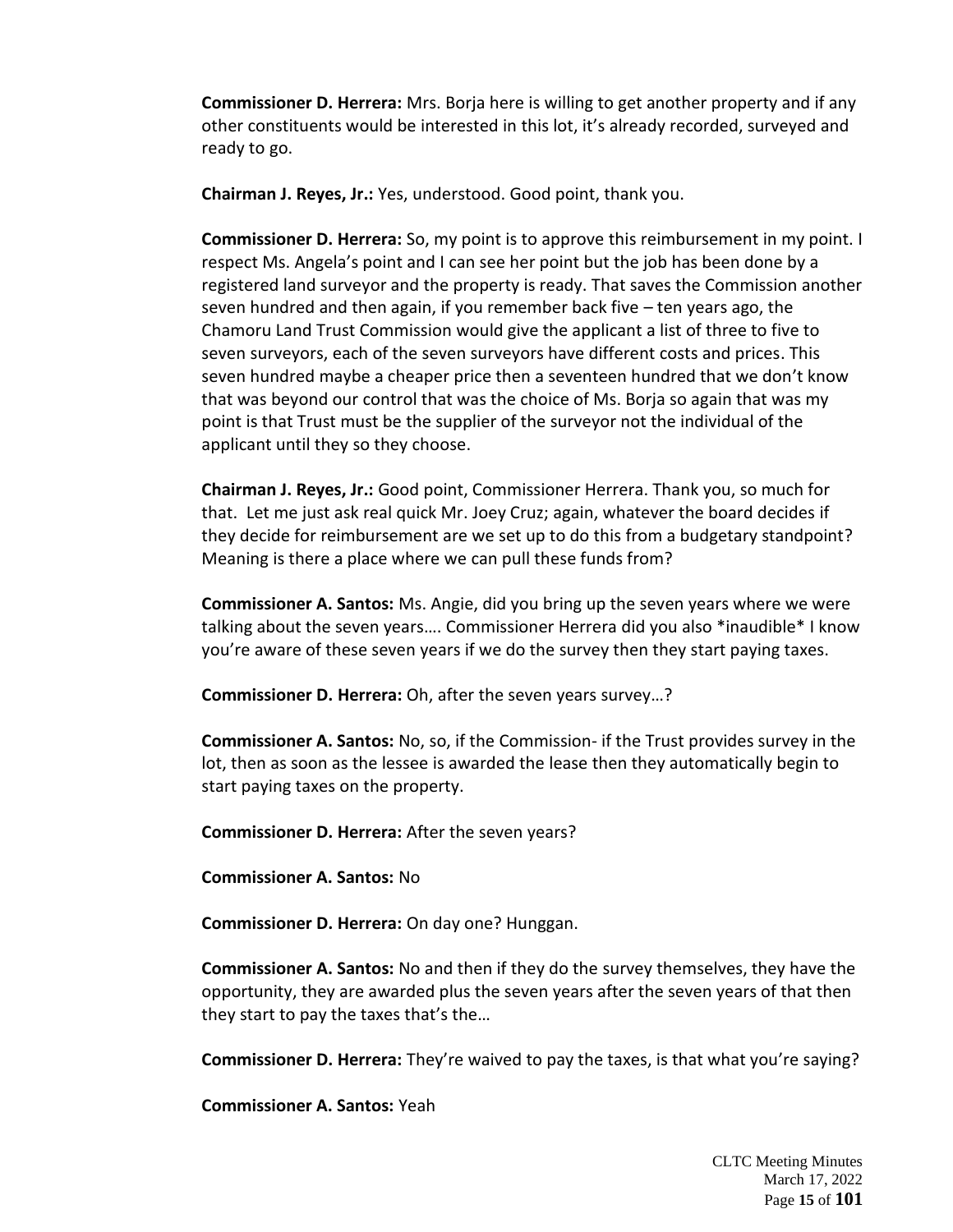Multiple conversation

**Commissioner D. Herrera:** Right okay. So, okay.

**Chairman J. Reyes, Jr.:** For this one if they were to issue the lease and it's already surveyed then they automatically \*inaudible\*

**Commissioner D. Herrera:** Okay…so…

**Chairman J. Reyes, Jr.:** It's a win-win

**Commissioner D. Herrera:** So, let's do the math on this one. On this parcel right, what's the annual tax for this parcel?

**Acting Administrative Director A. Camacho:** Yeah, that's a good question.

**Commissioner A. Santos:** Are we aware of that?

**Commissioner D. Herrera:** No. What's the size? It's less than 929, what's the size of the parcel?

Program Coordinator III Joey Cruz: Roughly. It's located in Barrigada Heights.

**Commissioner D. Herrera:** Oh, this is the Barrigada Height property….?

**Program Coordinator III J. Cruz:** Property that's being discussed

**Commissioner D. Herrera:** The ocean view….?

**Program Coordinator III J. Cruz:** I don't know if the view is ocean view but....

**Commissioner A. Bordallo:** It's nice up there

Commissioner A. Herrera: No…no…really this is….

**Land Agent I L. Taleu:** This is not an ocean view lot; I can tell you that right now.

**Commissioner D. Herrera:** Okay, so, this is the Barrigada Heights scandal that we're talking about?

**Program Coordinator III J. Cruz:** It was one of the cases in the Barrigada Heights concern.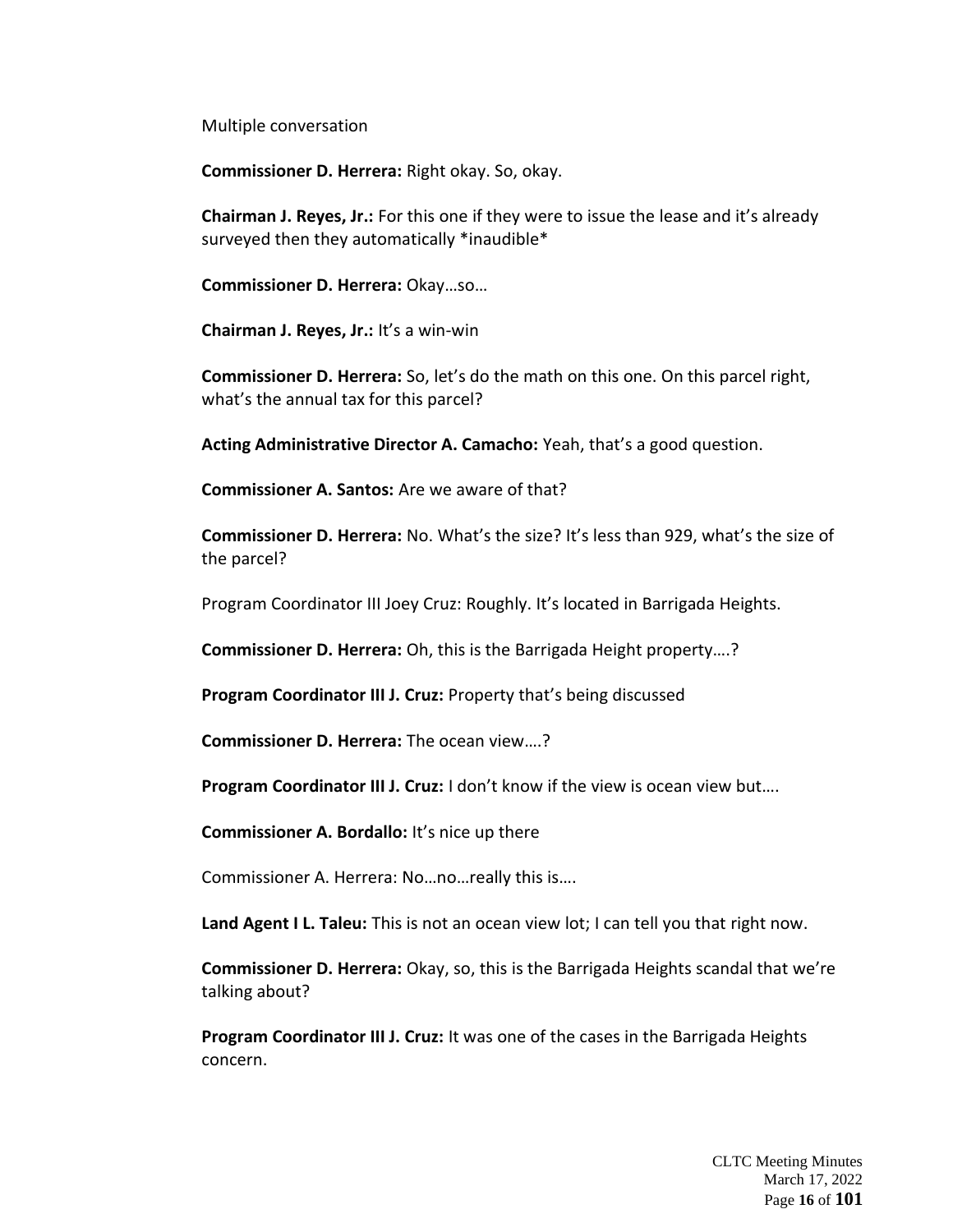**Commissioner D. Herrera:** Alright. So, not to argue the point; but what would be the annual land tax fee? Undeveloped, no road…?

**Program Coordinator III J. Cruz:** We can assume maybe two to three hundred maybe because of the location.

**Commissioner D. Herrera:** Okay, just support Ms. Angie's point – seven years

**Program Coordinator III J. Cruz:** We've seen a two-acre property I think in Chalan Emsley be assessed real property taxes annually at three hundred or four hundred dollars. So, Ms. Borja's land lease or her previous land lease was for a half-acre but because of the location it could weigh differently.

**Commissioner D. Herrera:** Okay, I understand.

**Chairman J. Reyes, Jr.:** So, Joey, given that if we do decide on this; there is a fund that this comes out of, correct?

**Program Coordinator III J. Cruz:** Yes, there is. We could conduct the reimbursement. Although in our Act, it does say that, if a constituent should want to terminate their lease, we do reimburse them for the lease fee like Lydia had mentioned and the cost of the house, that's all.

**Chairman J. Reyes, Jr.:** Okay

**Program Coordinator III J. Cruz:** It's not to say to do or not to do. But that's just what's in our Chapter 75, if a lessee should choose to terminate, the Commission is liable to reimburse any unused lease payments and if there's a house the cost of the house. Just so everybody's aware.

**Commissioner A. Santos:** Thank you, Joey for that information. And it's just good discussion to have too, right to help Ms. Borja try to understand or what but….

**Acting Administrative Director A. Camacho:** So, Joey, may I ask a question? Then this comes from the Survey and Infrastructure Fund? Is that where you're going to…

**Program Coordinator III J. Cruz:** Yes, only because that fund relates to surveying, that's where we'll reimburse it out of.

**Chairman J. Reyes, Jr.:** Okay

**Commissioner D. Herrera:** Okay

CLTC Meeting Minutes March 17, 2022 Page **17** of **101**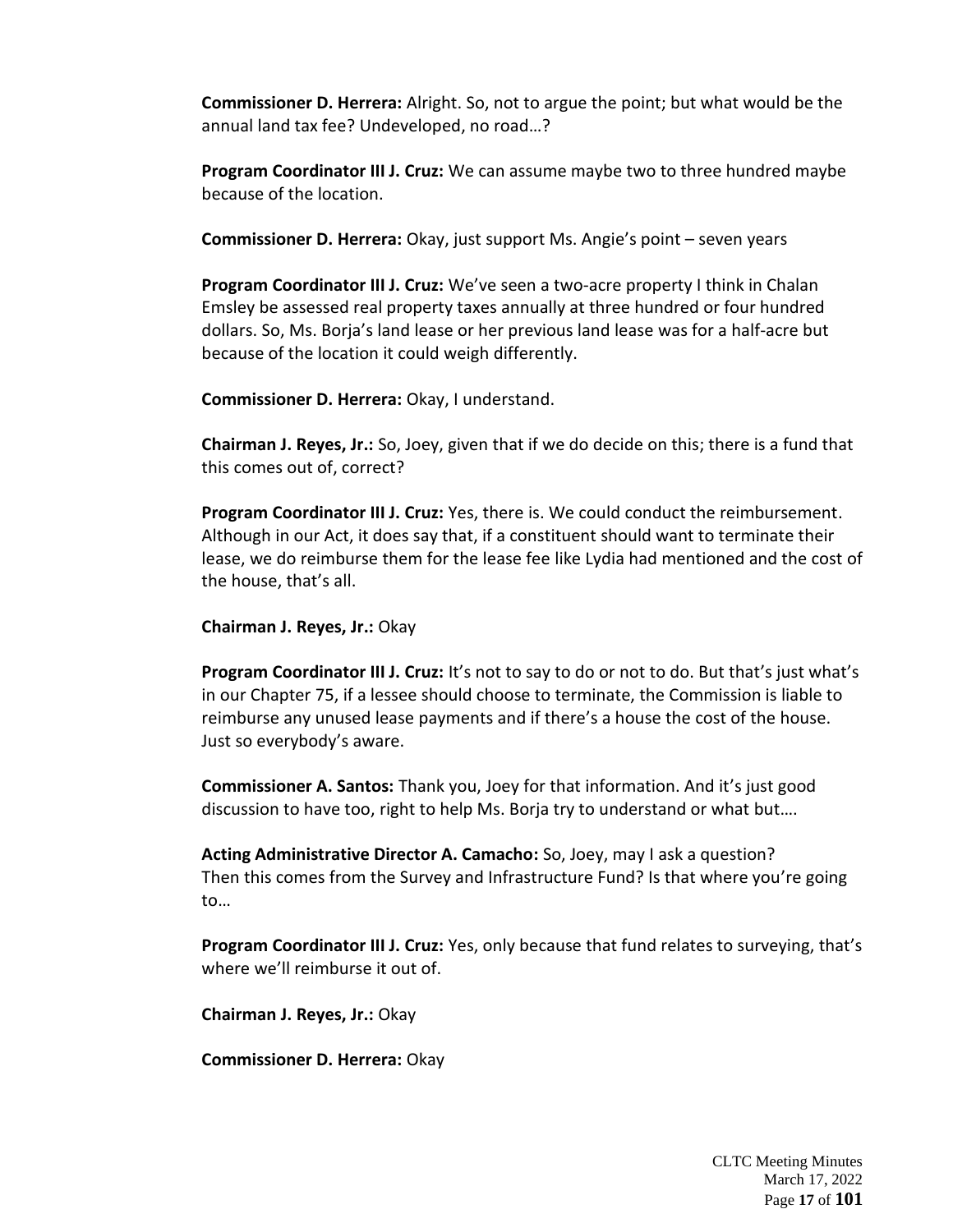**Commissioner A. Santos:** Would you happen to know the amount at the top of your head?

**Program Coordinator III J. Cruz:** Of the reimbursement? Ms. Taleu had mentioned seven hundred, I think.

**Commissioner D. Herrera:** No, what's in the fund?

**Commissioner A. Santos:** I guess what we have in the fund.

**Program Coordinator III J. Cruz:** Oh, off the top of my head…

**Acting Administrative Director A. Camacho:** And then are there any… can we foresee any other situations like this? Are we setting up precedence that other lessees that terminated their lease, can come before the board and request for reimbursement for survey funds?

**Program Coordinator III J. Cruz:** There is a possibility. I mean we've had constituents come in here to request for the reimbursement of their real property taxes. For one reason or another, we just had a constituent request for a reimbursement of their lease payment because the board decided that their lease wasn't valid because of a missing signature. So, you know, there's a possibility that may occur, I don't know for sure if it will but there's a possibility.

**Land Agent I L. Taleu:** And to answer your question, I think it really also depends on the lessee because I have taken a case to the board where the lessee requested to terminate the lease. They paid their ninety-nine years, they paid for survey costs and all that but at the end after getting the lease they decided not to. When I brought up reimbursement of land lease fees before I read the law, they didn't care they just wanted to get rid of it, be done, they wanted it terminated, they wanted to sign the papers, they were leaving off-island and they didn't want anything left for them to worry about. So, they never made… when I offered, they never requested so I said at any time you wish to come back to us, we can take it before the board, the public law allows you to get reimbursed. They never requested for reimbursement on the survey so in that case they may come back but it'll be once again, whether or not. They voluntarily chose not to make a request. They just wanted to get rid of the property.

**Program Coordinator III J. Cruz:** But like Lydia said, they may come back later and request for it.

**Chairman J. Reyes, Jr.:** All the decisions we're making today, is always going to be referenced back and how things come through going forward and in similar or same scenarios right so…that's kind of you know, in previous cases they're other scenarios is what we're dealing with so you know...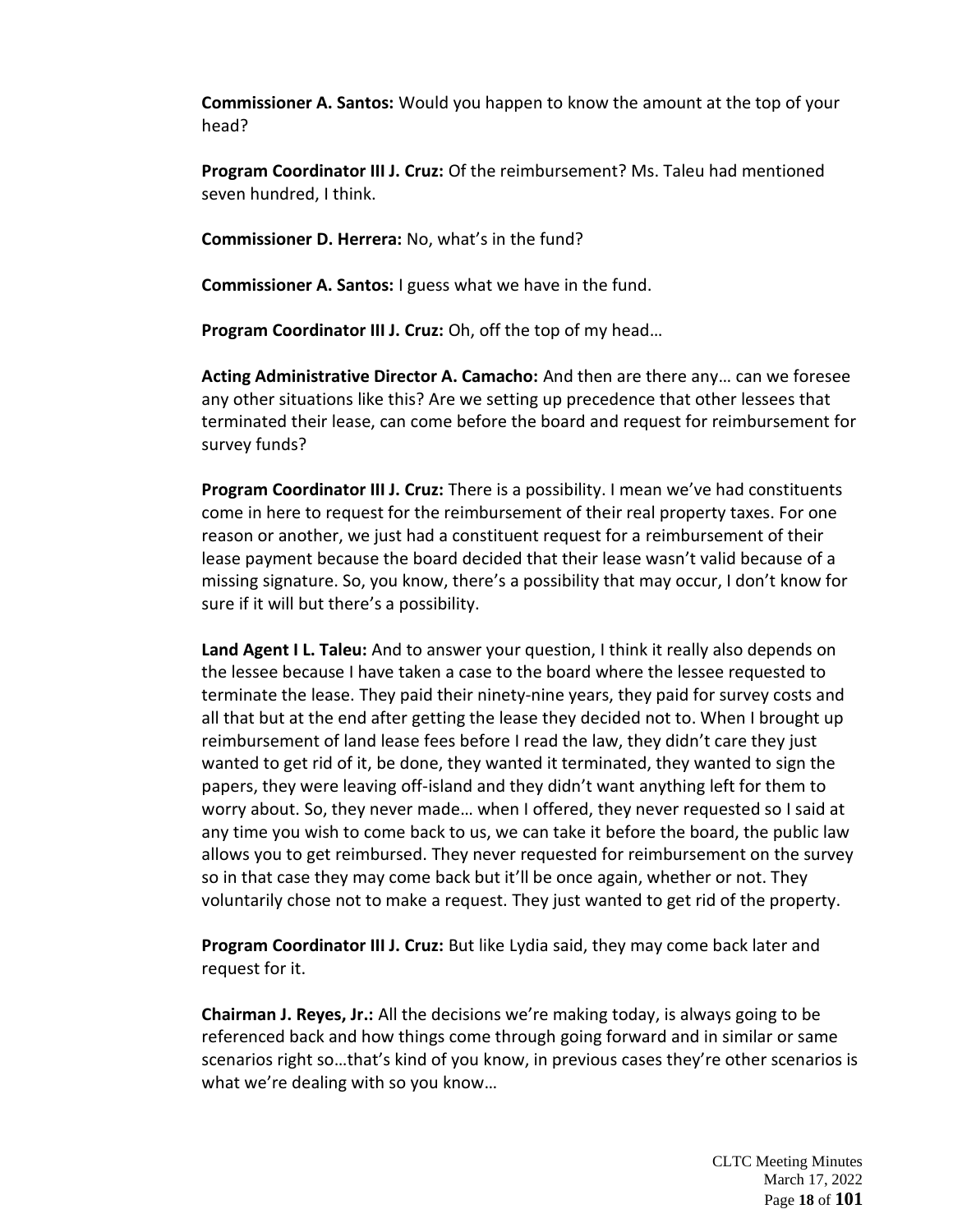**Commissioner A. Bordallo:** Let me ask you a question.

**Chairman J. Reyes, Jr.:** Yes, Ma'am.

**Commissioner A. Bordallo:** Are there lands that were surveyed by the government that belongs to Chamoru Land Trust and when a constituent or a lessee wanted to get one of those properties, did they have to pay for survey?

**Program Coordinator III J. Cruz:** There were properties that were surveyed by the Chamoru Land Trust way back. At that time, they didn't pay for the survey and just recently there was a law passed that if the government surveys your property, you waive your seven-year exemption. Initially, all our lessees are…leases that were awarded back in '97 – '98 in those years prior to the law, there was a seven-year exemption whether the government surveyed it or not but like I mentioned a law was passed that if the government should survey then you waive your seven-year exemption so you get assessed real property taxes the following year. But no, to your questions; they didn't pay any cost for survey.

**Commissioner A. Bordallo:** Because actually like Mr…Commissioner Herrera mentioned that the intent of the law when it originated the leased lands for commercial use those monies were to help with the survey cost and for the infrastructure.

**Program Coordinator III J. Cruz:** Operations. For as far back as I could remember, I started working here in '98 and during that time Tract 9210 was surveyed by the government. When they awarded leases within that tract, the constituents were not required to pay so there was some progress in terms of the government surveying CLTC property but because now with our limited resources we just don't even have the funding source for things.

**Chairman J. Reyes, Jr.:** And it is right, Commissioners our intent to really strive for getting funding and resources be it local or federal to help us through with grants, etc… in getting those infrastructure not only infrastructure but surveys and things like that. So, again, my position here if at the end of the day we will be… or we would love to surveying properties and having it ready for our constituents to lease and that's kind of where I as I said you know it's something that we should take on…we could take on and then whoever does get this property they begin paying the taxes already on issuance. Now again, the law doesn't say either way however, we can decide on that but the decisions we make today is going to impact the decisions that we make going forward because we set the precedence. So, that's kind of where we can safely say, we make a decision either way; this is what we would want to follow going forward.

**Commissioner A. Bordallo:** And also, the fact that this land was surveyed, the next person that wants to take this property, they should be aware that the tax starts.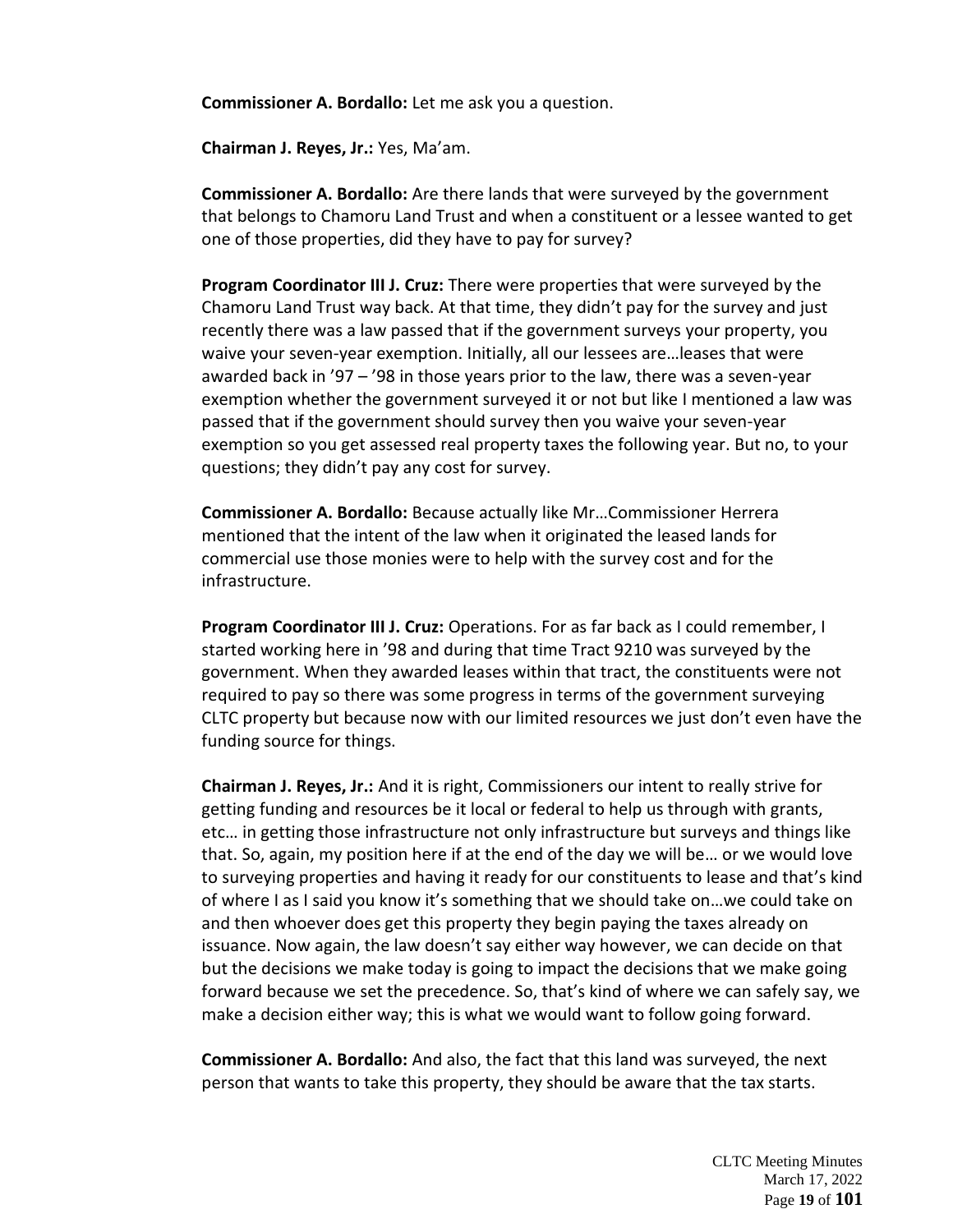**Chairman J. Reyes, Jr.:** Yeah, for sure.

**Program Coordinator III J. Cruz:** What would happen is because we had discussions with Rev & Tax, so you know, there may be in the near future that we present some kind of amendment to the lease that we state that this lease shall be assessed property taxes immediately so they know that – or whether the government had surveyed the lot or it has been surveyed by CHamoru Land Trust or DLM that taxes would be assessed that subsequent year. So, you know, that's just one thing so at least Rev & Tax is also aware that the seven-year is exempted.

**Commissioner D. Herrera:** Mr. Chairman, if I may bring up what Joey was saying about the… what was that tract in Yigo…21?

#### **Program Coordinator III J. Cruz:** 9210

**Commissioner D. Herrera:** 9210, so in addition to that 9210, right, the planning development that was being proposed for the Land for the Landless program have been surveyed, recorded and then in '98 what we did was that we had the Land for the Landless repealed and all those lots which was about ten thousand counting that was in Agat, Umtac, Malesso, Talofofo,

#### **Program Coordinator III J. Cruz:** Dededo and Yigo

**Commissioner D. Herrera:** Dededo… have been transferred from Land Management to Chamoru Land Trust, pre-surveyed, pre-recorded maps and all so…

**Program Coordinator III J. Cruz:** To Mr. Herrera's comment, that's why we're facing an issue with Tract 1022 because it was surveyed for the Land for the Landless use which was surveyed at 464 square meters per lot now we're facing… now because of new laws and the requirements for wastewater and stuff like that, they're unusable so that is one of the reasons why that Tract 1022 is our priority tracts to try to obtain federal money to install water and wastewater so those tracts become usable. And like we mentioned in the past if we're unable to complete the installation of wastewater then we're going to have to relocate three hundred people out of the four hundred – four hundred six leases we used. Because one lessee would occupy four lots… so, we're going to have to relocate three-fourths of the lessees that we awarded leases already. So, we're addressing those issues about water wastewater, I don't mean to go off track but we are working with RCAC, USDA, Bureau Statistics and Plans to try to obtain federal money to address any current issues related to wastewater or the installation of infrastructure so that's where we're at.

**Acting Administrative Director A. Camacho:** May I just ask one more question for Joey and maybe just to give us an idea on the financial stability of the agency, right. Commercial leases, how would you describe it today because I don't think that we can count our eggs on prime properties that are currently not leased, let's just talk about

> CLTC Meeting Minutes March 17, 2022 Page **20** of **101**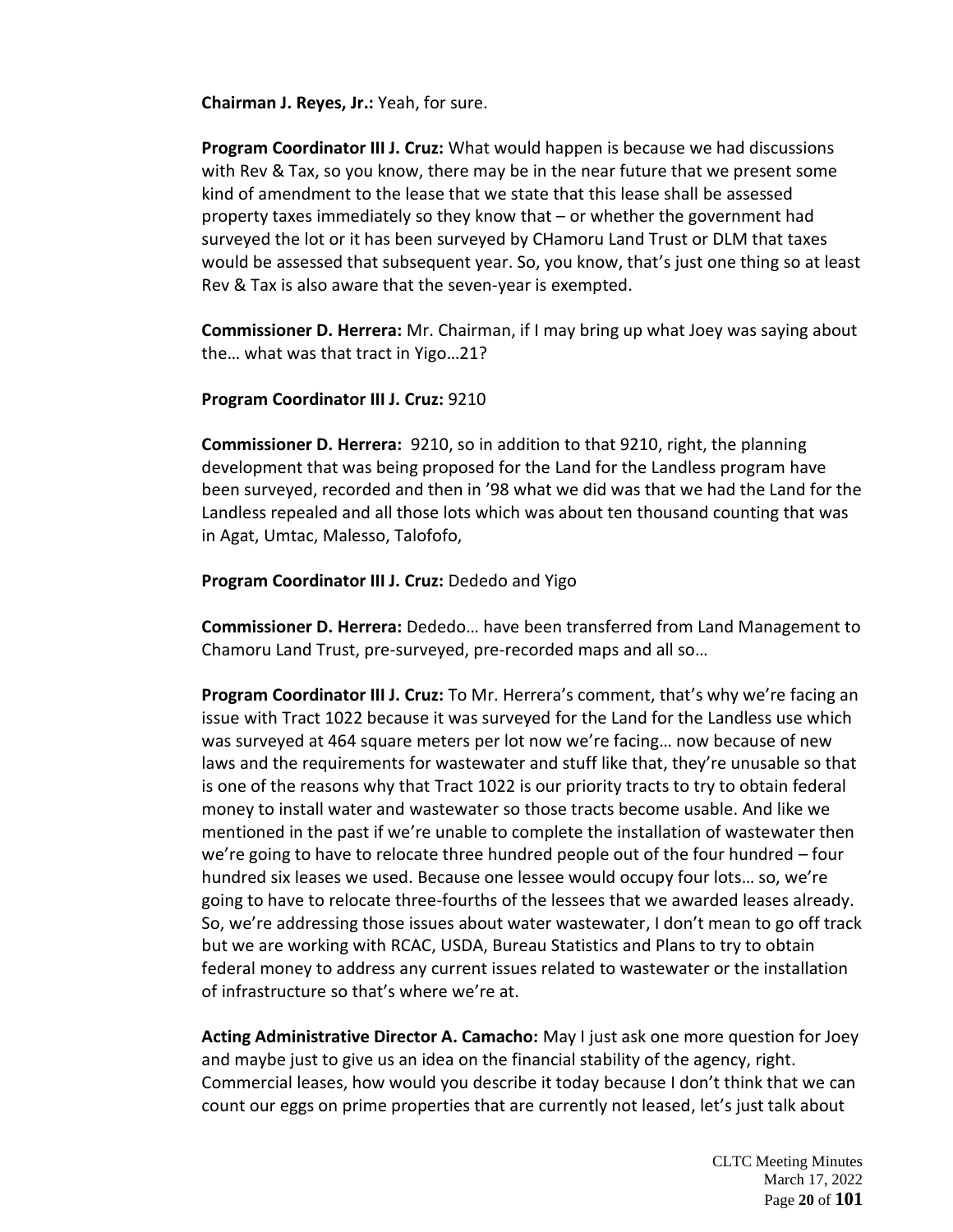what we have in our books so if you could just give the commissioners because that's where this funding is going to come from.

**Program Coordinator III J. Cruz:** In terms of the Survey and Infrastructure Fund that would pay for the reimbursement for Ms. Borja if decided today; the US Postal Services have not renewed their contract which ended on February 28. The only revenue-generating lease now is deposited into the SID Fund is the GTA submerged in Piti which I believe is fifty-five hundred a year if I'm not mistaken. So, that's where we're at. The newly signed GTA Submerged land lease, no payment goes into effect until the cable is operational. So that could take a year or two, so, although we do foresee revenue to increase although unfortunately, we cannot use it or recognize it or put a lien on it because it hasn't happened yet.

**Commissioner A. Bordallo:** Joey, the survey monies; we can't touch unless it has to with survey?

**Program Coordinator III J. Cruz:** The Survey and Infrastructure Fund is restricted to surveying, land registration, the installation of utilities so those are the only three that I can and I believe that's the only three expenditures that can be used towards that fund.

**Chairman J. Reyes, Jr.:** Which this would apply if the commissioners decide?

**Program Coordinator III J. Cruz:** Yeah, because it's a survey cost or survey reimbursement.

**Chairman J. Reyes, Jr.:** Okay. So, funding source has been identified. I just want to make sure it's clear for the commissioners. So, funding source has been identified or can be identified and for this particular one if the commissioners decide, there is funds in there to reimburse?

**Program Coordinator III J. Cruz:** Yes

**Chairman J. Reyes, Jr.:** That is obviously not budgeted but it's there.

**Program Coordinator III J. Cruz:** And just like every other reimbursement that happened in the past, we'll record it in the books as a reimbursement.

**Chairman J. Reyes, Jr.:** Okay. Commissioners, I think we kind of come to full circle and any other questions?

**Commissioner A. Bordallo:** Yeah, Mrs. Borja mentioned about coming back, if she does come back; her application is still available?

**Chairman J. Reyes, Jr.:** Ms. Lydia?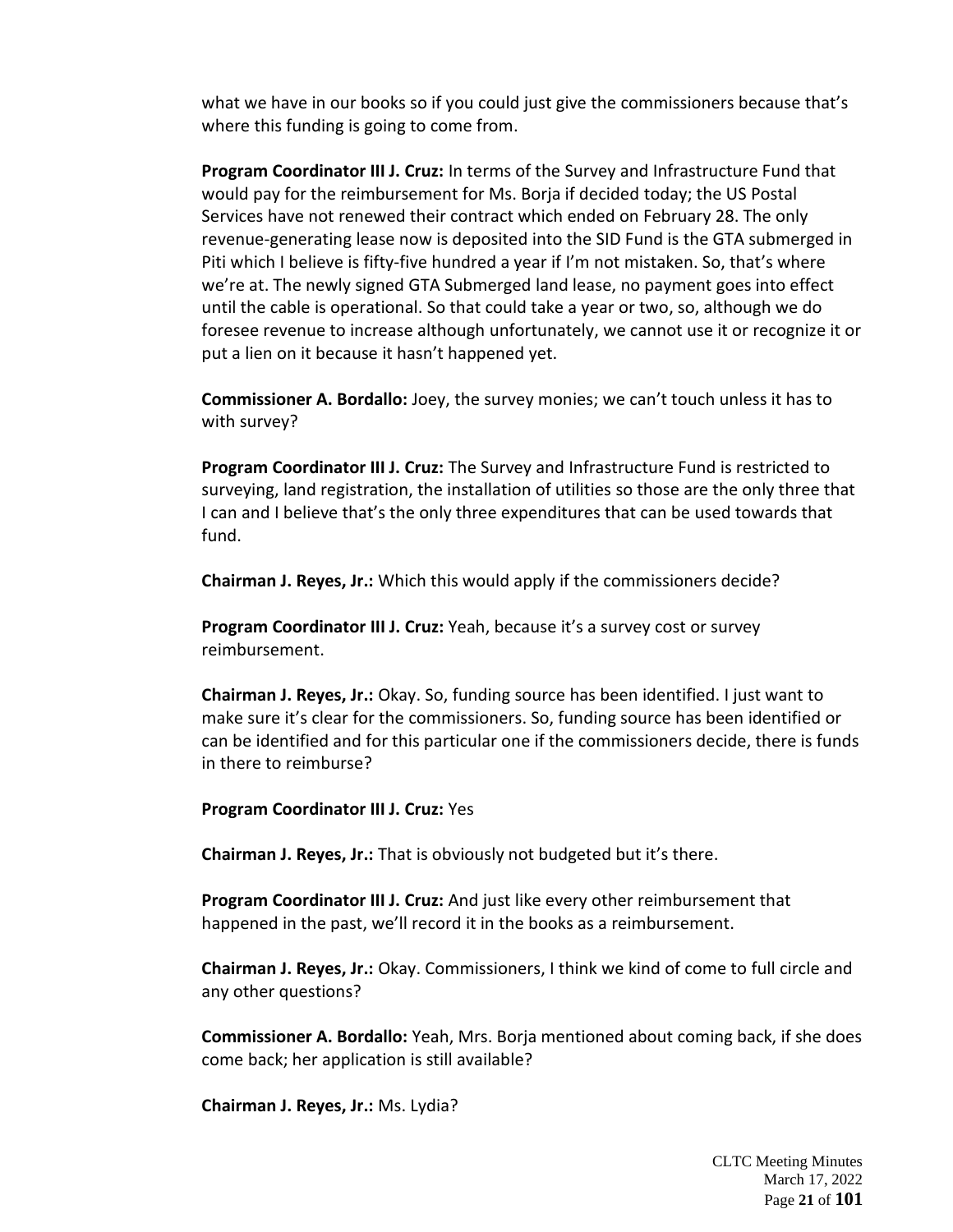**Program Coordinator III J. Cruz:** I believe she's….

**Land Agent I L. Taleu:** Yes, her application still remains active. She just terminated her lease which means can get another lease provided she qualifies under the rules which we are currently working on so…

**Chairman J. Reyes, Jr.:** So, Ms. Lydia thanks and just to clarify sorry and she remains her place in line, correct?

**Land Agent I L. Taleu:** Yes, sir.

**Chairman J. Reyes, Jr.:** So, everything stays as is. Okay, Commissioners, any other questions?

**Commissioner A. Bordallo:** I have a question

**Chairman J. Reyes, Jr.:** Yeah, for sure, yes.

**Commissioner A. Bordallo:** If the board does not reimburse her, she can have credit of seven hundred dollars?

**Commissioner A. Santos:** Very good question

**Program Coordinator III J. Cruz:** Credit to what, though?

**Commissioner A. Bordallo:** To the next property should she comes back

**Program Coordinator III J. Cruz:** We don't apply credit. But you know, in the past, and I'll give you an example like for Ko'Ko Recycling, the board in the past had requested for Ko'Ko Recycling to clean up all the junk material where the Dededo Transfer Station was and in return what the board did was give Ko'Ko Recycling a credit. I'm just not sure what kind of credit you're going to apply to Ms. Borja if she should get a lease later because the only thing, she's going to have to pay is ninety-nine dollars unless she pays for another survey.

**Chairman J. Reyes, Jr.:** If the property is not surveyed?

**Program Coordinator III J. Cruz:** Yes. So, I'm not too sure how that would work.

**Commissioner A. Santos:** Attorney Toft, is there anything under the rules and regs that forbid that or is that against any law?

**Attorney N. Toft:** No, there's nothing on there.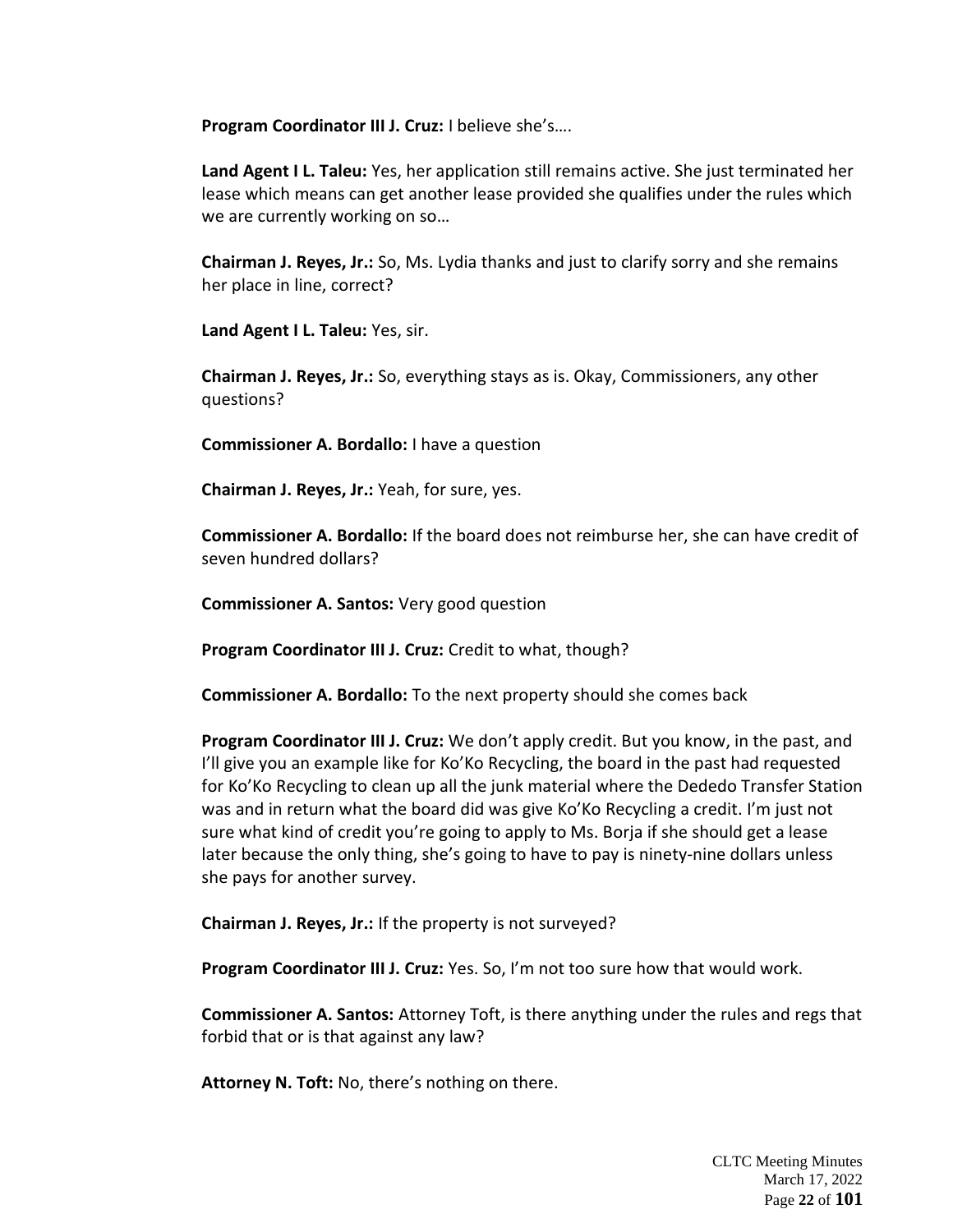**Commissioner A. Santos:** And it's just how would we keep that track of the credit, right?

**Program Coordinator III J. Cruz:** We can monitor the credit but the life of Ms. Borja's lease of ninety-nine dollars (\$99.00) is still way less than the seven-hundred-dollar (\$700.00) credit you apply to her. So, either you give her a credit of ninety-nine or reimburse her of six hundred one dollars (\$601.00) or you know there's the amount she paid is far greater than the amount of the value of the lease is worth in terms of the dollar a year. Unless, the board decides that you know you decide that you want us to transfer the money from the survey fund and pay for her taxes, I don't know. But you know it's just… there's no way to apply her lease payment to her credit and she's still going to have a balance owed to her. It's cleaner if you guys decide to reimburse her and we just reimburse her and it's off the books.

**Commissioner D. Herrera:** and the land is ready to lease.

**Program Coordinator III J. Cruz:** Yes

**Commissioner D. Herrera:** Surveyed and recorded, right?

**Commissioner A. Bordallo:** Yeah

**Commissioner D. Herrera:** Done

**Commissioner A. Bordallo:** Yeah, mauleg

**Chairman J. Reyes, Jr.:** Okay. So, Commissioners let's go ahead and take action and move to our next agenda item if you are ready.

**Commissioner A. Santos:** Esta listo hao?

**Commissioner A. Bordallo:** I'm ready

**Commissioner A. Santos:** Malagu hao un cho'gue I motion?

**Commissioner A. Bordallo:** Hagu

**Commissioner D. Herrera:** I'd like to make a motion Mr. Chairman to approve the reimbursement to Mrs. Borja

**Chairman J. Reyes, Jr.:** Okay, thank you, Commissioner Herrera. May I get a second?

**Commissioner A. Bordallo:** I second

**Chairman J. Reyes, Jr.:** Okay, thank you, Commissioner Bordallo. Any objections?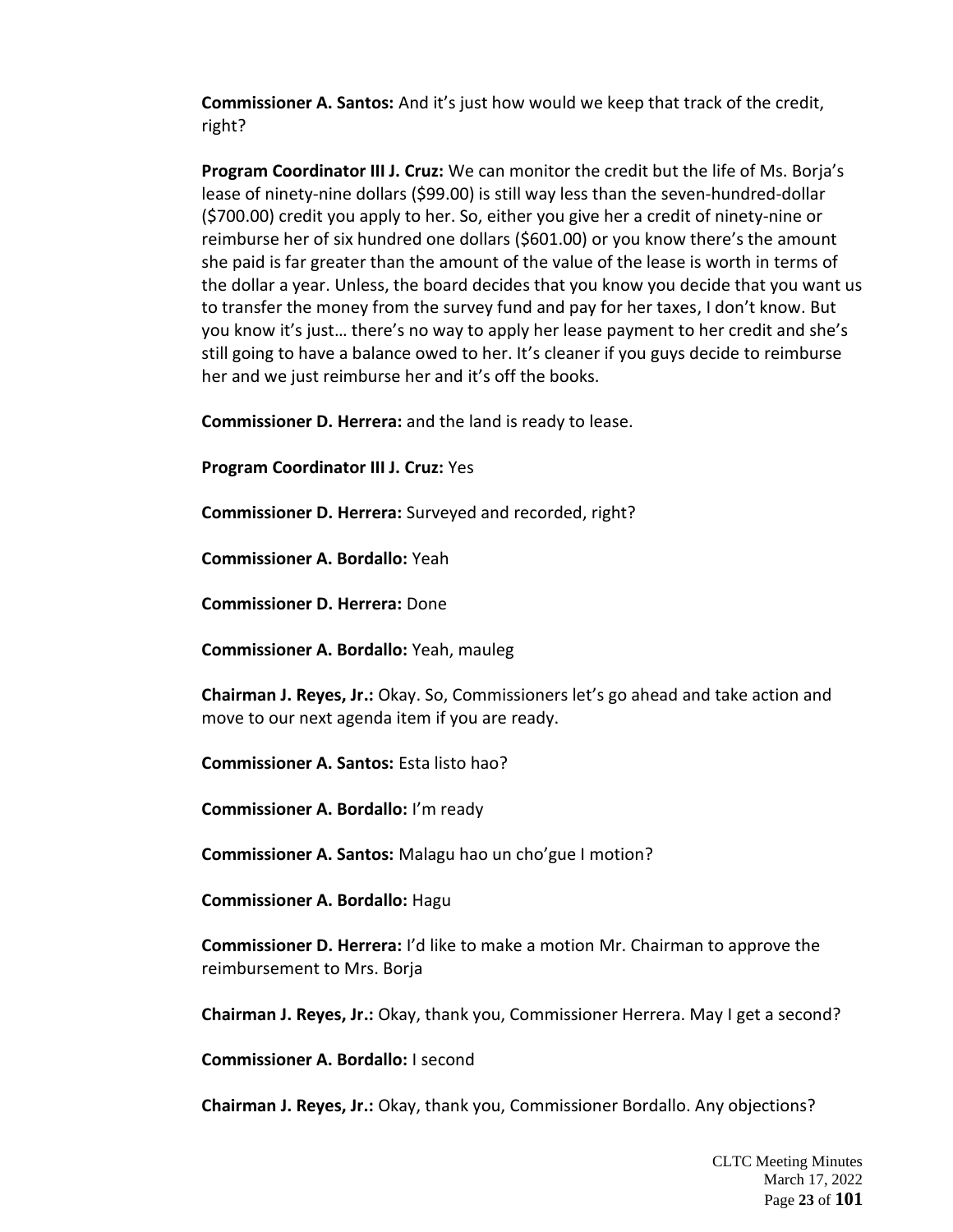#### **Commissioner A. Bordallo:** None

**Chairman J. Reyes, Jr.:** Hearing none, no objections. Motion passes for the reimbursement of seven hundred dollars (\$700.00) for Ms. Catherine Rita Borja. Okay. Thank you, Ms. Borja for your patience and kind of being with us. I know you're off island it's probably a little late there. Ms. Lydia, do we want to go ahead and move to the next item?

**Land Agent I L. Taleu:** Jhoana made a point that when we move to request to place Trat 9, Block D, Lot 3-4 in the Municipality of Barrigada to be available to constituents is for the next person on the waiting list not for relocation therefore we can move people along because if anybody is monitoring, we don't want somebody to say; oh, I have a lot and I want to relocate to that lot. We need to stick with somebody who is on the waiting list, a December  $2<sup>nd</sup>$  1995 list applicant who qualifies under the Act.

**Chairman J. Reyes, Jr.:** Okay, so just to clarify. The point here is issuance of lease who are – for an applicant on the waiting list?

**Land Agent I L. Taleu:** Yes, without a lease.

**Chairman J. Reyes, Jr.:** Okay, alright.

**Commissioner A. Santos:** So, will this be noted as the next person on the waiting list, they will be initially informed of this property available because it's already surveyed and is that our point to it, that it's already surveyed and it's registered?

**Land Agent I L. Taleu:** Yes, right.

**Commissioner A. Santos:** Right available to them \*inaudible\*

**Chairman J. Reyes, Jr.:** Yeah, and it'll be…

**Land Agent I L. Taleu:** They will most likely will have to do a retracement on there because they would have to know where their points are. So, when they go out they have to know where they are because they don't want to… if they build or they don't want to put a fence up and they put it on somebody's else's lot because then it's going to cost them money then to bring it down and move the fence.

**Chairman J. Reyes, Jr.:** Okay, thank you. Alright so Commissioners, let's take on this item of putting this back into inventory but the caveat that it is for those on the waiting list without a lease.

**Commissioner A. Santos:** Just a question, wouldn't it automatically just be put back into the inventory and available to the next in line who are…?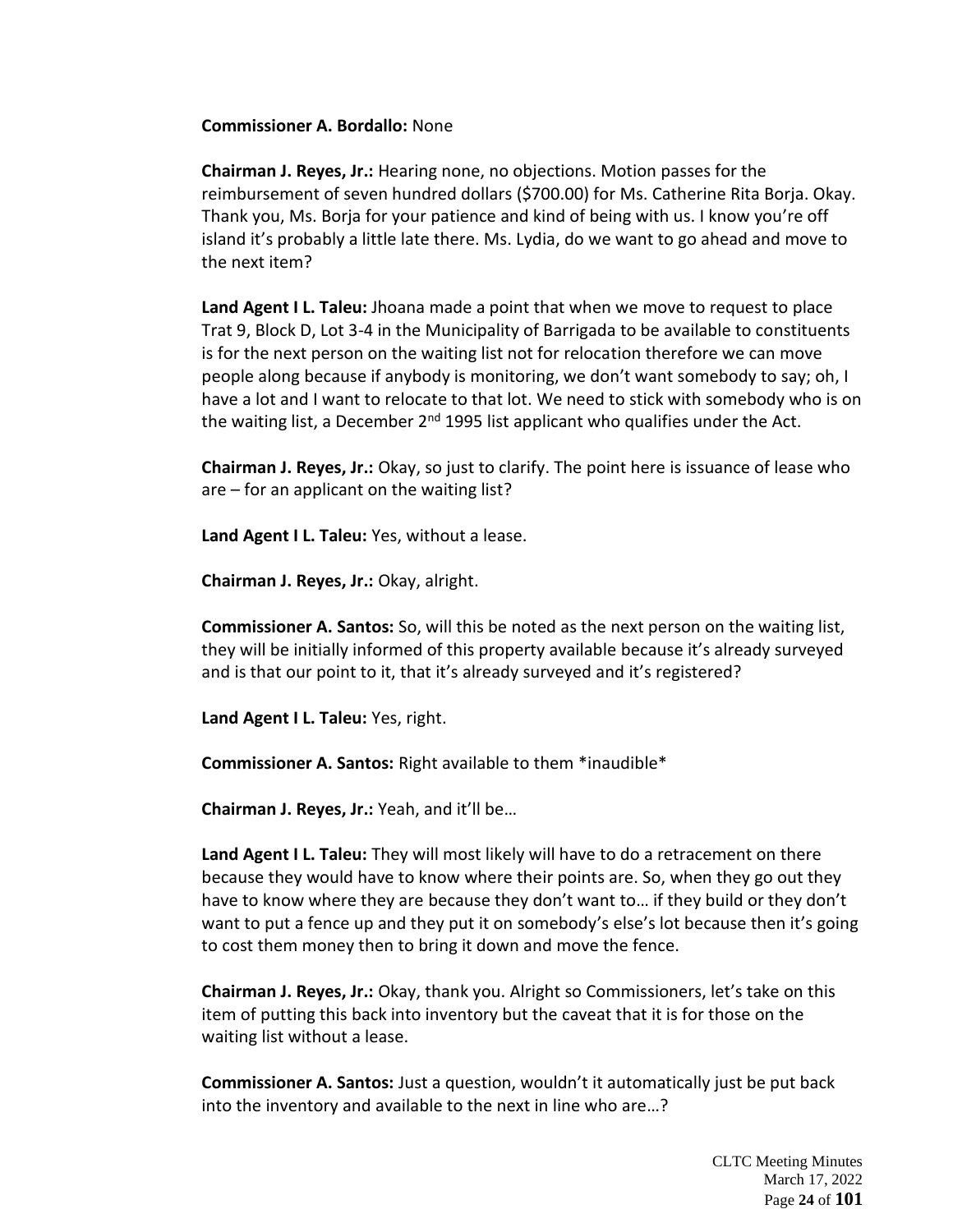**Chairman J. Reyes, Jr.:** Maybe for specificity because of someone who may want to switch their property to something.

**Commissioner A. Santos:** Okay

**Chairman J. Reyes, Jr.:** But I'm taking Ms. Lydia's recommendation and just making that clear or do we…

**Commissioner A. Santos:** Making just what clear? That this is available to the person who does not have a lease, that's the only thing….?

**Land Agent I L. Taleu:** Correct

**Commissioner A. Santos:** Okay, thank you, Ms. Lyd.

**Land Agent I L. Taleu:** No problem

**Commissioner A. Santos:** Okay, I make a motion to place Tract 9, Block D, Lot 3-4 in the Municipality of Barrigada to be available for lease issuance to whoever does not have a lease with the Chamoru Land Trust yet available to them.

**Commissioner A. Bordallo:** The first on the list

**Commissioner A. Santos:** Does that really specifically have to be applied though, the first on the list?

**Commissioner A. Bordallo:** on the waiting list

**Commissioner A. Santos:** That's already known though, right? As on the waiting list who does not have a lease?

**Chairman J. Reyes, Jr.:** So, Commissioner Santos could please state your motion?

**Commissioner A. Santos:** Just as it is?

**Chairman J. Reyes, Jr.:** Just to be clear

**Commissioner A. Santos:** I make a motion to place Tract 9, Block D, Lot 3-4 in the Municipality of Barrigada to be placed back into the land Chamoru Land Trust inventory for lease issuance available to the next whoever is in line with no lease with the Land Trust.

**Chairman J. Reyes, Jr.:** Thank you, can I get a second?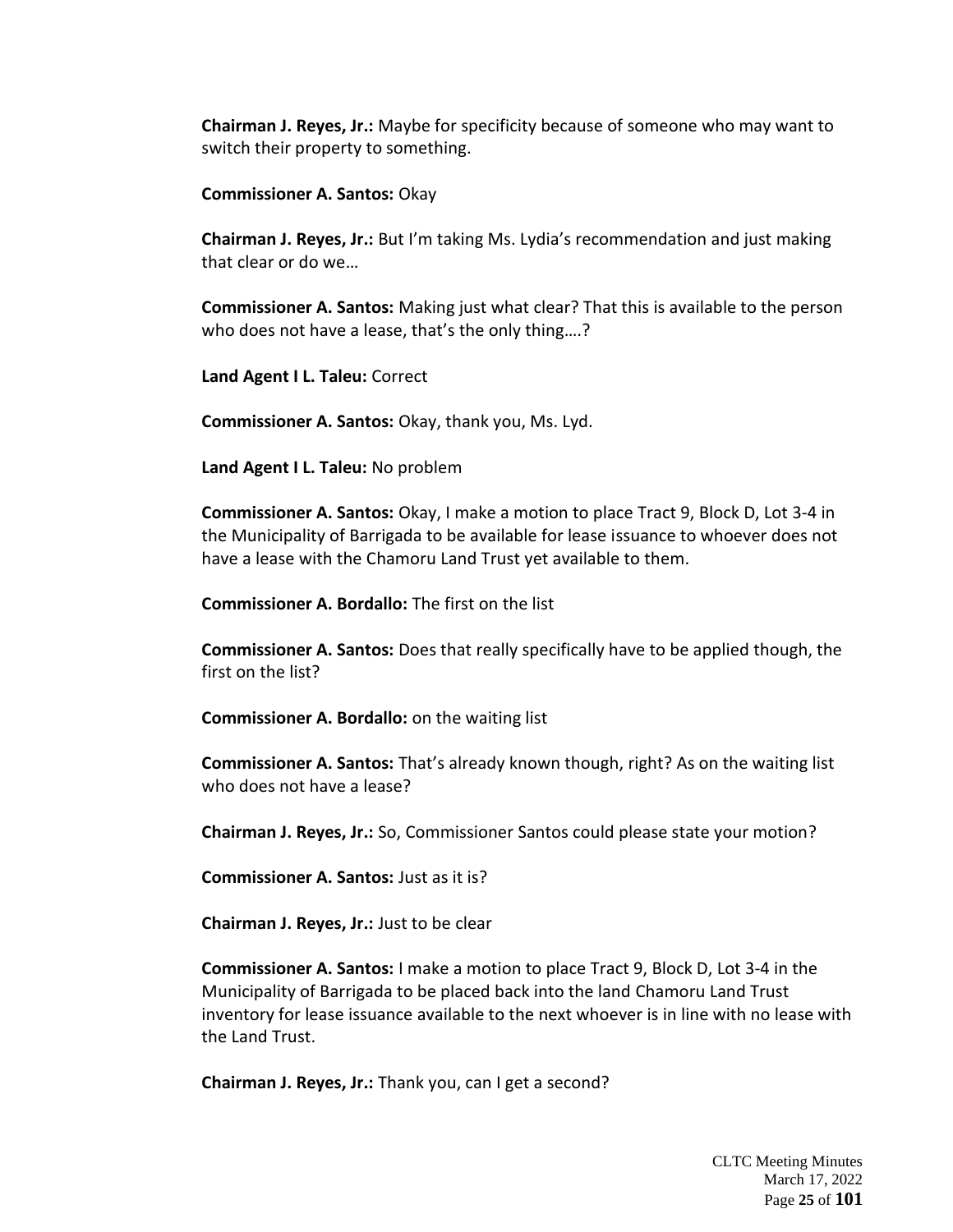**Commissioner D. Herrera:** And I second the motion

**Chairman J. Reyes, Jr.:** Thank you, Commissioner Herrera. Any objections?

**Commissioners:** None

**Chairman J. Reyes, Jr.:** Okay, hearing none the motion passes to place Tract 9, Block D, Lot 3-4 in the Municipality of Barrigada available for lease issuance. Thank you.

# *John David Camacho*

**Chairman J. Reyes, Jr.:** Okay next up on our agenda. Thank you, guys, for that fruitful conversation and dialogue. Let's move on the then next constituent, John David Camacho and we do have Mr. Camacho present let's bring him into the room. Hafa adai Mr. Camacho, thank you for joining us today and for the record sir, would you kindly state your name

**John David Camacho:** My name is John David Camacho

**Chairman J. Reyes, Jr.:** Thank you, sir. Alright, please have a seat. And our land agent today for this case?

**Land Agent II J. Casem:** Me.

**Chairman J. Reyes, Jr.:** Okay, thanks Jhoana

**Land Agent II J. Casem:** Okay. Buenas yan Hafa Adai Commissioners. Before you we have Mr. John David Camacho, he is a residential lessee. Our issue here is that Mr. Camacho has two active leases. Corrective measures to obtain a correct lease. Based on the findings Mr. Camacho actually was issued two leases. One being that his original lease was under the 9210 and that was signed in 2003 however he was relocated to a lot within the Sagan Linayan in Dededo and he then was issued a different date for that area. So, I'm requesting that with Mr. Camacho he was originally issued a lease for a portion of Tract 9210 Yigo and then later relocated to a portion of Tract 1113 in Dededo. The Chamoru Land Trust Commission office issued a new lease with a new lease date versus an Addendum Residential Lease reflecting his newly assigned lot and retaining the original lease signing date. With these findings it is the obligation of our office to ensure that the proper documentation is issued to our lessees and for the record keeping of our office as well. It is at the discretion of the CLTC Board to approve the request based on the findings attached to this report. I have attached the Exhibit A which is the first lease issuance under Mr. Camacho as well as the second lease in Exhibit B and as the current standing lease under Mr. Camacho's name. So, in the report our request is to terminate the Residential Lease under Instrument number 893226 under Mr. John David Camacho for Lot 2, Block 13, Tract 1113, Dededo as well as a request for a De-Officio lease recording from the

> CLTC Meeting Minutes March 17, 2022 Page **26** of **101**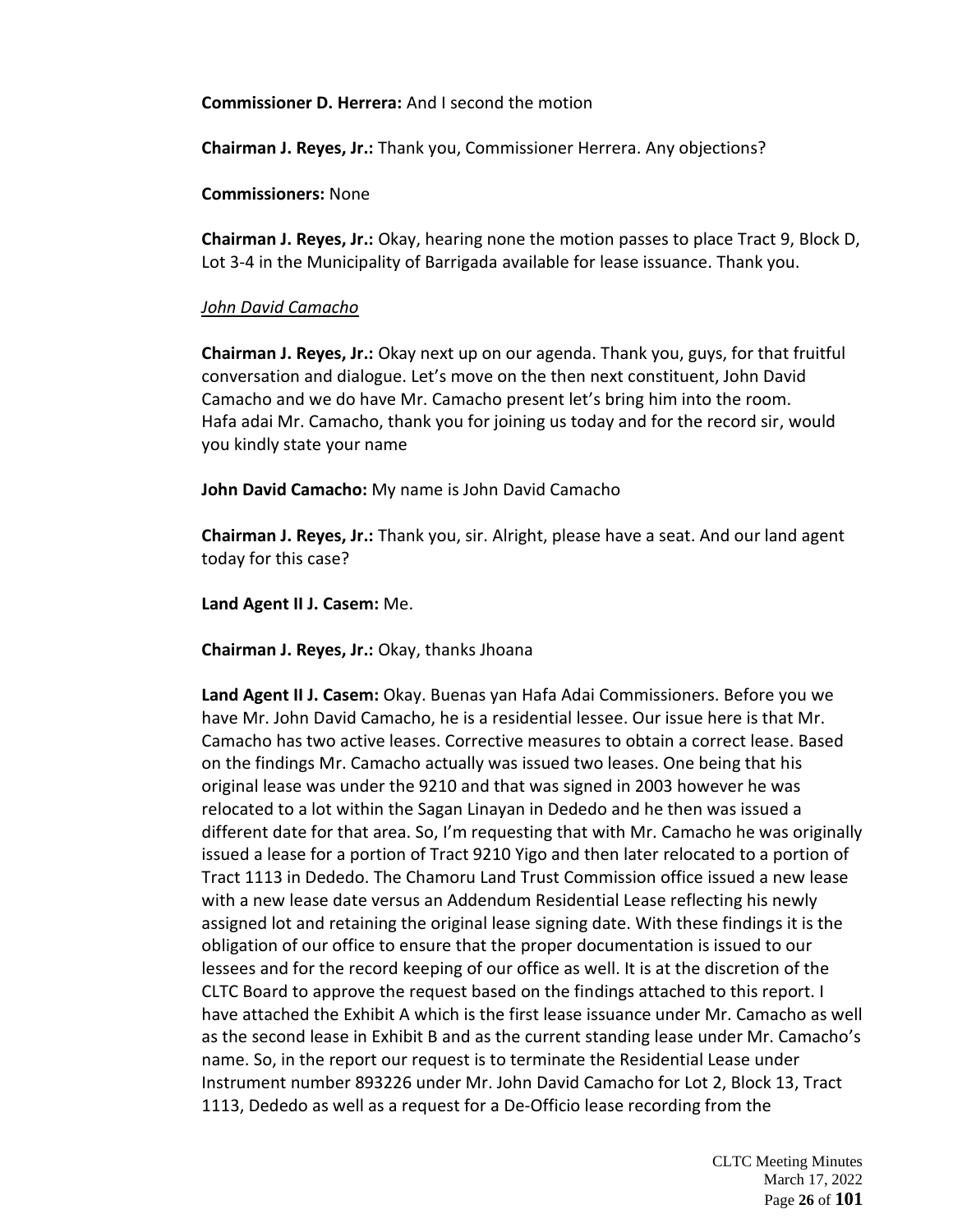Department of Land Management for Mr. John David Camacho reflecting his assigned lot on Block 2, Block 13, Tract 1113, Dededo and reflecting his original signing date of July 15, 2003.

**Chairman J. Reyes, Jr.:** Okay. Thank you very much Jhoana. Commissioners, you can take the lead for questions.

**Commissioner A. Bordallo:** Attorney Toft, the first lease for Lot 5 & 10, Block 28, Tract 9210 I guess you can't... you want that date to reflect on the second lease

**Chairman J. Reyes, Jr.:** Is that correct Jhoana?

**Land Agent II J. Casem:** Mr. Camacho currently has two leases active. So, what we want to do to correct the issue is the current lease that is under the Dededo lot, we want to terminate however with the original lease we are going to retain that and use it as an Exhibit towards an addendum but it will remain at his original lease date which was July 15, 2003. Because if you look at Exhibit B, the lease date was changed to May 6, 2016 so basically, it's a restart so what we want to do is go back to the original date but the only way we can fix this is to terminate the current one but it's just going to become an addendum. So, he will still have a lease in place. We just want to correct it because Mr. Camacho did come in and advising us that he's being taxed on two properties so if we don't fix this, he's going to continue receiving tax assessments on both lots versus just one lot.

**Chairman J. Reyes, Jr.:** And Jhoana just for one more clarification, the actual lot is the one in Lot 2, Block 13, Tract 1113, Dededo, correct?

**Land Agent II J. Casem:** Yes, sir. That is currently where Mr. Camacho is situated, he has a – in the process of continuing to build a residential home in this area but you know we didn't correct what happened with his 9210 lease. So, you know, in moving forward this is how we foresee this to be corrected so that he doesn't get assessed twice for different areas.

**Chairman J. Reyes, Jr.:** Okay. And then…good point. How are we going to manage those taxes for the other property?

**Land Agent II J. Casem:** What I- when we work with Rev & Tax what happens is they just need a corrected lease so at least with a corrected lease that Mr. Camacho will present to Rev & Tax it will reflect the lot that he's currently on as well as they will look at the date of signing so it may go back to what is this 2003 let me see…2010 is when he should have originally been assessed taxes given that he was the one who surveyed the property however as \*inaudible\* if the government surveyed the property for him the taxes should start on lease date which would be April 3.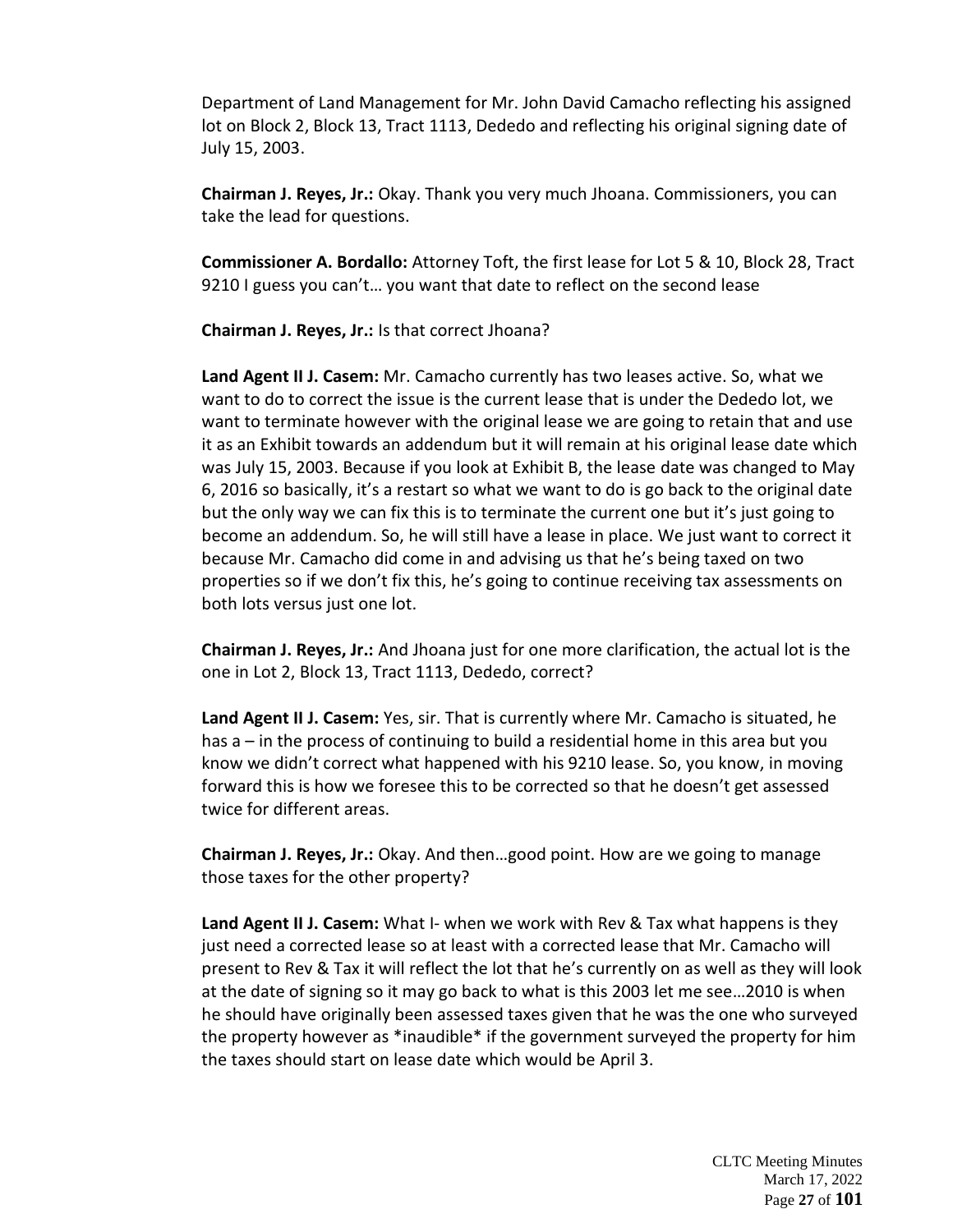**Chairman J. Reyes, Jr.:** Okay thank you for that clarification. Commissioners, any other questions?

**Commissioner A. Bordallo:** Yeah, just the fact that the first. lease was not recorded becomes an Exhibit A, Attorney Toft?

**Land Agent II J. Casem:** Yes, Ma'am. It would become an Exhibit A attached to the addendum when we record the addendum it would be an attachment to it reflecting the date of signing. So, technically Mr. Camacho you know he didn't want that lot so he denied that lot.

**Chairman J. Reyes, Jr.:** Okay, and so the key thing her Jhoana maybe to follow up with Commissioner Bordallo is the July 15, 2003 date, correct? **Land Agent II J. Casem:** Yes, sir.

**Commissioner A. Bordallo:** And that would be an addendum?

**Chairman J. Reyes, Jr.:** Yes, that would be an addendum to the lease for the Lot 2, Block 13, Tract 1113

**Commissioner A. Bordallo:** Okay, understood.

**Chairman J. Reyes, Jr.:** Okay, any other questions? Mr. Camacho, do you have any questions or comments for us?

**John David Camacho:** Just that I was surprised that I was being taxed for both when we did the procedure, I had to give up that to get what I got now and then all of sudden I received both taxes which I got copies here which I paid for the present but the past up there at Revenue and Tax they said, no, you don't pay for that because this is what you got now. So, I'm like okay, where do I stand here then and this comes up and I got surprised past administration did not correct that problem because I had to give up that to get this but then now they're saying I got pay both taxes so if it means from the present to be taxed since I got that first lease I can understand that because I'm leased two different places but I don't even know if somebody's already occupied that property but I'm not going to pay for something that's already supposedly cleared in order for me to get where I'm at in the present. Here's my updated taxes so for the present lot.

**Chairman J. Reyes, Jr.:** Jhoana you have copies of that, right: We're good with that?

**Land Agent II J. Casem:** In terms of the tax payments? I'll get a copy from Mr. Camacho for record purposes.

**Chairman J. Reyes, Jr.:** Okay, awesome. Okay, Attorney Toft, anything here that stands out? Are we good to go?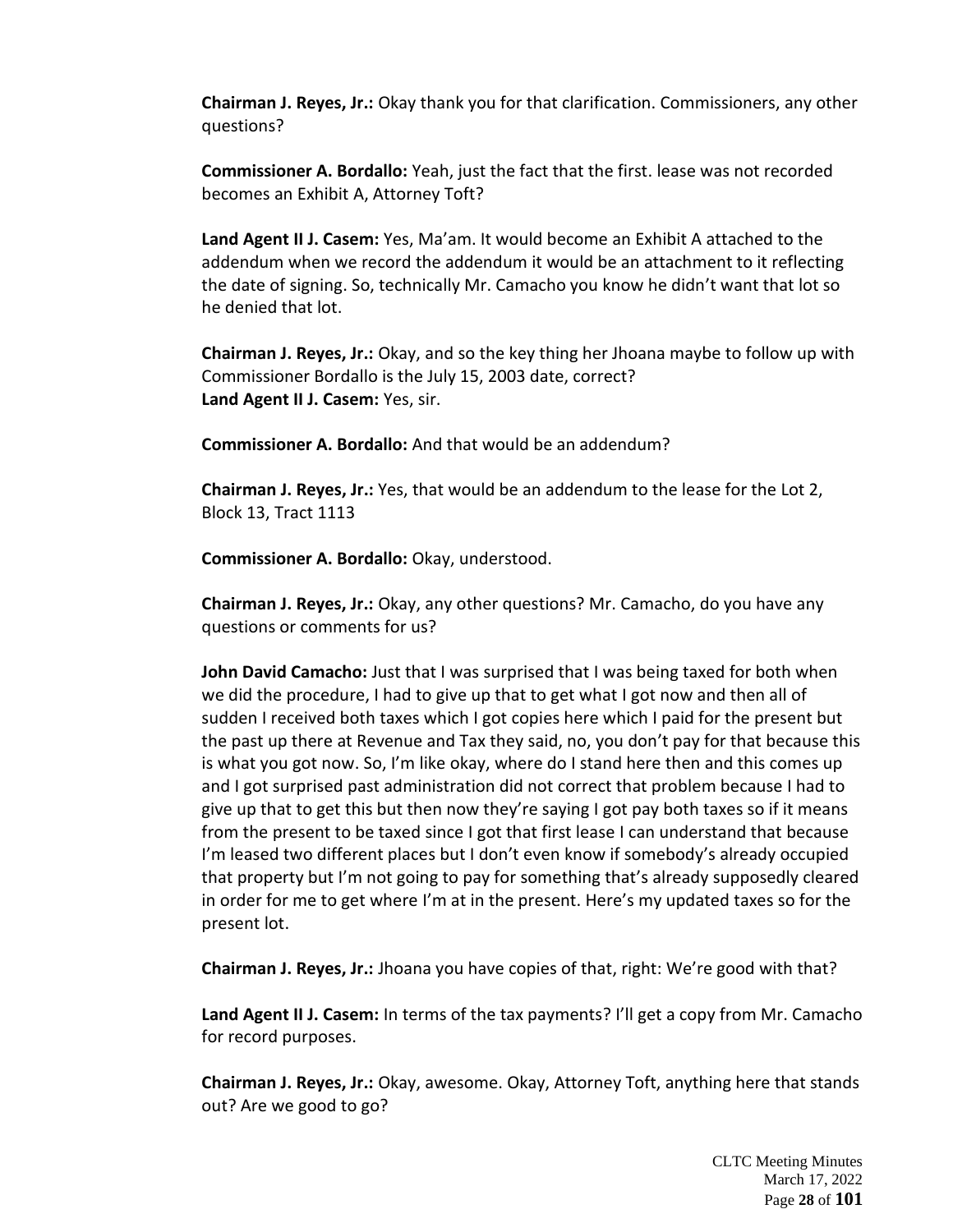**Attorney N. Toft:** We're good to go.

**Chairman J. Reyes, Jr.:** Alright Commissioners, would you like to take action?

**Commissioner A. Bordallo:** He doesn't have to pay for the 9210? He never paid?

**Chairman J. Reyes, Jr.:** Correct

**John David Camacho:** No, I never did ma'am because I was told I didn't have to by Rev & Tax themselves.

**Commissioner A. Bordallo:** Okay.

**Chairman J. Reyes, Jr.:** And now he's going to clear it so there's one that doesn't generate under Ms. Camacho

**John David Camacho**: Please

**Chairman J. Reyes, Jr.:** Yes. Okay, any other questions? If you want to take action?

**Commissioner A. Bordallo:** I would like to make a motion regarding John David Camacho a residential lessee to terminate his lease under Instrument Number 893226 under Mr. John David Camacho for Lot 2, Block 13, Tract 1113, Dededo.

**Chairman J. Reyes, Jr.:** Okay, thank you, Commissioner Bordallo. May I get a second?

**Commissioner D. Herrera:** I second the motion

**Chairman J. Reyes, Jr.:** Thank you, Commissioner Herrera. Any objections?

**Commissioners:** None

**Chairman J. Reyes, Jr.:** Okay, hearing none, motion passes to terminate the residential lease under Instrument Number 893226 under Mr. John David Camacho. Thank you, Commissioners. And then to wrap this up, we'll need to do the second item which will keep the original signing date of July 15, 2003, as an addendum so can I get that motion, please.

**Commissioner A. Santos:** I make a motion to keep under the lease recorded under the Department of Land Management for Mr. John David Camacho reflecting his assigned lot on Lot 2, Block 13, Tract 1113 Dededo and reflecting his original signing date as an addendum of July 15<sup>th</sup> 2003.

**Chairman J. Reyes, Jr.:** Thank you, Commissioner Santos. May I get a second?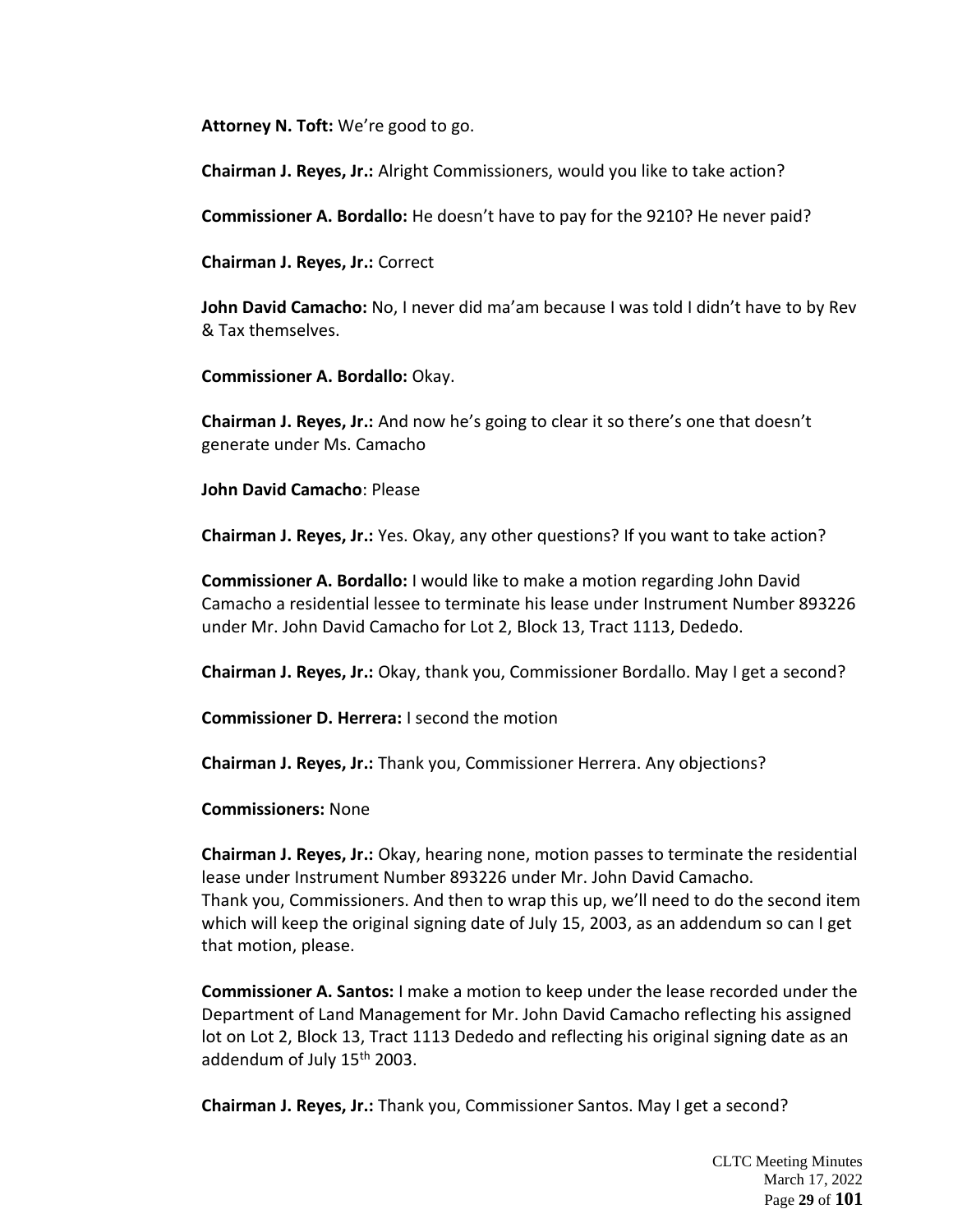**Commissioner D. Herrera:** I second the motion

**Chairman J. Reyes, Jr.:** Thank you, Commissioner Herrera. Any objections?

**Commissioners:** None

**Chairman J. Reyes, Jr.:** Okay, hearing none, motion passes to request for the lease recording from the Department of Land Management for Mr. John David Camacho reflecting his assigned lot, Lot 2, Block 13, Tract 1112, Dededo and reflects the original signing date of July  $15<sup>th</sup>$  2003. Thank you, Commissioners. Thank you, Mr. Camacho for joining us today, I appreciate your time.

John David Camacho: I'm cleared?

**Chairman J. Reyes, Jr.:** Yes, sir. Hunggan. Jhoana will take you through the additional process. Si yu'us ma'ase'

John David Camacho: Si yu'us ma'ase.

#### *Lorette Guerrero*

**Chairman J. Reyes, Jr.:** Okay next up Mr. Glenn and Ms. Jessica and we have next on the agenda is Ms. Lorette Guerrero. Good afternoon Ms. Guerrero. Thank you for joining us today.

**Lorette Guerrero:** Hi, good afternoon.

**Chairman J. Reyes, Jr.:** And just for the record would you mind please stating your name.

**Lorette Guerrero:** Yeah, let me just shutoff my phone. Lorette Guerrero.

**Chairman J. Reyes, Jr.:** Thank you. And I'll pass it over to our land agents who is going to take us through.

**Land Agent II G. Eay:** That'll be me Commissioners. Good afternoon, commissioners, Chairman. My name is Glenn Eay Land Agent II with Chamoru Land Trust Commission. We have Ms. Lorrette Guerrero who is present this afternoon and requesting a few minutes of your time regarding the authorization residential lease located at Block 19, Lot 19, Block 9, Tract 15213, Mangilao. And I humbly ask the Commission if you could allow Ms. Guerrero this opportunity to speak before you and address her concerns.

**Chairman J. Reyes, Jr.:** Alright, so, we'll turn it to you first Ms. Guerrero and we'll go through the packet we have here as well.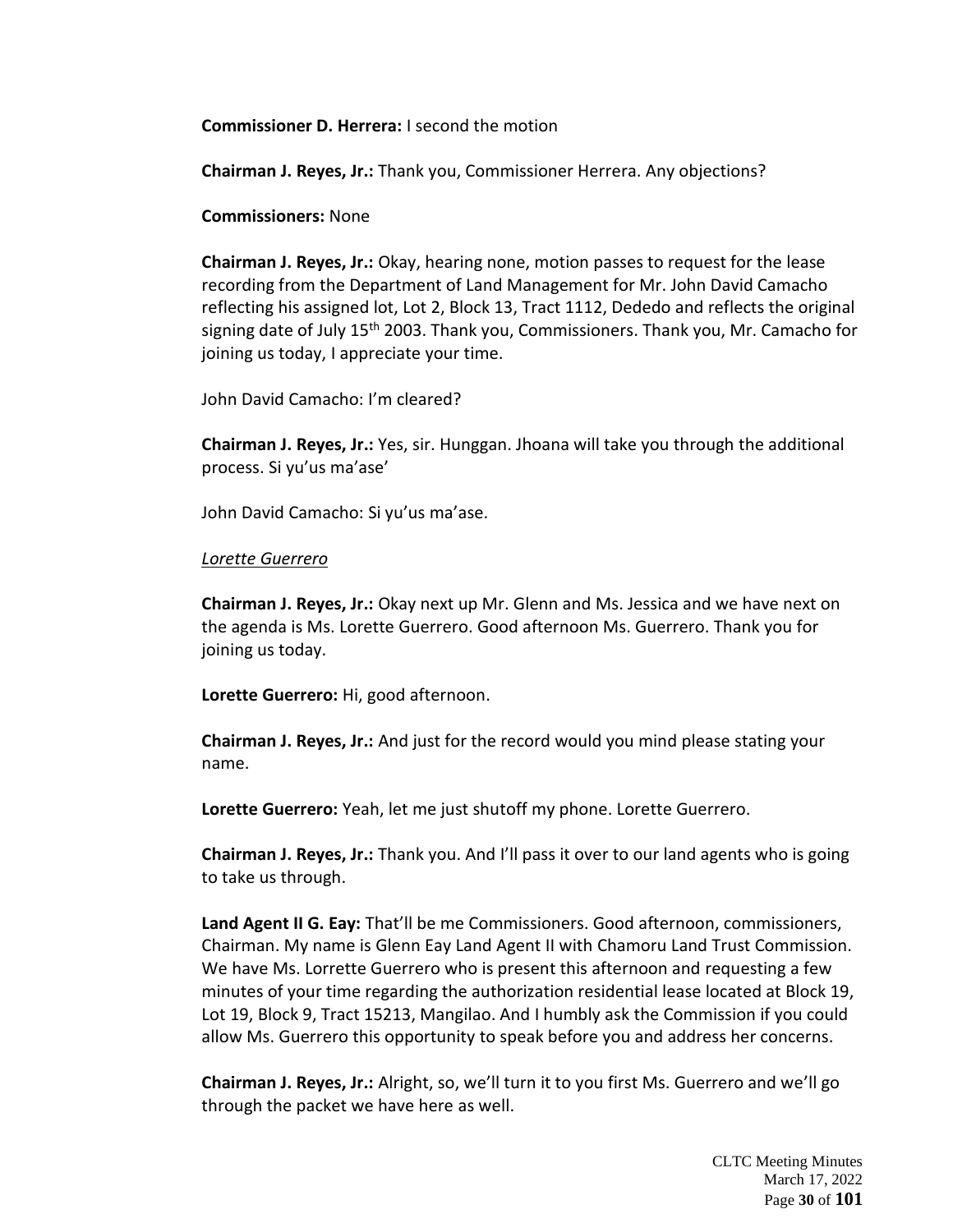**Lorette Guerrero:** Okay. Buenas yan Hafa Adai Commissioners. Before I may respond to the order to cease and desist all activities in relation to Lot 19, Block 9, Tract 15213 in Mangilao dated March 14, 2022, I would like to take this time to respectfully explain how this came to be at this point, if that's okay with you? I hope you don't mind; I have prepared a script to read to ensure that I address the concerns that would hopefully provide a clear explanation and understanding of the issue as it stands today. So, for a year now I had been requesting to meet with you all to obtain the necessary approval to build a home. I have a residential lease issued on September 27, 2019, and in my lease, I am required to obtain board approval to build on the property. During this past year, unfortunately, I have had no success in meeting this requirement as the subsequent staff of the commission had not been able to accommodate my request since last March. The time of my initial attempt to meet with the board began last year on March 2<sup>nd</sup> to be exact. At the time, my initial request to the commission was to seek guidance on the process of building a home on the property as well as who I should consult with regarding a site infrastructure plan report. A few days later I also found out that there are other requirements needed such as a memorandum of lease and a loan guaranty. These documents according to Guam Housing Corporation are necessary to move forward with the Department of Veteran Affairs construction home loan application through the Native American Direct Loan Program. Following March 2<sup>nd,</sup> I was then notified by the former administrator Mr. Hattig, the land Eileen Chargualaf will review my request and provide assistance as needed. Later Ms. Chargualaf responded to my request advising that these matters required a meeting with the Board and that she will work on my request. She also mentioned that I would need to submit a loan pre-approval prior to meeting the board which was then emailed to her sometime late April. In May, I emailed a follow-up to Ms. Chargualaf regarding my request for a meeting about the loan guaranty. It was later when I was contacted by another land agent Ms. Jessica Dayday to submit a copy of my building plan as well. In addition to sending an electronic copy of my building plans, I requested to meet with the Board again although this time it was to include a consent for building and clearing permit. Unfortunately, Ms. Dayday's response to this request was that she is unable to schedule a meeting for both the month of June and July but we'll try for August. She also mentioned that it was not necessary to meet with the Board for a loan guaranty since my construction loan will be financed with the Department of Veteran Affairs. Furthermore, she advice that I should seek preapproval extension considering that my preapproval was only good for 120 days from the date of April 9, 2021. Fortunately, I was granted multiple extensions between August through December to allow more time to gather the necessary government and contractual requirements according to the terms on my loan application. On July  $14<sup>th</sup>$  I sent another follow-up email to Ms. Dayday inquiring about the August meeting. I did not hear back from her until September 9 after I had personally delivered a hardcopy of my building plans and a copy of DPW Building Permit which I hand-delivered to Ms. Lorraine as Ms. Dayday was unavailable at the time. This was the last communication I had with the aforementioned CLTC staff last year. For the record, I have maintained all email correspondences between myself and the land agents of the Commission that

> CLTC Meeting Minutes March 17, 2022 Page **31** of **101**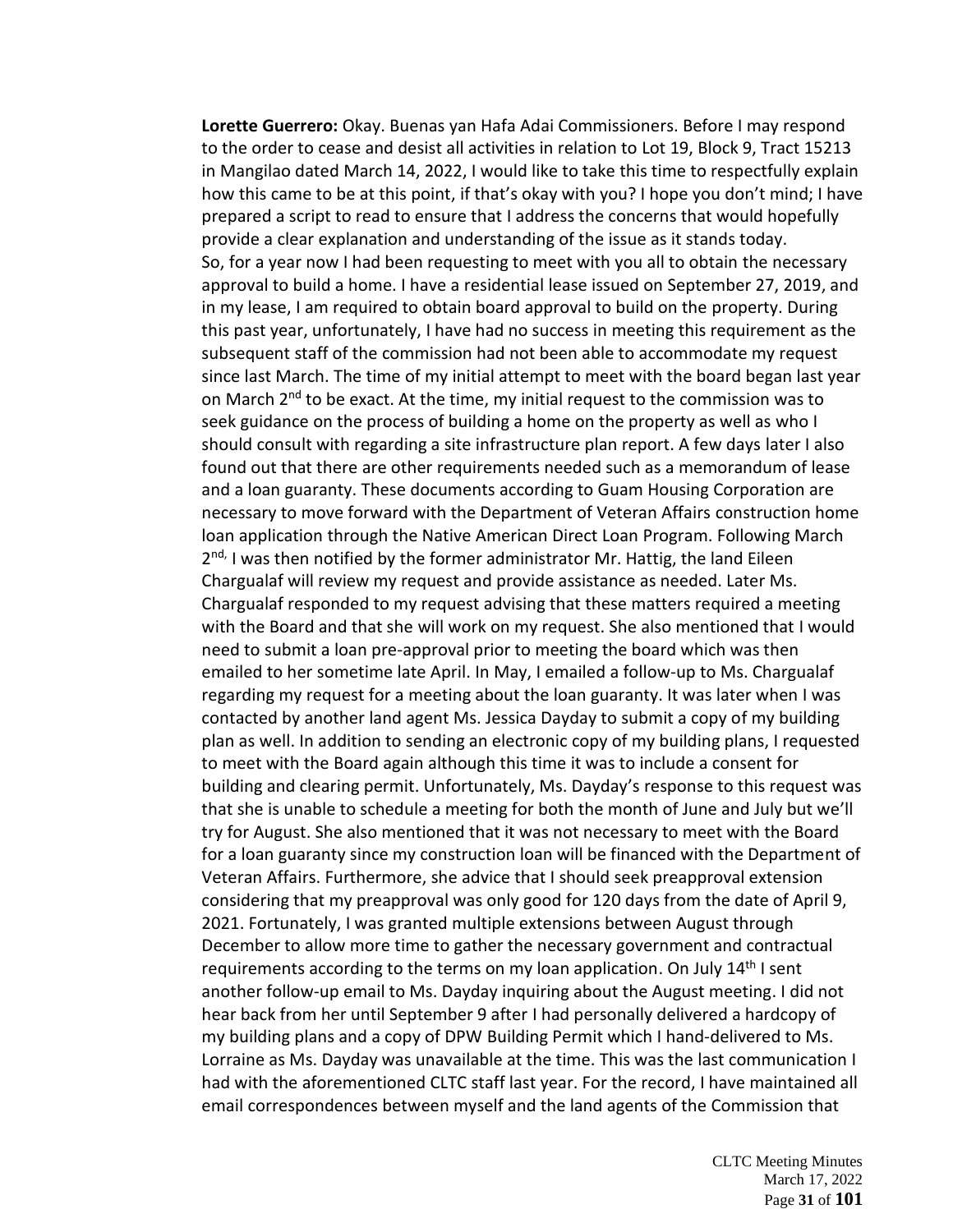have assisted me this past year. Should I have reached out to a third or a fourth land agent in the hopes that my request would be followed through or prepare a written plea for support from an administrator or perhaps members of the board? In fact, this is exactly what happened. Subsequently, I was advised by Land Agent Jhoana Casem that she would work on my request for the utility authorization but several emails later Ms. Casem could not once again provide accommodation for last month's board meeting. Likewise, Acting Administrator Ms. Camacho responded that she had spoken to Ms. Dayday about my request yet assigned another Land Agent Glenn Eay to reach out to me. So, with that said, rather than trying to help me resolve and follow through with my request for a building – clearance permit after patiently waiting a whole year instead I received a letter ordering me to cease and desist all activities on the property due to a violation of my lease agreement hence today's meeting. In terms of non-compliance of the lease agreement as beneficiaries of the Commission, we entrust the Commission including its staff to by all means to effectively assist us in matters that are beyond our control. The process as it stands for is for beneficiaries to first, address their concerns with a staff member or an administrator whether electronically or in personally and secondly in return for that staff member and our administrator to act upon that concern within a sensible timeframe. Considering that I had only requested for a consent to build is waiting one year for a response reasonably fair? Moreover, a staff inspection of the property would have revealed that the property had not been cleared nor was any building construction performed on the property prior to this past February. I have taken picture on February 10, 2022, of what the property looked like prior to Commission Staff inspection and from these pictures with the exception of breaking ground that there was no other construction means existing on the property. However, since I had obtained my lease on September 2019 my father who lives adjacent to has also been cultivating the property in preparation of me building my home. During this past year I have submitted a copy of my pre-approval letter from Department of Veteran Affairs both electronic and hard copy and building plans and a copy of an approved building permit from the Department of Public Works inclusive of said building permit is an authorization from EPA and other government entities in accordance to the requirements of DPW's building permit application. According to Chapter 6 of the Senator Paul Bordallo Rules and Regulations for CHamoru Land Trust Commission, Section 6117. Leases to Eligible Beneficiaries, Award of Lease; Lessee's Performance part (b) In Determining whether an applicant is qualified to occupy, commence construction or use a residence, any of the following shall be sufficient proof for the commission to find compliance: approved loan or financing for the construction of residence or a conditional letter of intent or the equivalent or contract between the applicant and a construction or equivalent evidence of the applicant's intent and ability to construct a residential dwelling. In a timeframe of nine months, I have managed to secure a home construction loan with the Department of Veteran Affairs and it was only this past December that the VA granted a final approval for a construction home loan. Additionally, it was only this past February when the property was cleared and the first phase of construction began. I find it strange but not surprising that the commission would cite a violation of the condition of my lease per

> CLTC Meeting Minutes March 17, 2022 Page **32** of **101**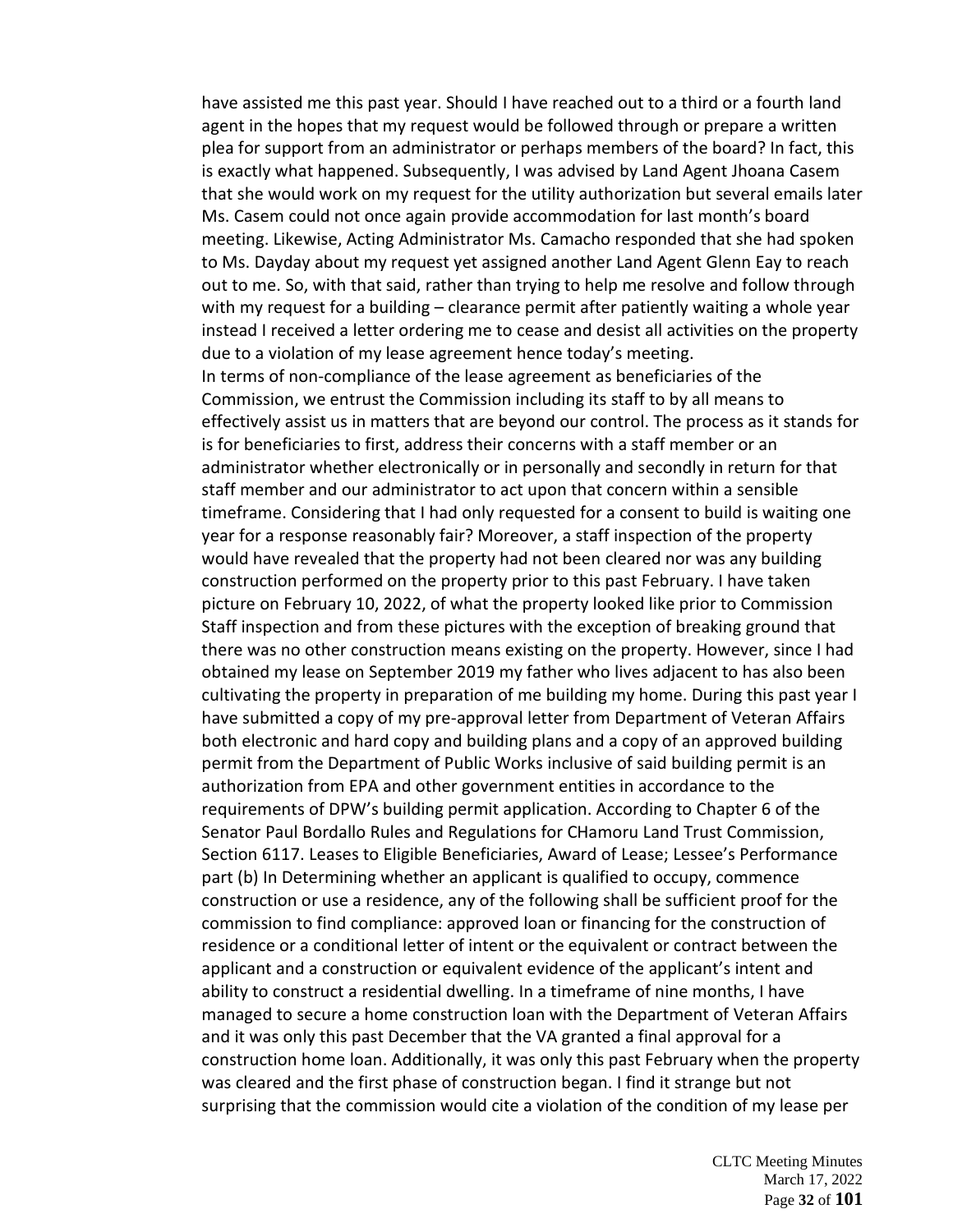section 7, 7.5 and I quote, "lessee shall submit to the commission all plans as to the design, materials, and probable value of the structure he or she intends to build on the premises. Lessee shall not begin construction of said structure, until he or she has received a written approval of the plan from the Commission" However, failed to address section 23 of the said lease agreement. And that says under the consent and approval and I quote "whenever lessors' consent or approval is required under the terms of in condition with this lease, such consent or approval shall not be arbitrarily or unreasonably withheld" unquote. Does the law and the condition of the lease only apply in one direction whereas the lessees are expected to adhere to the lease, but the commission is not? Subsequently, I have watched several video clips of previous board meetings that occurred over several months last year like me, other constituents have made the same request and in no time were granted permission. In fact, there was a clip that took give or take twenty minutes for the board to review the documents and plans of a constituent's request. I have done my research and made several inquiries and have learned that in just a matter from when a constituent made the same request that he or she was able to meet with the board not long after, even in the same month. Perhaps my request was dismissed, muted, or whichever or perhaps I was referred to the wrong land agent. I really don't know or understand how and why it took for a violation to finally meet with the board today. I believe that I had my expectation for a meeting with the board been respected last year, the fact I am here to justify a violation of my lease would not have to happen. In conclusion, I respectfully and humbly ask for your consideration to withdraw the

order to cease and desist, but more importantly your consent of my request for a building a clearance permit, along with an authorization to apply for utilities, to avoid any further delays in building my home. Thank you for allowing this opportunity and for your time.

**Chairman J. Reyes, Jr.:** Thank you, Ms. Guerrero. I appreciate your time with us today. A couple of things I'm going to kind of take us to start with is I'll pass it back on to the land agents to kind of walk the Commissioners through this understanding that if the request today is to address the cease and desist which was just issued on March 14<sup>th</sup> as well as the… and I want to be clear, is the Utility Authorization and the

#### **Lorette Guerrero:** Permit

**Chairman J. Reyes, Jr.:** Property and excavation permit

**Lorette Guerrero:** building permit

**Chairman J. Reyes, Jr.:** Okay Mr. Eay, did I summarize that, what the need is for today?

**Land Agent II G. Eay:** Yes, Mr. Chairman. Initially, like you just mentioned the request actually was for the request for a UT authorization for Ms. Lorette Guerrero and in proceeding to her request we had a land agent sent out the premises and to do a site – field rather inspection on the premises only to find out that there was an ongoing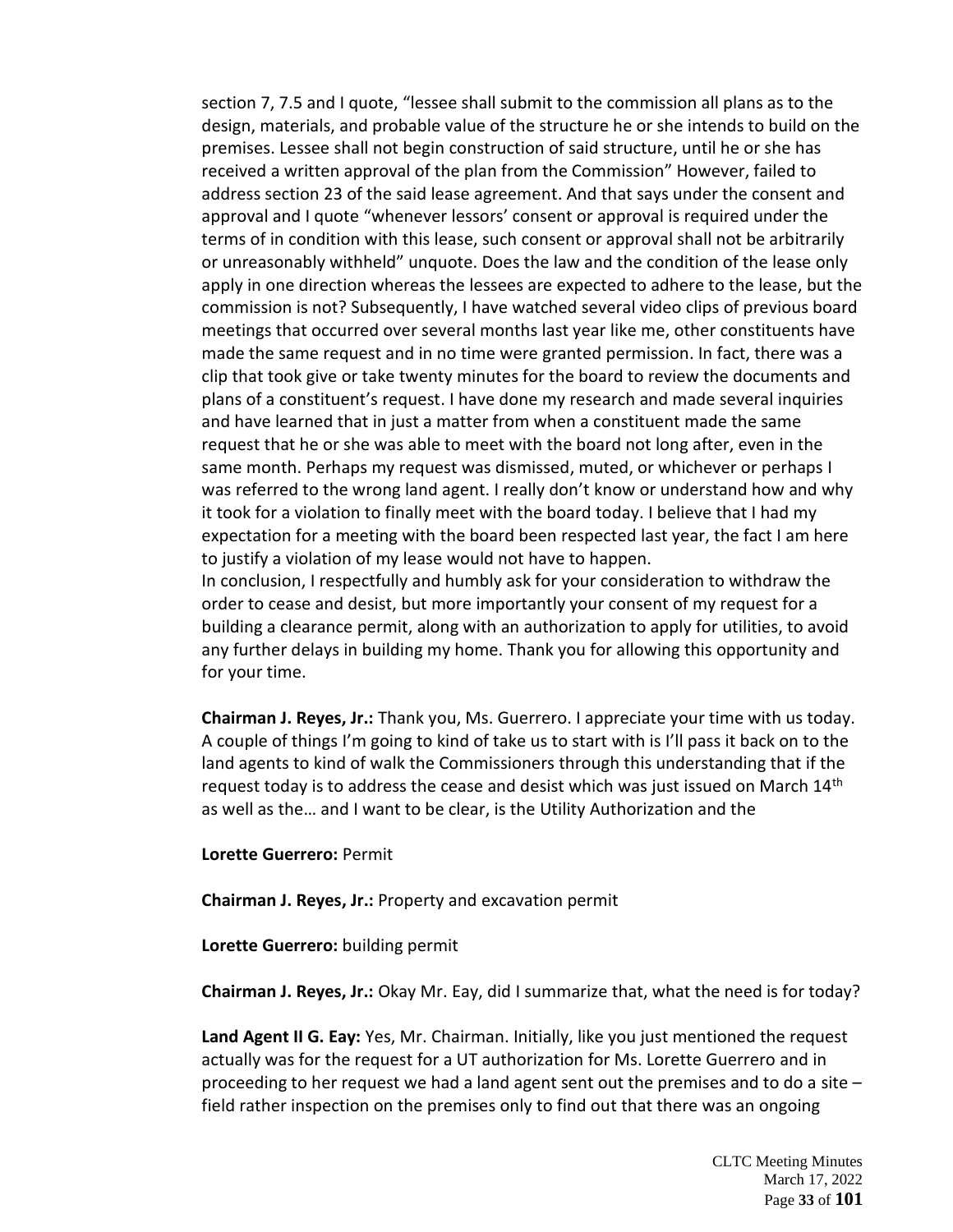construction activity within the premises and which involves building foundation structure \*inaudible\* a septic tank on the premises. And so, you can see that in the photo that I submitted there's a photo of the construction site that was constructed and looking back on the records I was looking to see of any of written authorization from the board was authorize rather to proceed with their building structure but I found… there was no authorization from the Commission to proceed with her construction. Because of that and other research I decided that we should cease and desist all activities within the premises and looking back also in our email correspondence with our land agents if I may make a mention of few you maybe five or six emails, I believe we just handed out a staff report about the chronology email review and a more updated one. And some of them was mistakenly omitted from original staff report but they're all found in the exhibit if you have any questions, they're all placed in the exhibit but all our email correspondence with our staff. Actually, so where I wanted to point out Ms. Guerrero says she started in March but moving forward to May 2021 according to and this was sent from Ms. Guerrero according to my contractor he advised CLTC provided approval application for building permit, letter from DPW and approval for application for clearing and grading permit letter to EPA. Another letter from in response from Jessica Dayday was dated May 25<sup>th</sup> 2021 she had mentioned she had mentioned those authorizations require board approval as well. I printed out the building plans that you sent out and is not eligible please provide our office a legible copy. And then another on May 26 to her own email to Ms. Dayday saying that she is in the process of obtaining her loan with Department of Veterans Affairs I have the preapproval as you can see in the letter is only good for 120 days from April 19, 2021 without the approval letters for DPW and EPA along with the loan guarantee I would not be able to move forward with the construction requirements. The delay will further hamper my ability to close my mortgage application on time. Same day Ms. Dayday emailed back to Ms. Guerrero, I understand your request is time-sensitive however you may request for an extension from the Guam Housing Corporation the agenda for June and July is full. On May 26 Ms. Lorette responded to Ms. Dayaday that her mortgage is with VA not Guam Housing, Guam Housing does not have the authority to grant extensions. So, what is this meaning right now is that there were many communications between the staff and Ms. Guerrero in regards to permits and what are the procedures and then it has to go through the board for approval and to later on in one of my findings only to find out that the building permit was already completed on August 27, 2021, and building inspection – permit inspection of applications was already dated on May 26, 2021. And this was at the time with the communications when Ms. Guerrero was requesting for authorizations for clearing and building permit and so what one of my questions that I have right now is you already have the building and grading permit what is it that you're requesting from them today you know because you already have them without any consent from the board and then because of there was no board approval a cease and desist was given to Ms. Guerrero.

**Chairman J. Reyes, Jr.:** Okay, alright. Let's take a quick pause there Mr. Eay that was a lot of information from both of you and Ms. Guerrero. Commissioners, if I may take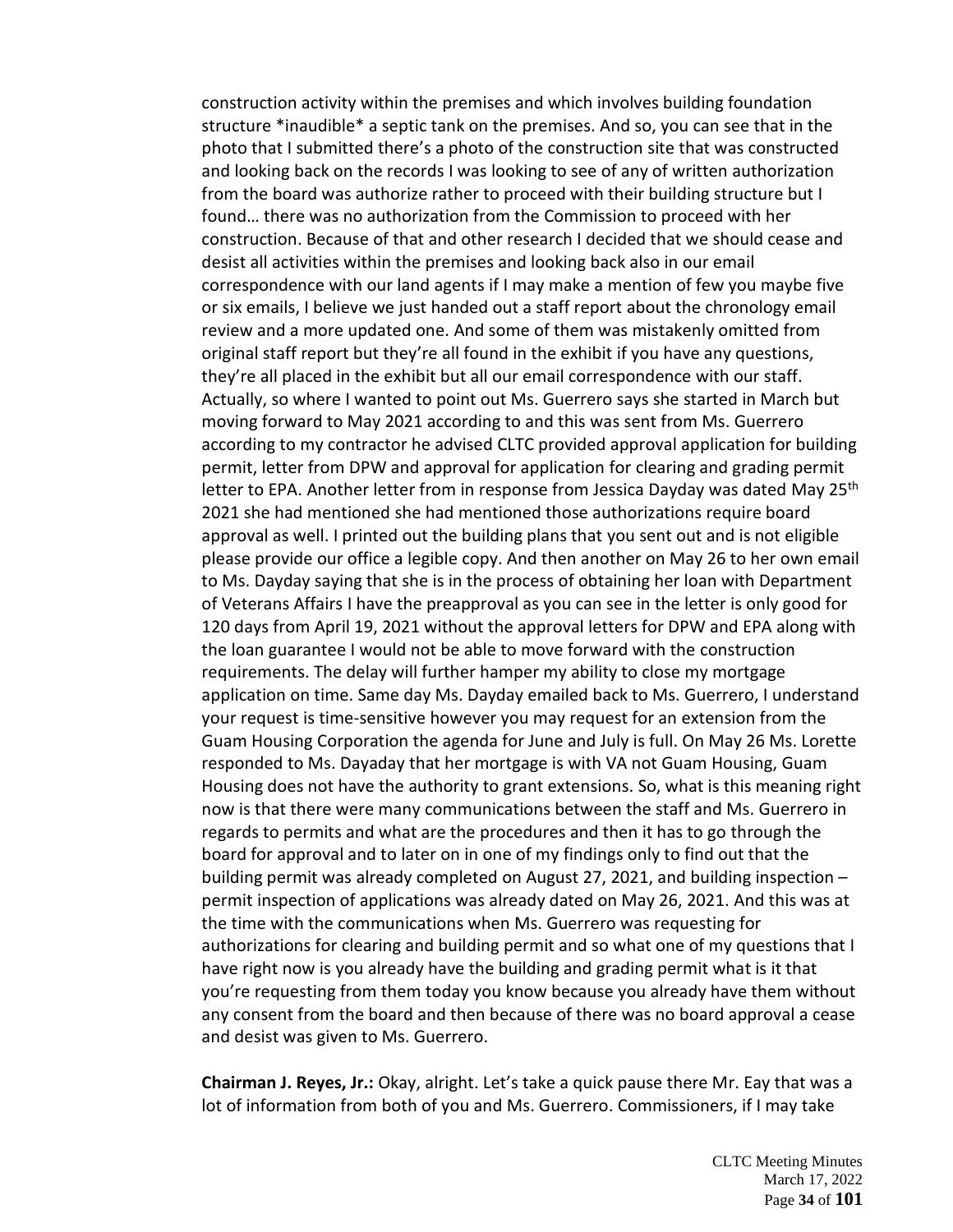the lead on here. I had a couple of questions and again just to make sure that everyone is kind of understanding from the request right. So, let's take the Utility Authorization request. Mr. Eay, when was that initial request sent in from Ms. Guerrero? I just want to make sure that it's clear and we can walk through this. So, and was that first request and then the clearing was the second request or did that come in at the same time?

**Land Agent II G. Eay:** I believe Jessica can answer that, right Jess?

**Land Agent I Jessica Dayday:** So, the first request for the UT or for the to be seen by the board?

**Chairman J. Reyes, Jr.:** Well, let's start for the request for the UT, right? Because that's the request that will need to come to us anyway.

**Land Agent I J. Dayday:** Okay, so the UT was requested February 11, 2022. And that was to the CLTC admin email. And then Jhoana responded and then…

**Chairman J. Reyes, Jr.:** Okay, hang on. So, February of this year, that was the very first request for a Utility Authorization?

**Land Agent I J. Dayday:** Yes, that's the email for UT, yes.

**Lorette Guerrero:** For UT, yes.

**Chairman J. Reyes, Jr.:** Okay, how about then the other request or authorization that needs to come from the board is the clearing, correct?

**Land Agent I J. Dayday:** No, the building permit authorization. So, initially she asked for a loan guaranty at that time I thought it was Guam Housing but then she sent us a preapproval letter and most times we don't bring our lessees to the board based on the preapproval letter we wait til the final packaging and then we bring them to the board for loan guaranty. And so, I – she also put there that she how do you say that she was – her contractor advised her that CLTC does the approvals for building permit and I did inform her to submit her building plan and I did also inform her in the same email that it requires approval.

**Chairman J. Reyes, Jr.:** And Ms. Dayday, this was in 2021?

**Land Agent I J. Dayday:** Correct. The email – my email communication with Ms. Guerrero was May 21st.

**Chairman J. Reyes, Jr.:** Okay.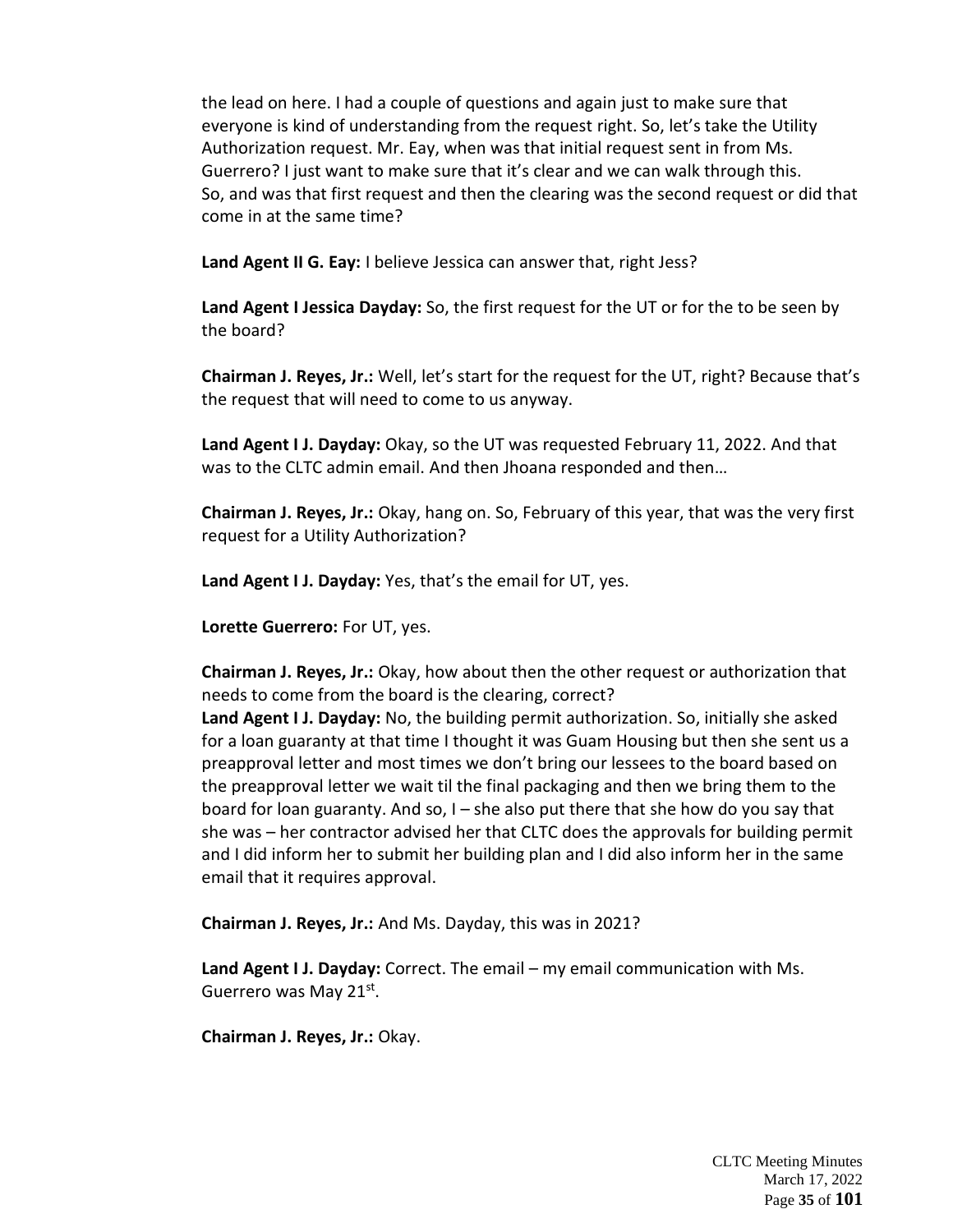Land Agent I J. Dayday: I did also on May 25<sup>th</sup> of 2021, she sent the proposal via email however it wasn't legible we did request for legible copy but then she submitted the hard copy on September 9 of 2021.

**Chairman J. Reyes, Jr.:** Okay, so that's the 2021 kind of chronology. Now, can I ask a question in regards to May 24<sup>th</sup>; was according to my contractor he advised that CLTC provided approval application for building permit letter to DPW and approval of application for clearing permit letter to EPA. Do we have a copy of those letters and who did that, who did come from and who signed off on it, and who approved?

**Land Agent I J. Dayday:** I'm not sure. We didn't give her a letter for approval. The clearing and grading, the Administrative Director can give you approval upon request however there was nothing in file, there was no request on file for the director. But when we did go out there prior to Ms. Guerrero requesting or submitting her loan guaranty or her preapproval letter the property was already cleared with the adjacent lots so that whole area was already cleared.

**Chairman J. Reyes, Jr.:** So, cleared meaning, it's just been cleared?

**Land Agent I J. Dayday:** Her lot and the lots around her.

**Lorette Guerrero:** My father has been cultivating the property.

**Chairman J. Reyes, Jr.:** Okay, thank you, Ms. Dayday. Ms. Guerrero, do you have a copy of those approval letters?

**Lorette Guerrero:** No, that's the reason why I had asked CHamoru Land Trust for those letters because I didn't know exactly what my contractor was talking about. But apparently, he was able to get the permits from DPW. I don't know how he did that, all I know is that it was done. And I have the…

**Chairman J. Reyes, Jr.:** So..I'm sorry I didn't mean to interrupt you, I'm sorry.

**Lorette Guerrero:** I have the permit application that was submitted by my contractor to DPW with all the signatures I suppose by the…

**Chairman J. Reyes, Jr.:** Right

**Lorette Guerrero:** So, my contractor is not familiar with CHamoru Land Trust, I don't want to assume but because of his unfamiliarity with CHamoru Land Trust he must have assumed that if the government entity approved then it's already been approved. But I can't really say.

**Chairman J. Reyes, Jr.:** I mean perfect segue was what I was looking at is that all of these signatures of approval, it's probably the same one we're looking at as early as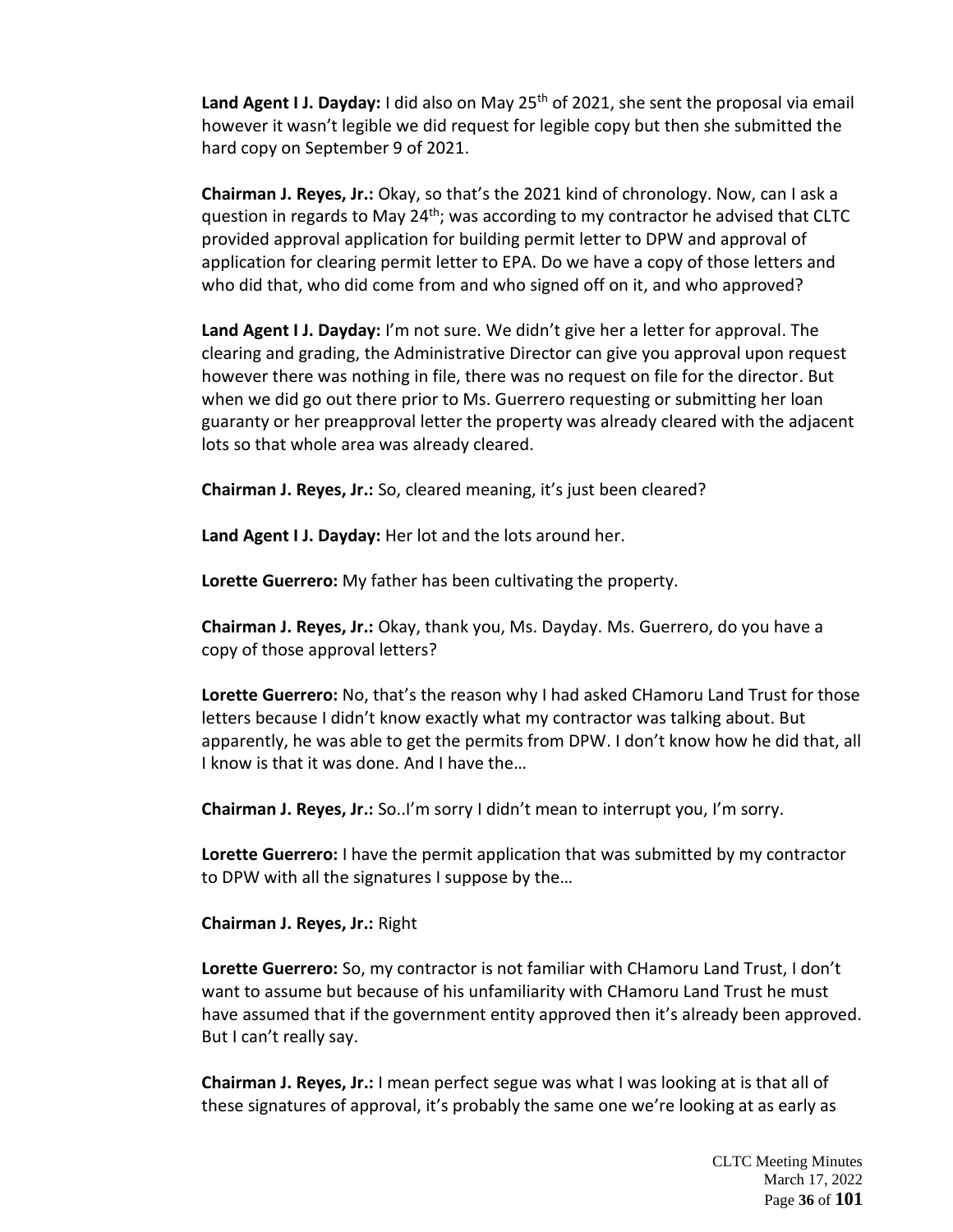May of 2021 and everyone signed off on it. And Attorney Toft, maybe it's more now if all these agencies including Land Management who should know that even if there's a lease right, there should be accompanying approvals from the board in regards to these permits. And the fact that everybody signed off on it, it goes further back, further deeper where some of the concerns are for the Commission. And so we don't have a copy of those letters that was submitted by your contractor to your contractor for these approvals kind of leaves us in a spot where it didn't come from us and nor do we have any of that in file.

**Lorette Guerrero:** But this goes back to me requesting for that, back in May. And this is even before the first instant was signed on May 26 and I had requested from the Commission prior to that maybe roughly the  $24^{\text{th}} - 25^{\text{th}}$  for a building permit. And I understand that I had to meet with the board at the time but it was my surprise as well that my contractor was able to get the permit application through DPW to fall through. So, I don't… I cannot speak for my contractor; I don't understand how he did that but he did it. I'm not sure if it's because government is government or his understanding of how CHamoru Land Trust runs. All I do know is that is that that was something that he brought up to me because I had asked him for those… I told him that we need board approval and this is his response to me, oh according, we already have that so I was like okay but I never asked but I'm going to ask now, right so… and this is why it goes back to last year when I put in the request to meet with the board so I can get your approval. Now, mind you, I didn't start construction or anything on the property until just past February, yeah, last month.

## **Chairman J. Reyes, Jr.:** This February?

**Lorette Guerrero:** So, between May and up until February, I've just been waiting and the last correspondence I received from the Commission was in September after I dropped of my building plans. So, Ms. Dayday or I'm sorry, Ms. Chargualaf only mentioned the preapproval there was no talk about a final approval. Just the preapproval and the plans, rights. And according to the law that I cited here about the determining compliance that either an approved loan or financing or a conditional letter of intent. So, she had my preapproval, she had my building plans, why wasn't that brought forward to the board and why wasn't I schedule for a meeting with the board to obtain a permit. Because had that all happened last year and accordingly you know, then this business of me building already would not have prevented me. There would be no cease-and-desist kind of thing because I already got my ducks in a row, right? But that didn't happen. I never got to meet with you guys until today, and apparently it took for a violation for me to finally meet with you even though I had my paperwork in order, the preapproval that was sent in April, the request for the permit and clearance in May and then hardcopy or electronic copy in may again and then a hardcopy in September and that was the end of it. There're no follow ups, nothing from that matter. And that's my issue here, is I've waited this long and now we're here but we're not here for you to issue me a building permit, we're here because of the cease-and-desist order.

> CLTC Meeting Minutes March 17, 2022 Page **37** of **101**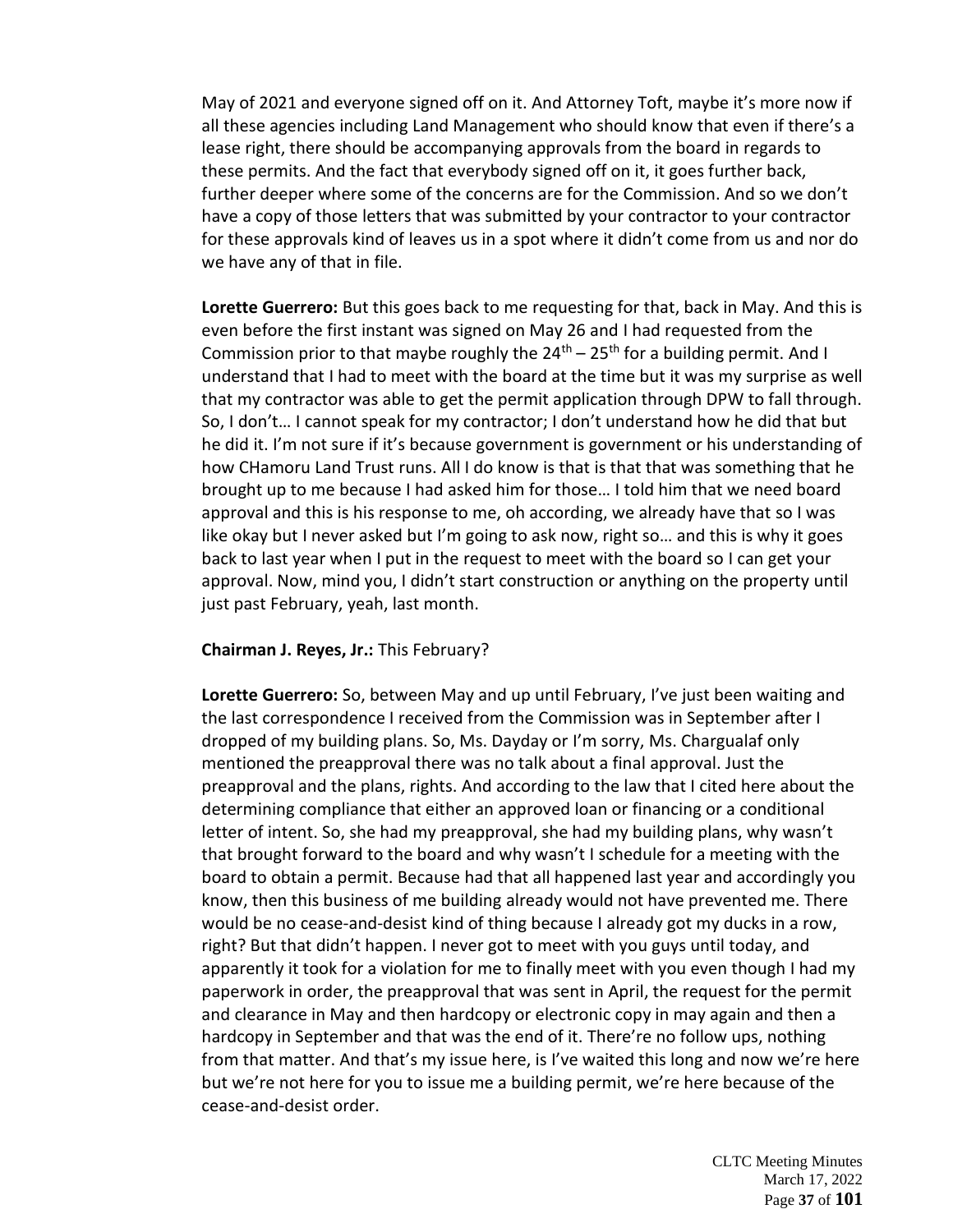**Chairman J. Reyes, Jr.:** I think we're…there's a lot to digest.

**Lorette Guerrero:** There's a number of reasons

**Chairman J. Reyes, Jr.:** There's a lot to kind of digest here and I'm not sure exactly the reasons of getting us to this point in sense of meeting with the commission. I'm just kind of going through all the stuff and even going back a little further, just making sure... what do we have, what don't we have. So let me… I'll take a pause to my side and I'll pass it to my commissioners for any additional questions as I kind of gather some additional ones. Do you have any other questions, Commissioners?

**Commissioner D. Herrera:** I only have a comment Mr. Chairman.

**Chairman J. Reyes, Jr.:** Yes, sir.

**Commissioner D. Herrera:** I see the chronology here. It started back in March 2<sup>nd</sup> 2021. And evidently here there's a communication between the constituent and Chamoru Land Trust. And then it goes... this was like March  $2^{nd}$  and now it's March..., this is twelve months and you know, to be user friendly this is my spirit here, to make the program user friendly to the public. A lot of our brothers and sisters out there are not able to navigate this complicated process that she has accomplished. I have to commend you for that.

**Lorette Guerrero:** Thank you.

**Commissioner D. Herrera:** So, even if we analyze the section 7 of Public Works, the comments by other agencies route as indicated. The first agency is Land Management, the zoning group and just looking through your chronology here last night and this morning; I'm asking myself, why is there no Chamoru Land Trust here next to Land Management so that you don't have to go through this… I mean you got 1-2-3-4 maybe 8 agencies minus Chamoru Land Trust Commission, Land Management is number one. So, point and matter, the point of my comment here is that we as the commission or the agency should have advised Mrs. Guerrero since March 2<sup>nd</sup> that don't forget we got to meet for the permit first. You got the land; you need the permit then you went through the whole nine yards to get the documentations for the contractor. This is not an easy task, I'll tell you. But my recommendation here is just to add in Chamoru Land Trust on the agency and have a standard operating procedure that whenever any of these constituents that are… we got fourteen thousand here and there's many more to come, got many more years to come that we should try to learn from this issue to make this more user friendly to the constituents. That's just my point.

**Chairman J. Reyes, Jr.:** Understood. Yeah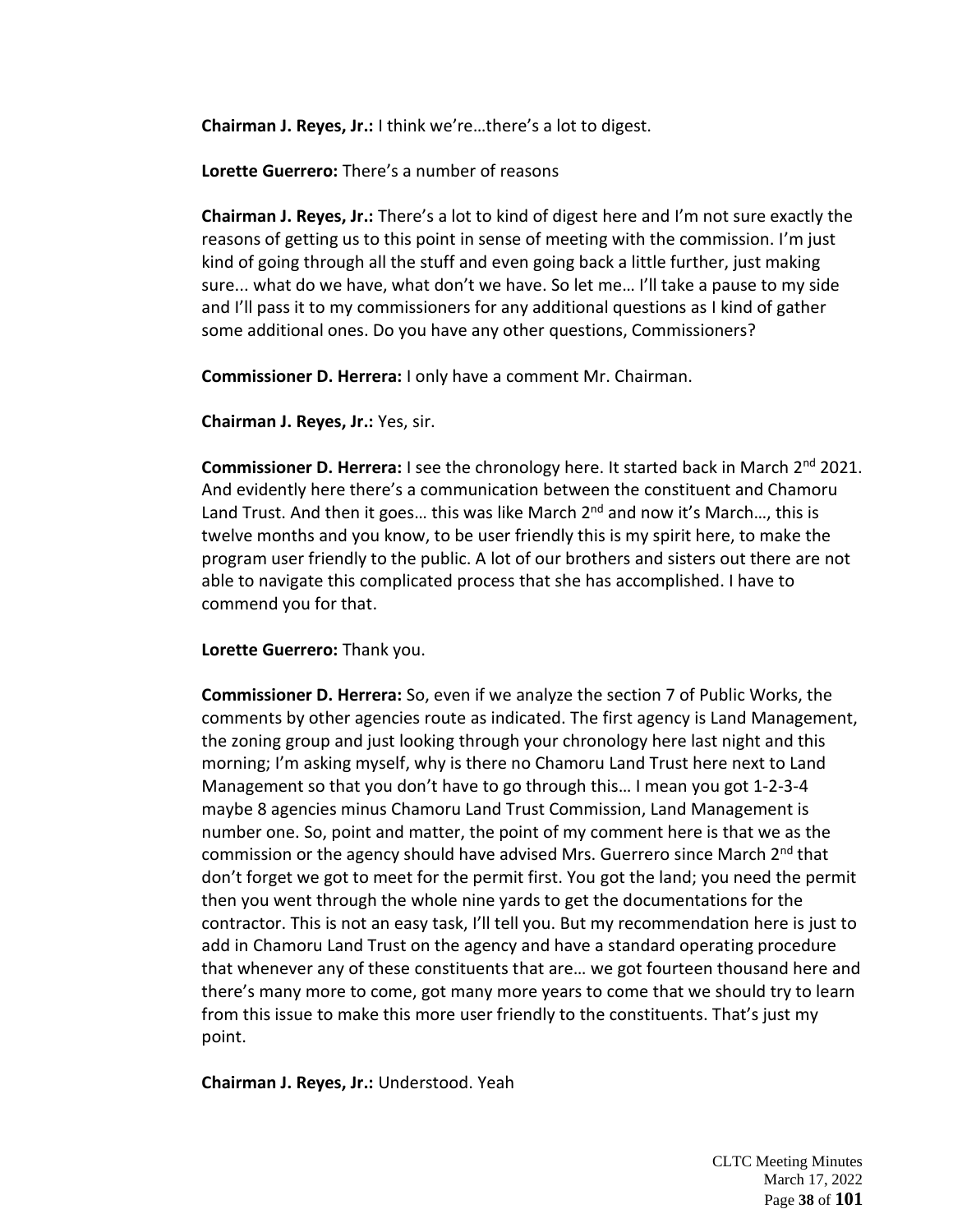**Acting Administrative Director A. Camacho:** Commissioner Herrera, may I?

**Commissioner A. Santos:** You have a couple of hands so who do you want to address first?

**Chairman J. Reyes, Jr.:** Yeah, so let me, thank you Commissioner Herrera. So, Glenn, let me just turn it over to you. And just to kind of talk to that part question that Commissioner Herrera had…

**Land Agent II G. Eay:** Yes, like the Commissioner just mentioned earlier that the CLTC should come up with some sort of SOP \*inaudible\* procedures on getting construction permit or rather clearing and grading permit but it's already on the lease agreement it's stated there on section 7 and 7.5 as I read it to you, this is what it reads, lessee shall submit to the commission all plans to the design, materials and probable value of the structure he intends to build on the premises. Lessee shall not begin construction of such structure until we have received the written approval of the plans from the commission. That's what the lease agreement and also on section 13 use of premises on the lease agreement reads, lessee shall use premises as his personal residence which premises shall only have a single dwelling constructed upon it. Failure to obtain express written consent of lessor for the erection of any structures on the property shall be deemed a default of this lease. So that's on the lease. Going through section 17 Lessees right to build and ownership of improvements and fixtures it reads; lessees shall obtain the express written consent of lessor before he erects, reconstructs, demolish, alters, alters or improves any building, necessary accessory building or other improvements on the property. So that's already on the lease agreement. I don't think we need to anymore talk. But it's already on the lease agreement, it says there and it's clear this is what Ms. Guerrero had signed when she signed the lease agreement. It was notarized and recorded. So, I'm assuming she understand what she signed in front of the notary.

**Lorette Guerrero:** Understood.

**Chairman J. Reyes, Jr.:** Thank you, Mr. Glenn.

**Lorette Guerrero:** And I made that request in May of last year. Understood.

**Chairman J. Reyes, Jr.:** Attorney Toft, anything here, again, I want to focus with what we have at hand and I want to make sure that there's no underlying issues or things that we need to address even outside of the clearing permit and utility authorization. So, let's just kind of start with that Attorney Toft with the things that Mr. Eay had listed for us right with those sections and where we're at today.

**Attorney N. Toft:** Right.

**Chairman J. Reyes, Jr.:** Any additional comments?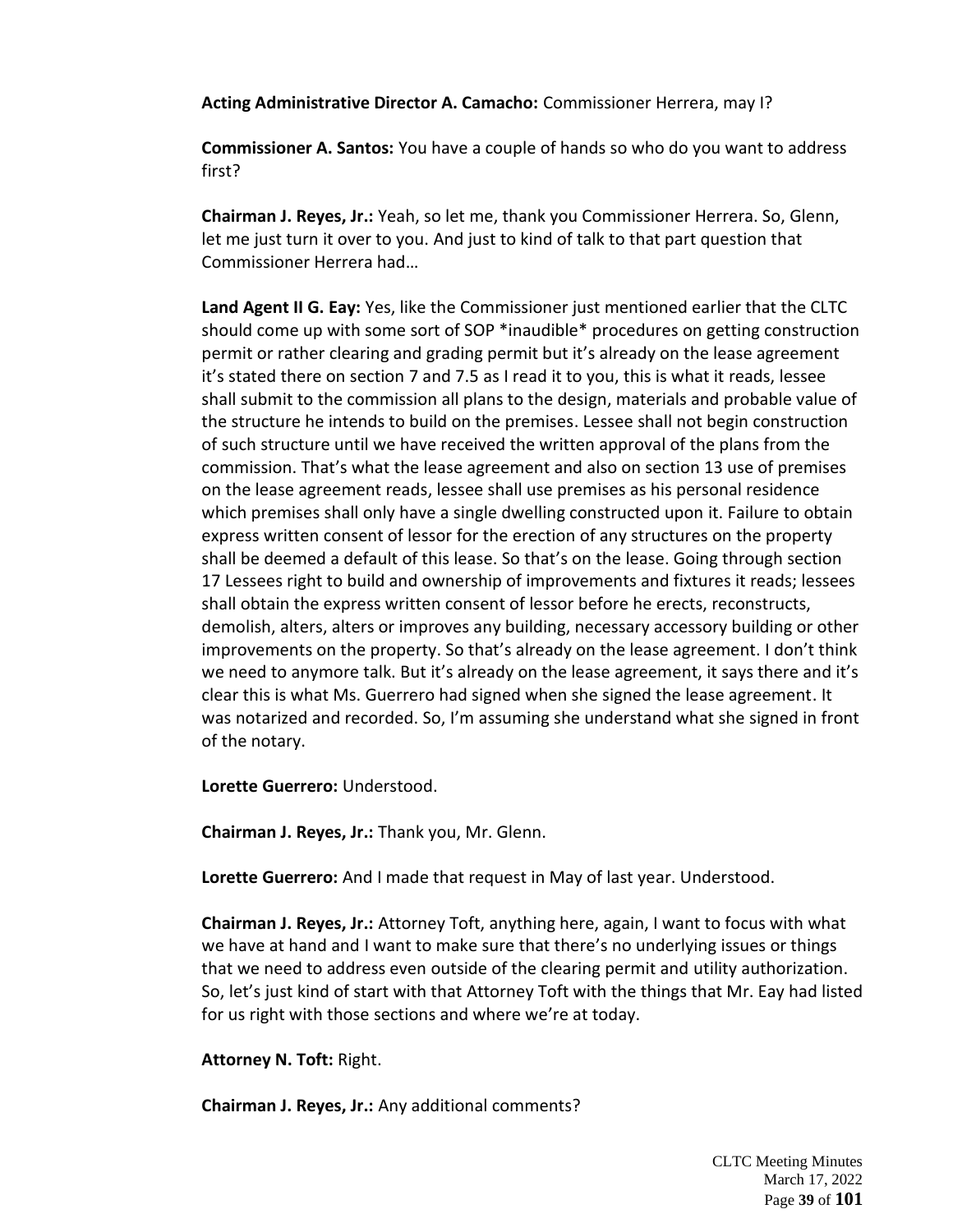**Attorney N. Toft:** I mean I spoke to Mr. Eay last week regarding this and we were in agreement on what he just put forth. Regarding the process, it looks like it snuck through because Department of Land Management didn't actually do a check as to who the owner of the property was. Section 6 of the Building Inspection and application of permit it's completely blank as to the owner or lease or authorization so I'm going to talk to the Planning Division down at DLM regarding that and tell them that this is something that they cannot be skipping because there are instances not in just Chamoru Land Trust but other instances if somebody has a leasehold instead of an ownership there may be an issue as far as authorizations go. So that kind of left out to me as far as major concerns but I do believe that the Commission does have the power today to review building plans, submit them and approve it and just move forward here and use this as a learning opportunity as far as setting up an SOP in the future to make sure that this doesn't happen again.

**Chairman J. Reyes, Jr.:** Okay, we can take that as a consideration, thank you.

**Land Agent II G. Eay:** We already have an SOP. This is in the…what's mentioned on the lease agreement and procedures for obtaining a permit or even a building permit.

**Chairman J. Reyes, Jr.:** Thank you. Thank you, Attorney Toft. Commissioner Santos, you have a question?

**Commissioner A. Santos:** Not right now, sir.

**Chairman J. Reyes, Jr.:** Okay. So, I do have one… or Saina, you have a question?

**Commissioner A. Bordallo:** You know the application for building permit, Ownership under b, should have been public.

**Chairman J. Reyes, Jr.:** Right

**Commissioner A. Bordallo:** And not private.

**Commissioner A. Santos:** That's a good note

**Commissioner D. Herrera:** Right

**Commissioner A. Santos:** I guess I have a question for Ms. Guerrero, if I can. And in no where did you know that you had to attain – obtain any of those permits before proceeding from the – the approval from the Commission?

**Lorette Guerrero:** No, I did know that. I did know that and that's why I made my request in May. I submitted or an email requesting for a building permit and clearance in May. What I did not know, was that my contractor had already started the permit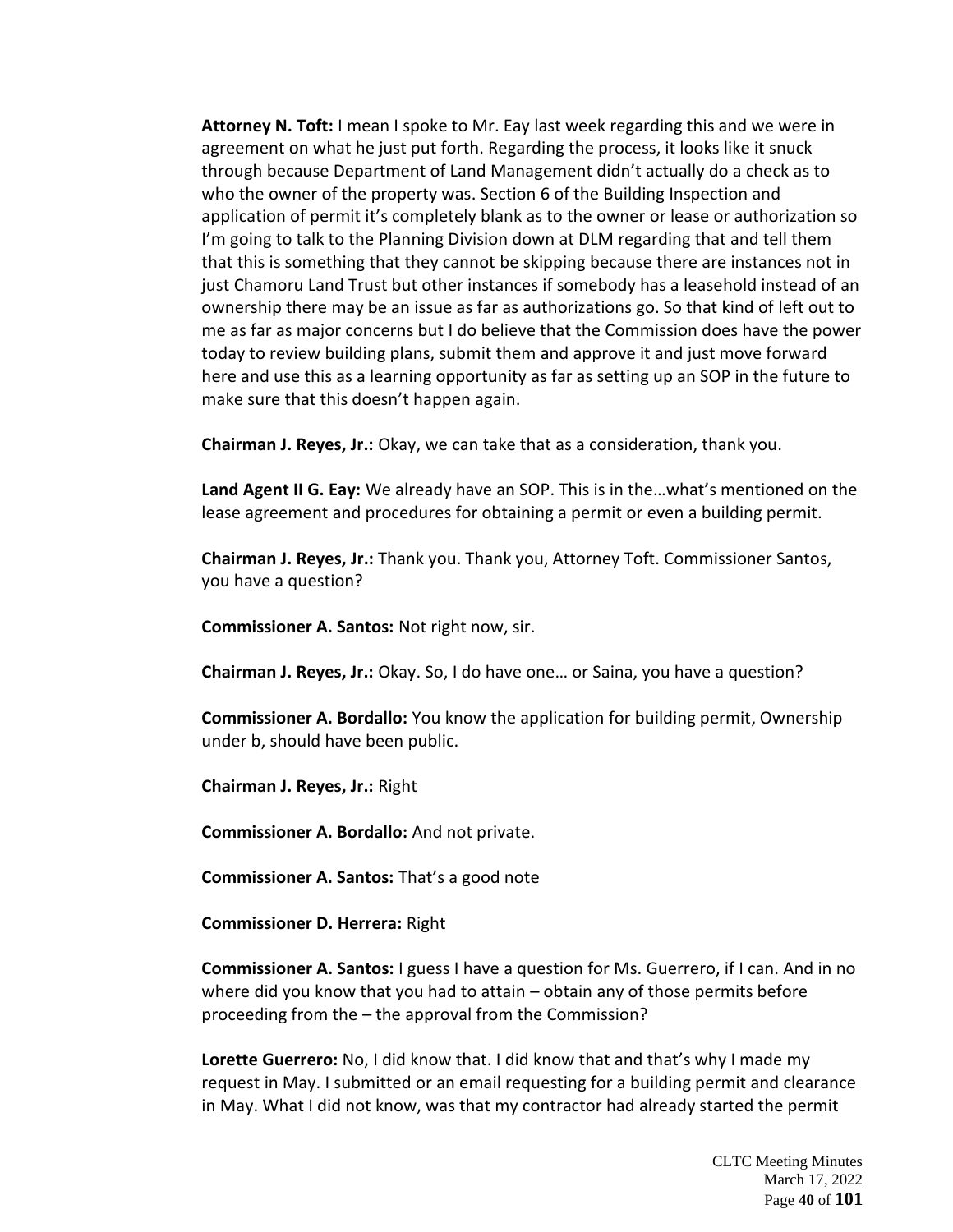process with DPW to obtain a building permit from them. But I did make a request through the Commission for a building and clearance permit in May. And I did not hear back after September and from May to September is was all, send me the building plans which I did and I even delivered a hard copy of it but that wasn't until September. After September my case just kind of went mute. I didn't hear back from CHamoru Land Trust, no one, none of the agents contacted me via email, phone, nothing, not to give me a follow up about oh, we can get you into the meeting or not. None of that. But in that waiting period, I was still going through the contractual according to my loan application with the VA. Finally, I got approved in December.

**Commissioner A. Santos:** Another question following up with that. You said, your contractor had already proceeded with getting all the permits? Started?

**Lorette Guerrero:** Started. Yeah, around the same time that I had put in my request to the Commission.

**Commissioner A. Santos:** You weren't aware of that?

**Lorette Guerrero:** I was not aware that he was not going… I was aware that he was going through the permit process but I didn't know which section he was at at that point. And then, honestly, I did not get a copy of this application until just recently because I wanted for myself; well how, did he do all of that, right?

**Chairman J. Reyes, Jr.:** And is this you that signed it on May 26 of 2021 on the very bottom?

**Lorette Guerrero:** Yes, I did. But this is for the application. This is before all the signatures came in. This is for my contractor to start the permit process. But this process with DPW is related to the loan application for the veterans. This is aside from the permit that I was requesting from the Commission.

**Chairman J. Reyes, Jr.:** Correct. No, understood. But our, the approved permit or the approved authorizations would kick off this process in essence.

**Lorette Guerrero:** It would have. It should have, yeah. But somehow my contractor manages to go about it even without that, so, you know…

**Chairman J. Reyes, Jr.:** One thing too that puzzles me, Ms. Guerrero is knowing where we're at today; the contractor continued to do work with the septic tank and you know…

**Lorette Guerrero:** No, there's no septic tank. There's a hole but that hole was there long before… because my dad lives adjacent to my property. And he put that hole there to I don't dump trash in it but there's no trash in it right now. And then after coming up with my building plans we had to make some adjustments because of the levelling of the property that we were forced to push my house further back which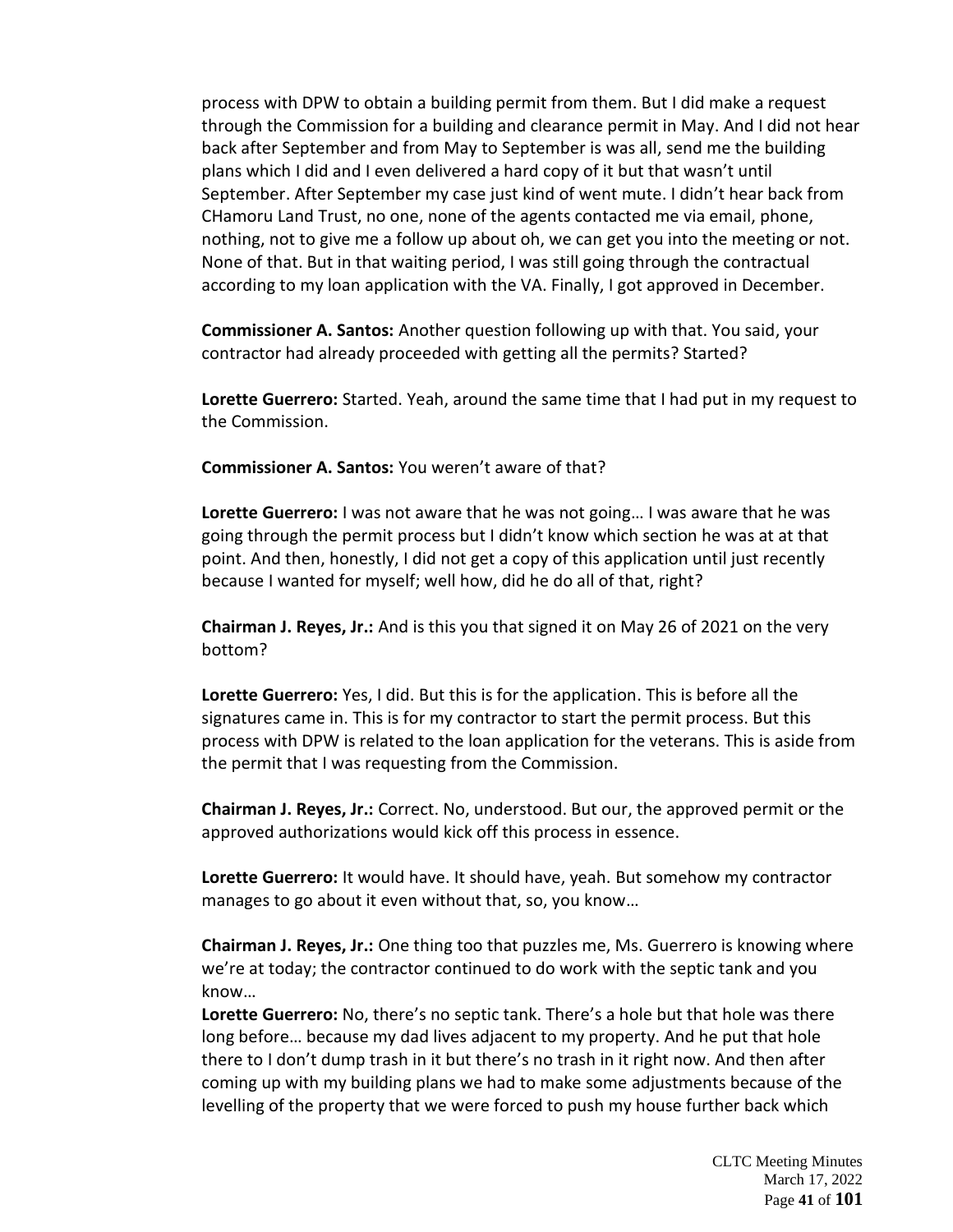made it closer to the hole. So, the contractor felt since there's a hole there already why not use for the septic tank and hence that's why it… but the hole had been there long before.

**Chairman J. Reyes, Jr.:** Right. Right, but it's proceeding. There's the foundation of the septic tank, there's concrete in your foundation.

**Lorette Guerrero:** Understood. That all just started in February like I said, I broke on February 10. And yes, I understand that I did violate right the lease. But as I mentioned on Section 23, rights, there's also the issue about consent and approval. Is it reasonable for me to have waited this long to see the board and ask permission? This…even… from May, I started my transition in March going to the Director or going to the Administrator then being passed on to agent after agent. I did what I'm supposed to do. I followed exactly what I was told to do. I followed the lease.

**Acting Administrative Director A. Camacho:** But you were also advised early on that you needed board approval so to say that you did what you were supposed to do, I think that there was a misstep.

**Lorette Guerrero:** I turned in my preapproval, I turned in my floor plans.

**Acting Administrative Director A. Camacho:** Understood. But did you get the approval?

**Lorette Guerrero:** No, but I did… how can I get approval when I couldn't even be seen by the board. That was my concern. I asked for a meeting with the board so I can get the approval. That didn't happen. That didn't happen from even up until today, that still didn't happen. Is it unreasonable for someone to have wait that long? I've watched videoclips of previous meetings, someone who requested on the same month managed to meet the board on the same month and get his approval. Some didn't even take weeks. We're talking about since May for me, had a gotten my approval last year, this wouldn't be an issue. Had the agents follow through, this wouldn't be an issue. I wouldn't have violated my lease; it wouldn't have come this far. And it took that violation to meet with you today. Does that make… I mean, is that fair to me? I did everything and all I was, give me a few minutes. I watched a script, I watched a video clip and took 20 minutes for someone to come in here for the board to review and then okay we're done, 20 minutes I couldn't even get that.

**Chairman J. Reyes, Jr.:** There are multiple scenarios. Some are a lot cleaner and organized than others, some are a lot cleaner as the word where everything is in order and we're ready to go package it and get it in front of the board. Again, there's multiple scenarios here right. And is it right that we waited this long? But I think my question with that is; is there any other issues aside from Ms. Guerrero's timespan that we're having to deal with here that prevented it from coming to the board? And come someone answer that for me? Did you guys hear my question? Is there any other

> CLTC Meeting Minutes March 17, 2022 Page **42** of **101**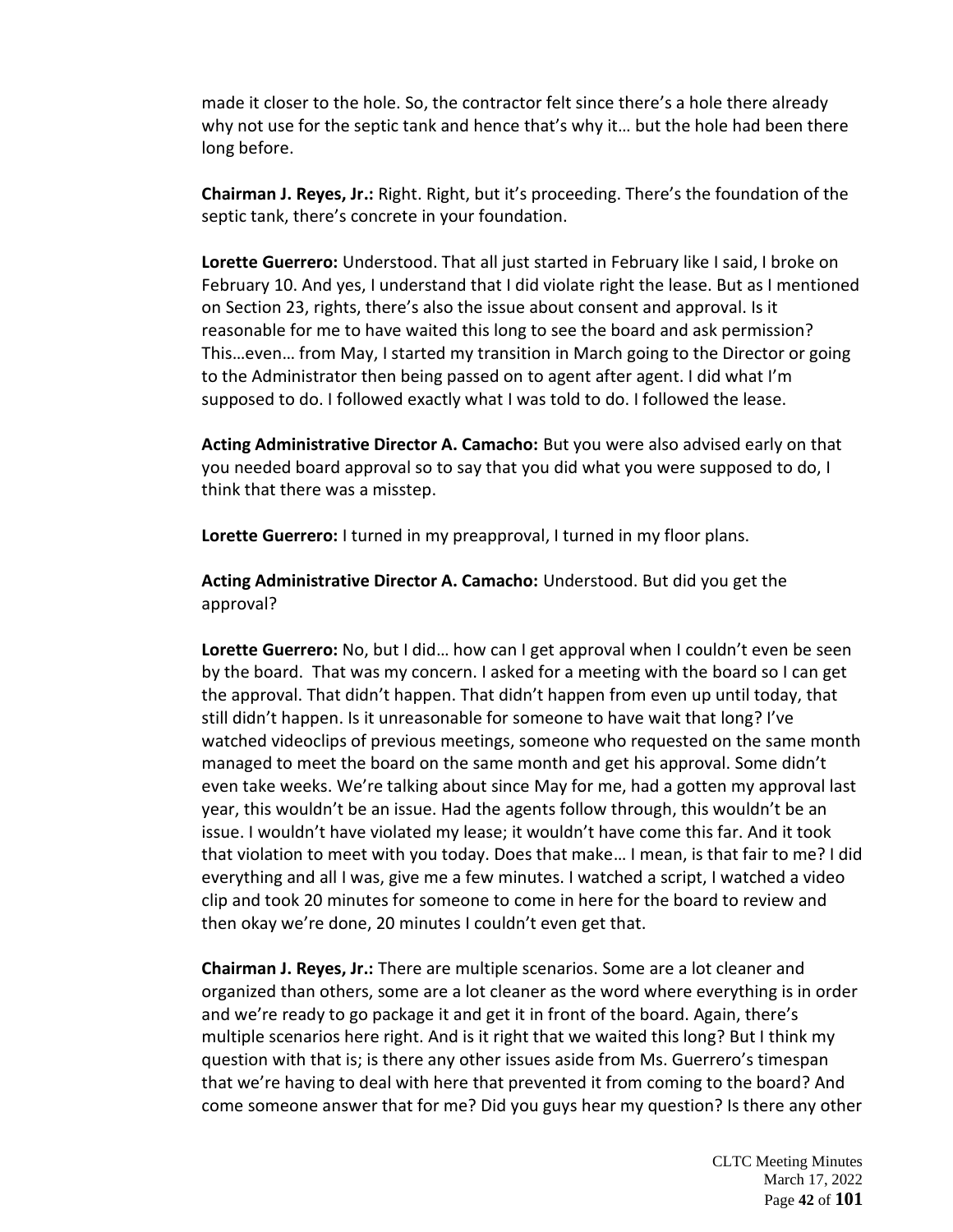issues that is preventing us or that prevented from just to come to the board and given that the year has lapsed?

**Land Agent II G. Eay:** Okay, I can answer maybe on one of the question is that on the last email that Ms. Guerrero mentioned on May she submitted her preapproval letter and also submitted a copy of building plan but in response Ms. Dayday asked her to reissue…submit an illegible building plan without an illegible building plan can't present to the board…we have to have something illegible. The only time Ms. Guerrero submitted illegible building plan was September of 2021. So, there's a big gap right there between May and September waiting for that illegible building plan and as mentioned…Jessica had also mentioned to Ms. Guerrero that June and July was already full and we couldn't accommodate her and unfortunately after July Ms. Dayday had to leave off-island for a funeral so, there's events that happened that led to this day the delay that was very unfortunate but that doesn't give Ms. Guerrero the right to go ahead and proceed without a written consent from the Trust. She already knew it was wrong but she did it anyways.

Land Agent I Jessica Dayday: Mr. Chairman, if I may.

**Chairman J. Reyes, Jr.:** Yes, ma'am. I can hear you.

**Land Agent I J. Dayday:** Okay, in September 9 when she submitted the building permit, when I asked her who she submitted it too the thing is it showed that the owner you know… first of all she was given… she submitted to us a building permit. So that was one of the issues and then it showed that the owner is Lorette Guerrero. So, it required further research to be done and this- there was other things going through the file that there's quite a few discrepancies in the file so it required senior land agents to assist me with the further research. Yes, I apologize Ms. Guerrero for not contacting you and letting you know that we have to further research but I did mention in my previous emails in June about our case log or how we are backlogged. And those times we were only allowed to take two people at time to the board and I do have a backlog of cases and with my constituents too who are all beneficiaries of Chamoru Land Trust that includes you, you guys are all important to me. However, it all depends on what you're coming into and some of them there was emergencies that I had to deal with and I'm just letting you know that I apologize that maybe I should have told in September or last year, some other time last year. However, there is further research that needs to be done with your case, with this case, Mr. Chairman. We cannot just move forward unless we you know go through this whole process. You know, we have to make sure that everything is good to go. Because we don't want to just have Ms. Guerrero build her home and enjoy her home and then something happens. You know what I mean. I just don't want her to deal with that.

**Chairman J. Reyes, Jr.:** Understood.

CLTC Meeting Minutes March 17, 2022 Page **43** of **101**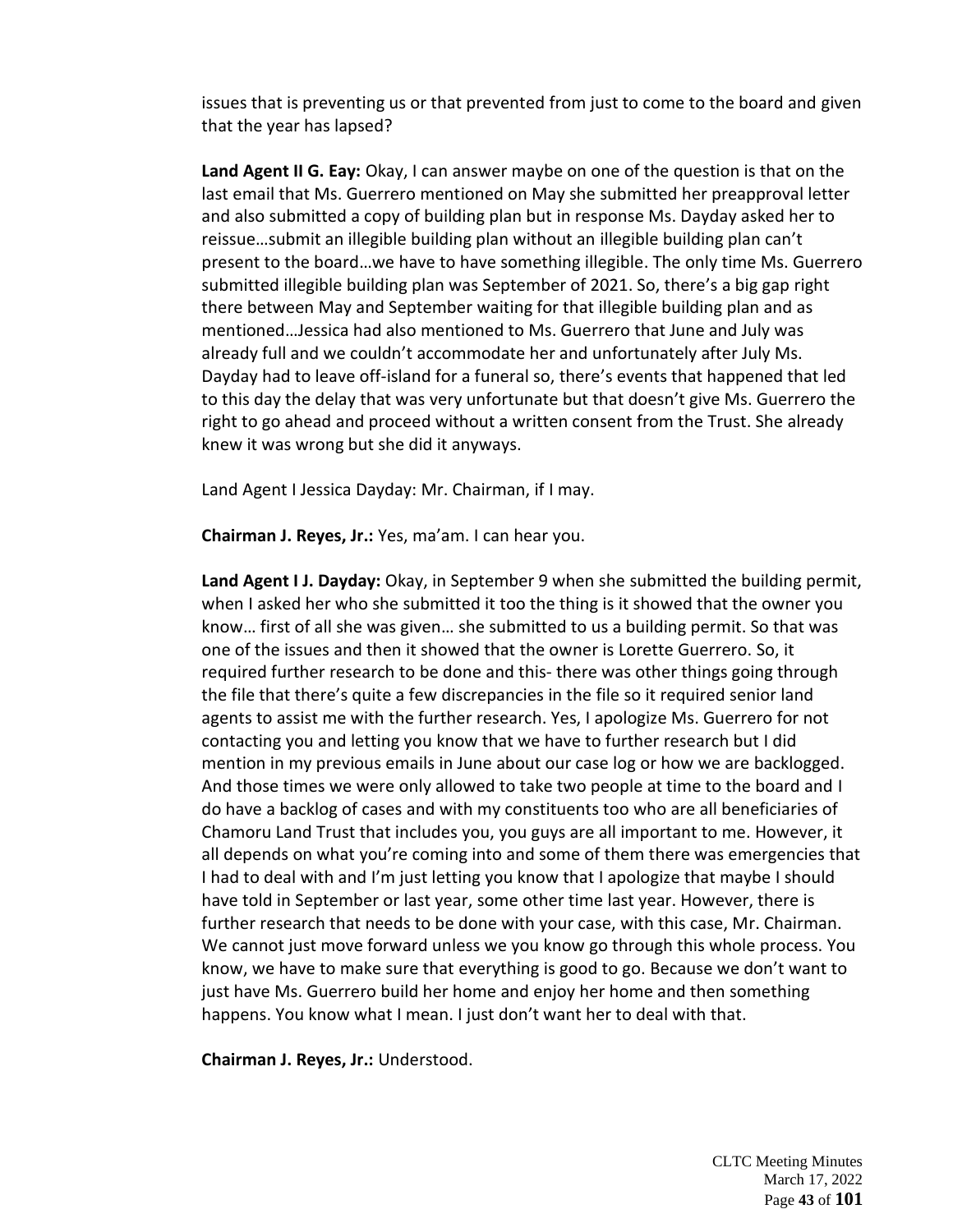**Land Agent I J. Dayday:** I want to make sure that we follow through we I mean…sorry… we research and we look at everything.

**Chairman J. Reyes, Jr.:** So, Ms. Dayday, you mentioned that there's other underlying issues and discrepancies for this particular case. What is it regards too? We may not have all the details now because it's hence why we're still here Ms. Guerrero. Do we know where some of these issues stem from?

**Land Agent I J. Dayday:** Yes, it's how she obtained the lease.

**Chairman J. Reyes, Jr.:** Okay, so you're saying it's going further back to the issuance of the lease?

**Land Agent I J. Dayday:** Correct. And it just requires further research you know but I do need the senior land agents to assist me in this process.

**Chairman J. Reyes, Jr.:** Okay, and was that communicated to Ms. Guerrero that; we're in review of this and the timeline that we're in that some of these discrepancies came up which is partially also why some of these haven't come to the board to issues these authorizations?

**Land Agent I J. Dayday:** Actually, this wasn't the reason that wasn't the reason why it didn't go to the board in June and July or up to September. The reason was because we were backlogged and we were only limited to certain cases but when she submitted the hardcopy of the plans and the building permit when I read the building permit, I asked questions and she did not have the authority or she was not authorize by the board to obtain this building permit so I questioned it and that's when it required further research.

**Chairman J. Reyes, Jr.:** Okay. So, is this the first you're hearing of this in regards to that this could potentially stem back to the issuance of the lease?

**Lorette Guerrero:** Yes. In fact, it was a courtesy when I submitted the permit from DPW, I just though okay, let me just throw it in with my paperwork, right, just out of courtesy but I didn't know. It went in and that was that but no, like I said, September 9, was the last time I heard from Ms. Dayday. And I mentioned to her… she asked me – she was not available at the time so she emailed me and asked me, who did I leave it off with? And I said, oh, she's short, she's wearing glasses and then I learned later it was Ms. Lorraine. So, I left the hardcopy of building plans with and the DPW permit with Ms. Lorraine to pass over to Ms. Dayday. And then that was that. That was the last time I heard from her.

**Chairman J. Reyes, Jr.:** Until recently?

**Lorette Guerrero:** Until recently.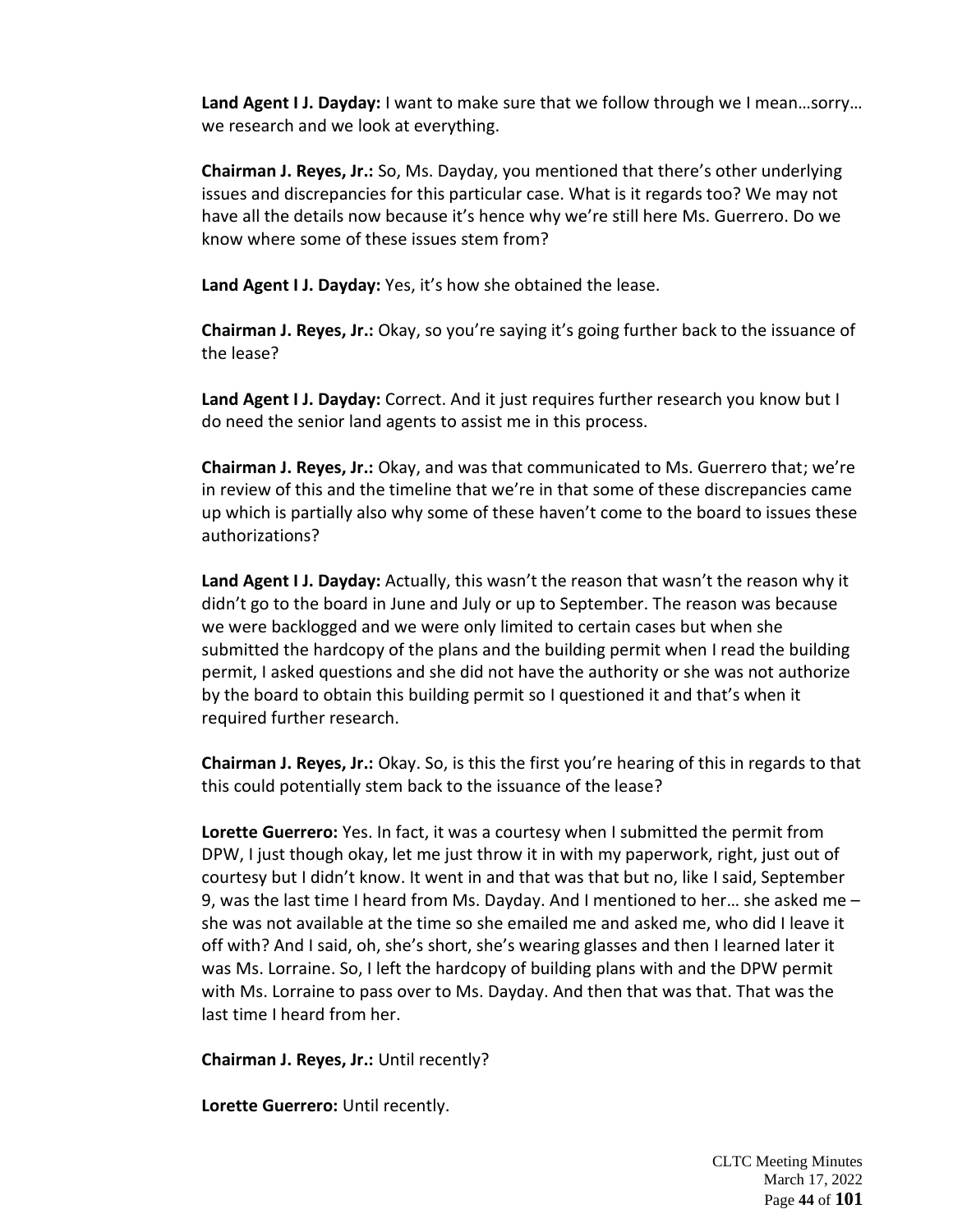**Acting Administrative Director A. Camacho:** And also, the last time we heard from you as well, in September.

**Lorette Guerrero:** Well would you have had me beg? Would have had me call every month?

**Acting Administrative Director A. Camacho:** No…no…just…just…

**Chairman J. Reyes, Jr.:** Ms. Guerrero

**Acting Administrative Director A. Camacho:** Communication goes both ways.

**Lorette Guerrero:** Yeah, but that's what I'm saying. I was waiting, I was waiting for the Commission to say, hey, Ms. Guerrero we finally got your board meeting, this is what your scheduled for… okay, good. Because I didn't get approved from the VA until December. So, between September and December, I mean it's not you know four months, that was that, right? And then I didn't start construction until February. So, between September and the month of February, there is that time for that communication. I have already made one too many requests beginning with the loan guaranty and then moving on to the building permit and all I was told, is we don't have room for you to meet with the board, we are in the process of working on your request. That was that until September 9<sup>th</sup> and then no more!

**Chairman J. Reyes, Jr.:** Ms. Jessica is there anything else… alright, so, Commissioners there's still some… apparently there's underlying issues here that can stem all the way from the issuance to lease, right.

#### **Lorette Guerrero:** No

**Chairman J. Reyes, Jr.:** No, just one second, please. Now, the problem for us today if we proceed with anything further, is that, if there's a problem with the lease, we're going to have a problem with you continuing because you're going to have walls up and it maybe not even be… the problems at be… and I don't even want to assume, right. Or \*inaudible\* what Ms. Jessica had presented today. So, just for the Commissioners, I want to make sure that we're clear because what we don't want to do is set you up for failure in that sense.

**Lorette Guerrero:** So, I'm kind of curious, what is wrong with the lease? Because I was issued the lease. I was one of the constituents that was… I was one of the Null and Void one's right. But that was adjudicated back in

Unknown: \*inaudible\*

CLTC Meeting Minutes March 17, 2022 Page **45** of **101**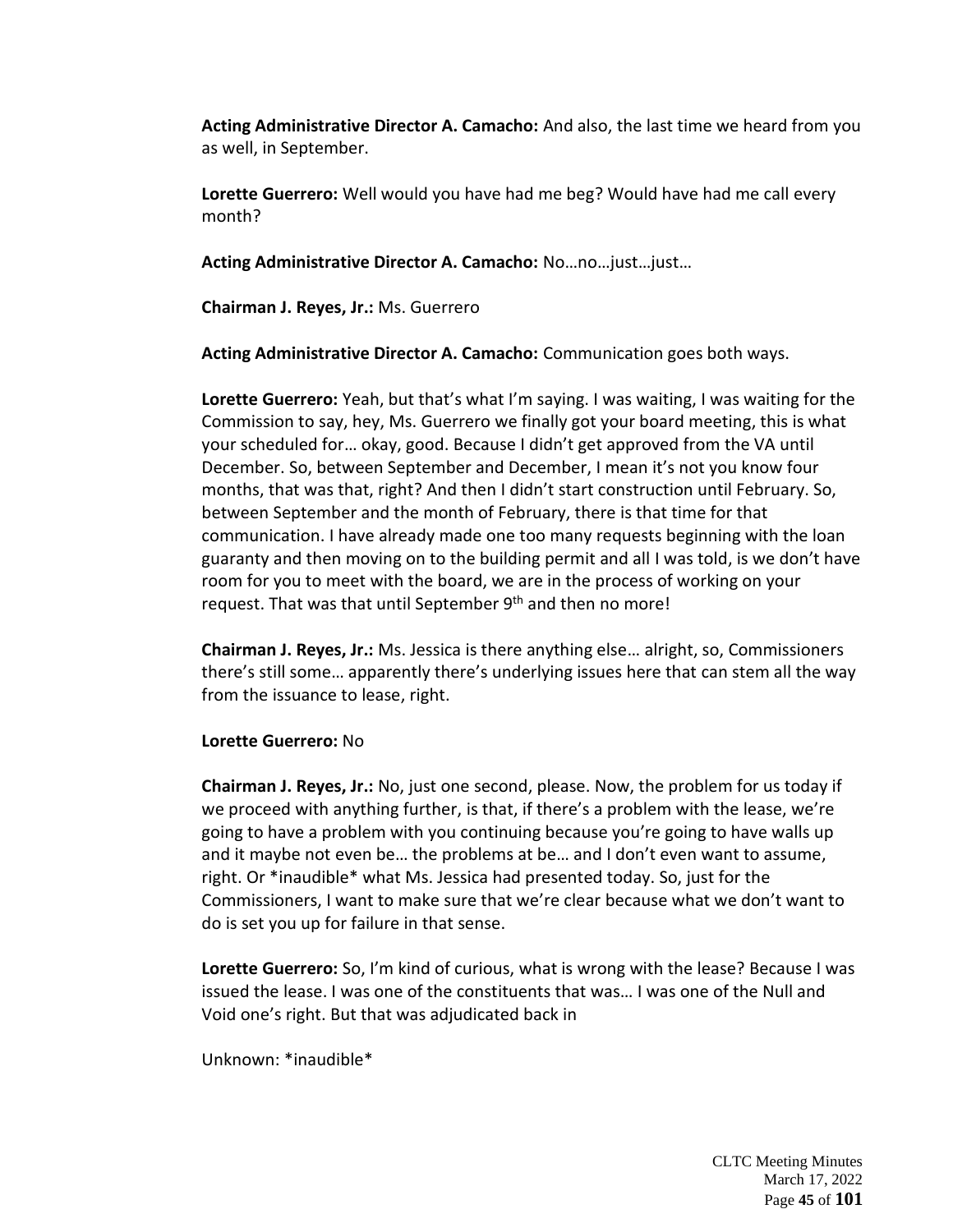**Lorette Guerrero:** Yeah, something like that. And the former Commission – Commissioner Ms. Pika Fejeran, we met with the board, we went through whole process, there are minutes in line with that meeting and then I was issued my lease. So there is no question about problems with the lease at the time and it was all addressed, right? So, I got my lease, we're fine and dandy. Now, you're telling me there's something wrong with my lease? What is it?

**Chairman J. Reyes, Jr.:** So, we're learning… we are all learning this

**Lorette Guerrero:** Yeah, but this you know…

**Chairman J. Reyes, Jr.:** Because they're going back to ensure, right? So, I'm sure that the files is intact with everything that needs to be there. And if there's… and again, the land agents wouldn't come to the Commission or even to bring us that information and it's probably too premature to even understand or know what's the problem. I think that's where we're at. It's a little too premature to discuss that today. However, if the land agents are saying that there could be or there is a discrepancy or could be a discrepancy, if we make any movement on this today, we're setting you up for failure in that sense. I'm just making sure that we're all in alignment here. Because again it's relating to… you had poured in concrete, it's not like it's something that we can move.

**Lorette Guerrero:** Understood. Understood.

**Chairman J. Reyes, Jr.:** And this new. This is information to us, and I don't think it's necessary of what's being withheld it's more of they're just going back right and going through their findings and making sure that everything is in order. And to your point, I'm sure that there's going to be a copy of the minutes, there's going to be a copy of if Mr. Attorney Toft had interjected or whatever…. whatever the case may be. I'm sure that that's what they're also reviewing and that's why too Commissioner Santos pointed our minutes are very important. So, I think with that said, I want to make sure that our commissioners we kind of take everything that we have in front of us and do what's going to help Ms. Guerrero and not further delay or hurt Ms. Guerrero given where we're at today. And lastly, and I'll pass it over to the Commissioners. So, Ms. Guerrero, the only thing that I think I just wanted to also addressed is to continue to proceed.

**Lorette Guerrero:** Understood. Now that we know… Now, that I am aware of my lease…

**Chairman J. Reyes, Jr.:** And that's why I trust that they've gone through their due diligence to send out the cease and desist. Not to say, just say stop for the sake of stopping.

**Lorette Guerrero:** But that was the whole point, there was no communication after September so, to give me this; it's like wait a minute, why? I thought I'm in accordance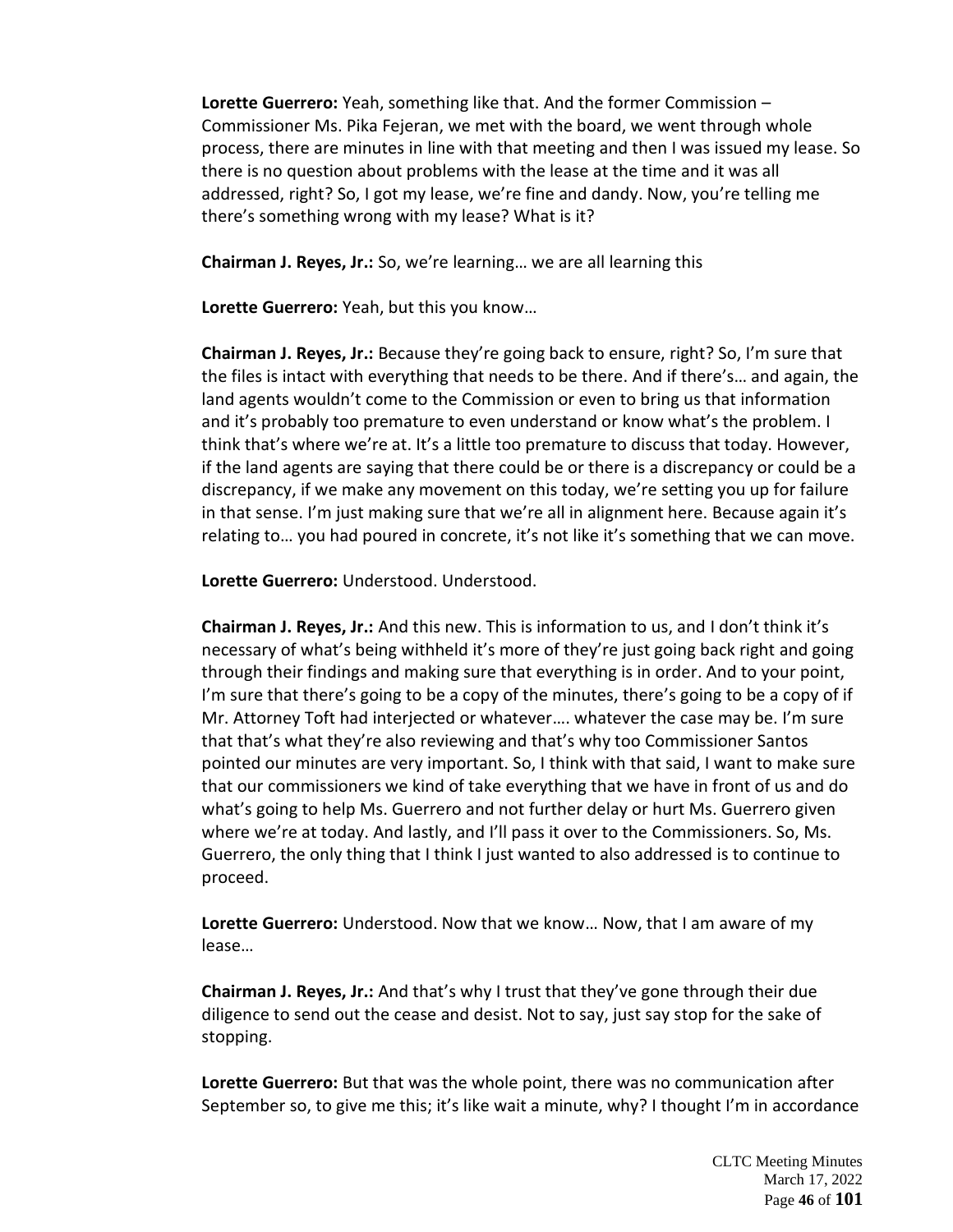with the law so, with the exceptions right, why? So, there's no… and I would have appreciated even up until February when I first spoke with Jhoana. There was no, oh, the reason why you haven't been brought to the board was because there's still concerns about your lease – none of that was communicated to me. And now, I'm hearing about it today. So, I'm curious, what is wrong with my lease? Because I want to just let you know, I went to through the loan process with the Department of Veteran Affairs. So, now, I am obligated to them because I already started, right? And even though I wasn't supposed to, it happened, right. So, where am I? What is going on with the lease because if there is a problem, I would like to know and if there's something I could do about, please let me know because I'm not the only one involved now.

**Chairman J. Reyes, Jr.:** Yes, understood. I think it's going to take a little bit more time and I know that's going... because if they can't present that to us today with our packet then that means they're not ready. And what I don't want is any premature information and then we're not…. we didn't do our due diligence.

**Lorette Guerrero:** Ah okay, am I going to have to wait another year?

**Chairman J. Reyes, Jr.:** No, ma'am.

**Lorette Guerrero:** I just want to make sure and make sure that's on the minutes too that you said, I won't have to wait another year.

**Chairman J. Reyes, Jr.:** We're going to go through the process and you know the Commissioners, when we say we're going to take it to the - a priority in a sense of let's get it every month if it has to be every month or can we solve it in our next meeting. That's going to be the objective right and that's the goal.

**Lorette Guerrero:** Because that's really all I wanted was to meet with you guys

**Chairman J. Reyes, Jr.:** And that's why we're here it's to ensure and we want to hand out the leases, we want to make sure that we get our people on the lands \*inaudible\*

**Lorette Guerrero:** That's the whole intent, isn't it?

**Chairman J. Reyes, Jr.:** Exactly. And so unfortunately, sometimes the Commission granted that it cycles out. Unfortunately, we deal with having to fix the issues and that's the only way for us to move forward but not forgetting that we can move forward in parallel with fixing some of the issues to ensure that we're making decisions that won't affect us going forward and it's consistent.

**Lorette Guerrero:** Yeah, I mean don't help me. I mean don't hurt me, help me. That's what I'm asking right.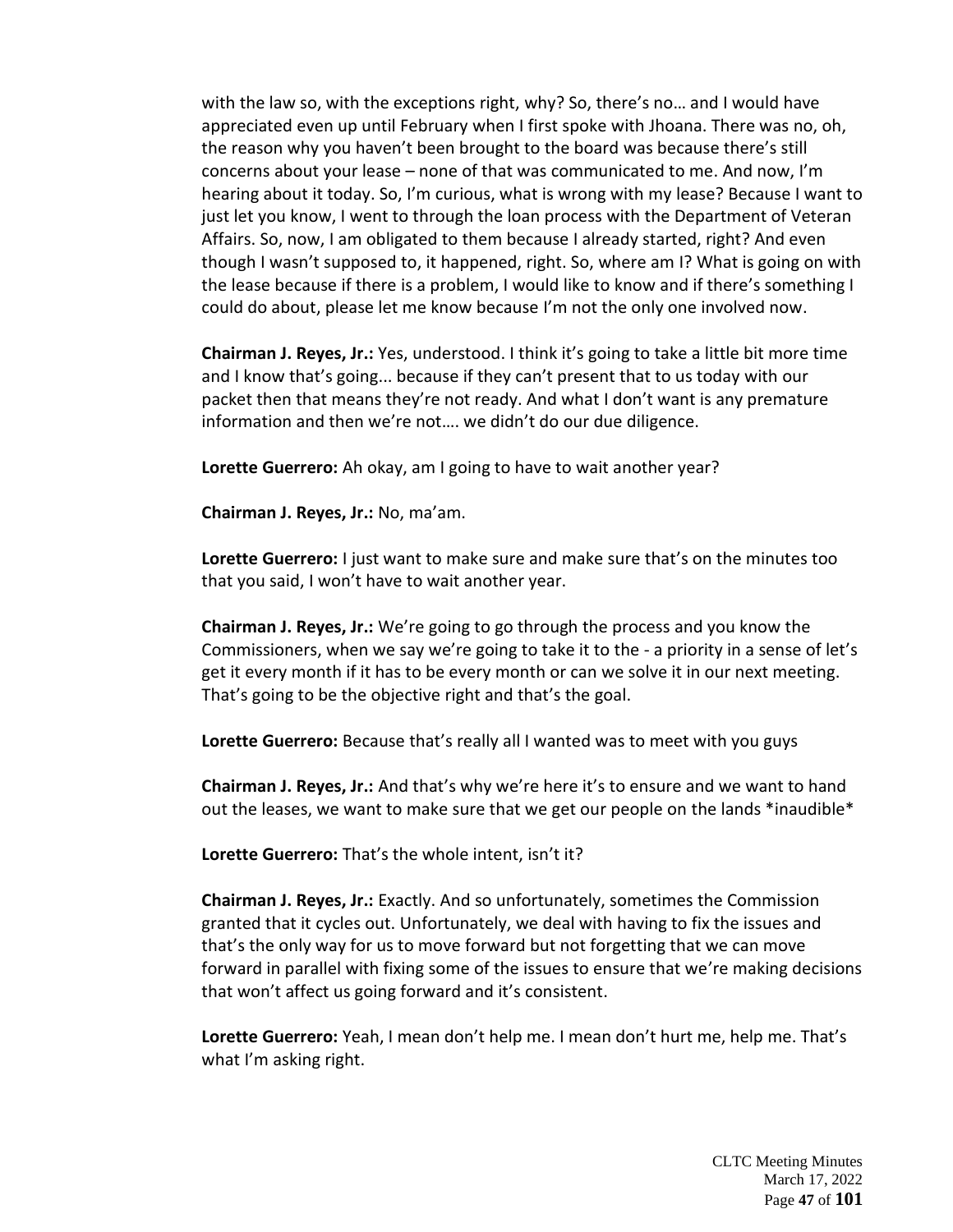**Chairman J. Reyes, Jr.:** And we're going to do our best to get there. So, just to wrap us up, Mr. Eay, I think what I would like us to do and Attorney Toft, please keep on \*inaudible\* is Ms…. We're going to honor the cease and desist, let's take a pause given everything that we know. Mr. Eay and Ms. Dayday, I ask you to please come to the next board meeting with all the information and all the different items that you're deeming that maybe an error or an issue and present it to the board and we could see what we have in front of us and help rectify this situation. So, we have in essence about a month to do that. Attorney Toft, anything?

**Attorney N. Toft:** No, nothing further.

**Chairman J. Reyes, Jr.:** You're okay with that?

**Attorney N. Toft:** Yup

**Chairman J. Reyes, Jr.:** Commissioners, are we okay with that?

**Lorette Guerrero:** I'm good. I'm good. As long as… I mean yeah. It would have helped, we could have avoided all of that, right?

**Chairman J. Reyes, Jr.:** Yes, understood. And I appreciate your patience your time here and to Commissioner Herrera's point, the diligence that you made, this is not an easy process. And so, we're going to work together. You have my commitment.

**Lorette Guerrero:** I'd appreciate it. Thank you so much for your time.

Land Agent I T. Tainatongo: Ms. Lorette, can I just get a copy of your letter addressed to the Commission.

Multiple **Commissioners:** Yeah, yeah, the one that you readout, please. let's have it on file.

**Lorette Guerrero:** Oh, I'm sorry. I'm a teacher and I kind of like… okay.

**Chairman J. Reyes, Jr.:** No, I appreciate that.

**Commissioner A. Bordallo:** I want a complete lease agreement.

**Chairman J. Reyes, Jr.:** Oh okay. Yeah, so Ms. Dayday and Mr. Eay, can you make sure we get the complete pack of the lease agreement for Ms. Guerrero.

**Land Agent II G. Eay:** Yeah, I'm pretty sure we can be prepared to present to you at the next board meeting.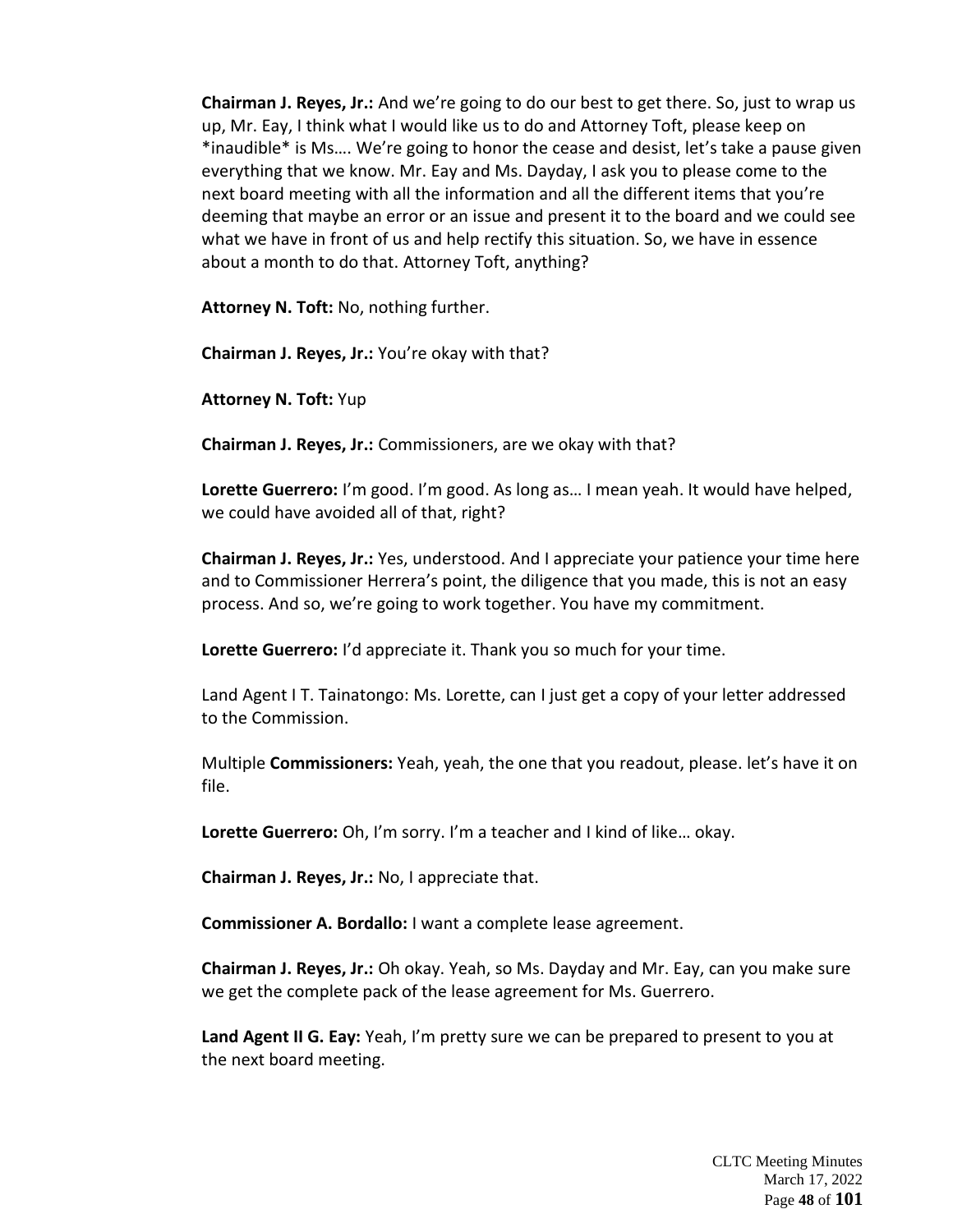**Chairman J. Reyes, Jr.:** Okay. And then in the meantime if you need to if there's any questions that you need to address with Ms. Guerrero, please do it timely so that we're prepared too. We'll do our best to figure this out by next meeting.

**Land Agent II G. Eay:** Yes, understood.

**Land Agent I J. Dayday:** Okay

**Lorette Guerrero:** Is there any like slight detail if you could just share a little bit just, I mean I just want to kind of know. I'm curious

**Chairman J. Reyes, Jr.:** How about you guys can connect with Jessica

**Lorette Guerrero:** Oh yeah, that'll work too.

**Chairman J. Reyes, Jr.:** Set up a quick meeting.

**Acting Administrative Director A. Camacho:** Actually Mr. Chair, Glenn will take the lead on this so please communicate with Glenn. Jessica will assist.

**Chairman J. Reyes, Jr.:** Okay so Glenn will take lead Jessica assist.

**Commissioner A. Santos:** So, Glenn as what her email because it's in here her email to you she handed it over to land agent II Glenn Eay. So, that would be your point of contact.

**Lorette Guerrero:** Yes, thank you. Because having to dealing with multiple it's kind of like why? Why?

**Chairman J. Reyes, Jr.:** Understood. And I sincerely appreciate your patience and your diligence and we'll get through this and thank you for making the time to come to us.

**Lorette Guerrero:** No, thank you for your time and you know I just would have appreciated a more promising result than what I'm finding out today.

**Commissioners:** Thank you so much.

**Lorette Guerrero:** Have a good day.

**Commissioners:** You too. Stay safe.

**Chairman J. Reyes, Jr.:** Okay, Commissioners, let's take on the next item on the agenda and with our Residential and we'll take a quick break if that's okay with you? Commissioners, are we okay with that?

> CLTC Meeting Minutes March 17, 2022 Page **49** of **101**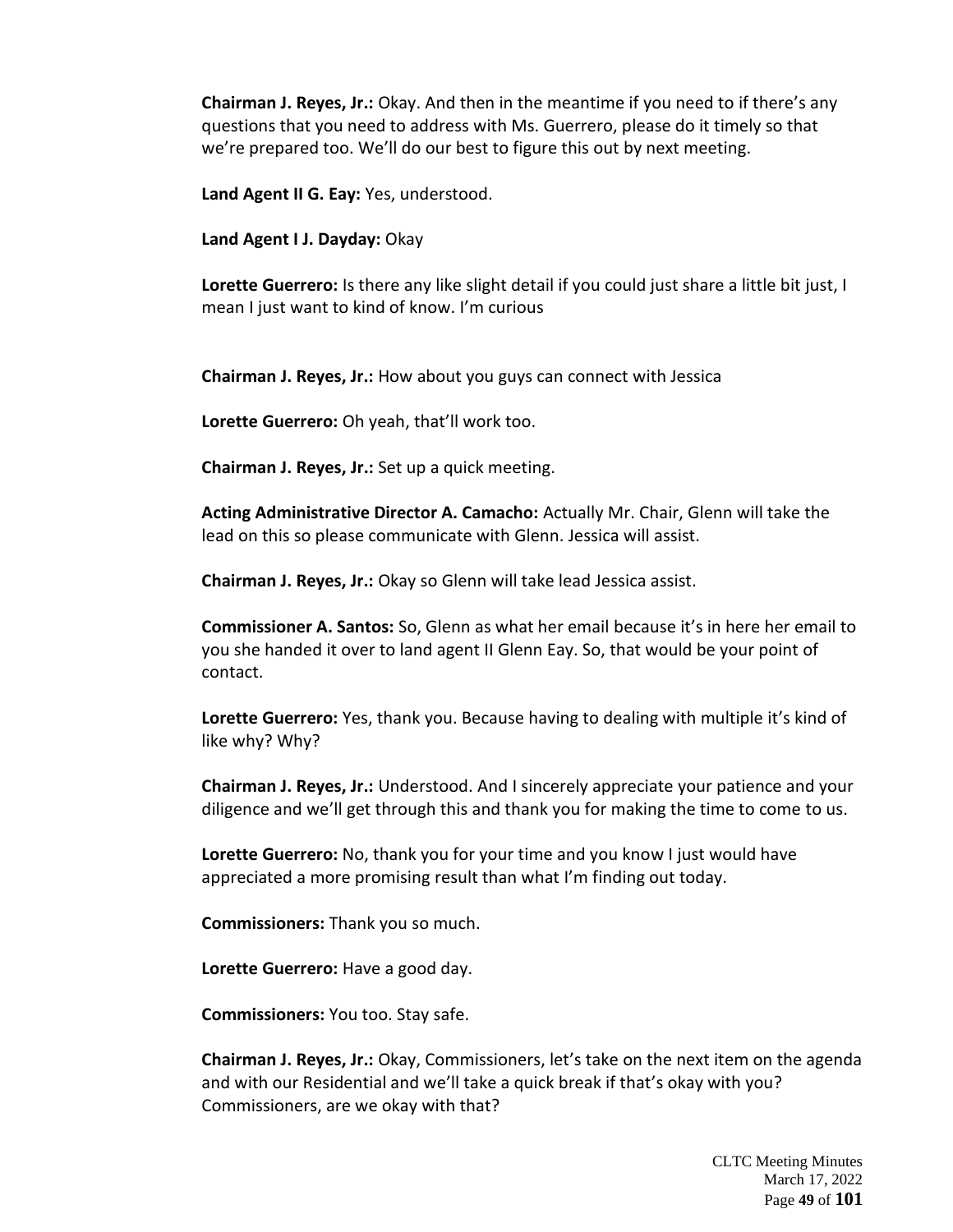## **Multiple sideline conversations**

### *Aisha Diaz*

**Land Agent I J. Dayday:** So, he'll be after Aisha

**Chairman J. Reyes, Jr.:** Yes, we're going to go to the next item Aisha Diaz and then we will take a quick break and then we'll go to Agriculture

**Land Agent I J. Dayday:** I just didn't want him to wait long because he's by himself out there.

**Chairman J. Reyes, Jr.:** Okay, so who's going to take on Ms. Diaz:

**Land Agent I J. Dayday:** That's me.

**Chairman J. Reyes, Jr.:** Okay and then Mr. Glenn or Jhoana just touch base with Mr. Celestial that if he's on – present we will see his case this afternoon.

**Land Agent I J. Dayday:** Can you just give him water:

**Chairman J. Reyes, Jr.:** Yes, I'll push that to Mr. Eay to take of him, don't worry.

**Land Agent I J. Dayday:** Thank you

**Chairman J. Reyes, Jr.:** Okay Jess. Thank you, guys.

**Land Agent I J. Dayday:** Okay, so the case. I'm bringing this case back for clarification because after speaking to the POA of Aisha Diaz they do not want to pay the taxes if they're going to keep the other lease and she also mentioned that her sister never or the originally lessee never agreed to the lease therefor she didn't sign it so therefor they shouldn't be held to that lease.

**Chairman J. Reyes, Jr.:** Okay. And Ms. Dayday, real quick? Do we have either the POA or Ms. Diaz present with us today:

Land Agent I J. Dayday: She does not want to come. She just told me to handle it and I believe the email is kind of like stuffed in you guys' packet. I'm sorry, that went into the wrong case but Ms. Frances Diaz the POA she does not want to… she just already frustrated. So, excuse me one minute, I need to drink water.

**Chairman J. Reyes, Jr.:** No problem take your time.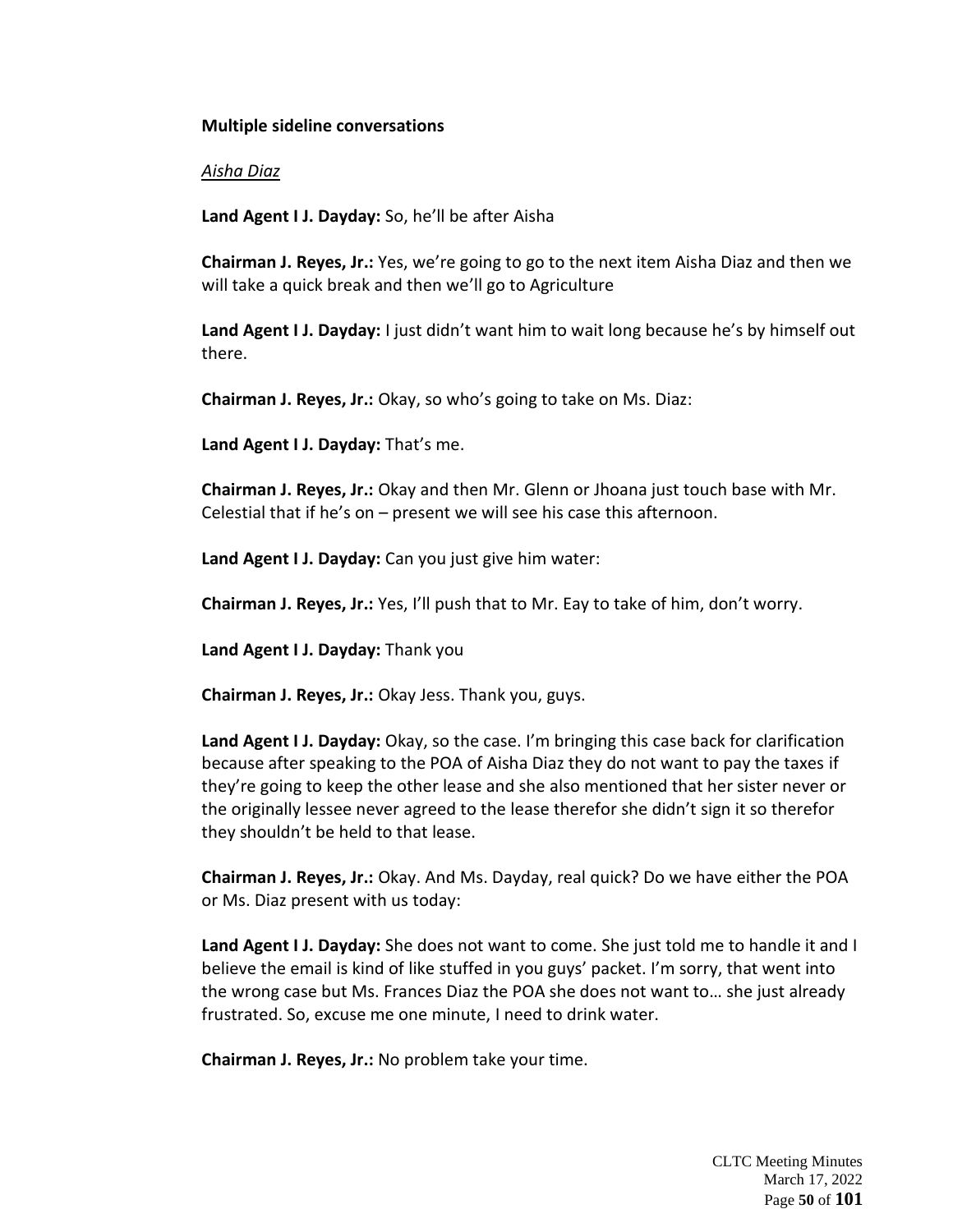**Land Agent I J. Dayday:** Okay, so in this case Aisha Diaz was the successor to Irene Mafnas. And this already approved by the board. You had approved her for a survey authorization and a lease issuance. However, because the new law took effect the Public Law 35-112, the Board had approved the lease after so therefore she would have to qualify under the new law. But last meeting, Attorney Toft said that she qualifies under the old law. I wanted more clarification as the family or the POA does not want to pay the property taxes for the old lease. Or the lease that was not signed by the original applicant.

**Chairman J. Reyes, Jr.:** Okay

**Land Agent I J. Dayday:** They would like her name removed from the property taxes.

**Chairman J. Reyes, Jr.:** Okay, I guess we can give Attorney Toft a few seconds to help us out here.

**Attorney N. Toft:** So, didn't former Director Hattig already send a letter to DRT requesting that Irene Mafnas be removed from the tax roll?

**Land Agent I J. Dayday:** Yes, he did. However, it wasn't approved by the board to have her removed from the list. According to DRT it has to be from the Board. I don't know that… they just keep on putting her name on the delinquent list. They have not removed her up to this date.

**Attorney N. Toft:** And that's Irene not Aisha, correct?

**Land Agent I J. Dayday:** Irene, correct.

**Attorney N. Toft:** So, regarding the Aisha qualification the reason that I stated that she does not need to qualify under 75A is because she was named as a successor to an existing lease prior to the passage of the 75A law. So, I had sent an informational to the staff that if people are named successors to existing leases prior to I think it was January  $1^{st}$  2021, that did not need to additionally qualify under 75A and so for this instance she was designated back in 1997 and it was a valid lease. Regarding the signature of Irene Mafnas, it's not a void lease just because she didn't sign it. It's legally known as voidable and I can send you legal analysis on that. I've done it for a few other cases where you have the same issue pop up. As far as the property tax assessment issue; was Irene Mafnas living on the property at the time or is it undeveloped?

**Land Agent I J. Dayday:** It's actually was leased to somebody else.

**Attorney N. Toft:** Okay.

CLTC Meeting Minutes March 17, 2022 Page **51** of **101**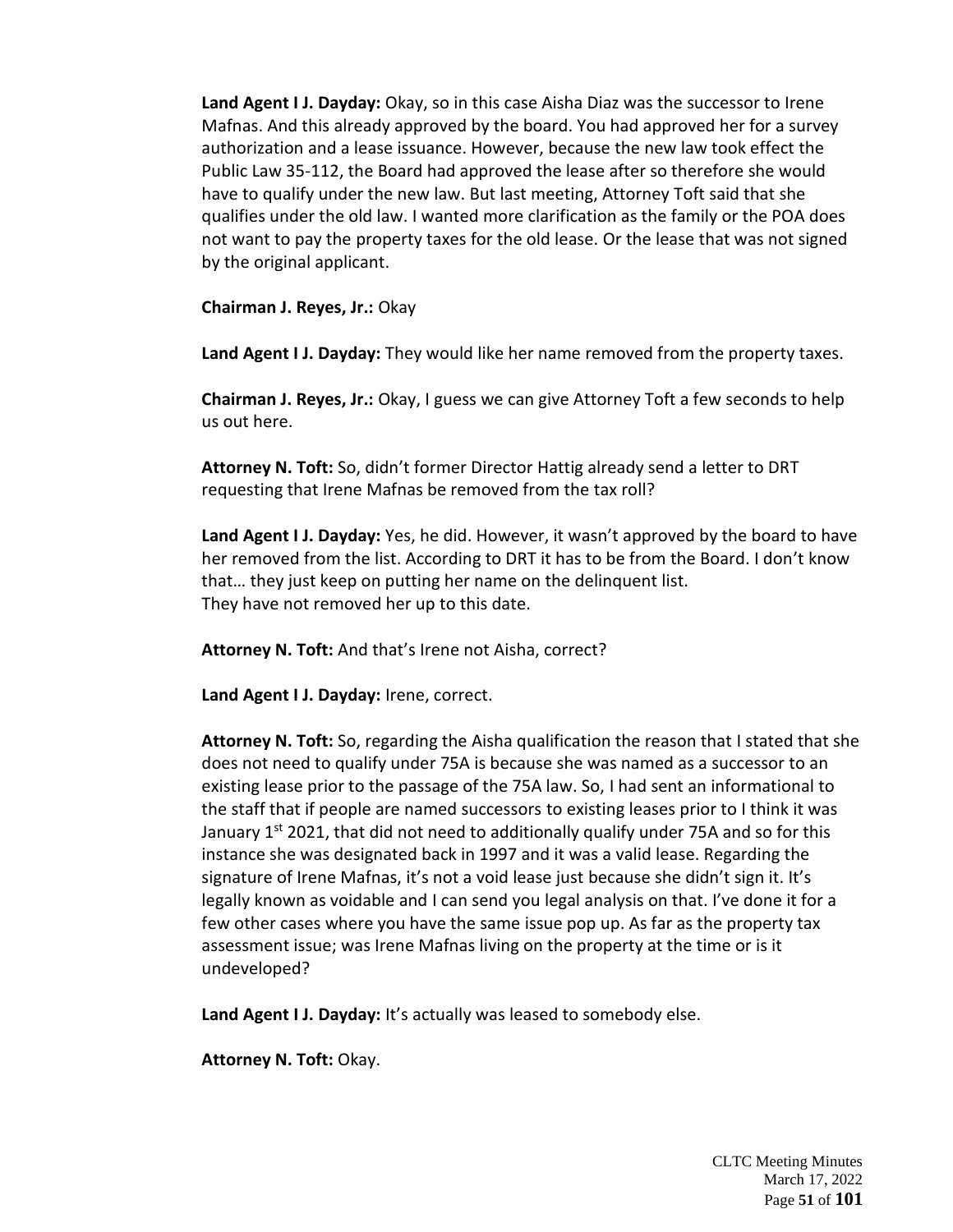**Chairman J. Reyes, Jr.:** Sorry, Ms. Dayday, the lease with someone else is prior to Ms. Mafnas?

**Land Agent I J. Dayday:** I believe it was after Ms. Mafnas but that could also be a reason why she didn't sign it or…

**Attorney N. Toft:** Yeah, I remember this case kind of from before. There was confusion, there were two lessees assigned to the same plot of land and that was the reason for the request

**Land Agent I J. Dayday:** Not signing it.

**Attorney N. Toft:** Not signing it and also for Aisha Diaz to move to a different lot also down in Inarajan. So based on that, yeah, I would recommend that the Board approve the authorization of the letter to Rev. and Tax removing her from the tax roll on that.

**Chairman J. Reyes, Jr.:** The taxes, okay. And then Attorney Toft, just to kind of come full circle on that regarding qualifying as the beneficiary and that given the fact even if Ms. Mafnas did not sign the lease, it's voidable and not voided?

**Attorney N. Toft:** Correct, yeah.

**Chairman J. Reyes, Jr.:** And is there anything for us to have to take

**Attorney N. Toft:** Additional action on?

**Chairman J. Reyes, Jr.:** Additional Action on?

**Attorney N. Toft:** No

**Chairman J. Reyes, Jr.:** Okay and then we don't even need to qualify Ms. Diaz?

**Attorney N. Toft:** No, because she was already a designated successor

**Chairman J. Reyes, Jr.:** Since 90...

**Attorney N. Toft:** '97

**Chairman J. Reyes, Jr.:** '97. Okay, Ms. Dayday is there any questions there? I was just trying to make sure I understood everything so \*inaudible\* if you have questions.

**Land Agent I J. Dayday:** Attorney Toft, how do we move forward with the lease that wasn't signed because not all the signatures are there. She didn't accept the award so how do we move forward with that? We can't do an addendum because if she goes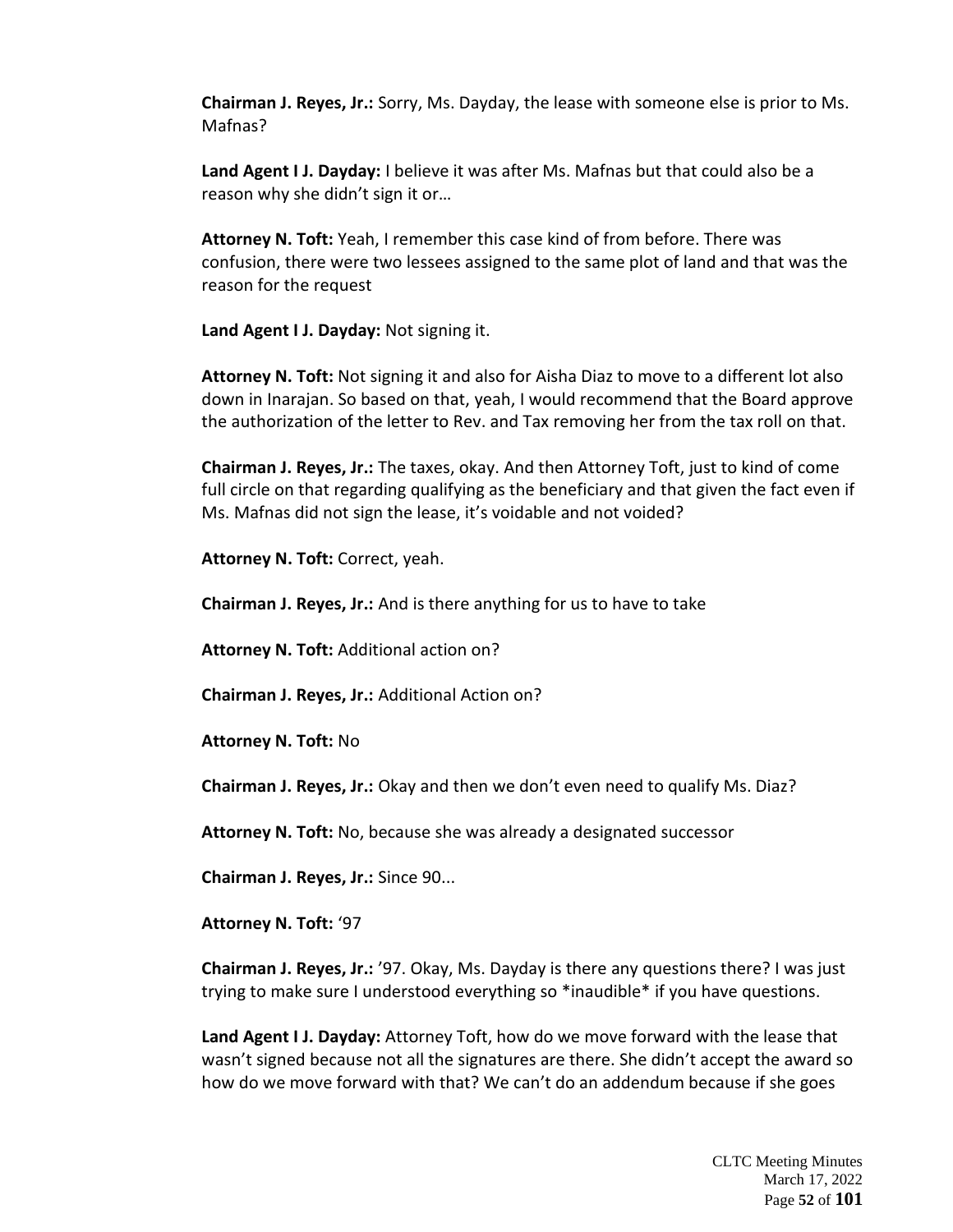and records the addendum, DLM won't record it because the signature is missing, right?

**Commissioner A. Santos:** Whose signature is missing?

**Chairman J. Reyes, Jr.:** Ms. Mafnas

**Attorney N. Toft:** Irene Mafnas who has passed away, right?

**Chairman J. Reyes, Jr.:** She's deceased already.

**Land Agent I J. Dayday:** She's deceased. So, how do we move forward with the lease that the applicant did not accept the award? She didn't sign it so how do we move forward with this? I'm still kind of confused on this issue because if I put this through for review and process it's going to get kicked back to me because the lease was not signed or accepted, right. So, I just want to know how do we move forward on this.

**Attorney N. Toft:** Well, isn't there the new lease for Aisha Diaz down in Inarajan?

**Land Agent I J. Dayday:** No, no. So, we haven't moved forward with the survey. I requested for a survey authorization however, through the review process it was kicked back to me because she didn't qualify – she had to qualify under the new law, right because the Board approved her after January  $1<sup>st</sup>$  of 2021 for a lease. So, with this other lease with the original applicant, she didn't sign it so she didn't accept award. So, how do I move forward with Aisha obtaining the survey authorization or moving forward?

**Attorney N. Toft:** Why don't you do this, and email me that same question on the issue and use the opinion that I give you and attached to the submission.

**Land Agent I J. Dayday:** Okay

**Chairman J. Reyes, Jr.:** Yeah, let's take that route. I mean, unless, Commissioners, any objections there, right?

**Commissioner A. Bordallo:** Yeah

**Chairman J. Reyes, Jr.:** And then we'll see. And again, Jessica, if it gets kicked back, let's make sure also work through that one last time.

**Land Agent I J. Dayday:** Okay

**Chairman J. Reyes, Jr.:** Okay, thank you. So, the only action the board needs to take here is going to be the… I'm sorry, I lost my…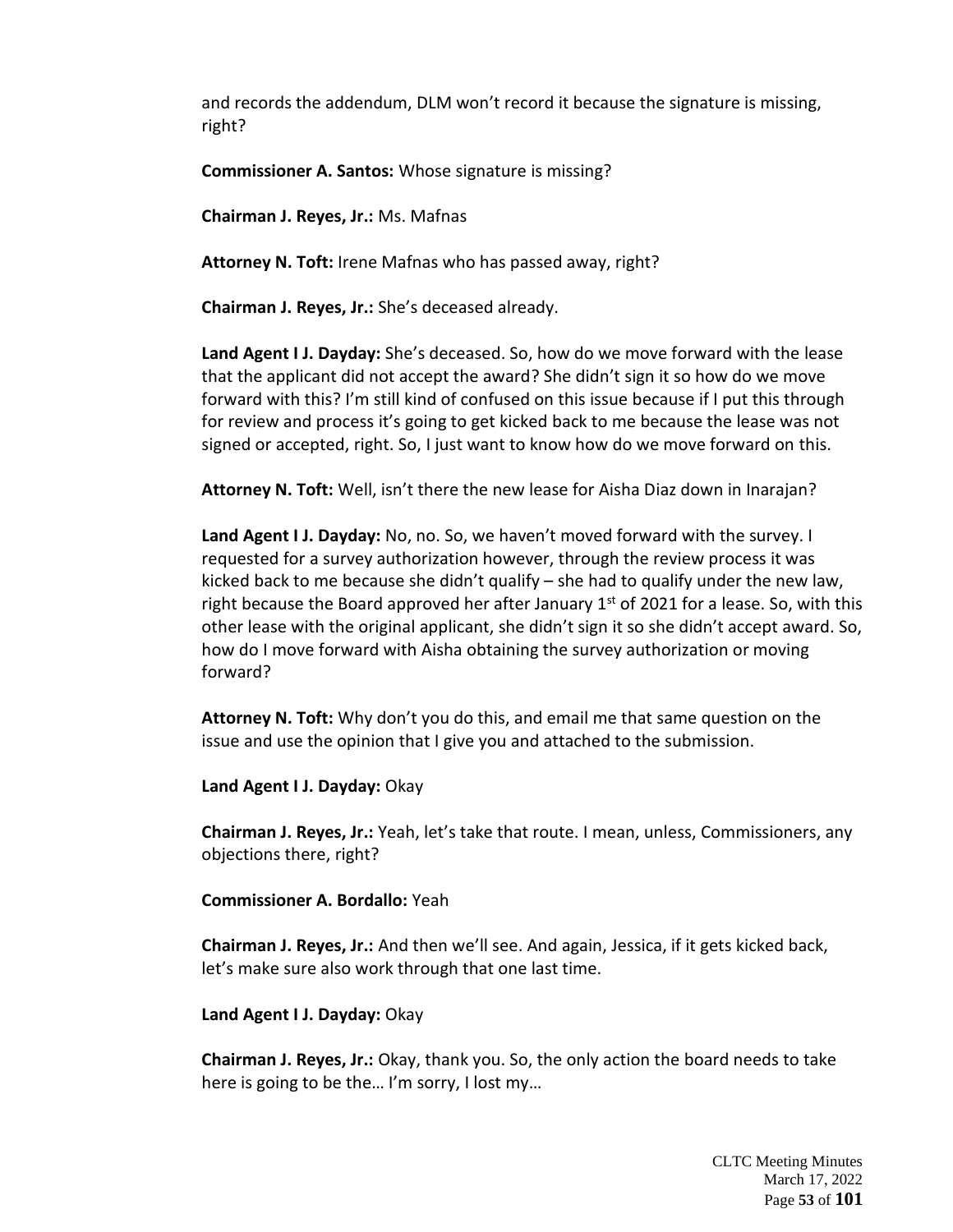**Attorney N. Toft:** The approval to remove Irene Mafnas from the tax… sending a letter to DRT requesting to remove Irene Mafnas from the tax roll.

**Chairman J. Reyes, Jr.:** Okay, thank you, Mr. Toft, I mean Attorney Toft for that. Commissioners, any questions? Do we want to take action on that?

**Commissioner A. Santos:** Yes

**Commissioner A. Bordallo:** Yeah

**Chairman J. Reyes, Jr.:** You can proceed.

**Commissioner A. Santos:** Commissioner Herrera, would you like to…?

**Commissioner D. Herrera:** To make a motion?

**Commissioner A. Santos:** Yeah

**Commissioner D. Herrera:** Mr. Chairman, I'd like to make a motion to remove Irene Mafnas from the property tax assessment, is that….?

**Chairman J. Reyes, Jr.:** Yes, that's the motion, yes.

**Commissioner D. Herrera:** Yes, okay so that would be my motion. **Chairman J. Reyes, Jr.:** Okay, may I get a second?

**Commissioner A. Bordallo:** I second

**Chairman J. Reyes, Jr.:** Any objections?

Commissioners: None

**Chairman J. Reyes, Jr.:** Okay, hearing none, motion passes to remove Ms. Irene Mafnas on the property tax assessments.

**Land Agent I J. Dayday:** I'm sorry, but on the motion can you include the property description that she's been assessed taxes for.

**Chairman J. Reyes, Jr.:** Okay. So, let's go ahead and redo that motion. Restate your motion.

**Commissioner D. Herrera:** Okay, I make a motion to remove Irene I Mafnas from the property tax assessments listed for Lot 10, Block 6, Tract

**Commissioner A. Santos:** Block what?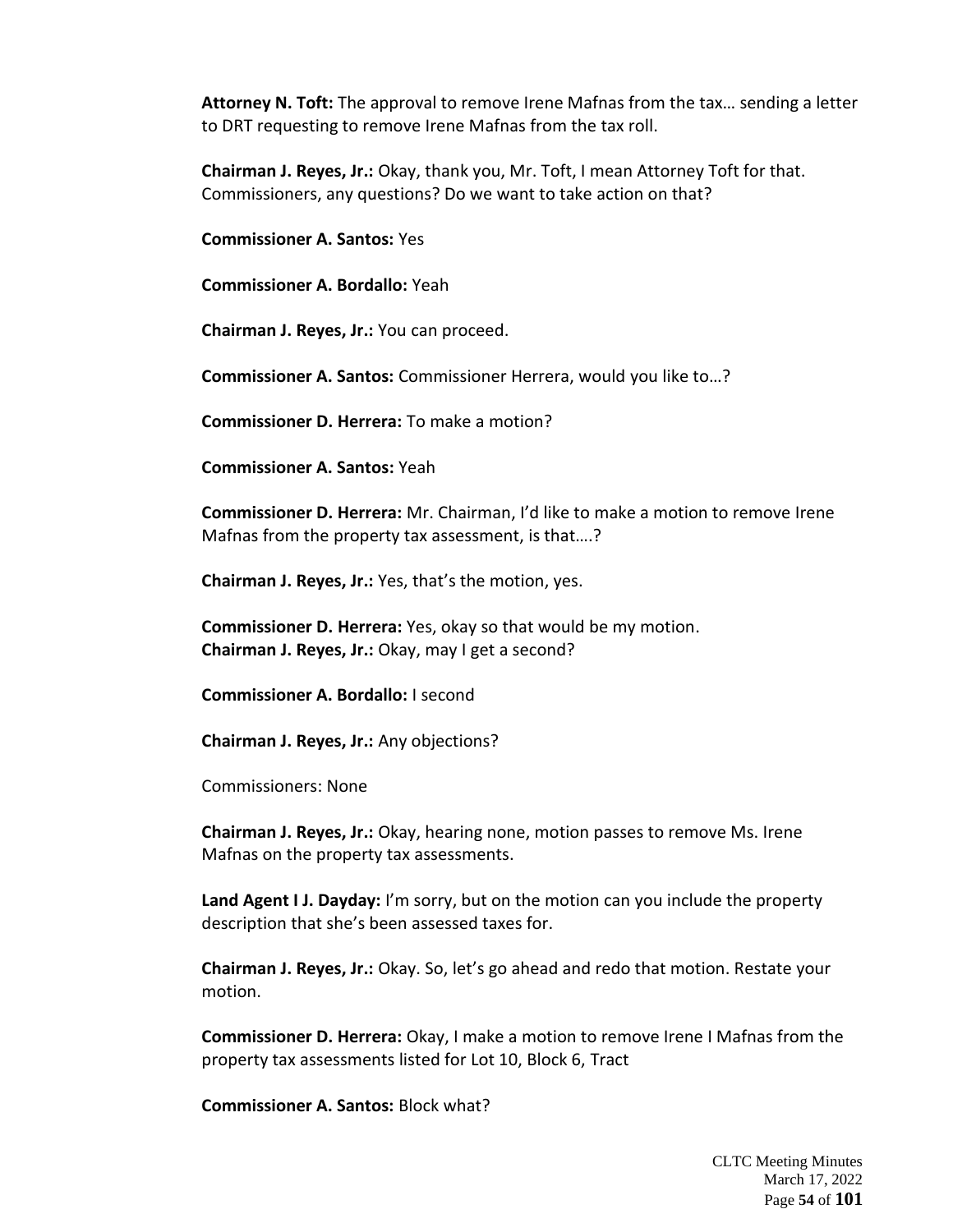**Commissioner D. Herrera:** Oh, Block 16, Tract 9210 (Phase-1) Municipality of Yigo

**Commissioner A. Bordallo:** I second

**Chairman J. Reyes, Jr.:** Thank you, Commissioner Herrera. Thank you, Commissioner Bordallo. Any objections?

Commissioners: None

**Chairman J. Reyes, Jr.:** Okay, motion passes to remove Ms. Irene Mafnas from the property tax assessment listing for Lot 10, Block 16, Tract 9210 (Phase-1) in the Municipality of Yigo. Okay, thank you, Commissioners. Okay, the time is 3:49 p.m. Let's take a quick ten-minute break and we will proceed.

# *10 Minute Break*

**Chairman J. Reyes, Jr.:** Hi good afternoon, everybody. Thank you for your patience, we are just getting back from a quick break. Commissioners, ready? We good? Okay, thank you. Next up on our agenda we'll go into Agricultural Lease with Constituent Matters. First up, will be for Mr. Robert Celestial. And I believe Mr. Celestial is here with us today and we'll get him set up.

# *Robert N. Celestial*

**Chairman J. Reyes, Jr.:** Okay, Mr. Celestial, thank you so much for joining us today. And just for the record sir, if you could please just state your name?

**Robert Celestial:** My name is Robert Namauleg Celestial.

**Chairman J. Reyes, Jr.:** Thank you, sir. And Ms. Dayday, you're leading?

**Land Agent I J. Dayday:** Okay, so, we have here before you Robert Namauleg Celestial and Yvonne Borja Flores. Today, the issue is acreage size not approved by the legislature. Applicant's date and time is December  $2<sup>nd</sup>$  1995 at 10:15 a.m., application number 139, application type – agriculture, lease is an agriculture lease dated November 19, 2019, signed by Administrative Director Jack Hattig, III. Instrument number – recorded instrument number 942625. The location is Lot 15-1, Block 3, Tract 1021 in Dededo. The lot size is 8,414+/- square meters or two acres. Survey map 243FY2013 under map document number 866558.

**Chairman J. Reyes, Jr.:** Okay, so just the main issue is acreage?

**Land Agent I J. Dayday:** Yes, this is from one of our audits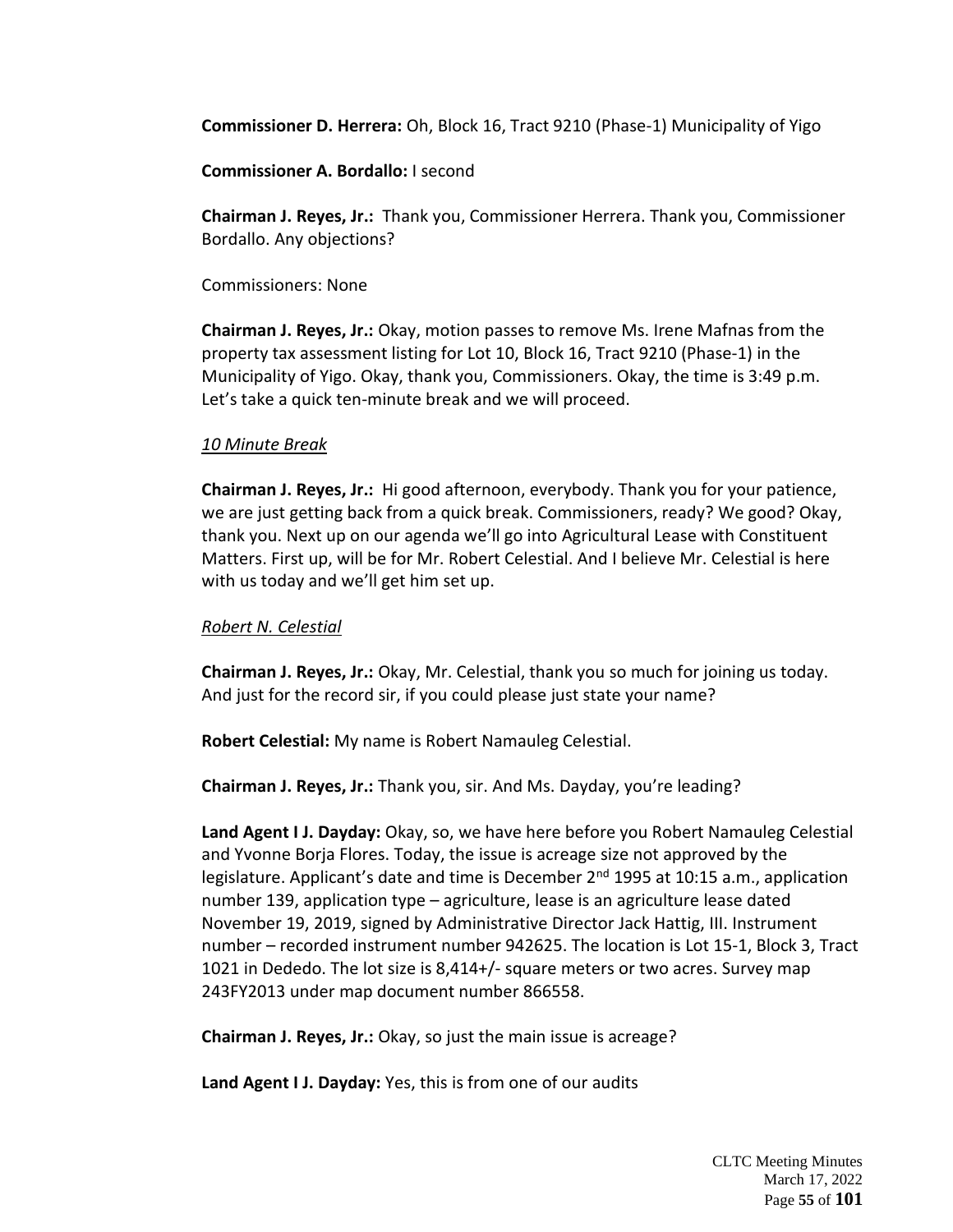**Chairman J. Reyes, Jr.:** So, this came back from the audit?

**Land Agent I J. Dayday:** Yes

**Chairman J. Reyes, Jr.:** Okay, so are you going to begin with the findings or are you going to walk us through quickly on some of the how we got to this?

**Land Agent I J. Dayday:** Yes, just be aware that Yvonne Borja Flores, there's two Yvonnes okay. One is Yvonne Borja Flores and Yvonne MG Blas. Yvonne MG Blas, did you want me to….?

**Chairman J. Reyes, Jr.:** Just kind of give us the summary of the chronology.

**Land Agent I J. Dayday:** Okay, so Yvonne MG Blas was the original applicant. And the Board had designated Mr. Celestial successor to Ms. Yvonne Blas's application at the November I'm sorry – October 2019 Board Meeting.

**Chairman J. Reyes, Jr.:** Okay, go ahead.

**Land Agent I J. Dayday:** Did you want me to just do the chronology and then lead up to the…

**Chairman J. Reyes, Jr.:** Get the highlights kind of… the key pieces that brought us to where we're at today.

**Land Agent I J. Dayday:** Okay, so because he was issued a lease on November – because his lease date was November 19, 2019, and was given two acres and that wasn't approved by the legislature. And that is based on Public Law 24-318. And I did put it as an Exhibit A, if you would like to go to Exhibit A where it says; the Commission is authorized to lease to Native Chamorros the right to the use and occupancy of a Tract or Tracts of Chamorro Homelands within the following acreage limits per each lessee; 1. Not less than one-quarter acre no more than one-half acre for subsistence agricultural farming, not less than one-half acre no more than twenty acres for commercial agricultural use, not less than one acre no more than twenty acres for grazing use and not more than one acre for any class of land to be used as residential lot. And he was approved for lease issuance in November 19, 2019, two acres and that wasn't approved by the legislature. It was just commission approved. And also based on Public Law 23-38, qualifications of an applicant is in addition to qualifications required in subsection A, a person applying for an agriculture lease maybe required to comply with Section 6.7 before a lease award can be made and that is livestock and crops, and that's on the findings sorry.

**Chairman J. Reyes, Jr.:** You're good… you're good, I'm following.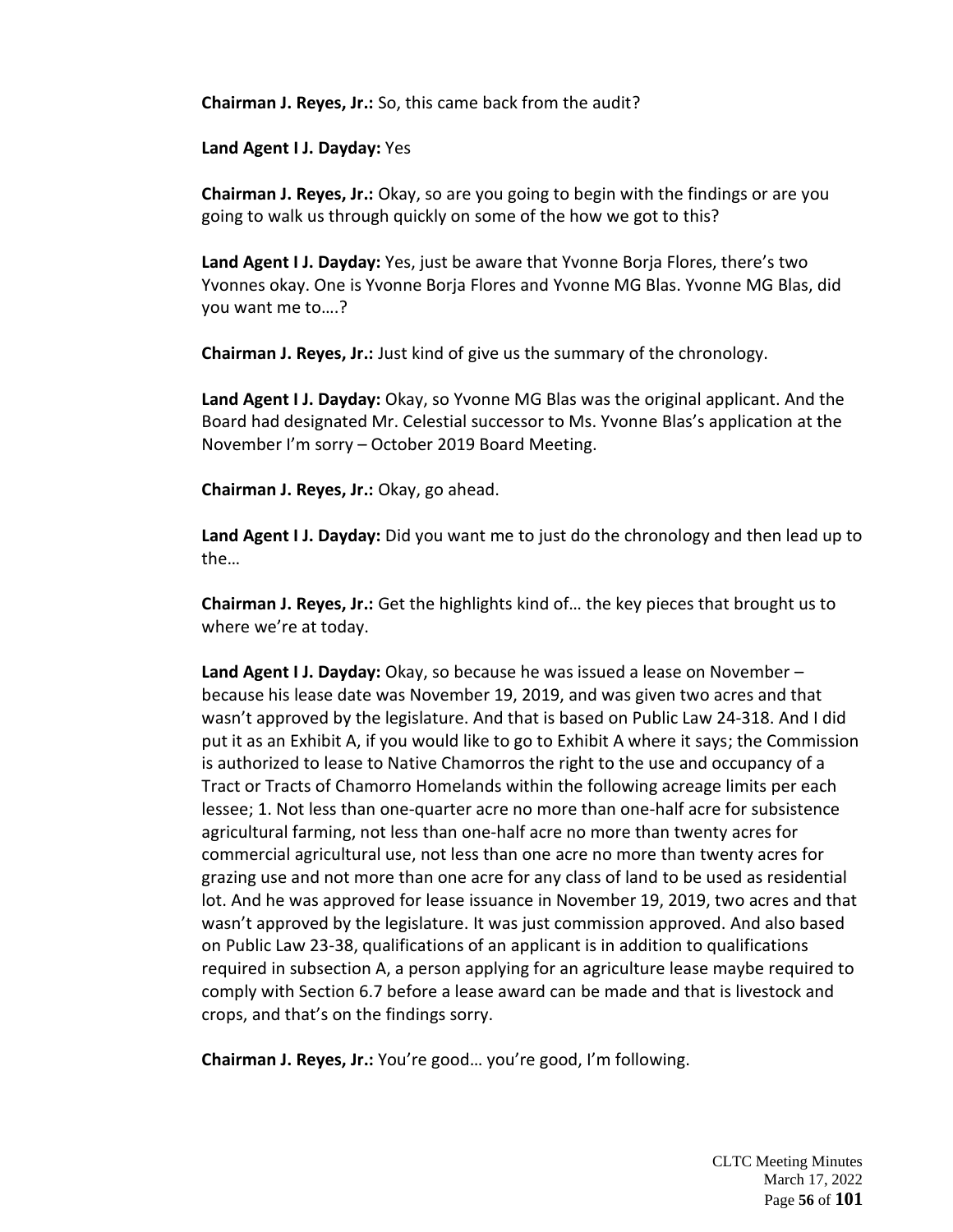**Land Agent I J. Dayday:** So, lessees may raise animals intended for consumption on their agriculture leasehold to supply immediate family needs. Lessee may raise animals in a commercial basis under agriculture leasehold only after the following conditions are made. Submission of a plan for commercial production of animals which shall include but not limited to projections for productions, method of production, sanitation control measures and proximity to surrounding residences. And then approval from the Commission. So that's livestock and crops. Oh, I'm sorry, October 17, 2019, was when he was approved for this lease with the two acres. So, just to let you know that Mr. Celestial was a part of the Null and Void. His lease was Null and Void and he terminated his lease prior to getting this lease.

**Chairman J. Reyes, Jr.:** So, there was an existing lease?

Land Agent I J. Dayday: Correct. And that was November 23<sup>rd</sup>, 2011. Agriculture lease for a portion of Lot 15-1, Block 3, Tract 1021 in Dededo containing an area of not more than one acre subject to survey and that was signed by Administrative Director Monte Mafnas.

**Chairman J. Reyes, Jr.:** It didn't go to the board?

**Land Agent I J. Dayday:** No.

**Chairman J. Reyes, Jr.:** It didn't need to go through the Board during this time?

**Land Agent I J. Dayday:** No

**Chairman J. Reyes, Jr.:** Okay

**Land Agent I J. Dayday:** Prior to that… I mean after that… after he was issued that lease the conditional lease January 11, 2012, Mr. Celestial submitted a receipt for survey services for two one-acre parcels within Lot 15, Block 3, Tract 1021 in Dededo. However, the authorization to initiate survey was only for not more than one-acre. I'm not sure how it went from one-acre and then he surveyed two lots that had one-acre.

**Robert Celestial:** May I?

**Chairman J. Reyes, Jr.:** Yes, let's take a… We'll move over to Mr. Celestial on that.

**Robert Celestial:** The way that it was done is because they had an addendum. I had one acre first and then Monte approved the other acre in the back so I had to survey the whole two acres through the addendum that's what gave me two acres.

**Chairman J. Reyes, Jr.:** Okay, thank you, sir.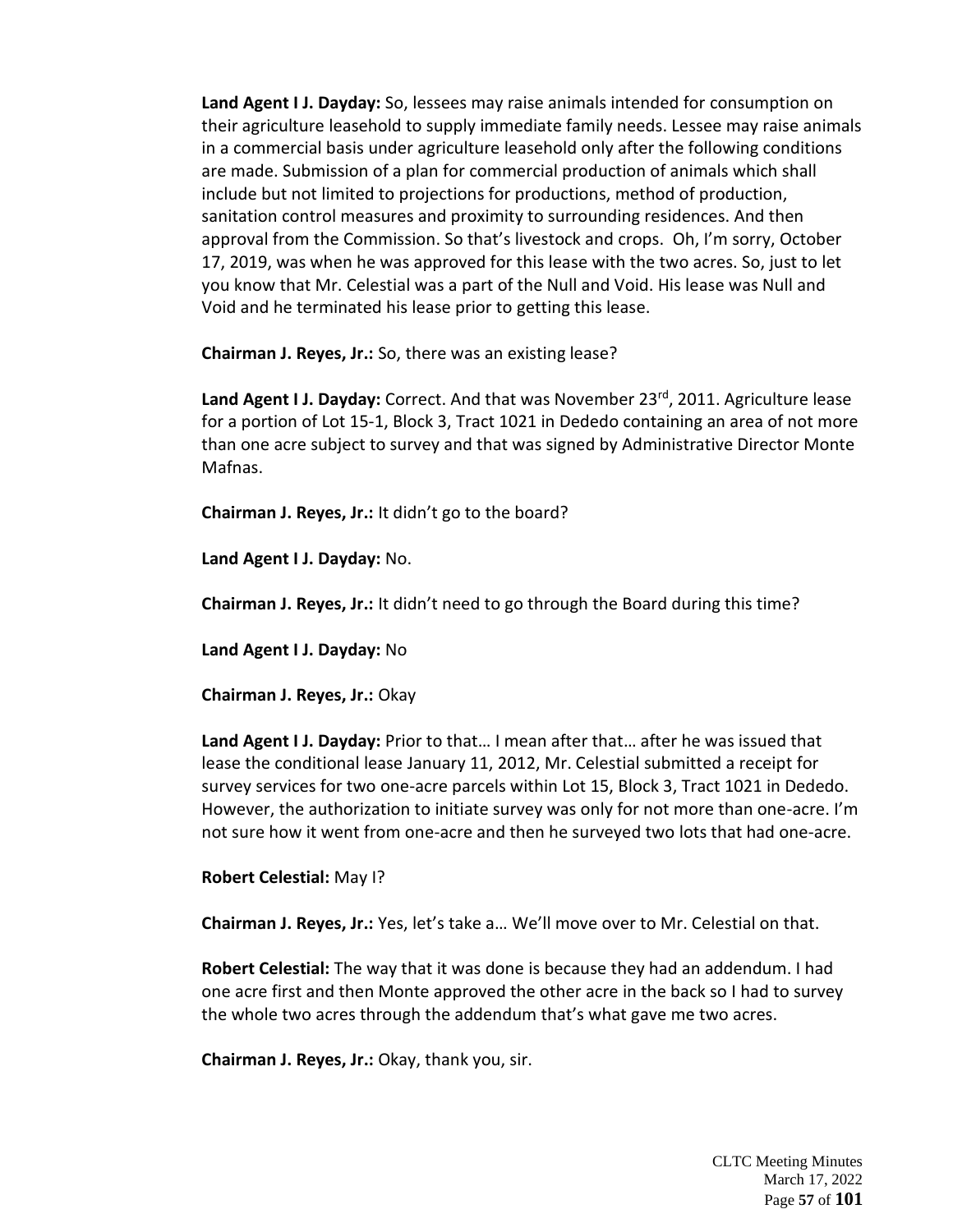**Land Agent I J. Dayday:** So, the request for Mr. Celestial and Ms. Flores, there was a request for additional property to Administrative Director Monte Mafnas. However, the approval didn't come from Monte Mafnas it came from the Acting Administrative Director David Camacho on July 10, 2013. And then on July 17, 2015, is when the addendum was done. So, from the time he was issued the agriculture lease on November 23<sup>rd</sup> 2011 to July 17, 2015, there was no authorization to survey two-acres and there's nothing in file.

**Chairman J. Reyes, Jr.:** Regards to the increasing of the acreage so it went from one initially to two.

**Land Agent I J. Dayday:** Right

**Chairman J. Reyes, Jr.:** Did it increase more after that?

**Land Agent I J. Dayday:** No, no.

**Chairman J. Reyes, Jr.:** No?

**Land Agent I J. Dayday:** He surveyed the property for the two lots that was one acre. However, it wasn't approved for additional acreage until July 17, 2015, by the Acting Director David Camacho at the time.

**Chairman J. Reyes, Jr.:** And signed by AD Michael Borja?

**Land Agent I J. Dayday:** That's the addendum

**Chairman J. Reyes, Jr.:** That's the addendum, okay.

**Land Agent I J. Dayday:** Correct

**Chairman J. Reyes, Jr.:** Okay so with the addendum why was the addendum… took two years? **Robert Celestial:** Mr. Mafnas died.

**Chairman J. Reyes, Jr.:** Okay

**Land Agent I J. Dayday:** Okay, so when you survey the property and it all depends on when you submit the map. So, if he had submitted the map in 2014 and then or in July 17, 2015, that's when the addendum was given to reflect the survey map.

**Chairman J. Reyes, Jr.:** Okay. Anything else Jess?

**Land Agent I J. Dayday:** Okay, well the Board of Commissioners designated Mr. Celestial to Yvonne M.G. Blas's agriculture application and approved him for an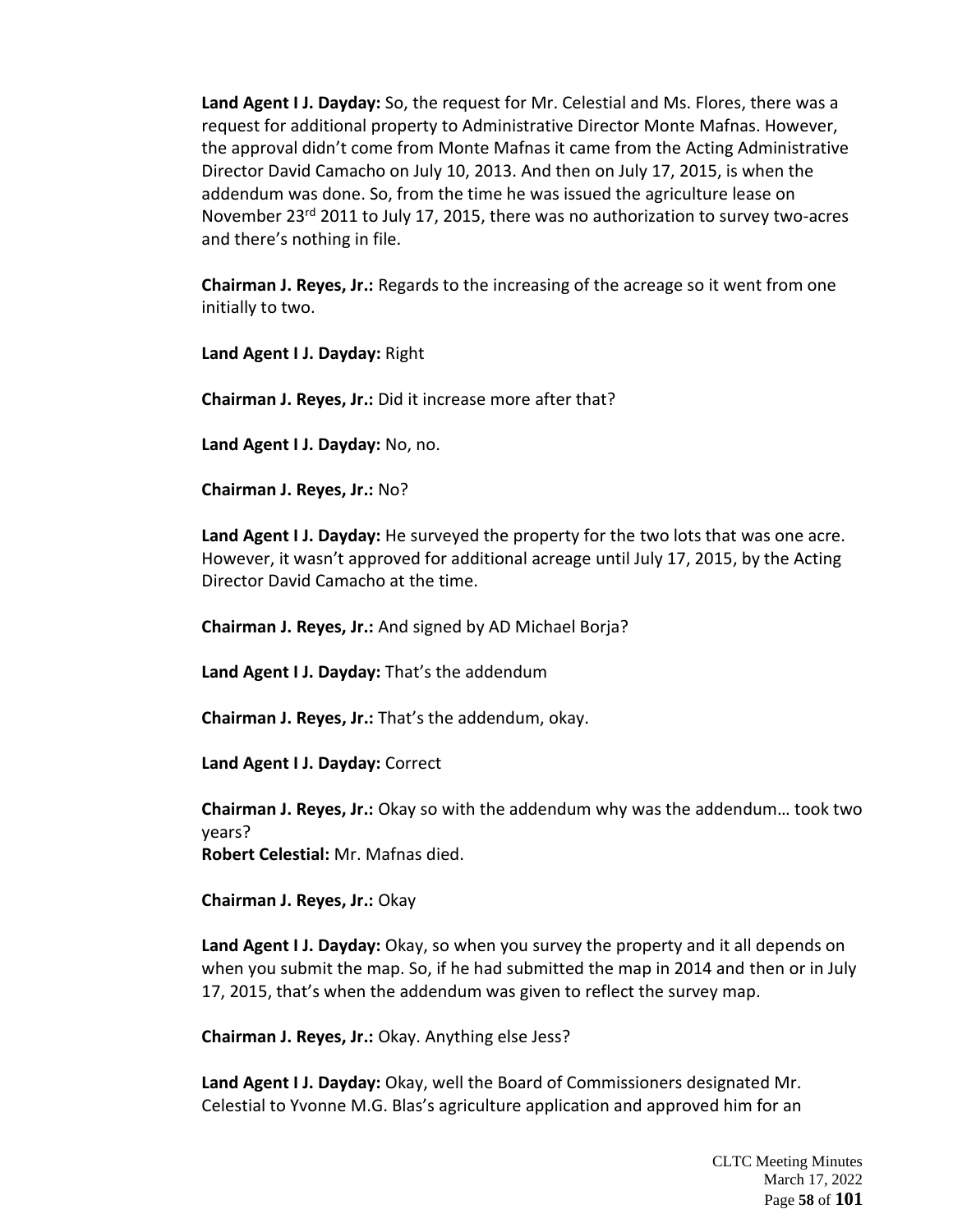agriculture lease the same day, right, October 17, 2019. The board minutes were put in Exhibit B. That's where the agriculture lease was approved for that amount of acreage.

**Acting Administrative Director A. Camacho:** Jessica, I'm sorry. I have a question. This is Yvonne

**Robert Celestial:** B. Flores

**Acting Administrative Director A. Camacho:** M.G. Blas was

**Robert Celestial:** That's my cousin

**Acting Administrative Director A. Camacho:** She was the original

**Land Agent I J. Dayday:** Applicant

**Acting Administrative Director A. Camacho:** applicant?

**Robert Celestial:** Yes

**Acting Administrative Director A. Camacho:** And then it transferred over to Mr. Celestial because he is the successor?

**Robert Celestial:** No, in the beginning Mr. Borja asked me if I could find a relative that signed in 1995 so I went and got a notarized letter from my cousin by Yvonne Blas that was also signed by Mr. Joe Borja who was the director at that time so they approved and that's how it got approved is that we just switched the date 2001 to '95 and so I got the 1995 year at that time nobody knew that was illegal.

**Acting Administrative Director A. Camacho:** That's why it went to the Null and Void, right?

**Robert Celestial:** Right

**Acting Administrative Director A. Camacho**: So, let's go back again if you don't mind. When you say Yvonne MG Blas is your cousin, how are you related?

**Robert Celestial:** Through the Namauleg

**Acting Administrative Director A. Camacho**: But is she your mother's

**Robert Celestial:** She's my cousin

**Acting Administrative Director A. Camacho:** How? How?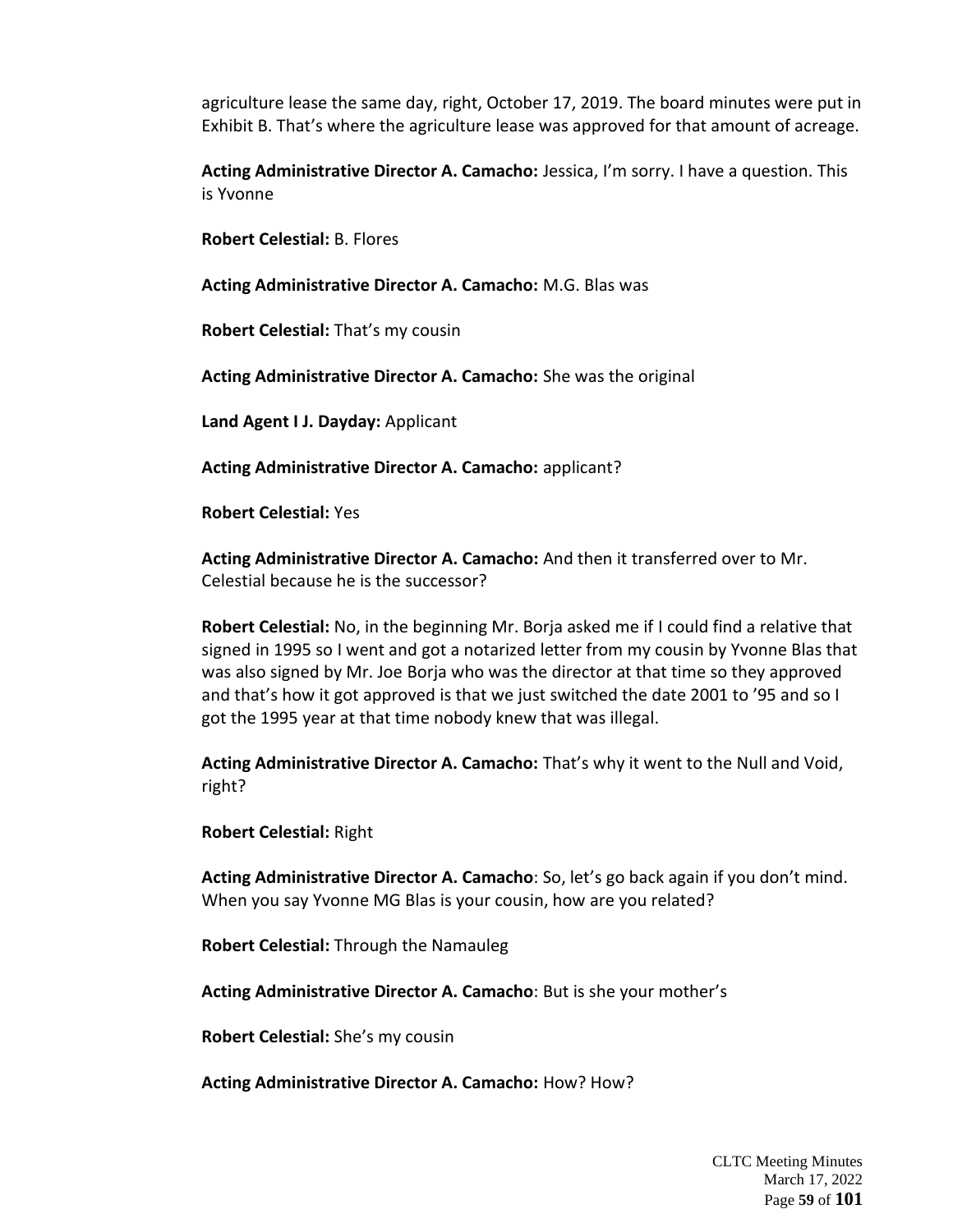**Robert Celestial:** She's through my… her grandmother and my grandfather are first – second cousins something like that

**Acting Administrative Director A. Camacho:** her mother and your grandfather…?

**Robert Celestial:** Yeah, to my understanding and yeah, my grandfather, the Namauleg because she's a Guzman, right.

**Land Agent I J. Dayday:** So, in my findings he is not within the third degree of consanguinity or the line of succession to Yvonne Blas. And she did designate so when they reverted the application back to Ms. Blas, we did not afford her successors, her children or her next of kin the opportunity to take over this application. I'm not sure what had happened during that time but there was no communication between CHamoru Land Trust and the next of kin. But it's up to the agency to go out and look for the successor if it's a lease. However, in the application stage the successor to come to us or the family to come to us within the 180-days.

**Acting Administrative Director A. Camacho:** So, are we at the application stage or are we at the lease stage? Did Yvonne have a lease?

**Land Agent I J. Dayday:** No, it's in application stage.

**Acting Administrative Director A. Camacho:** And is there the 180-day rule as well?

**Land Agent I J. Dayday:** Yes, because she, they didn't notify us. However, I'm not sure how we're able to fault the next of kin if they were already aware that the application was transferred to Mr. Celestial or that the Board designated him successor.

**Robert Celestial:** May I?

**Chairman J. Reyes, Jr.:** Yes, yes, sorry sir.

**Robert Celestial:** On the approval of the application for the lease today, on the Board meeting you'd probably have to check the minutes but to my understanding I was told that the beneficiary for Yvonne Blas was her grandson. And that that's not approved by… it has to be siblings or cousins but not grandson and that was the stipulation that they said it was not legal to transfer to the grandson, that was the beneficiary. And so they found a way that if there's no beneficiary then the Board have the authority to designate their beneficiary which became me. According to what was explained to me, is that since the grandson was not authorize then it was voided something like that and then that's how since there was no beneficiary then the Board had the authority to appoint me and so that's how the lease was given to my understanding.

**Acting Administrative Director A. Camacho:** Does he have to meet the third degree of consanguinity?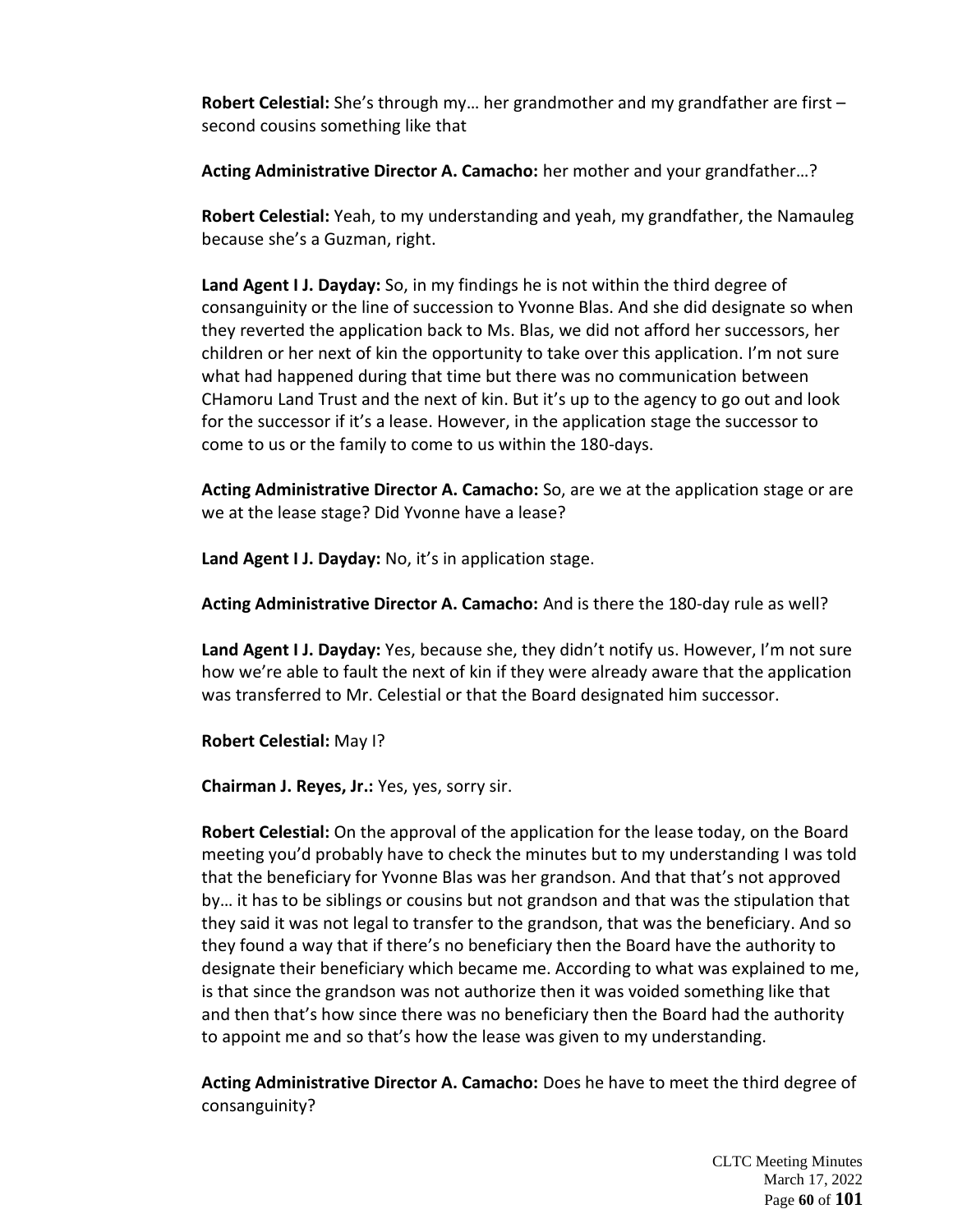**Attorney N. Toft:** We thought that he did because he said they were cousins so, at the time in the October 2019 meeting we just took that and ran with it. And so that under 5.8 he could be designated as successor.

**Chairman J. Reyes, Jr.:** So, sorry, we didn't ask; to what degree? I wasn't present so…

**Acting Administrative Director A. Camacho:** If you just said cousin then it's, okay?

**Attorney N. Toft:** Well, a direct first cousin would be within the third degree but I think…

**Robert Celestial:** What was explained to me in the Board is that since the beneficiary was already appointed as the grandson and it wasn't approved, I mean you can't use

**Chairman J. Reyes, Jr.:** Not eligible

**Robert Celestial:** So, they went a head and said that since there's no beneficiary approved and they waited the 180 days that they went ahead and the board was authorized to assign me and so that's what happened.

**Land Agent I J. Dayday:** Well, if you read the file

**Chairman J. Reyes, Jr.:** And the actual Board minutes

**Land Agent I J. Dayday:** I'm not sure about this minutes but then the file does have in Ms. Yvonne's file – on Ms. Blas's file, she designated her kids. However, when she put it down, she put her son's name and then her grandchildren then she put her daughter's name and her grandchildren. But her kids do qualify as beneficiaries and we did not give – we did not afford her family or her next of kin that opportunity. And Mr. Celestial is correct with 180-days however, if Mr. Celestial wanted to take over the application, he had 180 days to put it in writing to the Commission and inform us that she passed away. But till this day, our agency is not aware that Ms. Blas or officially aware that she is deceased because there's nothing in her file.

**Acting Administrative Director A. Camacho:** No death certificate?

**Land Agent I J. Dayday:** There's no death certificate, there's nothing in writing from the… there's nothing. I only found out by my research on obituary but officially there's nothing saying that she's deceased.

**Attorney N. Toft:** Part of the trouble that we had was because it was part of the Null and Voids at the time everything was happening. The original lease was in Robert Celestial's name so it wasn't until it was deemed as a void transfer of application rights in 2016 or '17 that everything got kind of rolled back and at that point Ms. Flores was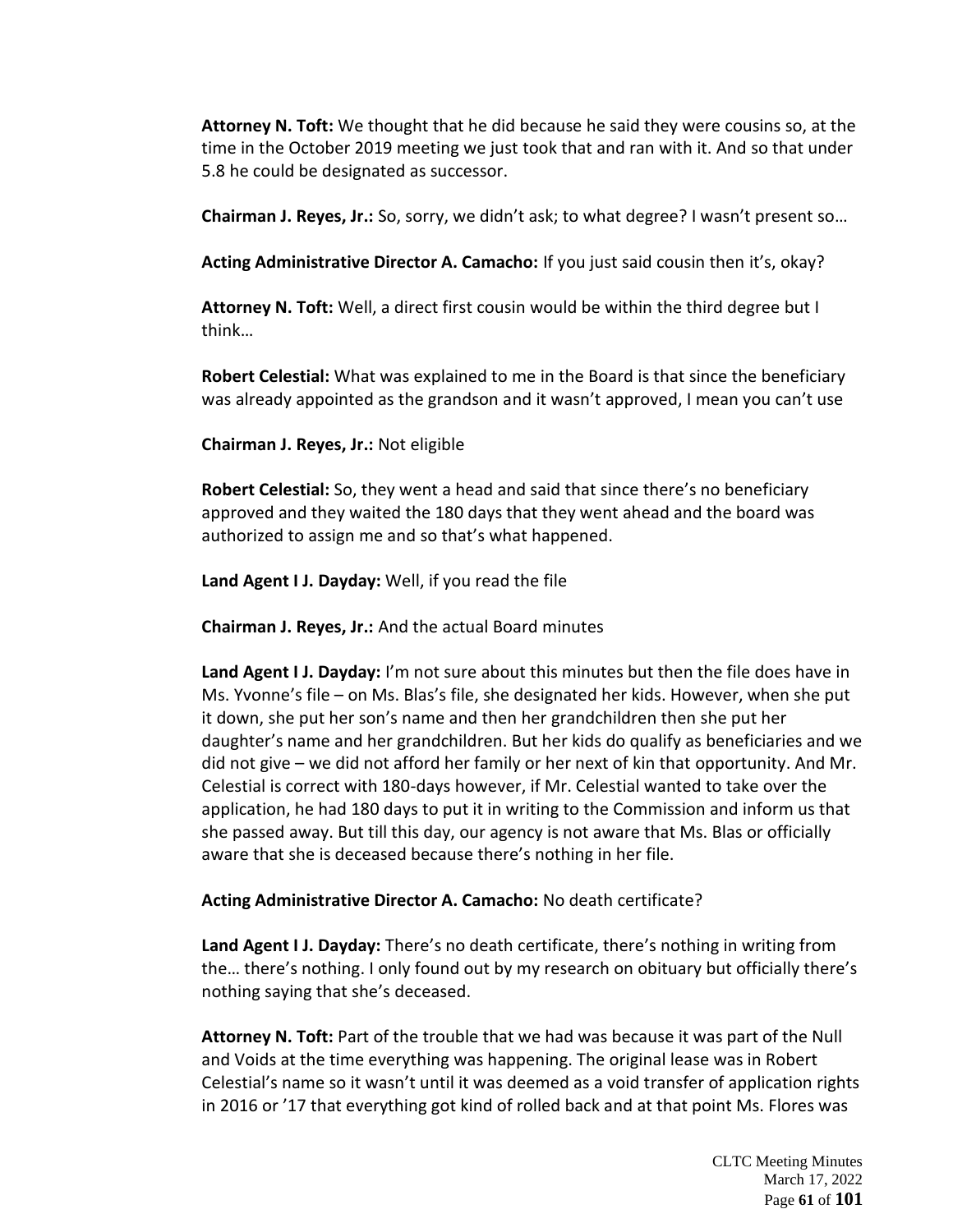the original applicant so he had made the application to succeed her rights. The minutes of the board meeting in 2019 do say, that we did attempt to contact the people listed as the beneficiaries on the application but we were unsuccessful in getting a hold of anybody. So, he was the only one that came forward at the time. And again, that kind of also goes to the acreage issue too. He was originally the lessor he had permission from the Administrative Directors at the time to do the additional acre. So, that when this did come back in 2019 given that he already put in the work on getting the surveys done for both acres and establishing the farm for both acres the board wasn't going to take it back from him at the time. It was basically just trying to rectify a null and void situation as cleanly as possible.

**Land Agent I J. Dayday:** But in the first place

**Chairman J. Reyes, Jr.:** Hang on Ms. Jessica one second.

**Robert Celestial:** I don't know if this helps. But I've been there 11 years, my wife and I. You need to come out and see our place. Forgive me I'm getting emotional because we put a lot of work into our property. We really appreciate what you've given us and we've taken it far and beyond what anybody has done in that area. And to really appreciate what we've done I believe you need to see it. It's taken us 11 years, I built my own house, self-construction with my godbrother, it took us all those years. We followed all the law; we followed every step that was… from getting every stamp from every agency. We followed every inspection, everything that was told for us to do. I have ducks, chickens and goats. I planted more than enough trees. I have avocado trees, lemon trees, Iba trees, every tree, sineguelas, it's a beautiful place and you need to see it to appreciate what we've done over the 11 years. And I don't understand all of this, I really don't. I have decent knowledge, but what I'm trying to say is that no fault of our own, my wife and I, that from the beginning when Mr. Borja gave us permission to switch properties. He was the director; he should have known what was right or wrong. You know, I'm not blaming him but to come again, then we had the Null and Void, the stress and the heartaches that my wife and I had went through. All those years, and then they approved it and then to go through this again. This is hard. Just asking you now, you know, what are you going do? Believe it or not, we spent half a million dollars on improvement on that land and my labor and the kids, my grandkids is priceless. And that's why I say, you need to come out and see it. So, I just hope you could… it seems like instead of trying to get to the point where you approve it, everything here to me, is knit-picking at certain issues to deny my what we've done. And maybe I'm wrong but when the Board said at that time you know Ms. Jessica mentioned that they had different beneficiaries but at that time, they said, that only the grandchild was there and they passed the 180-days and that they're going to approve the lease. So, we were elated, we were fantastically happy. And then later on we find out it's… I get this report from Deloitte, this one here, the audit and it says that there's four of us. It says here that the lease agreement for the following properties who lot size exceed the CLTC Board commission approved were not approved... there's four us and so that's what I was told in the beginning that that was the only issue, that

> CLTC Meeting Minutes March 17, 2022 Page **62** of **101**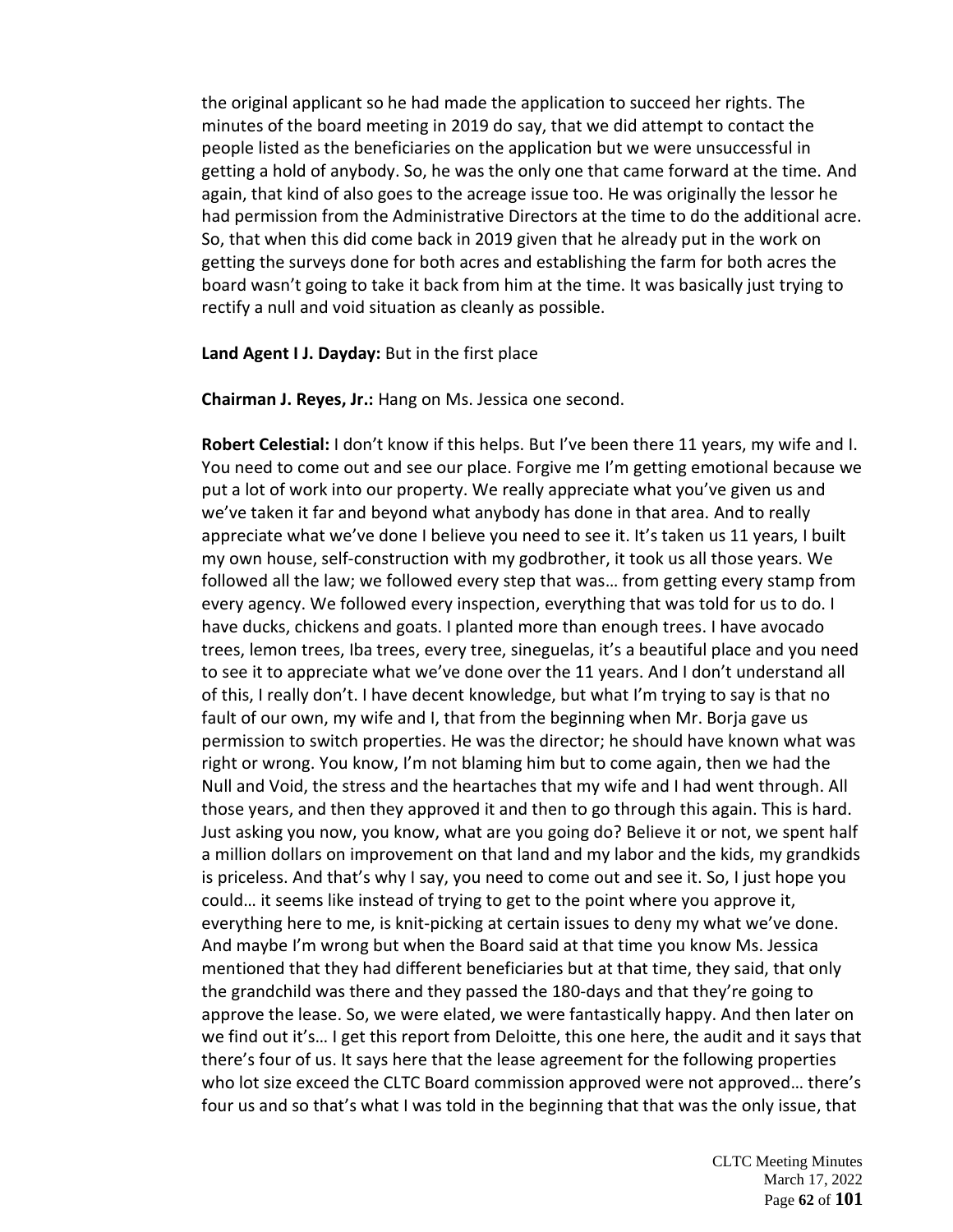it wasn't approved by the legislature and then today, I find out that there's another issue to the report that now, we're not in consanguinity meaning where not related closely to Yvonne Blas which I thought that issue was already moved because of the decision that the other Board made. So, that's why I'm what you call it, emotional is because we've done a lot and I don't know what to do anymore. I mean we've spent our life savings just to…where we're at to be comfortable with our grandkids and my wife. My wife retired Navy, I'm retired Army, we're senior citizens, we have almost… the property next to us is abandon, the other property is abandoned you know and I was offered by all my friends for a couple of cows; I told them wait, I have goats but there giving me cows. I said, I can't because right now they told me don't bring the cow in because they don't know what they're going to do with the lease. And we just want to do what's right. I mean, you gave us a lease you, we honored it, we did everything possible in the lease. And I just hope and pray that you could fix this.

**Chairman J. Reyes, Jr.:** Yeah, and that's the reason why unfortunately it surfaced again and as you have the audit report. So, I'm going to kind of swivel here to Attorney Toft since he was…

**Robert Celestial:** And I apologize for getting emotional.

**Chairman J. Reyes, Jr.:** No, no, Sir, we completely understand. Especially with the hard work right. So, Attorney Toft, let's deal with the consanguinity in that case right because the acreage we can handle that but you know, here we again and kind of going through this. So, if Jessica or if it's been deemed as an audit finding on top of the acreage size, right? What are our next… what's our recourse here more so on the beneficiary side?

**Attorney N. Toft:** On the beneficiary side, I would advise just to pass over that. We went over that in 2019, you can read the minutes, there's a giant discussion on the interpretation of 5.8 (a) and at the time, I asked the Commission or the Board whether or not they wanted to go with a because it could be read kind of two different ways. I said, there's a strict application or looser application of how 5.8 is to be read because the language on it is a little flakey, I guess would be the best word for it, not entirely clear. At the time they said, we would like to go with the looser interpretation of it and approve him as a qualified applicant. So, I think that issue is put to bed. As far as the acreage issue it was more of an equity issue. Kind of how we talked about earlier with the first case that we heard today when people kind of relied on the board and then in that instance it was for a survey authorization or something like that. And this one, Mr. Celestial, at the time when he had the lease initially, was going off the advice from Chamorro Land Trust Commission. He relied on former Director Borja, former Acting Director Camacho and the procedure on how to proceed and what to do, and followed all that to the letter to his credit and then when the Null and Void issue came down and he was on the wrong side of it. The board under director Fejeran tried to just make him whole again and basically not punish him for the actions of the CLTC in the past and just basically try to replace him where he was. So, in that instance, if we take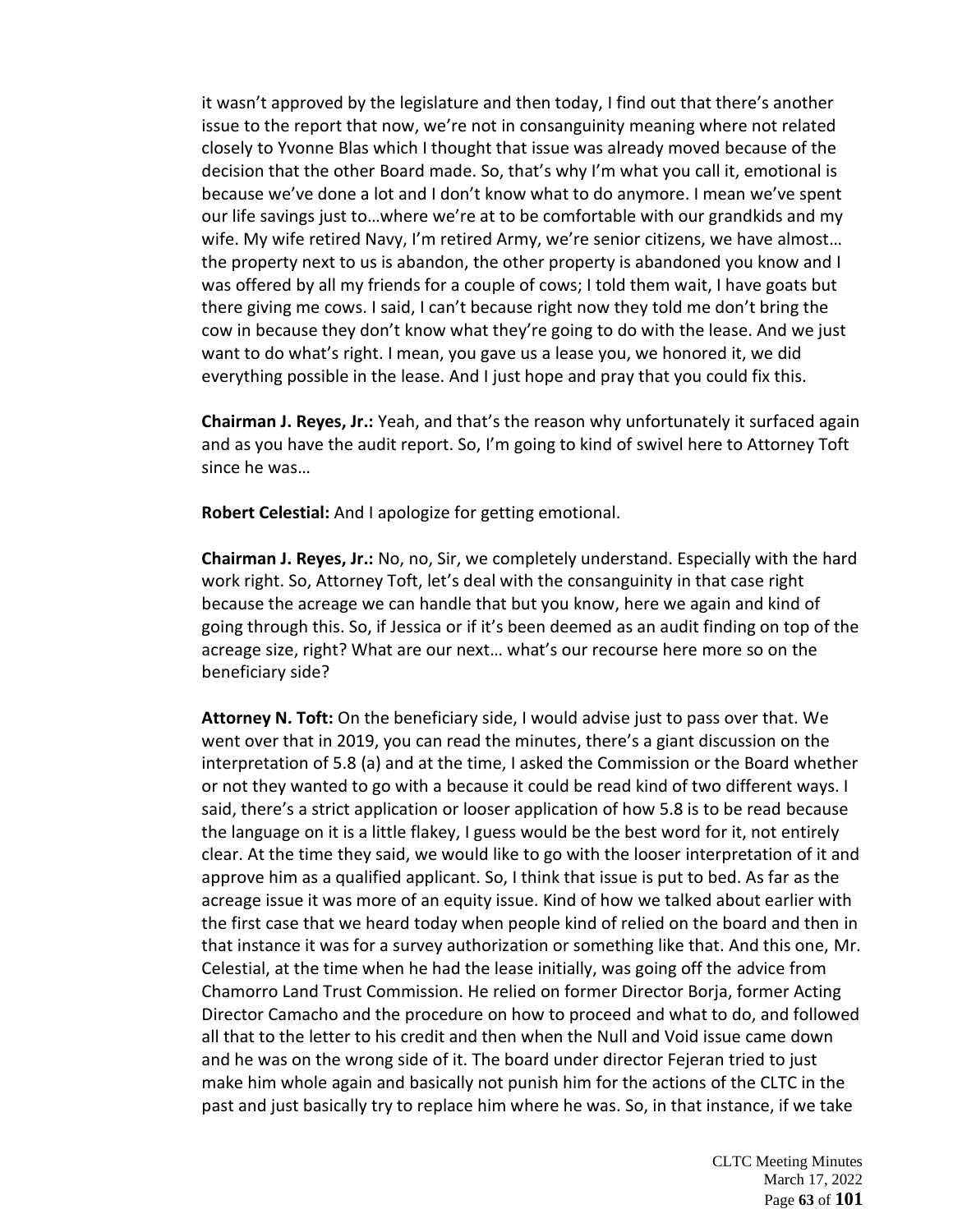no action on it, yeah, we'll probably get another ding on the audit but at the same time I think we would be doing justice to the case given that Mr. Celestial has relied on. Not this Board but this office for the last two decades or so in what he's been doing.

**Chairman J. Reyes, Jr.:** So, my only concern, again, like we've stated before is that these decisions that we either oblige with or we decide to go against or for, we need to make sure we are consistent going forward for every similar case that is going to come up. And I don't know if we're going to be able to get away with that in that sense from the legal side of it, right, because if we – but if we decide you know, if we decide as a commission, leave everything as is, right and it'll go through and if it gets audited again and if any other cases of similar in nature, it may not be you where we apply this and we agree to this and we're going to make it whole because of how the issues of the past and we got to stick to it. And again, if we decide that we're good with that, I just want to make sure that we're all in agreement. And of course, Mr. Celestial, we're not discounting the hard work put into it, right. It is as you can see with the troubles of the Commission, with the Trust as a whole over the years. We're trying to make sure that we can address the issues. We want to issue more leases; you know what I mean? In order for us to issue more leases, we got to make sure that it's consistent across the board. So, just wanted to make sure that our commissioners and our team knows that this what we're striving to do what's right and it's just sometimes it's hard if the law doesn't fit but it's happened; how do we address it because of the other issues going forward.

**Robert Celestial:** Just a suggestion, since I have two acres and I do have animals and a lot of fruit trees; would it benefit everyone to make mine a grazing or commercial and that would make it legal instead of subsistence because that's the issue here, the subsistence?

**Chairman J. Reyes, Jr.:** I mean I'll turn it over to our experts I mean I think that's one thing, a question that we can probably get addressed.

**Acting Administrative Director A. Camacho**: So that's two, there are two processes right in order for us to do that. One, is an RFP

**Robert Celestial:** Which?

**Acting Administrative Director A. Camacho**: May not go your way, unfortunately. And the other is through legislature.

**Chairman J. Reyes, Jr.:** Okay. I'm sorry Jessica you were…

**Land Agent I J. Dayday:** Yeah.

**Chairman J. Reyes, Jr.:** That's where you were going to go?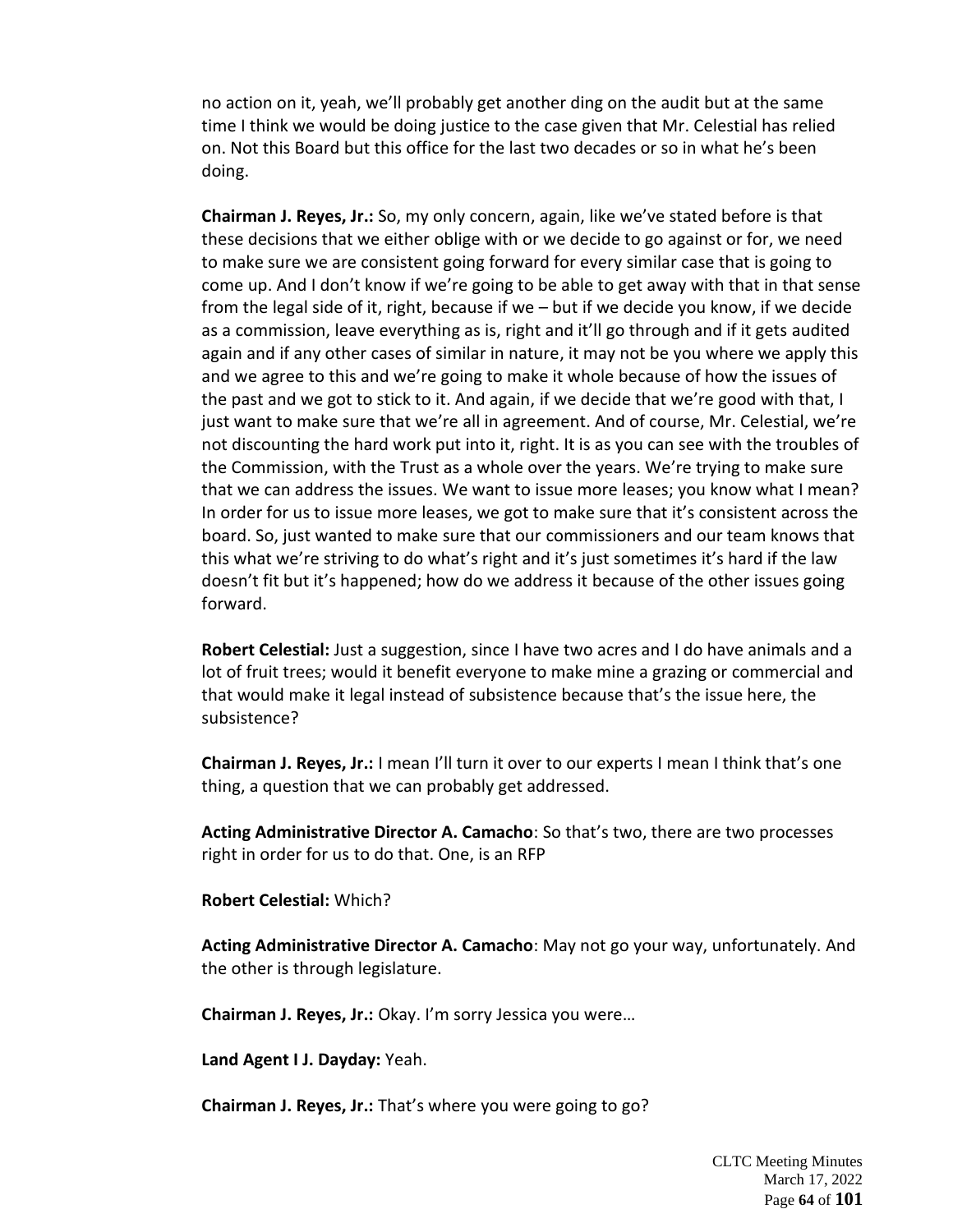**Land Agent I J. Dayday:** Right. But I have a question, how is it that the Board was able to designate him successor when weren't even officially, we don't have anything saying that Ms. Blas is deceased. How was the Board able to do that without a death certificate? Or anything showing that she passed away, and her next of kin was not even notified other than Mr. Celestial, right? So, how did the board designate a successor based on that without a death certificate or anything, you know?

**Chairman J. Reyes, Jr.:** And we've looked in both files? I'm sure you scraped through it, both files, correct?

**Land Agent I J. Dayday:** The other file the board had reverted the application back and I'm just going to let you know we're using Mr. Celestial's file which it shouldn't have all these things here should go to Ms. Blas's file. And then Mr. Celestial will still keep his residential application. He does have his own application. So, everything was put into this file which should be in Ms. Yvonne Blas's file. But I just wanted to find out how were we able to designate him successor when we don't even know that she is deceased officially? Just wanted to throw that there. But I have visited Mr. Celestial's farm and you know it really is nice but my job is to assist our beneficiaries in accordance to the law. I don't want him to continue on and then later on the board changes another you know the new administration and then oh, okay we're really going to look at this. I don't want that to happen to any of our beneficiaries. And like Mr. Celestial said, it was approved. That's our job, that's my job as a land agent is to assist the beneficiaries in accordance to the law and just reading some of this it's just... I just don't feel right moving forward and he shouldn't you know we really shouldn't do that to Mr. Celestial as well. But that's the one thing, we're not basing – he didn't get the lease based on his application. He got the lease based on Ms. Blas's application who we were not officially informed that she's deceased.

**Attorney N. Toft:** So, just looking at the minutes from 2019, it was the land agent at the time that told us that Ms. Blas had passed away so we didn't have the file in front of the board members at the time. We don't… and I honestly haven't, can't say I've seen a death certificate come through with the packets at all in any case. We just assumed that the land agents know what they're talking about. So, we just took that at face value.

**Land Agent I J. Dayday:** So the land agent..

**Acting Administrative Director A. Camacho:** So, may I ask a quick question though, Jessica?

**Land Agent I J. Dayday:** Mhm

**Acting Administrative Director A. Camacho:** You mentioned that Mr. Celestial has an application?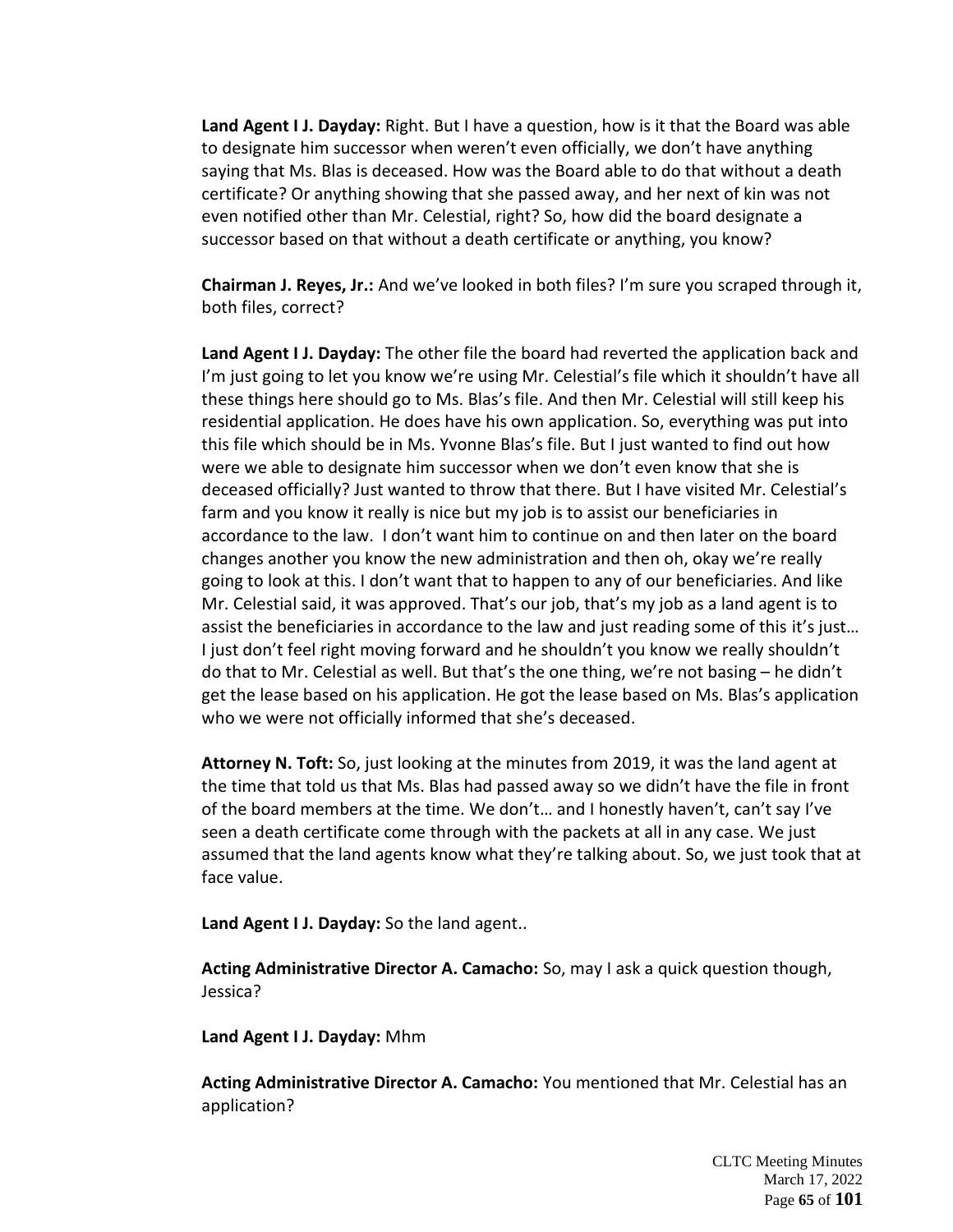**Land Agent I J. Dayday:** He has his own application, correct.

**Acting Administrative Director A. Camacho:** Okay. What is his date and time?

**Robert Celestial:** 2001 and we switched it to '95

**Acting Administrative Director A. Camacho:** No, I want to stick with the 2001 application. I'm trying to figure out to make it right by following the law and our processes.

**Land Agent I J. Dayday:** If we use his application, we wouldn't be able to use the lease right? We just have to give him a right of entry or what not but we're still going to have to decrease the acreage. But you know, it's his opinion is different. I'm just asking, how do we… he got this lease based on Ms. Blas's application, this is her application, December  $2^{nd}$  1995. And she is on the listing, she's ready for lease issuance, right, but how do move forward or anything if she's deceased?

**Commissioner A. Santos:** What do you have? Were you going to pass that out Jess?

**Land Agent I J. Dayday:** Yes, I was.

**Commissioner D. Herrera:** Jess, the original application is for agriculture or residential?

**Land Agent I J. Dayday:** Ms. Blas is agriculture

**Commissioner D. Herrera:** No, for Mr. Celestial

**Land Agent I J. Dayday:** Residential

**Commissioner D. Herrera:** And the maximum for residential is…?

**Land Agent I J. Dayday:** Half-acre

**Attorney N. Toft:** Well, it says, in 2008 he did a request to change application type to agriculture and that was approved **Commissioner D. Herrera:** And agriculture, maximum in agriculture is…?

**Commissioner A. Santos:** Up to twenty if it's grazing

**Commissioner D. Herrera:** So, if he voids the first application and applies for grazing because I think residential you have about fourteen thousand according to this data you know what I'm saying. Currently he's raising I think ducks, chickens, you get what I'm saying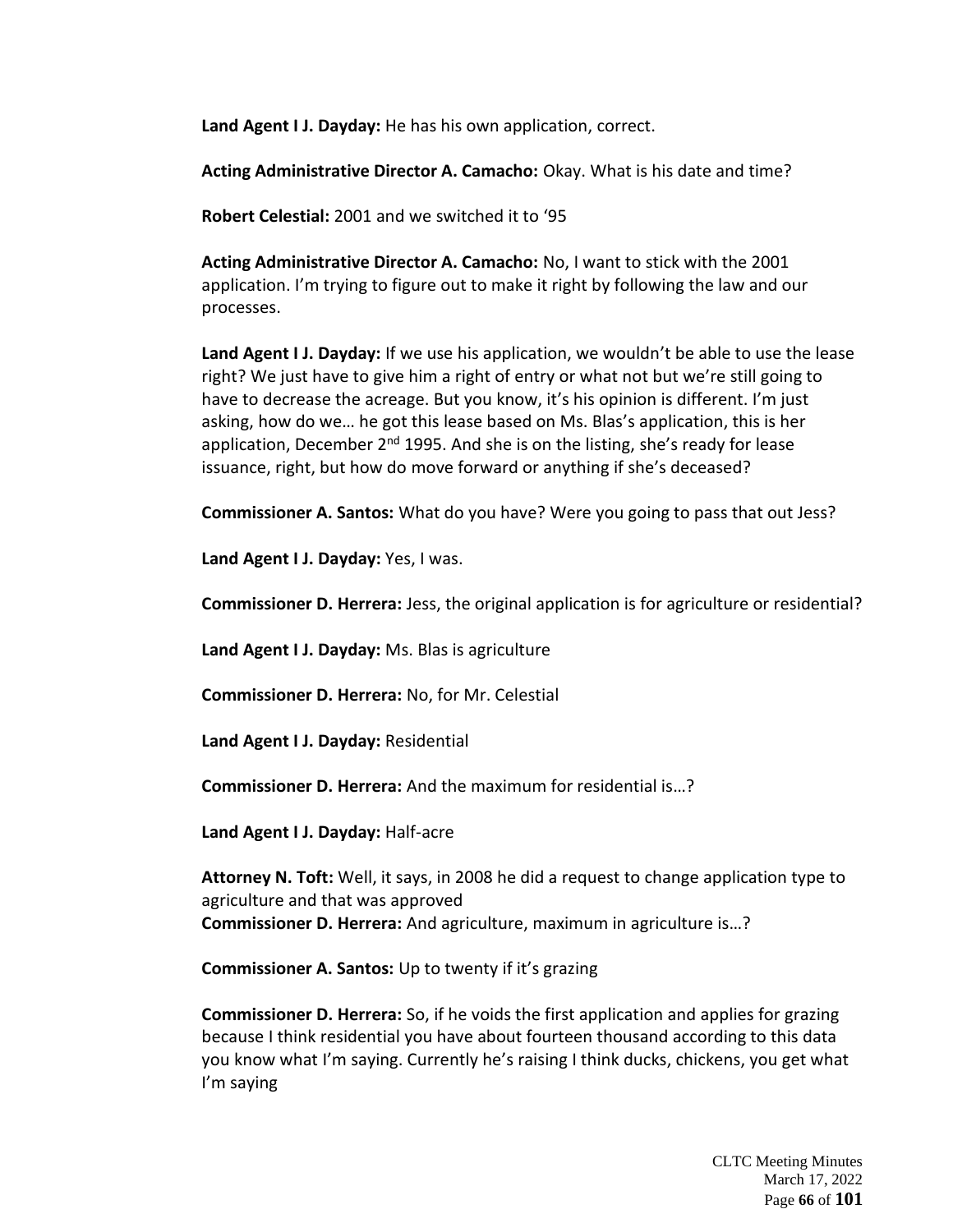**Land Agent I J. Dayday:** That's not really considered grazing.

**Commissioner D. Herrera:** You inspected the area? Is there really animals there?

**Land Agent I J. Dayday:** He has ducks and goats, yes, he does.

**Commissioner D. Herrera:** And what is the ratio for goat, ducks and chicken for…

**Land Agent I J. Dayday:** You can have upto one-acre

**Commissioner D. Herrera:** For goats?

**Land Agent I J. Dayday:** For goats, pigs… because they're contained.

Commissioner D. Herrero: And cows?

**Land Agent I J. Dayday:** Cows is one

Commissioner D. Herrero: One?

**Land Agent I J. Dayday:** One acre per cow

Commissioner D. Herrero: Per cow?

**Chairman J. Reyes, Jr.:** Per animal, yeah?

**Land Agent I J. Dayday:** Or cattle, dear…

**Acting Administrative Director A. Camacho:** Can we change application type from residential to agriculture?

**Attorney N. Toft:** We've put that in the proposed rules and regulations as far as an official designation on it

**Acting Administrative Director A. Camacho:** But we're waiting for the legislature

**Attorney N. Toft:** It's one of those issues where we've been doing it forGod knows how long but it wasn't… there was no procedure listed in the rules and regs as to how it was done so we're trying to clean that up.

**Acting Administrative Director A. Camacho:** And this is something that we're asking the legislature to allow to the board to approve, correct?

**Attorney N. Toft:** Yes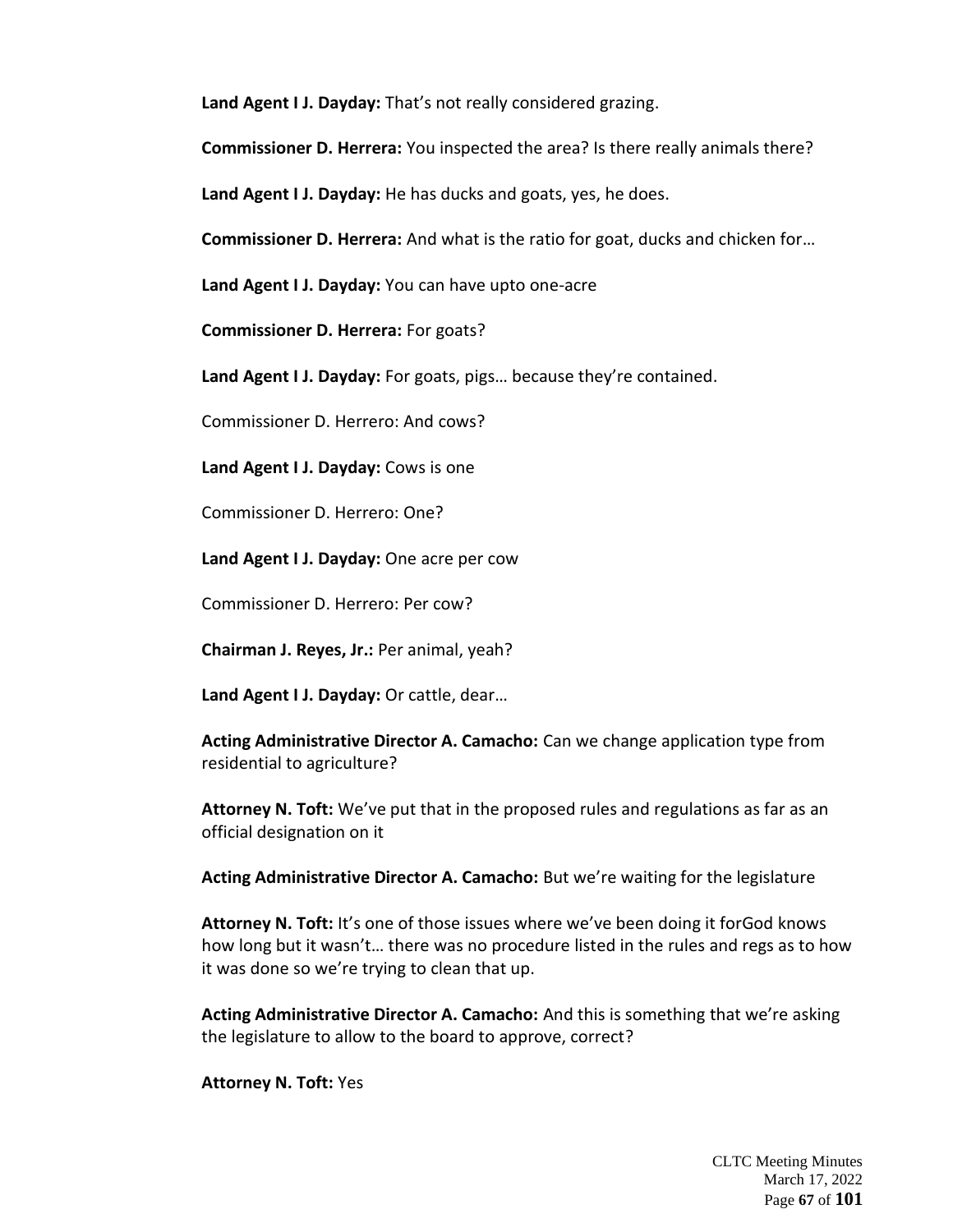**Acting Administrative Director A. Camacho:** But we're not there yet?

**Chairman J. Reyes, Jr.:** We're not there yet **Attorney N. Toft:** We're not there yet

**Acting Administrative Director A. Camacho:** Let's not even go there

**Chairman J. Reyes, Jr.:** Okay so

**Commissioner D. Herrera:** Question, so you said, if it's contained it's one cow per acre?

**Land Agent I J. Dayday:** No, not the cow. Like, pigs, goats, chickens, ducks…

**Commissioner D. Herrera:** And where can I find that reference?

**Land Agent I J. Dayday:** It's I believe

**Commissioner D. Herrera:** Section \*inaudible\*

**Land Agent I J. Dayday:** I didn't put it in the packet

**Chairman J. Reyes, Jr.:** No…no…it's not in the packet. It's not in the packet Commissioner Herrera

**Commissioner D. Herrera:** Section 2,

**Chairman J. Reyes, Jr.:** No…no…it's not in the packet

**Commissioner D. Herrera:** Is on Section 2 of

**Land Agent I J. Dayday:** 75 – 60 I'm sorry, 75, yeah. Section 75107

**Commissioner A. Santos:** 107?

**Commissioner D. Herrera:** Agricultural tracts – Section 3 subsistence – commercial agriculture- Section 4 **Land Agent I J. Dayday:** Sorry, I only put the one

**Commissioner D. Herrera:** Chapter 75?

**Land Agent I J. Dayday:** Yeah – yes. I only gave you this copy just to show the acreage because this originally was just the audit.

**Commissioner D. Herrera:** I'm just trying to make it clear so for the record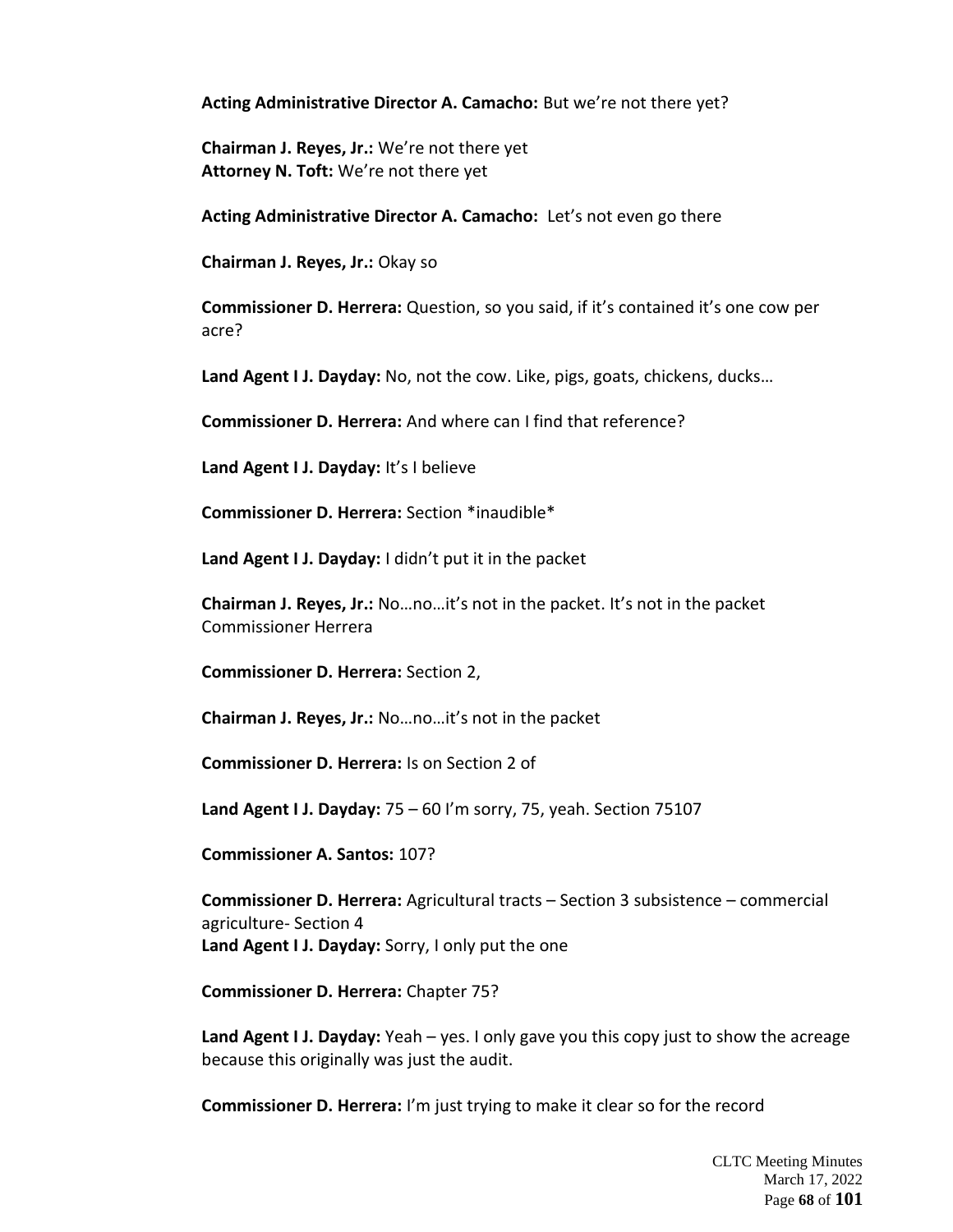**Land Agent I J. Dayday:** Oh no, I'm just letting you kow that I didn't give you the rest of it, I'm sorry, yeah.

**Commissioner D. Herrera:** So, I'm reading here Section 2 Section 75107 Alpha – of Chapter 75

**Commissioner D. Herrera:** Or Chapter 75

**Commissioner D. Herrera:** Chapter 75 Division 2 of Title 21 of the Guam Code Annotated.

**Commissioner A. Santos:** 75A if I'm correct 75A supersedes I mean it's what we have not 75 because 75A had amended 75

**Acting Administrative Director A. Camacho:** I think they're looking at it because of the time, right?

**Commissioner A. Santos:** Mmm okay…okay...

**Commissioner D. Herrera:** Because what I understand in the beginning of back in '98 it's a two for one or one for two. What I'm saying for two for one and one for two is that you get two-acre per head for cattle or one acre for two heads of goat because cattle and goat are two different, one is a grazer and the other one is a what they call a chipper just for your information and we had this researched back with Department of Agriculture. Again, to help those that want to go into subsistence. So, I just want to make that clear before we come to the conclusion that your limitation is only going to be one-acre for…

**Land Agent I J. Dayday:** For the piggery and the chickens and stuff like that?

**Commissioner D. Herrera:** Right just to make it clear because this gentleman here has spent over a half a million dollars, he's a senior citizen and it's almost like the last case we had but anyway back to this case just to make it clear. If he converts or remakes his first lease on his original lease and applies for what he's doing now with his animal that he has if you already checked his place; does he really have the animals there?

**Land Agent I J. Dayday:** He does. He has ducks and he does have goats. **Commissioner D. Herrera:** Okay, so if that's confirmed so then the next step is that because we're trying to find a resolution here right because we can't go back and say okay you cannot take Mrs. Yvonne's you can based on what the prior Commission gave him instructions, he followed all the recommendations from the Commission and the Trust and here we are again today.

> CLTC Meeting Minutes March 17, 2022 Page **69** of **101**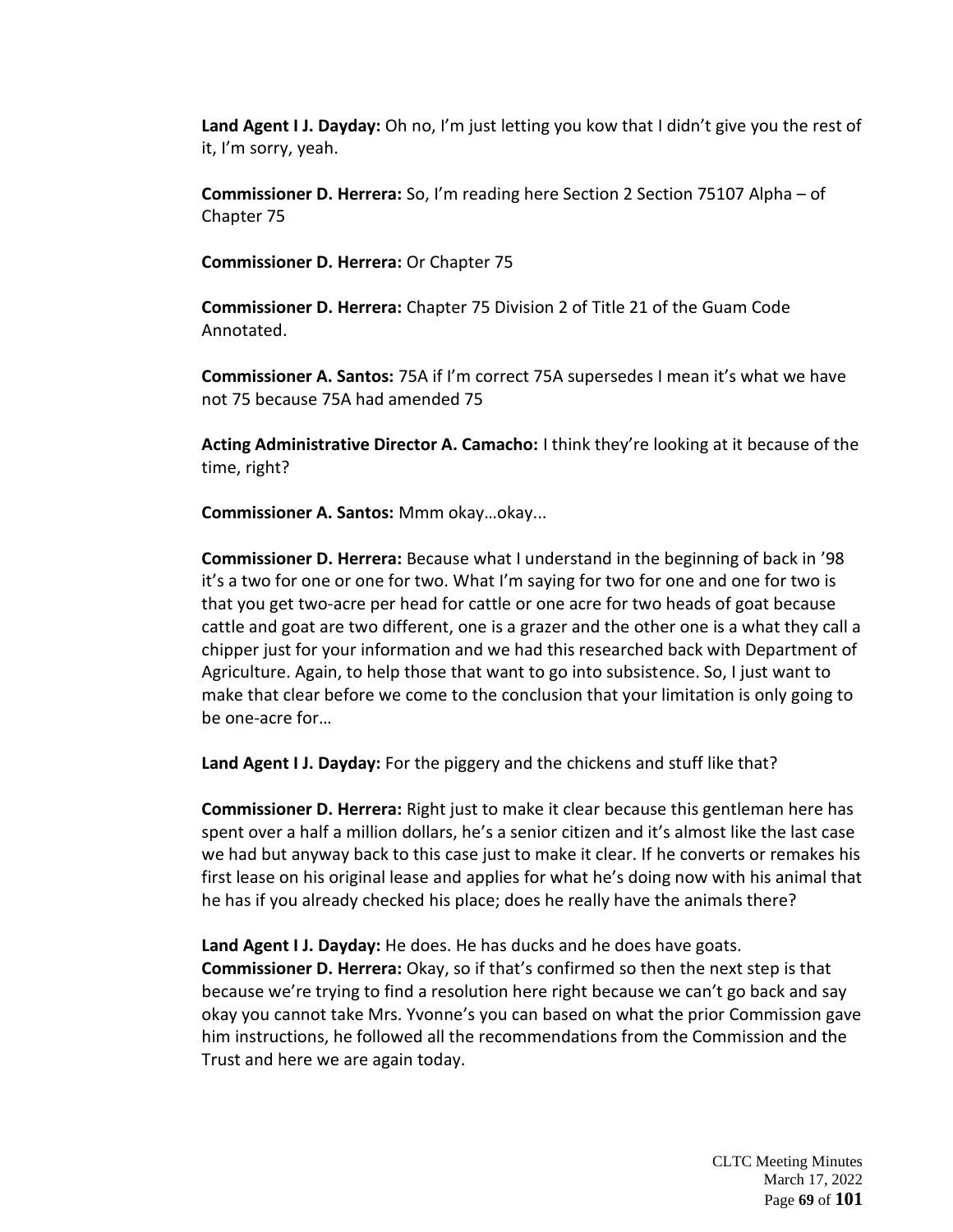**Land Agent I J. Dayday:** Okay, but in Public Law 23-38 Section 6.7 Livestock and Crops; It tells you what when you do the submission of a plan for commercial production of animals, right

**Commissioner D. Herrera:** Commercial production of animals

**Land Agent I J. Dayday:** But that is also for consumption of his immediate family, right? If he's going to use his animals in that way, he has to show a submission of a plan of projection of production, method of production and sanitization controls measurement

**Commissioner D. Herrera:** For commercial

**Land Agent I J. Dayday:** But even as subsistence he would still need to get the proper clearances and submit it to us right

**Commissioner D. Herrera:** According to that the one your reading?

**Land Agent I J. Dayday:** Yeah but

**Commissioner D. Herrera:** I'm just trying to clarify this

**Land Agent I J. Dayday:** So where does he put the waste and what not? That's what I'm trying to… because it's

**Commissioner D. Herrera:** The waste?

**Land Agent I J. Dayday:** Yeah, his sanitization control measures and things like that right?

**Commissioner D. Herrera:** Let's say I raise 20 heads of cow, what do I do with the waste?

**Land Agent I J. Dayday:** Because you're grazing so okay so…

**Commissioner D. Herrera:** This is where we're at, right, this is what we're discussing.

**Land Agent I J. Dayday:** I'm not talking… because he doesn't have no cattle

**Commissioner D. Herrera:** He has goats I mean according to you so… **Land Agent I J. Dayday:** Yeah, he does have goats but I didn't see that on the rules all I saw was cattle so I apologize on that part I will further research what is considered grazing however also to consider grazing he would need to submit that he purchased the animals and that is not in his file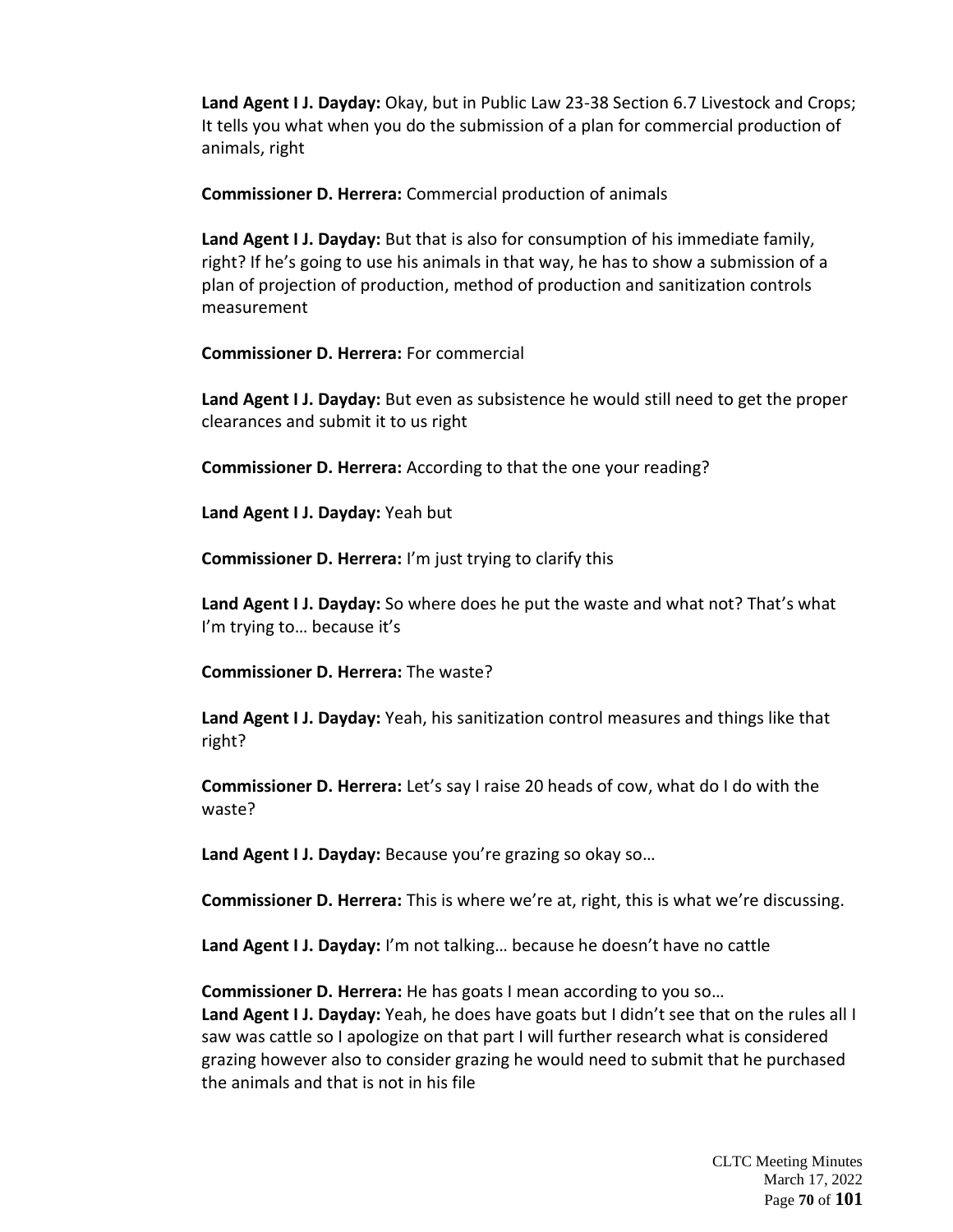**Commissioner D. Herrera:** So, do you get the cow first or the land first?

**Land Agent I J. Dayday:** He got the land first and then he got the animals right

**Commissioner D. Herrera:** Seriously if he wants to come and say I want to raise twenty heads of cattle, right, does he have to show the cattle first or do we have to get the land first? I'm asking a practical question

**Land Agent I J. Dayday:** Yeah, he got the land first

**Commissioner D. Herrera:** The land first?

**Land Agent I J. Dayday:** And now he has to show us how he got the animals, right.

**Commissioner D. Herrera:** For the record we get the land first

**Land Agent I J. Dayday:** Mhmm

**Commissioner D. Herrera:** Okay. Alright, so you got it right?

**Land Agent I J. Dayday:** I do

**Commissioner D. Herrera:** Yeah, I'm just trying to be user friendly here because you know this is the second constituent that is here that went emotional and I'm seeing her the footprint that is the constituent that's having an issue here or is the standard operating procedure that we have. That's all I'm saying.

**Acting Administrative Director A. Camacho:** Unfortunately, though, there are decisions that had been made that does not – was not – did not follow the law

**Commissioner D. Herrera:** Right. Yes, I agree. I agree

**Acting Administrative Director A. Camacho:** So, this came to us today because of an audit so how do… I think we need to focus on are we going to ignore this finding? Or do we want to find the best solution?

**Commissioner D. Herrera:** Correct, the best solution.

**Acting Administrative Director A. Camacho:** So that the Commission too doesn't continue to break the law to go against audit findings and things like that.

**Land Agent I J. Dayday:** And that's what I mentioned earlier, my job as a land agent is to assist our beneficiaries in accordance to the law and I have been in contact with Mr. Celestial. I've gone to see his farm and I do feel – knows my feelings towards it. But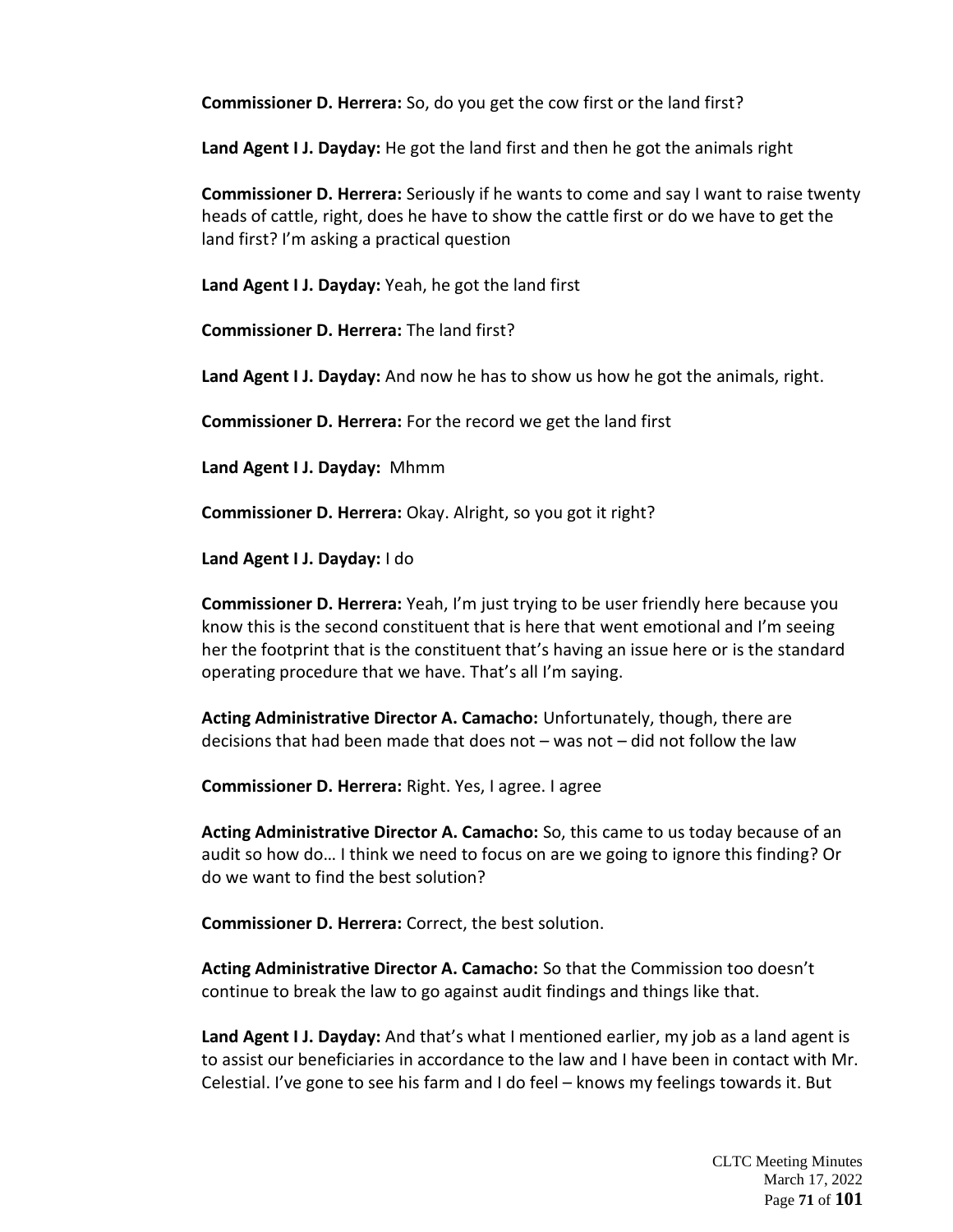this is my job, I have to make sure that we you know that he's in accordance to the law.

**Commissioner D. Herrera:** And you're doing a great job

**Acting Administrative Director A. Camacho:** Do you mind…

**Chairman J. Reyes, Jr.:** Hold on, let me just acknowledge Mr. Celestial.

**Robert Celestial:** Oh, she could go first.

**Acting Administrative Director A. Camacho:** Because it's an audit issue, can we call Joey into this meeting so he can address the finding and perhaps even give us a solution.

**Robert Celestial:** Thank you for asking that question. The only thing in the audit was it didn't follow - not approved by the Guam Legislature that was the only thing in the audit.

**Chairman J. Reyes, Jr.:** Yes, correct. That's the main thing.

**Robert Celestial:** The other issue…

**Chairman J. Reyes, Jr.:** The other issue is continuing to surface unfortunately as well.

**Robert Celestial:** According to \*inaudible\* the lawyer according to him and his interpretation that it was already put to bed but I don't know it's up to you.

**Chairman J. Reyes, Jr.:** No, understand and that's kind of why now we're tyring to come back full circle and what are we going to address today or what should we address today? Are we going to not be able to address it and we table or we come back and Jessica and the team will come back with a solution on how to address this where there would not be any major repercussions with what you already done with the property? Again, I'll say this again, that's the intent and the goal of the Commission of the Trust give it to our people to utilize to help themselves or be able to help others in regards to like commercial type farm. But we'll just bring Joey in who leads all our audits and kind of get some additional insight and if we don't have a path forward today what do we need to do to ensure that we are working towards a path forward, right Mr. Celestial. Mr. Cruz

**Program Coordinator III J. Cruz:** Just so you know, we've met with Mr. Celestial in the past and we did inform him that our objective is not to take anything away but to make sure it's processed in a manner within the parameters of the law. So, Mr. Celestial's audit and like he mentioned was pulled for an audit to review the way just the way things were processed. Unfortunately, Mr. Celestial's lease was awarded after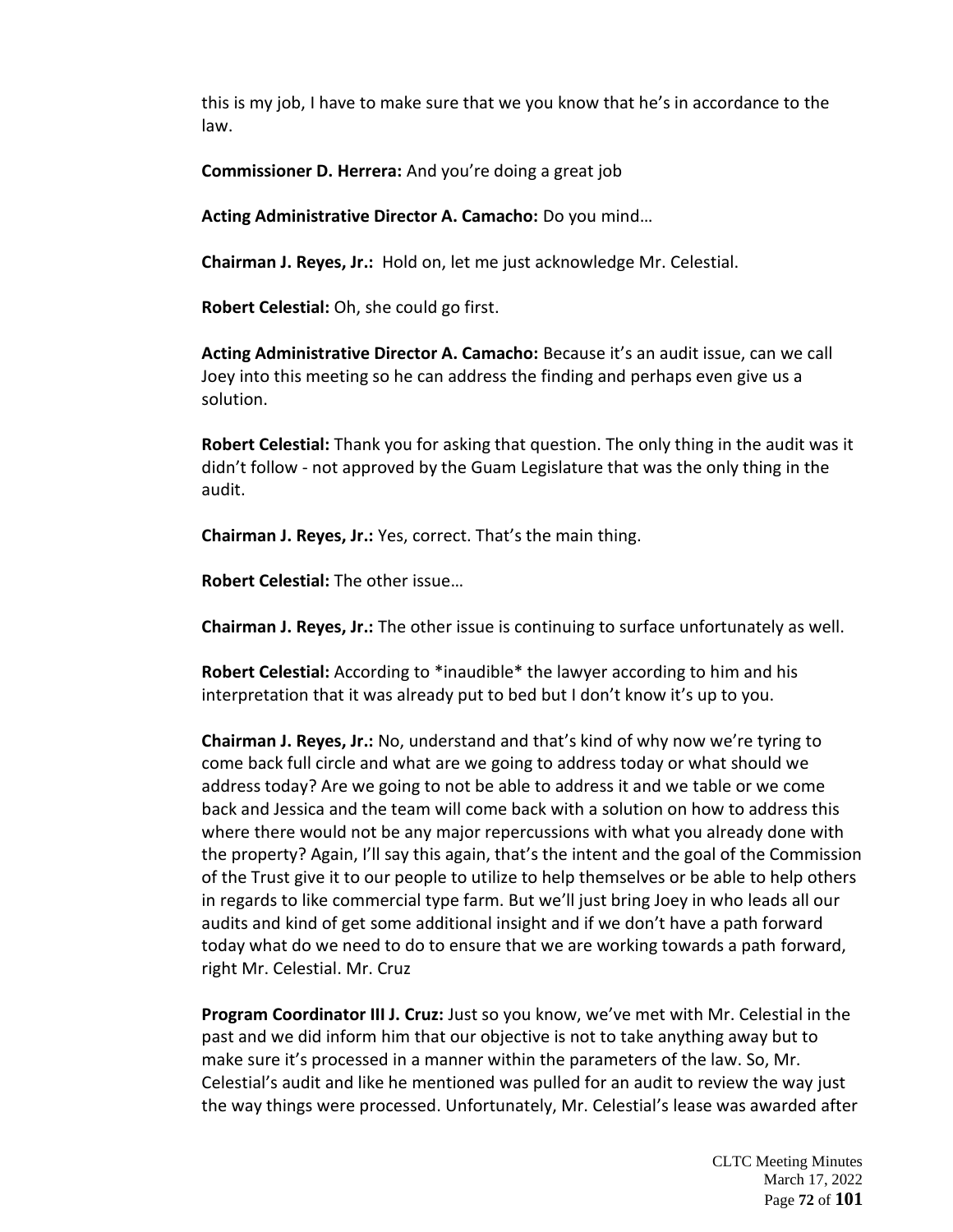Public Law 33-78 which requires anything over half-acre to get legislative approval. And after further review and Jessica had mentioned so I also oversee the QC process even after the board had approved certain actions. So, we called in to question the relationship of Mr. Celestial and the beneficiary because there's no documentation to ascertain that they are blood-related. And then we focused on – because of that then we moved on to the Board's action which was to designate Mr. Celestial as the successor so everybody is referencing the 5.8 or whatever the case may be, through the QC we reference the enabling act or the CLTC Act which is the Chapter 75 or 75A. And then we question whether the Board has the authority to designate a beneficiary outside the group named which is spouse, children, brothers and sisters of the widow or widowers or the nieces or nephews; because, we weren't able to ascertain Mr. Celestial's relationship to Ms. Flores

### **Land Agent I J. Dayday:** Blas

**Program Coordinator III J. Cruz:** Or Ms. Blas, we kicked it back. So, that's the whole story from how it evolved from just the audit finding to now the qualification. Mr. Toft had mentioned that you can bypass it, yes, it will continue to be a rollover comment in the management letter. What would happen after three times, I can't tell you that. I don't know. But we did do our due diligence to find a viable solution, unfortunately, we have not been able to come up with one, so that's what it is.

**Acting Administrative Director A. Camacho:** Joey, because he has an application, because he has an application would it be appropriate to give a right of entry until his time and date?

**Program Coordinator III J. Cruz:** You know, from just my personal belief right and we're dealing with the Null and Voids and Mr. Toft – Attorney Toft had presented some cases. I don't think Mr. Celestial had occupied before July 12, 1995, so that was a solution that was off the table because one of the additional authority was to grant the board authorization to award pre-occupiers. Based on his date and time of his application and the Board's position that we're going now based on date and time he doesn't fit that criteria either. If the board chooses to give him a right of entry that would be up to the Board, you know it doesn't say you can or you can't. But that was one of the proposed solutions that we did present to the Board because Mr. Celestial falls under that category. But then comes the question now, is the two-acreage award which is contrary to law. So, another option if the Board was to adopt a right of entry maybe you minimize it to a half-acre. But just know that anything he does after that and like Jessica said, the next Board comes we're going to be liable to Mr. Celestial. So, we have and we continue to try to find a viable solution to Mr. Celestial's case. Unfortunately, we haven't found one yet.

**Chairman J. Reyes, Jr.:** Based on the audit findings and not necessarily taking what was done by the previous commission?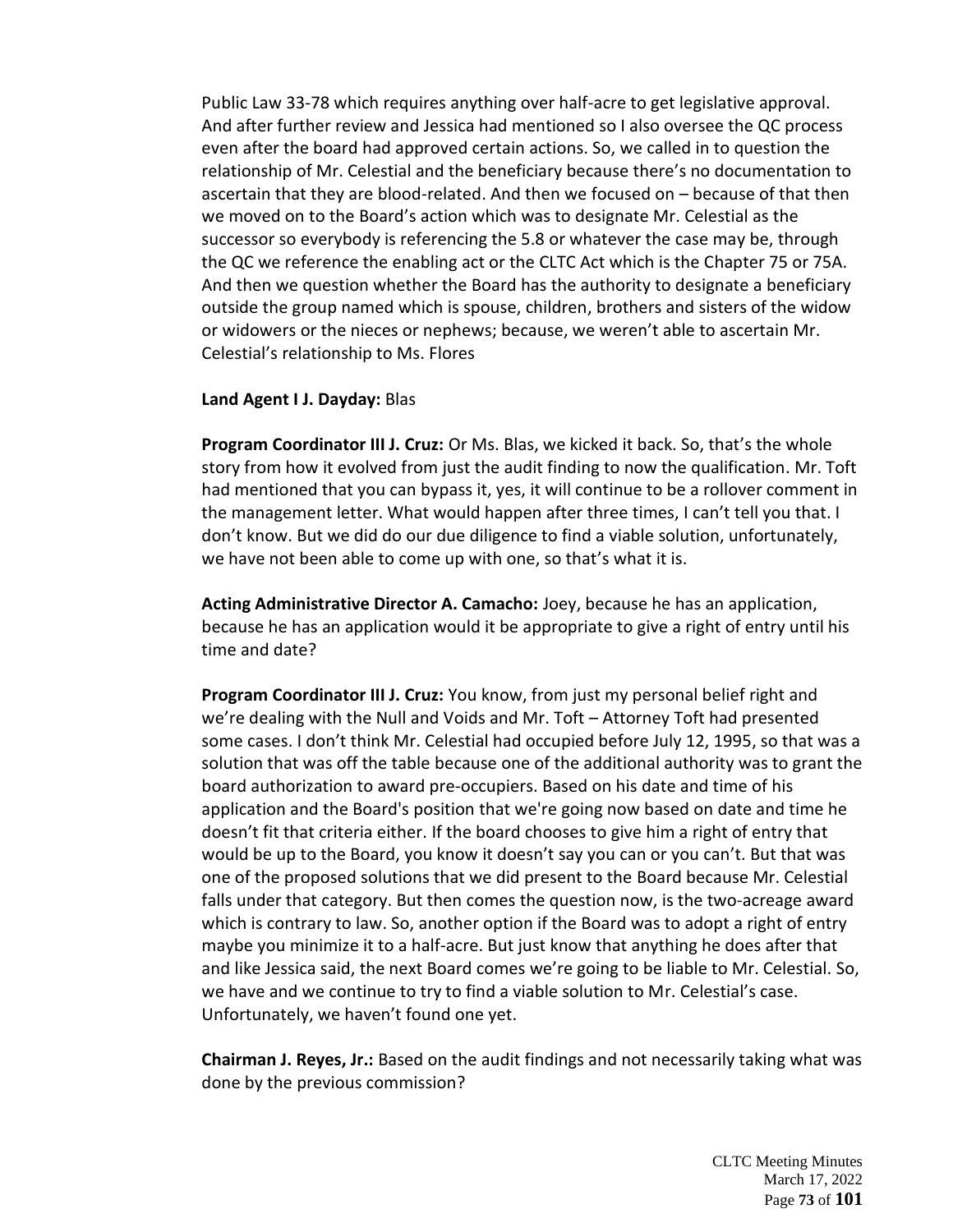**Program Coordinator III J. Cruz:** Nonetheless it still needed Board approval because of the lease date. That's what the auditors are saying is that because the law was passed 33-78 prior to the award of Mr. Celestial's lease the law should have been considered when the award was done which would require for us to go through the legislature to get approval.

**Chairman J. Reyes, Jr.:** Okay

**Acting Administrative Director A. Camacho:** I think Mr. Celestial do you have a preference based on the law? Do you have a preference?

**Robert Celestial:** On what year are they? Are they using the 2019 law? I mean

**Program Coordinator III J. Cruz:** The 33-78

**Robert Celestial:** No, the lease?

**Program Coordinator III J. Cruz:** The lease was signed in 2019

**Robert Celestial:** Right

**Program Coordinator III J. Cruz:** Which was subsequent after the enactment of the law

**Robert Celestial:** Right. The original lease was 2011. Even though it was Null and Void it was still a lease issued and it was good at the time and even though it was null and void my original lease was 2011.

**Program Coordinator III J. Cruz:** Understood. But your original lease was deemed null and void by the Attorney General.

**Robert Celestial:** Right, I understand that.

**Program Coordinator III J. Cruz:** So, that was terminated.

**Robert Celestial:** Yeah, but it was still a lease

**Program Coordinator III J. Cruz:** It was terminated based on law because we weren't authorize to allow switch and transfer of date and time.

**Robert Celestial:** That was the original date and time is 2011 that's my understanding. The original lease was 2011 and even though it was null and void and reissued in 2019 because of the Attorney General to me being a lament I would think if you talk about an original contract the original contract was signed in 2011, the date, that's my understanding. Now, if you want to use 2019 then that's the date that disqualifies me from the two acres.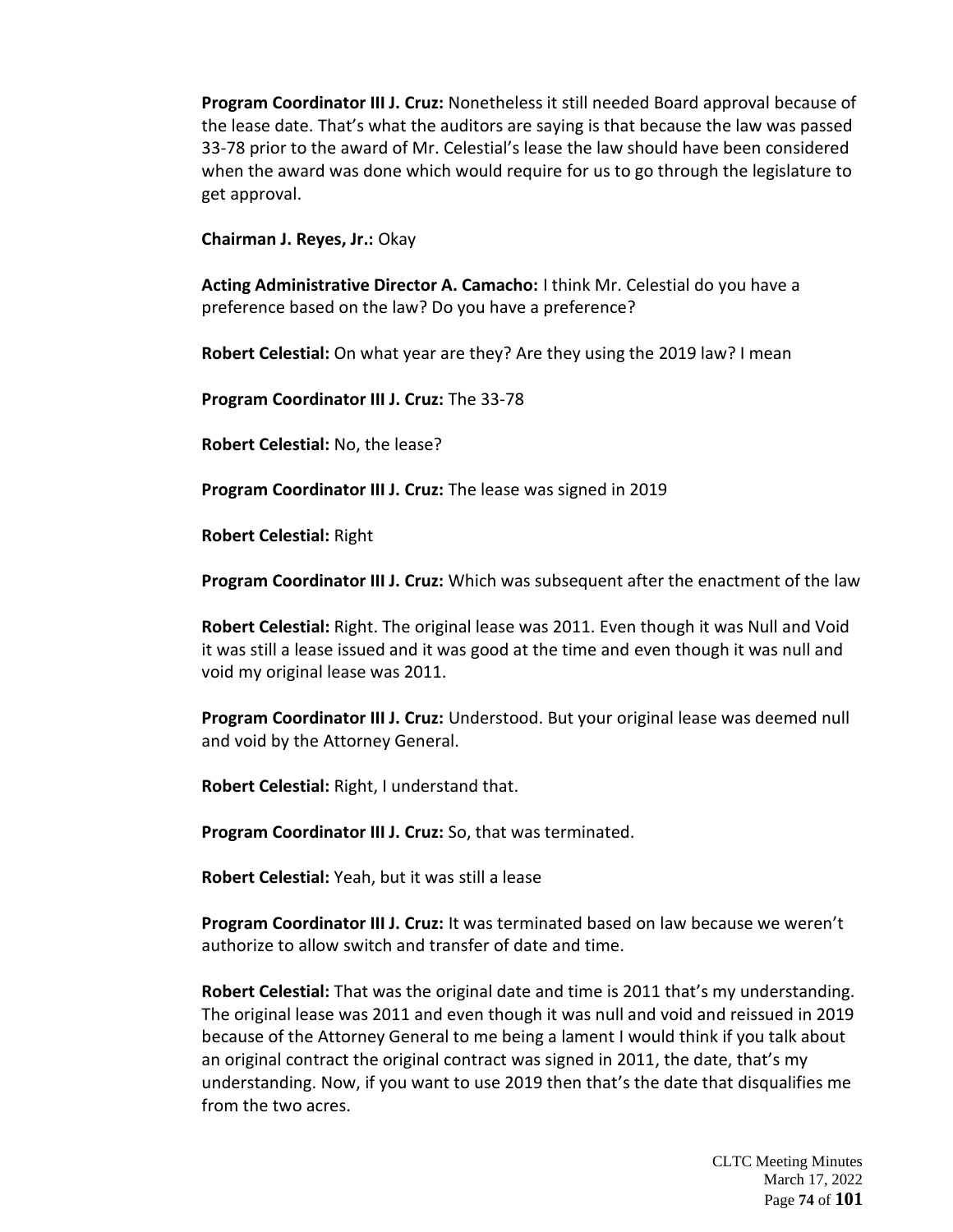**Program Coordinator III J. Cruz:** \*inaudible\*

**Robert Celestial:** Exactly and so I just want to issue that out that my original lease was 2011 not 2019.

**Program Coordinator III J. Cruz:** But just so we bring it back, the switch of transfer of application date and time is well fell under the Null and Void lease listing in actuality that lease was voided due to the action that wasn't allowed by law.

**Chairman J. Reyes, Jr.:** Okay, so I think we've definitely spent some good time and dialogue on this, right, and I'm still not sure or figure we have a path forward as far as whether or not we are going to address this or if we are going to keep things intact as is as approved prior. The hard part for that is that it's not within the confines of the law and we're still stuck with the two-acreage issue that needs to get approved in one way shape or form. So, I'm going to look to our commissioners or even Attorney Toft; I don't want to necessarily say that we're going to… we know what we're going to move forward to but I don't also necessarily want to say that we keep things as is with not giving Mr. Celestial the comfort, at this point is the comfort, we're doing – we're looking outside more of what can be done in that sense.

**Robert Celestial:** I appreciate that

**Chairman J. Reyes, Jr.:** And now, I'm going to kind of turn it to you guys and see do we table this and do we take where we work with Attorney Toft a little bit more and if we're solid that we're going to stick to what was approved in the past then, Commissioners, we need to stick to that as well and apply it to everything that we come across.

**Commissioner A. Bordallo:** Mistakes…. Mistakes…mistakes…

**Chairman J. Reyes, Jr.:** Is everything that we've been dealing with, Saina, yes.

**Commissioner A. Bordallo:** You know, if you give him a right of entry and then you take his case to the legislature and have them pass that lease for him 8000 square meters. That's my suggestion that I think would work.

**Chairman J. Reyes, Jr.:** Go ahead, Commissioner Herrera.

**Commissioner D. Herrera:** Mr. Chairman but that still doesn't resolve the issue between Yvonne LG Blas

**Chairman J. Reyes, Jr.:** Correct

**Commissioner D. Herrera:** That's the origin of the problem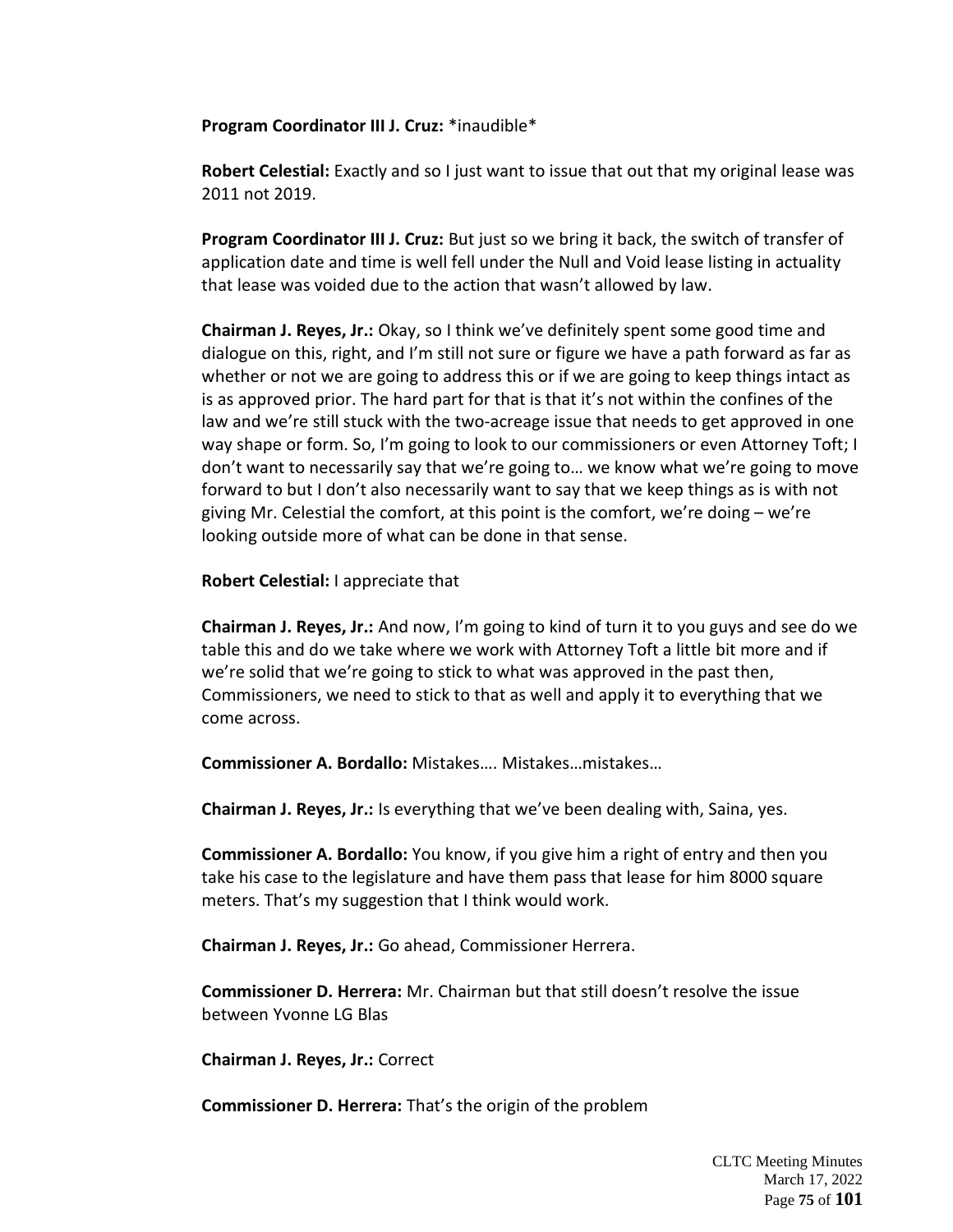**Chairman J. Reyes, Jr.:** Yeah, that's still a lingering problem as well. **Commissioner D. Herrera:** Yes, like the Attorney and Director Camacho mentioned right it's going to come in front of another board after we all expired again. So, I want to revert back to what Joey was saying that we have to go to the legislature to get the two-acres approved, is that what we're saying?

**Chairman J. Reyes, Jr.:** addressed

**Program Coordinator III J. Cruz:** Based on 33-78, yes.

**Commissioner D. Herrera:** Based on 33 – because he was applying for agriculture

**Program Coordinator III J. Cruz:** Initially he had a residential then it switched back to the residential application

**Commissioner D. Herrera:** From the original right not when it was transferred to Yvonne

**Program Coordinator III J. Cruz:** Yes, but see now that he switched application type we are pending the additional guidance or authority presented by Attorney Toft. In the event that it's not granted, we may run the risk of having to revert everything back. So, that's another issue because he was a residential applicant, he switched to agriculture there's another problem

**Commissioner D. Herrera:** And agriculture is two?

**Program Coordinator III J. Cruz:** Just the switch of application type is another issue

**Commissioner D. Herrera:** Yes, okay, alright so that's another one aside from Yvonne's switch?

**Program Coordinator III J. Cruz:** Yes **Chairman J. Reyes, Jr.:** Yes

**Commissioner D. Herrera:** So, what if he goes back to his original application from the 21st or 2021?

Multiple response: 2001

**Land Agent I J. Dayday:** His date and time is not up

**Program Coordinator III J. Cruz:** He currently has… he still has his current application but because the Board took the position of, we're going by date and time. There's no way for us to….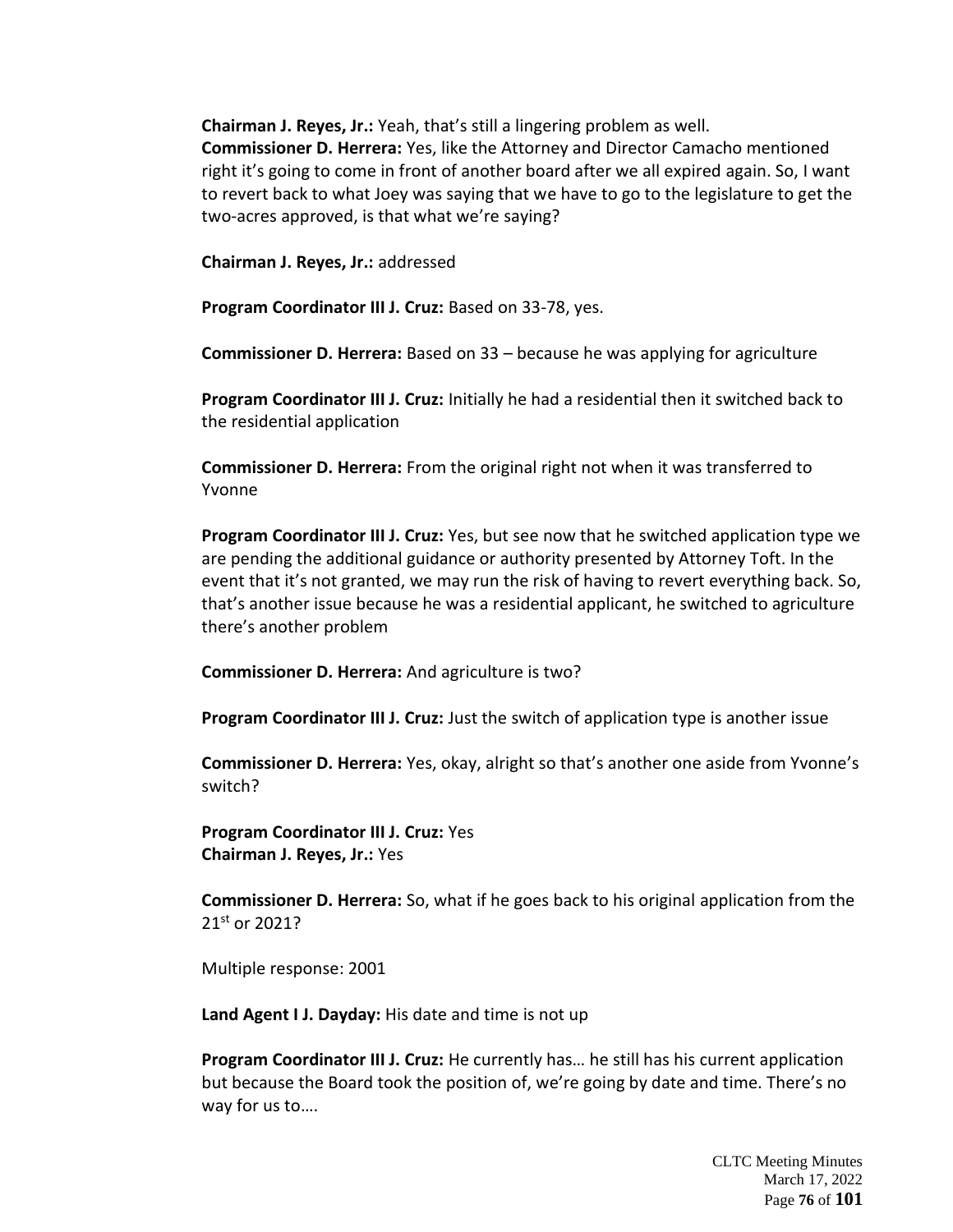**Commissioner D. Herrera:** I understand. Date and time for agricultural and residential, we got one more option which is number 3 of section 2 section 75107; not less than one acre not more than 20 for grazing; that would resolve the two acres you know what I'm saying because

**Program Coordinator III J. Cruz:** It won't because in the law the 33-78 only exempts subsistence farming and residential.

**Commissioner D. Herrera:** exempts subsistence…?

**Program Coordinator III J. Cruz:** Farming and residential so in our Act the subsistence farming is considered half-acre or less

**Commissioner D. Herrera:** Subsistence?

**Program Coordinator III J. Cruz:** Yeah

**Commissioner D. Herrera:** And where does grazing fall under?

**Program Coordinator III J. Cruz:** Grazing has its own line item

**Commissioner D. Herrera:** Yeah, so that's what I'm saying so he applies for grazing

**Program Coordinator III J. Cruz:** But nonetheless it is an acreage over what's allowable by law we have to get legislative approval.

**Commissioner D. Herrera:** If he applies for grazing

**Program Coordinator III J. Cruz:** He can apply for an agriculture lease or he can state that he's going to be having grazing activity but nonetheless it's going to be over halfacre because just the discussion I heard earlier one acre per head of cow it's still going to need to be approved by the legislature.

**Commissioner D. Herrera:** Understand. We approach that legislature with that angle right then we don't have to address the Yvonne Flores and the Yvonne Leon Guerrero Blas issue?

**Program Coordinator III J. Cruz:** We still have to because the premise of awarding the lease was based on Ms. Yvonne's application

**Commissioner D. Herrera:** Yeah, that's what I'm saying we void everything from the Blas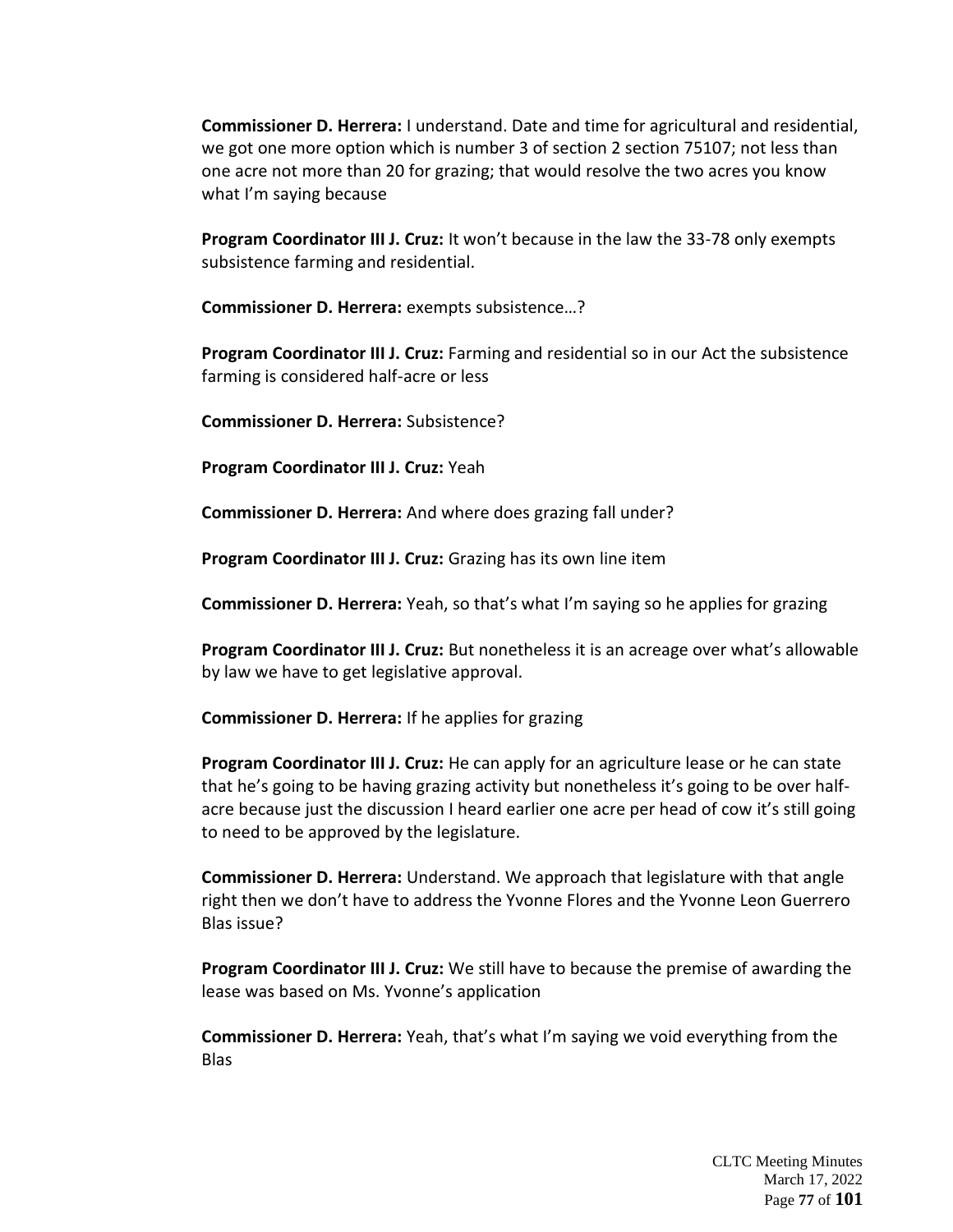**Program Coordinator III J. Cruz:** But he's going to switch application type which he already did there's going to be another issue because we're trying… we just met with the Speaker last week so we had informed her that we will be sending the additional authority request. Now, if that specific additional authority is not approved then like I said, the liability is we may have to go back and revert everything. So aside from Mr. Celestial's case we have many that have switched application types. Some have even loan guaranties, some had surveyed, some have constructed their own house with their resources. So, if that's not approved our liability is going to skyrocket.

**Commissioner D. Herrera:** On the switching?

**Program Coordinator III J. Cruz:** Yes

**Chairman J. Reyes, Jr.:** Yeah, so, there's other impacts that could happen

**Commissioner D. Herrera:** So, I'm hearing that the switching is limited to \*inaudible\*

**Program Coordinator III J. Cruz:** Not limited but initially it was allowed but unfortunately, we applied the concept of the null and void which is the law doesn't say you can or can't switch application type

**Commissioner D. Herrera:** Oh, okay that would be one issue

**Program Coordinator III J. Cruz:** So, that's why there's a moratorium, we placed a moratorium on that to allow for Attorney Toft additional authority to go through the process so if it's approved it's going to be an easy way for us to fix nonetheless, we have to terminate but then we can allow and reissue because I don't' think if it's approved you can retroactively apply that, right?

**Attorney N. Toft:** Well, it depends how we word it

**Program Coordinator III J. Cruz:** How it's written

**Commissioner D. Herrera:** There that's where I'm getting.

**Attorney N. Toft:** I think we should because that's the \*inaudible\* purpose of trying to resolve some of the Null and Voids as well.

**Commissioner D. Herrera:** So, there's still room

**Program Coordinator III J. Cruz:** There's room to allow. There's still hope to allow for the switch of application type at this point.

**Acting Administrative Director A. Camacho:** If the legislature passes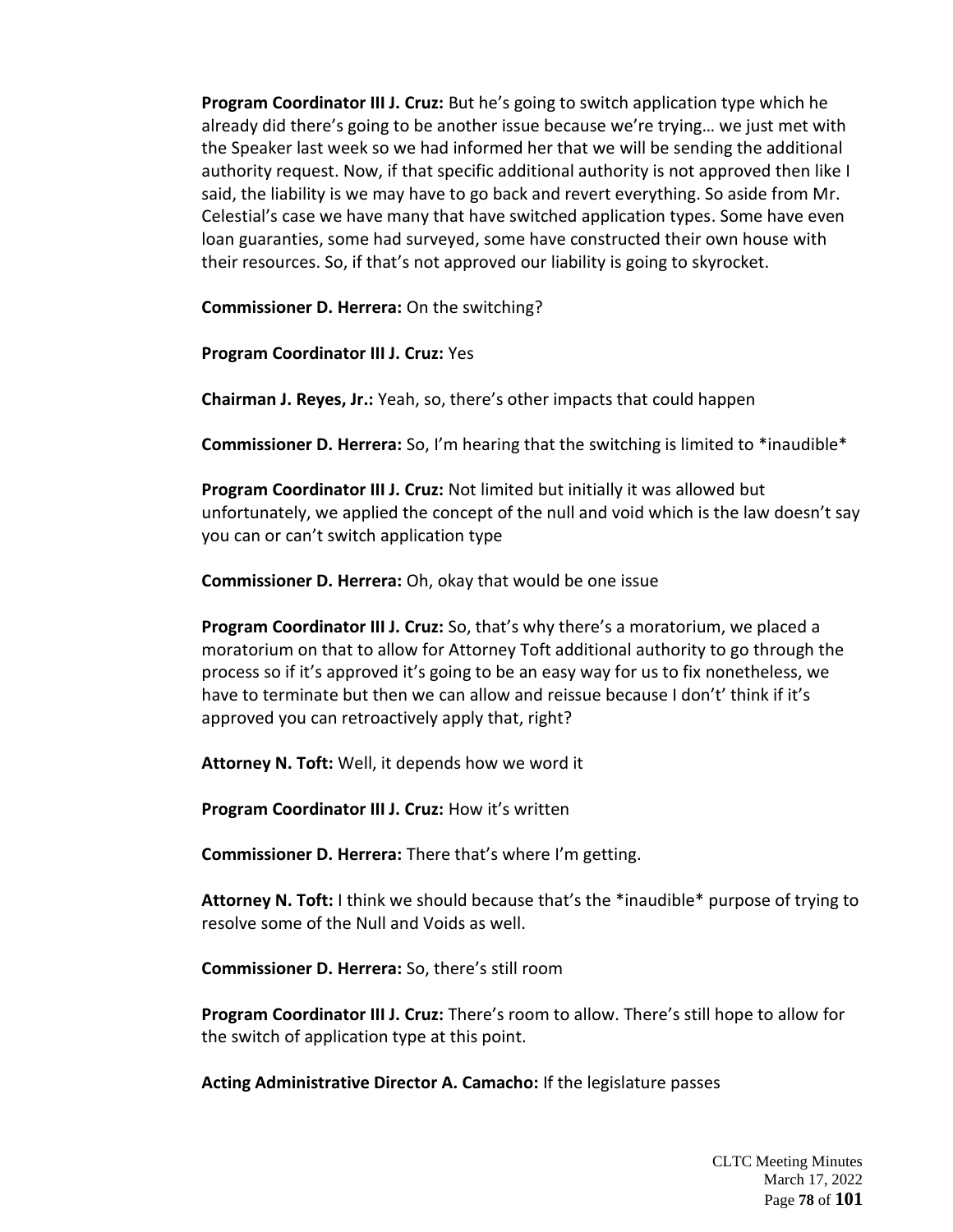**Program Coordinator III J. Cruz:** Passes it

**Robert Celestial:** So, it's in the Speakers…

**Program Coordinator III J. Cruz:** Not yet. We just had a discussion and we're going to be forwarding it to her.

**Attorney N. Toft:** And maybe that's the solution to this is to try and fix it through that rule of passage and use the combination of the examination of the null and voids and also the application type switching.

**Chairman J. Reyes, Jr.:** So, Joey, we're up for another audit, right?

**Program Coordinator III J. Cruz:** Our audit will conclude within I want to say two weeks maybe less but nonetheless Mr. Celestial's case because it hasn't been adjudicated yet it will be a roll over.

**Acting Administrative Director A. Camacho:** And this is the second…this will be the second ding for us?

**Program Coordinator III J. Cruz:** I think second or third. I'm not too sure.

**Robert Celestial:** What was that, second what?

**Multiple responses**

**Chairman J. Reyes, Jr.:** Okay, so Commissioners I think let's table this, let's work with… we'll do our best to see what – if we're going to take the angle that needs to go through legislation right, that will cover this.

**Program Coordinator III J. Cruz:** We hope so.

**Chairman J. Reyes, Jr.:** That may cover this, right. I know that we need to make sure that we parcel those authorities to in strictly will cover X and etc.…. right. So, let's table this Mr. Celestial, I think we're going to need a little more time here before we make any other decisions. However, we'll make sure that Jessica continues to keep in contact with you just to at least say, sir, we have not heard anything. Because not hearing from us may also maybe cause a little bit more distress. So, we'll take that approach Commissioners if you don't disagree. And we'll do our best to see a path forward.

**Robert Celestial:** Well, thank you for understanding. I really do. I mean there's…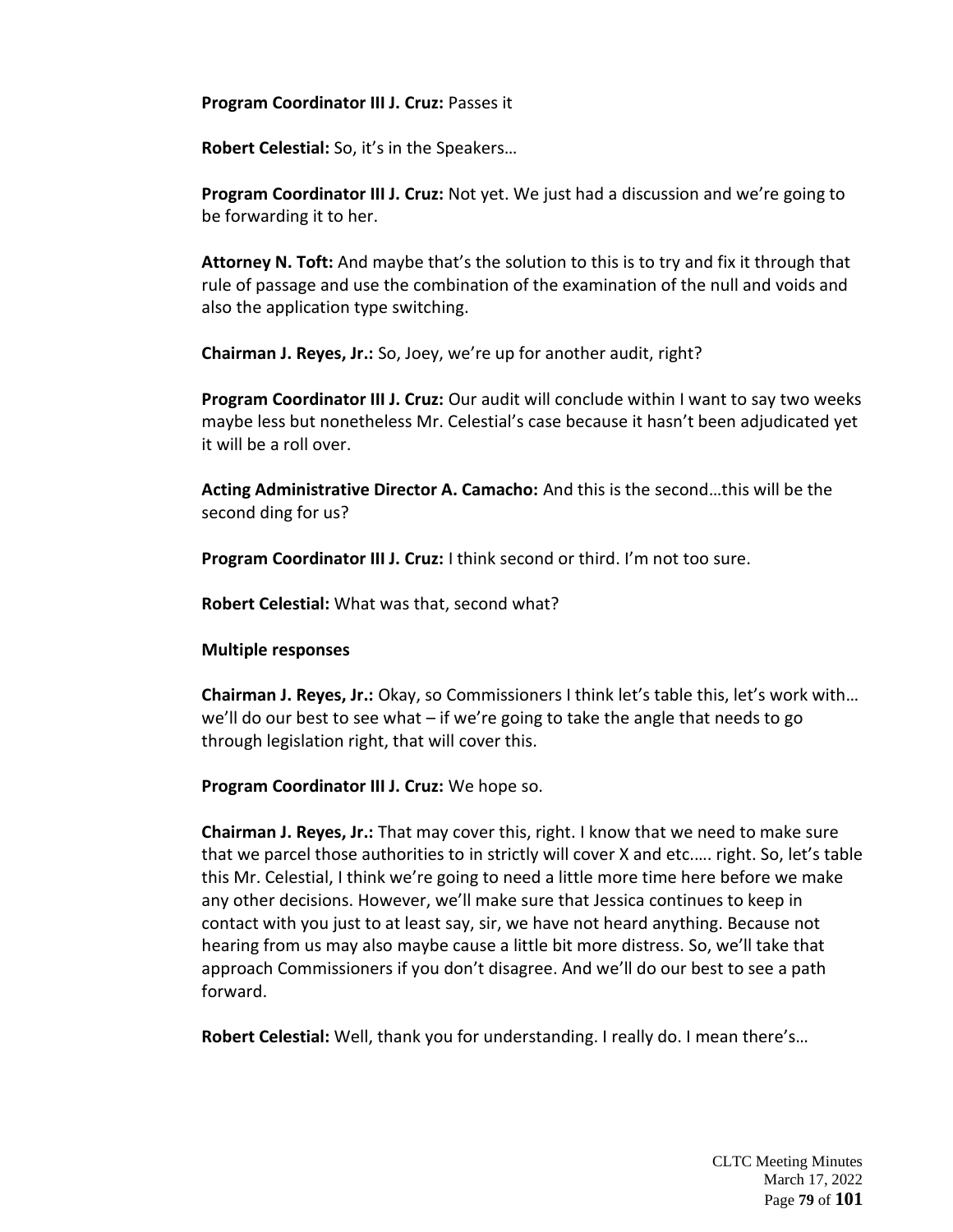**Chairman J. Reyes, Jr.:** I'm sure you understand. There's all the implications, here. And all the others that are still waiting as well. And we can address that going forward within the confines within the parameters of the law. So, did you…

**Land Agent I J. Dayday:** Yeah, Mr. Celestial came in requesting utility authorization for his agriculture so he can be paying agriculture rates.

**Robert Celestial:** Again, I'm glad you brought that up.

**Chairman J. Reyes, Jr.:** Yeah, but that's not in our agenda \*inaudible\*

**Land Agent I J. Dayday:** Yeah, so, I just want…he's going to bring that up to you because it's not going to… we're not pushing it forward

**Program Coordinator III J. Cruz:** We're not preventing it because of humanitarian reasons. Mr. Celestial has water. What our concern is that if we cannot resolve it, any additional funds that he should invest into whatever he's doing is going to create more liability on us. So, if the board decides not to adjudicate or rectify, or resolve his issue today, we are hesitant of awarding utility for agriculture water rates because he may have to trench pipe put in a meter or do whatever it is….

**Commissioner D. Herrera:** What is his water rate now?

**Multiple responses**: Residential – residence

## **Multiple conversations**

**Robert Celestial:** What I did was I went to agriculture 'cause I'm a bonafide farmer and I got the certified certificate renewed and just this month. And when I went to GWA they said I needed another letter from CHamoru Land Trust to authorize the agriculture water. I was authorized agricultural water before but when I went and got a plumber, he says it's going to cost me eight thousand dollars (\$8,000.00) because of the distance. So, I didn't have eight thousand dollars (\$8,000.00) at that time. Now, I have a better plumber that's less than eight thousand and I really need it because my monthly water bill is three hundred dollars (\$300.00) a month, and I could show you my water bill if you like. And what that would do is cut it in half. Because I had agriculture water first because I didn't have a house and then went, I had a house I didn't want to break the law so I had to switch it from agricultural to residential because I didn't have the eight thousand dollars (\$8,000.00) and so now that I have an opportunity to get agricultural water the only delay is a letter from CHamoru Land Trust with the Bonafide Farmers Certificate for GWA to allow me to put… the meter is 350ft. in front of the main road so I wanted to bring both meters to the front which they approved but I'll have to go across the road cut the road attached – connect to a 6in. waterpipe bring it in 100ft. with 2in. pipe and run 1in. pipe all the way up to where my property is and then they'll put the two meters in front. And so, if the board

> CLTC Meeting Minutes March 17, 2022 Page **80** of **101**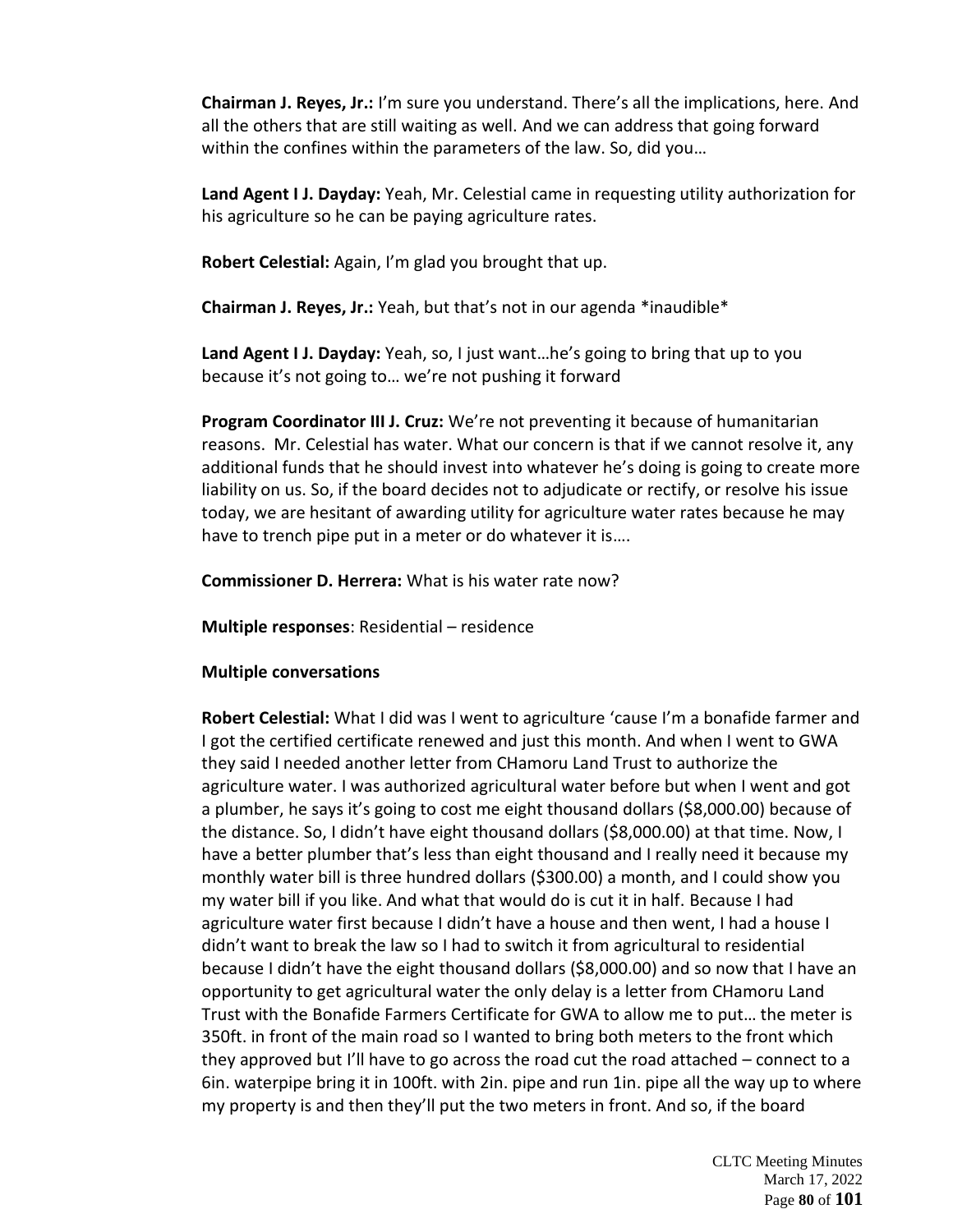decides by the grace of God, you can save me three hundred dollars (\$300.00) a month.

**Chairman J. Reyes, Jr.:** So, Mr. Celestial, you do realize that everything that you shared with us, that's cost, right?

### **Robert Celestial:** Yes

**Chairman J. Reyes, Jr.:** Now, you invest that today, and I'm not saying that things will \*inaudible\* but if the unfortunate circumstance does arise, you're sunk that cost? **Robert Celestial:** Yeah.

**Chairman J. Reyes, Jr.:** At this juncture, right?

**Robert Celestial:** Yeah, I understand it. I mean even when I moved in, they gave us a five-year tax exemption for me to put in my own water and that cost thousands of dollars just to put my water in. It's not easy…

**Chairman J. Reyes, Jr.:** Understand and again

**Robert Celestial:** I'll take the cost but I hope and pray that that's not the issue that we're looking towards diminishing my property or the property that was given to me that I'm sure you're going to look at every aspect to try and like you said, go to the legislature make the language correct – correct for both issues and they approve it then we're fine.

**Chairman J. Reyes, Jr.:** And that's going to take time and especially if it's having to go through the legislature.

**Robert Celestial:** I'm just asking now since I have that plumber because you know I don't know when I'm going to get another plumber like that.

**Chairman J. Reyes, Jr.:** Yeah, I agree. I just don't…for me, personally I don't find that a good way to move forward to invest all that money. Again, if incase what if it doesn't pass through the legislature.

**Robert Celestial:** Well at least I don't have a three hundred (\$300.00) bill.

**Acting Administrative Director A. Camacho:** At the same time, I think we create a liability to the Trust.

**Chairman J. Reyes, Jr.:** Yeah, we create a liability for the Trust. Joey…Commissioners?

**Commissioner D. Herrera:** Liability for the trust in being liable for him hooking to a 6in. line?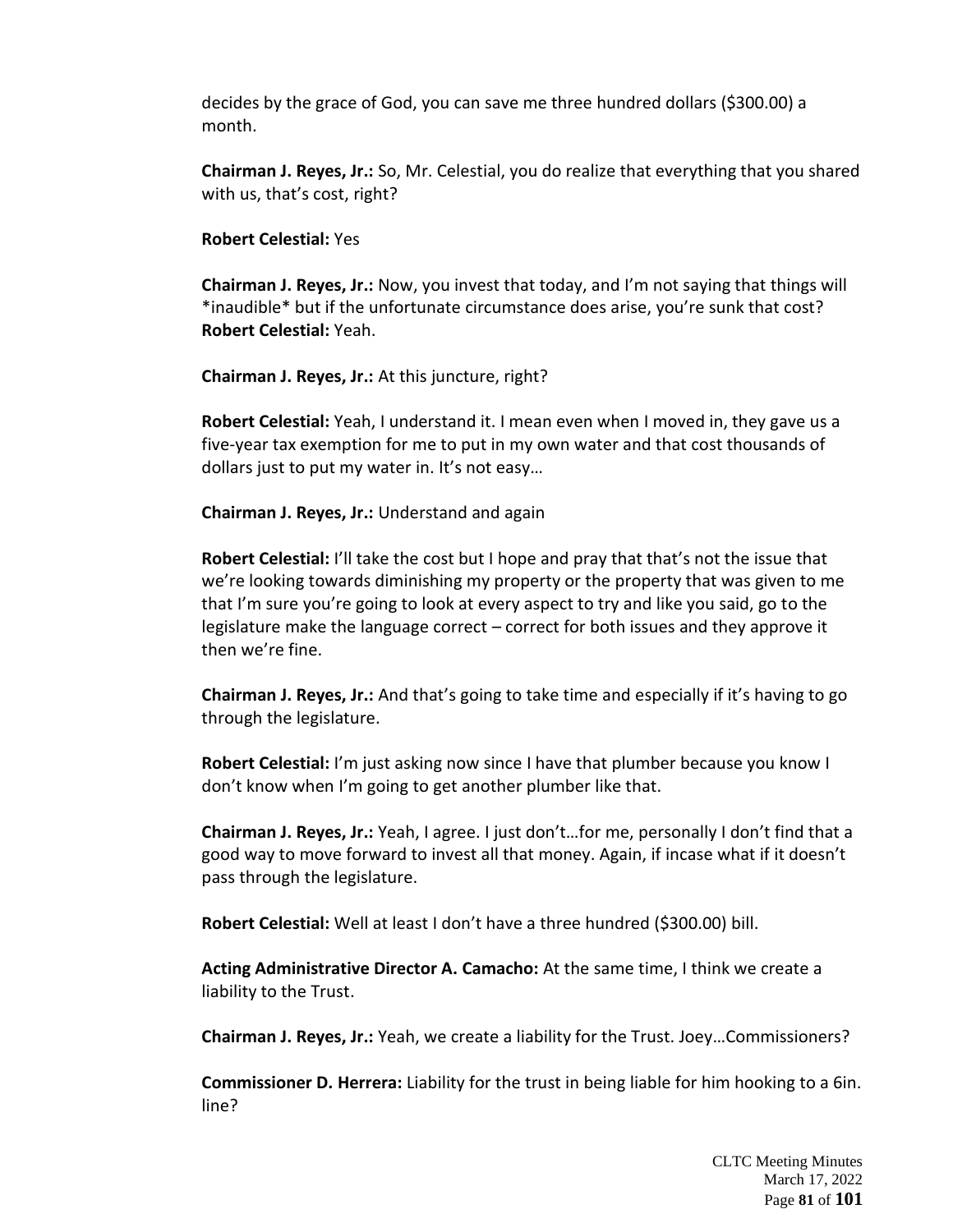### **Acting Administrative Director A. Camacho:** The cost

Multiple responses

**Commissioner D. Herrera:** Let's say he spends six grand or eight grand so we're saying the liability for the Trust is to pay the eight grand?

**Program Coordinator III J. Cruz:** In addition to…

**Commissioner D. Herrera:** And if he declares today that he would foot the bill and not…

**Robert Celestial:** In addition to the five hundred thousand (\$500,000)

**Commissioner D. Herrera:** And not request…

**Program Coordinator III J. Cruz:** It'll be five hundred six thousand dollars (\$506,000.00) instead of five hundred thousand (\$500.000.) so if in the event that his case should not be resolved in his favor and we have to pay back Mr. Celestial so it's six thousand more or whatever the cost is going to be more to what he spent already.

Unknown: For the water?

**Program Coordinator III J. Cruz:** Whatever he can substantiate through receipts or through an appraisal.

**Commissioner D. Herrera:** But then you got the 6in hook up into that lateral

**Program Coordinator III J. Cruz:** Whatever spent for... so he just mentioned he has to cross the easement so there needs to be an encroachment permit and all that great stuff.

**Commissioner D. Herrera:** Yes, right.

**Program Coordinator III J. Cruz:** So, it may be more than six thousand just the permitting alone I don't know but…

**Commissioner D. Herrera:** But then the plus side on that is once you cross the road from the 6in and if anything should go that would benefit the other that lateral block.

**Program Coordinator III J. Cruz:** It should.

**Commissioner D. Herrera:** Right?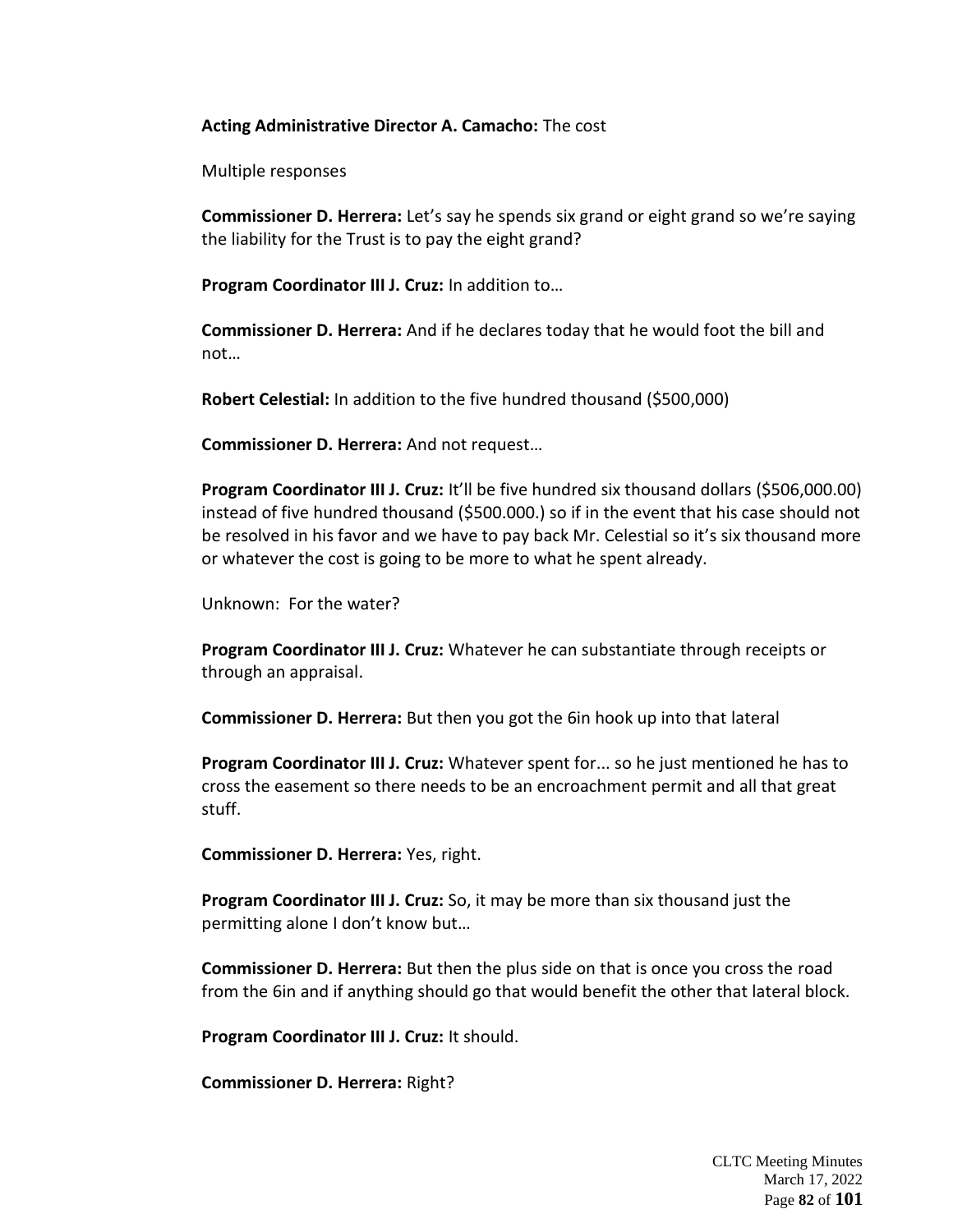**Program Coordinator III J. Cruz:** It should, yeah.

**Commissioner D. Herrera:** Right because we're…where are talking about here?

**Program Coordinator III J. Cruz:** Chalan Kodda

**Commissioner D. Herrera:** Okay. Chalan Kodda, where?

**Commissioner A. Santos:** Machanaonao

**Commissioner D. Herrera:** Machanaonao so if here's the main road and here's the lateral

**Multiple background conversations**

**Robert Celestial:** No, it's not Machanaonao

**Commissioner D. Herrera:** Machanaonao?

**Robert Celestial:** No

**Commissioner D. Herrera:** Chalan Kodda

**Robert Celestial:** Chalan Kodda, yes.

**Program Coordinator III J. Cruz:** Where C&H Farm…

**Commissioner D. Herrera:** Okay so alright. The water is on the C&H side?

**Robert Celestial:** Yes

**Commissioner D. Herrera:** Yes, and C&H is here you cross with the 6in right

**Robert Celestial:** No, you cross with the 2in from the 6in

**Commissioner D. Herrera:** 6 inch to 2 inch then your lateral between you is how many more lots in that would benefit from that cross over that's my point here

#### **Multiple responses**

**Commissioner D. Herrera:** The long term it would feed more customers in that area.

**Program Coordinator III J. Cruz:** There's a long-term benefit in terms of connectivity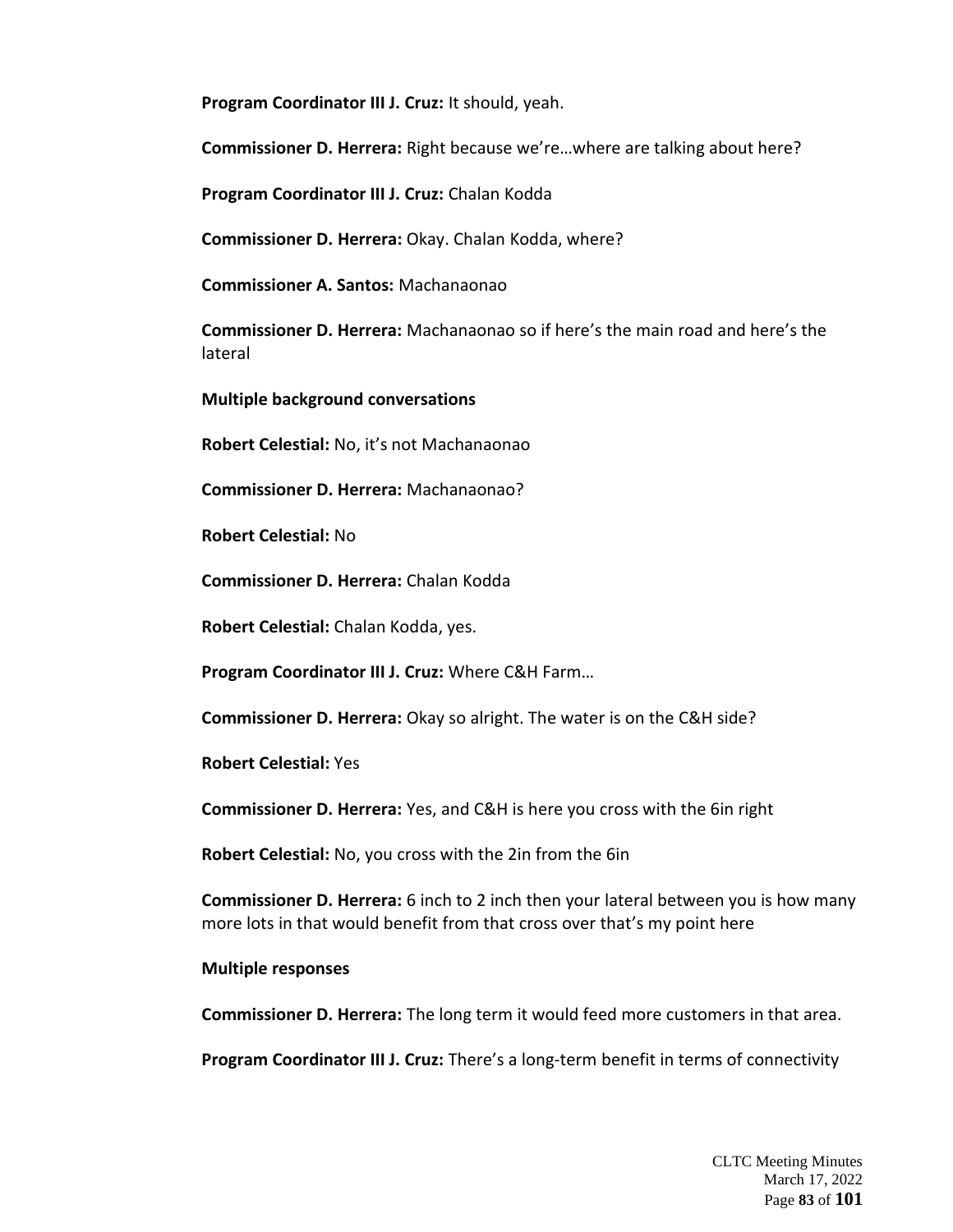**Commissioner D. Herrera:** And the more customers you have the more Chamoru Land Trust can gain, the more Tax and Revenue can gain from that initial scene. We look at the eight thousand and say, oh, it's a big big big right

**Chairman J. Reyes, Jr.:** Yeah, yeah but…

**Commissioner D. Herrera:** Go ahead I'm sorry, I'm done. I'm finished.

**Chairman J. Reyes, Jr.:** No, I completely… like the other case. Mr. Herrera, I completely see the benefit one hundred percent. And then, however, if that's… in this case it might be a lot more that we would absorbing from that liability. It's a little bigger in that sense. However, again, I really… we appreciate that perspective because we may not have thought of that. But in that sense though I think again if we could… Mr. Celestial just give us some time and if by the next meeting we get to some sort path forward and then again let's then address and I'm going to task it to Joey and Jessica to figure out the agriculture.

**Program Coordinator III J. Cruz:** If I may, Mr. Celestial had mentioned that and he's willing to spend that money, is that correct?

**Robert Celestial:** Of course, that's why I'm asking.

**Program Coordinator III J. Cruz:** So, maybe you should reconsider it and sign some kind or release of liability on us so at least he pays a hundred some dollar water bill instead of three hundred, that could be…if it's possible and just allow him to connect the water, that's a solution, if Attorney Toft agrees it's viable.

**Attorney N. Toft:** Yeah, I think if we do a motion contingent on agreeing to waive liability in the case of alteration of the lease status.

**Program Coordinator III J. Cruz:** I mean, that would resolve his three-hundred-dollar water bill and allow him to apply for agriculture water rates and there won't be any liability on us in the future.

**Commissioner D. Herrera:** And then to add to that clause that when other customers or Chamoru Land Trust recipients started hooking up in that same lateral then now that cost can be spread and prorate to help the initial…

**Program Coordinator III J. Cruz:** I think there's also like a buyback program

**Acting Administrative Director A. Camacho:** I think it goes to Mr. Celestial

**Commissioner D. Herrera:** That's a basic development process right get the infrastructure in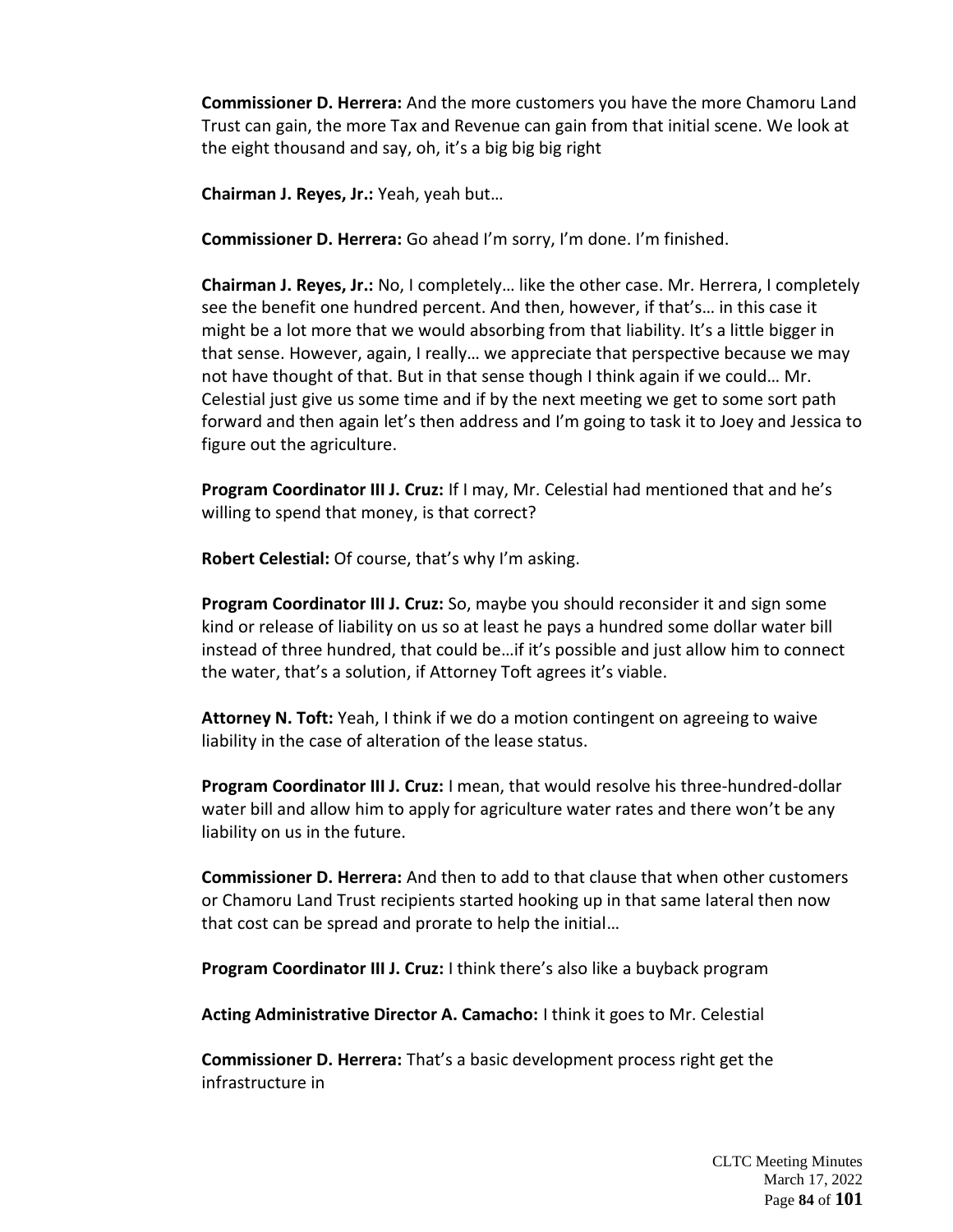**Robert Celestial:** GWA told me that that will home

**Program Coordinator III J. Cruz:** A credit back or something

**Robert Celestial:** If I do run the line and they put two residents in there that they could hook up

**Commissioner D. Herrera:** \*inaudible\*

**Acting Administrative Director A. Camacho:** Within five years I believe

**Commissioner D. Herrera:** Oh, it could be shorter

**Robert Celestial:** They could hook up onto the line but they would have to give me the difference or a percentage of how much I \*interrupted\*

### **Multiple responses**

**Commissioner D. Herrera:** So, if we stopped it today then this guy is going to hanging on the limb again

**Program Coordinator III J. Cruz:** That could be a resolution to Mr. Celestial's case if like Attorney Toft had mentioned. If the Board passes makes a motion and passes it with releasing the liability on the Trust for any further investment in terms of water or whatever and he agrees then it resolves it and we can issue him the utility authorization to get agricultural water.

**Commissioner D. Herrera:** Good move

**Robert Celestial:** Just for the agricultural because I already paid like five thousand for the ….

**Chairman J. Reyes, Jr.:** For the new line you're

**Robert Celestial:** Yeah, for the new line only

**Chairman J. Reyes, Jr.:** So, Mr. Celestial do you agree with that proposed

**Robert Celestial:** I'll take the liability if this thing doesn't go through

**Chairman J. Reyes, Jr.:** The proposed…

**Robert Celestial:** Just for the agriculture water

**Chairman J. Reyes, Jr.:** Yes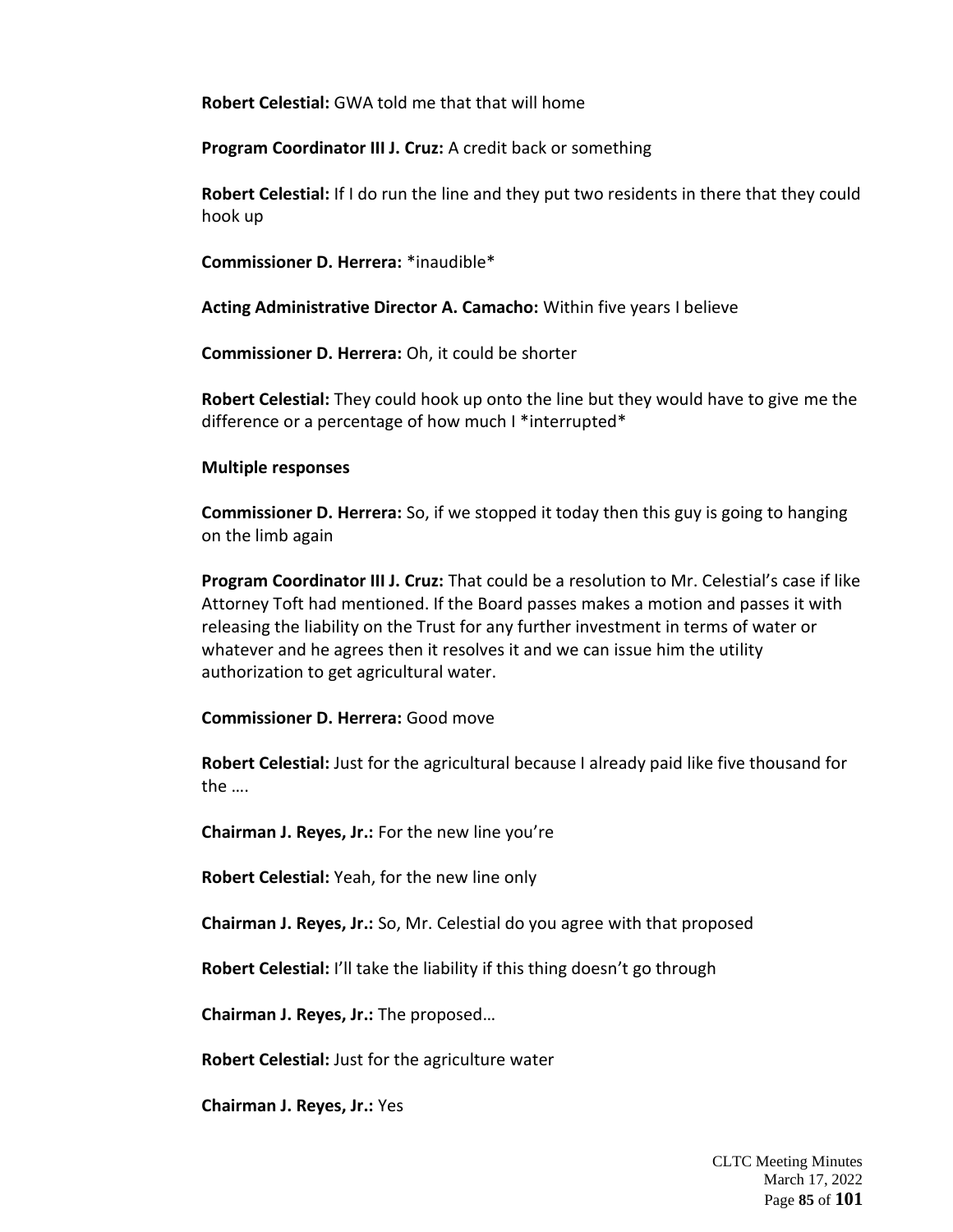**Robert Celestial:** Sure, I mean as long as because we don't know how long this is going take.

**Chairman J. Reyes, Jr.:** Correct

**Robert Celestial:** And I could save me hundred fifty dollars (\$150.00) every month. Sure.

**Program Coordinator III J. Cruz:** If I may, for any improvements done from this day forward because he's already aware now that there's some issues if Mr. Celestial decides that he wants to put up something else I mean you know you're already aware that there's some issues that need to be resolved

**Robert Celestial:** There's no more improvements just the water. If you come out to my place you can see that I have a house already on the property. I have God so many fruit trees and everything and you've seen the place and yeah, I don't think I'm going to make any more improvements and we fenced the whole two acres because we have pigs and they'll come in and tear up the property so I had to fence the whole two acres which cost me a lot of money.

**Commissioner D. Herrera:** Did you take photographs Ms. Day when you did the field audit?

**Land Agent I J. Dayday:** I did the GPS but there is photos that's in the file and still the same.

**Commissioner D. Herrera:** Okay, so that we can see what he's saying.

**Chairman J. Reyes, Jr.:** Okay so the proposed motion or the proposal at hand is to for the Board to allow for Mr. Celestial to run the agricultural waterline up to or closer to your residence and with that investment or improvement and that cost that you will be you kind of relinquished that liability from the agency.

**Robert Celestial:** I'll incur it, yes.

**Chairman J. Reyes, Jr.:** Yeah, and then the liability doesn't fall on to the…

**Robert Celestial:** No no but everything else would. I mean you know…

**Chairman J. Reyes, Jr.:** Right.

**Program Coordinator III J. Cruz:** The half a million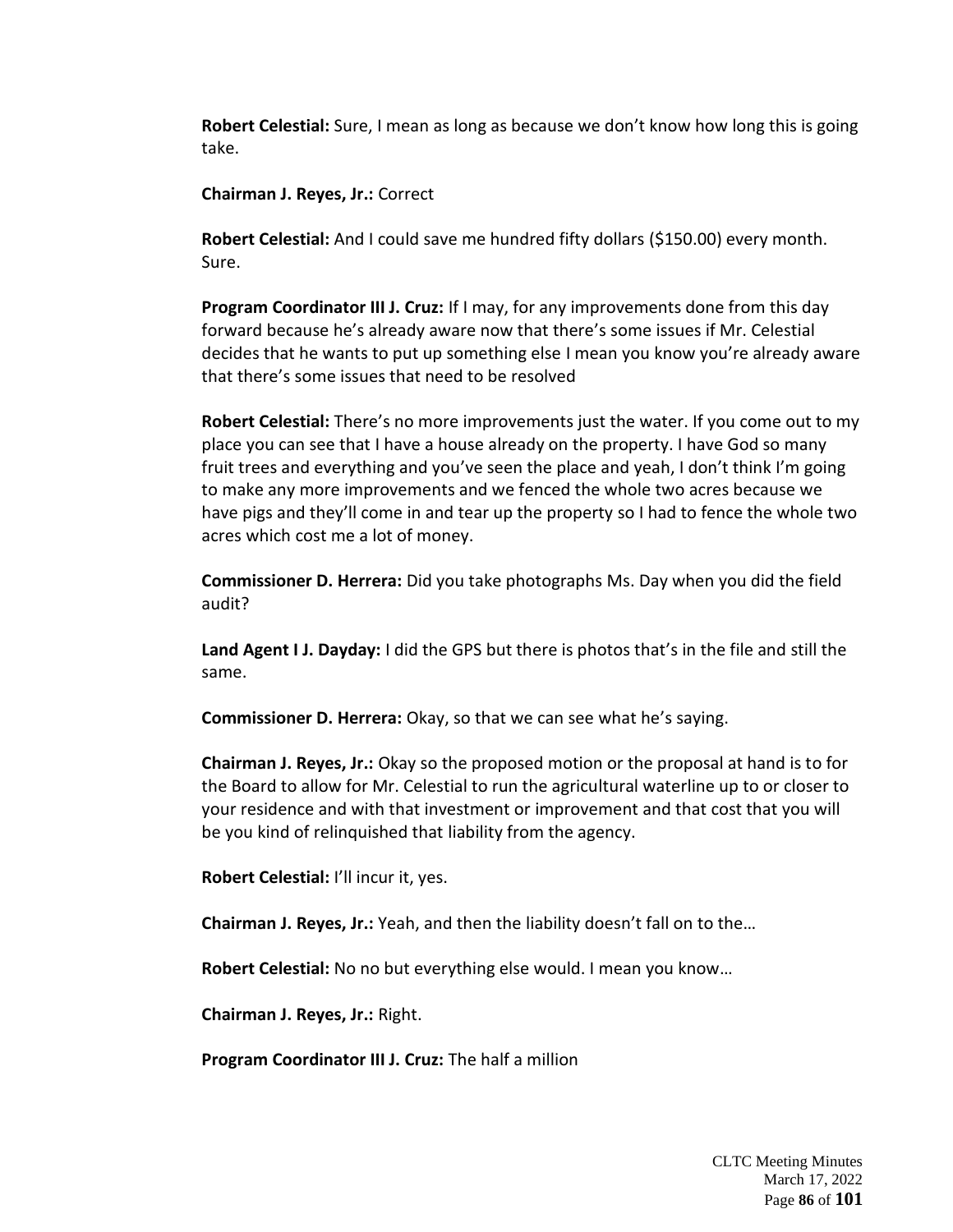**Chairman J. Reyes, Jr.:** So, Commissioners how do we feel about that? And would we like to take action?

**Commissioner D. Herrera:** It sounds like a resolution than tabling it

**Chairman J. Reyes, Jr.:** At least to assist in this juncture right

**Commissioner D. Herrera:** Yes

**Chairman J. Reyes, Jr.:** Okay. Alright. If you would like to move on that I would… who would like to make the motion?

**Commissioner D. Herrera:** I'd like to but the language was so long so… I'd like to make a motion to approve the utility permit for agriculture for Mr. Robert Celestial on the specific lot number

**Robert Celestial:** 15-1, Block 3

**Commissioner D. Herrera:** 15-1

**Robert Celestial:** Block 3

**Commissioner D. Herrera:** Block 3

**Commissioner A. Bordallo:** Tract 10

**Commissioner D. Herrera:** in the Municipality of Dededo

**Chairman J. Reyes, Jr.:** With the condition **Acting Administrative Director A. Camacho:** With the condition

**Commissioner D. Herrera:** With the condition that all cost would be incurred by Mr. Celestial

**Acting Administrative Director A. Camacho:** And he'll sign a waiver

**Commissioner D. Herrera:** And he'll sign a waiver

**Acting Administrative Director A. Camacho:** To release

**Program Coordinator III J. Cruz:** A release of liability on CLTC

**Commissioner D. Herrera:** With the CHamoru Land Trust Commission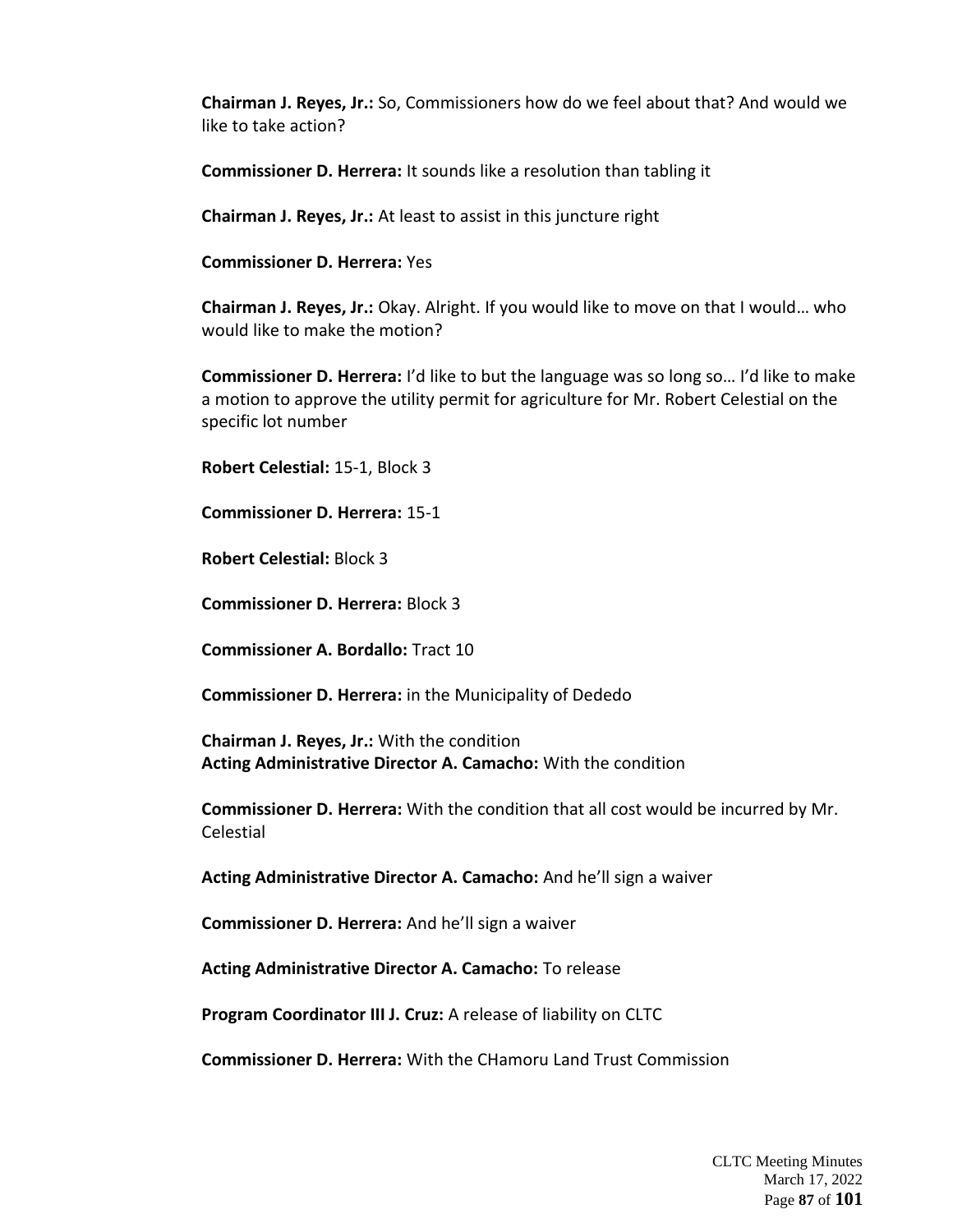**Robert Celestial:** In the case that the issue is not resolved meaning that if the two acres is not approved

**Chairman J. Reyes, Jr.:** Correct

**Robert Celestial:** Yeah

**Chairman J. Reyes, Jr.:** Yeah. Tina?

Land Agent I T. Tainatongo: Got it. But can you repeat it thou Mr… I mean Commissioner Herrera

**Chairman J. Reyes, Jr.:** Okay may I get a second?

**Acting Administrative Director A. Camacho:** Tina's asking to repeat it

**Chairman J. Reyes, Jr.:** Oh, repeat it?

Land Agent I T. Tainatongo: Yeah, after you get your second \*inaudible\*

**Chairman J. Reyes, Jr.:** Yeah. Okay, motion by Commissioner Herrera, may I get a second?

**Commissioner A. Bordallo:** I second it

**Chairman J. Reyes, Jr.:** Okay second by Commissioner Bordallo. Any objections?

**Commissioner A. Santos:** None

**Chairman J. Reyes, Jr.:** Okay, hearing none, motion passes to allow Mr. Herrera – I'm sorry, Mr. Celestial to proceed with agricultural rates and bringing in the pipes on his current property with the

**Robert Celestial:** Stipulation

**Chairman J. Reyes, Jr.:** With the stipulation and the condition that he release the Commission with the liability with the investment that he's made.

#### **Robert Celestial:** Right

**Chairman J. Reyes, Jr.:** Attorney Toft, did I? Okay, thank you, Mr. Celestial. We'll keep you… thank you so much for your time today I appreciate you joining us and Jessica or Joey will continue \*inaudible\* with you.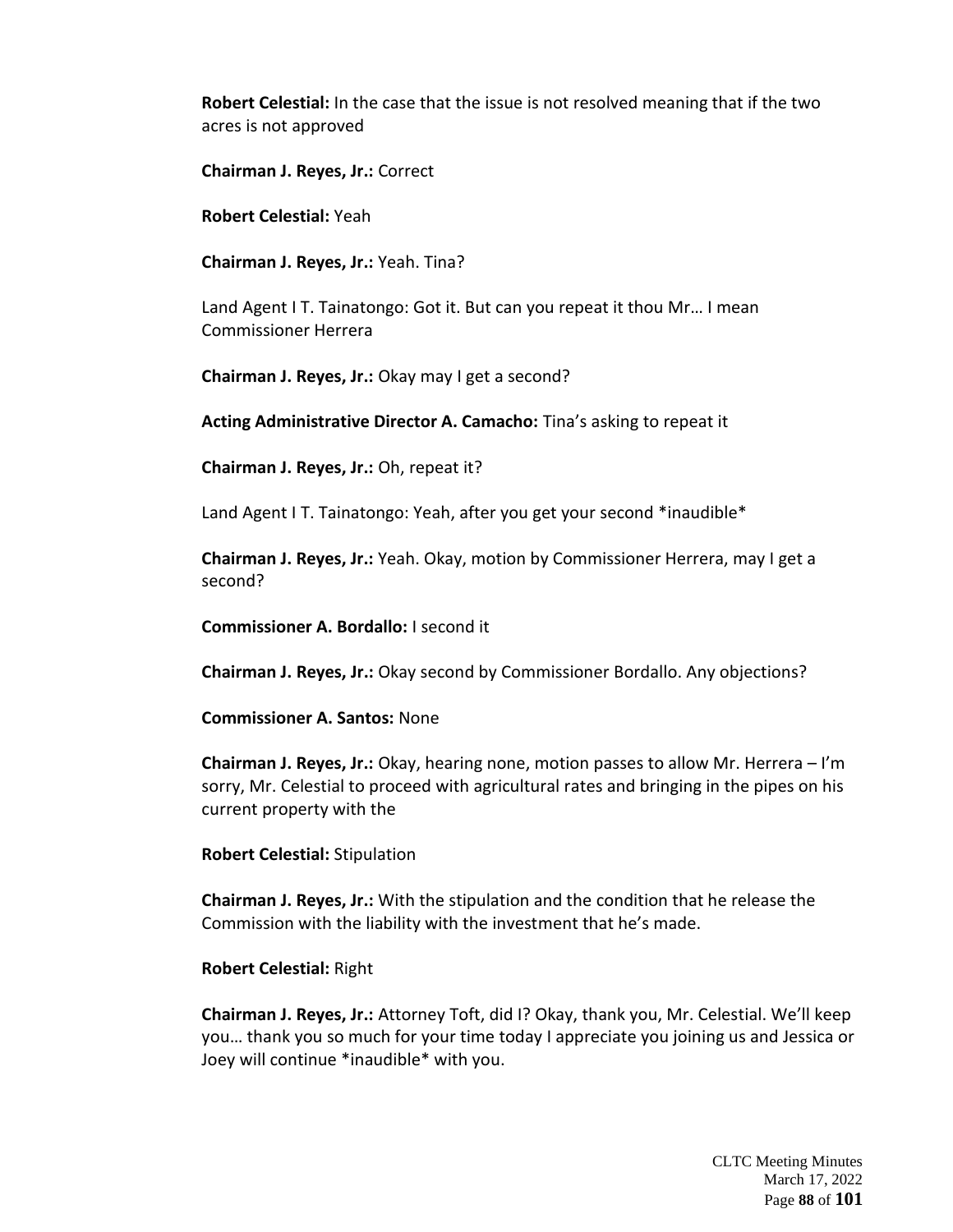**Robert Celestial:** Thank you so much. Board members, I really appreciate it. I'll go back and tell my wife and maybe I'll cook her some steak or something.

**Chairman J. Reyes, Jr.:** Okay, Commissioners we have one more agriculture and that will complete our constituents and then we move into Commercial and I know Commissioner Santos has to leave us but we still have quorum. So, I just need to confirm that Commissioner Herrera and Commissioner Bordallo we can at least get through Commercial A – 3A and then the rest I can table. Thank you, Commissioner Santos. May I ask on our land agents who will be… for Mr. Pangelinan, okay.

# *Pedro Cruz Pangelinan*

**Land Agent I J. Dayday:** Okay, so the case before you is Pedro Cruz Pangelinan. Applicant's date and time is April 3<sup>rd</sup> 1998 at 11:11 a.m. application number 4568, application type agriculture, priority is not applicable, preoccupier he states that he is a preoccupier on the application for Lot 5402 Pagat Mangilao. There is a Mayor's Verification signed by the Mangilao Mayor, Nonito C. Blas. Land Use Permit Number 444 and the issue today is the request to takeover application rights surpassed the 180 days and then to cancel the application and remove the applicant's name from the waiting list.

**Chairman J. Reyes, Jr.:** Okay

Land Agent I J. Dayday: The Chronology would be on April 3<sup>rd</sup> 1998 agriculture interview report he stated that he has a Land Use Permit No. 444, Pagat Mangilao. He did designate a successor, January 27, 2003, Mangilao Mayor's Verification was submitted on the same day a letter for Typhoon Pongsana assistance signed by Acting Administrative Director Jesse LG Perez. January 28, 2003 an inspection report compiled Roque – 80% use of the area with a 40x50 wooden tin structure. On June 30, 2003, an unrecorded special power of attorney for the applicant was submitted. And then on January 16, 2020, Geraldine Castro the daughter of applicant requested to be the designated successor.

**Chairman J. Reyes, Jr.:** So, with that said, is Ms…. are you going to move now to the findings?

**Land Agent I J. Dayday:** So, Ms. Geraldine Castro was not the designated successor it was actually Mr. Pangelinan's wife however she passed away.

**Chairman J. Reyes, Jr.:** As well: So, both are deceased?

**Land Agent I J. Dayday:** Both are deceased

**Acting Administrative Director A. Camacho:** Do you know the dates when they passed?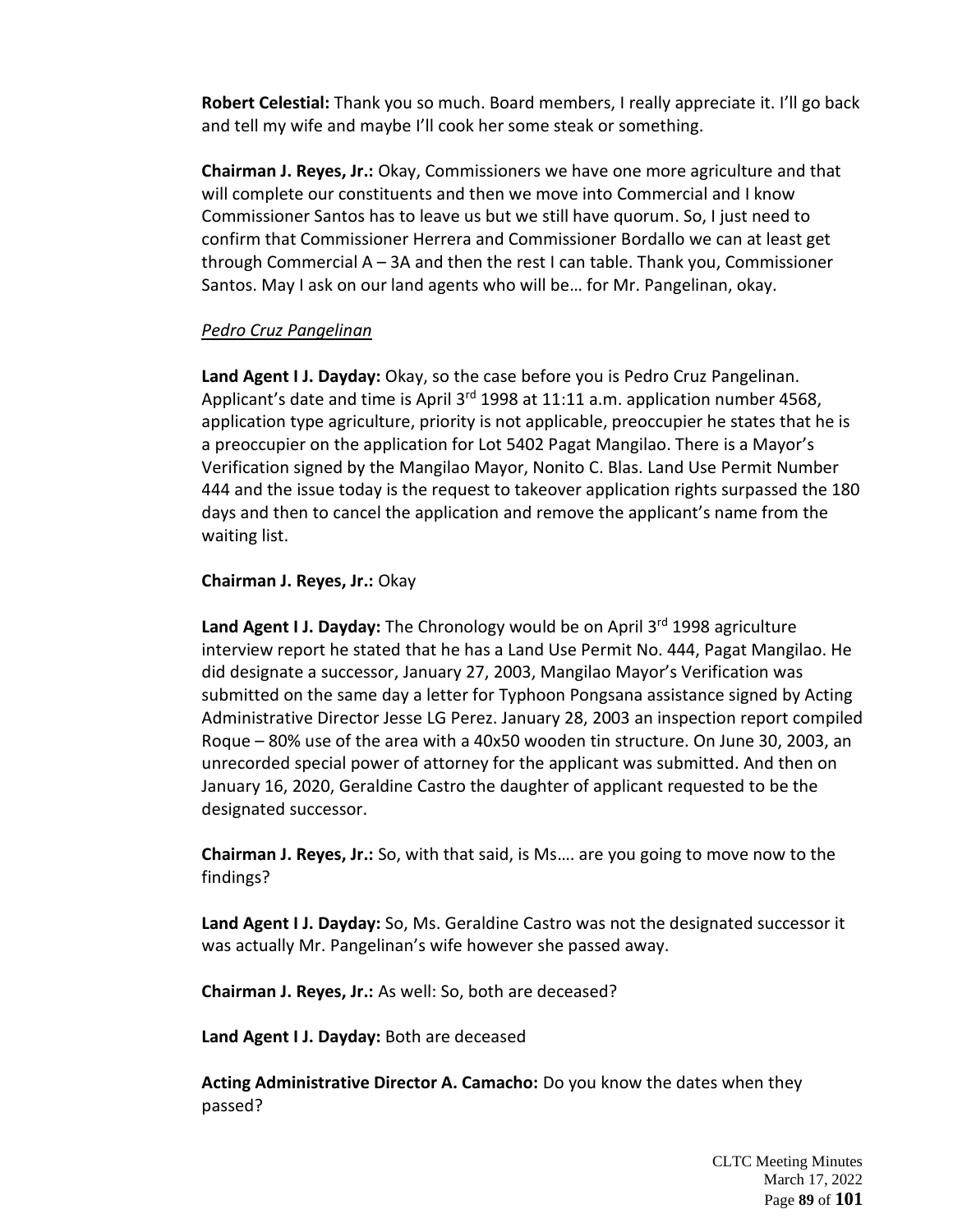**Attorney N. Toft:** Yeah, down on the Summary, Mr. Pangelinan passed away in November of 2007 and the wife on 2011

**Acting Administrative Director A. Camacho:** Thank you.

Land Agent I J. Dayday: However, the children came in on December 22<sup>nd</sup> 2014 to notify us of his passing.

**Chairman J. Reyes, Jr.:** And we have all the proper documentation?

**Land Agent I J. Dayday:** Yes

**Chairman J. Reyes, Jr.:** But it surpasses the 180 days?

**Land Agent I J. Dayday:** Correct. Because he passed away 2007 and then they came in 2014

**Chairman J. Reyes, Jr.:** Okay, and our task for the Commission is to cancel the application and remove Mr. Pangelinan from the waiting list?

**Land Agent I J. Dayday:** Well, I just wanted to get clarification from Legal Counsel on the 180 days if there was a designated successor, does the 180 days apply to the application to an application or it does not? Because in this case there was a beneficiary designated however, she passed away but the 180 days still apply according to 5.8?

**Acting Administrative Director A. Camacho:** She never requested to transfer the lease to her name.

**Land Agent I J. Dayday:** There's no lease

**Acting Administrative Director A. Camacho:** I mean sorry, the application.

**Attorney N. Toft:** No, it looks like there was no, she didn't submit any documentation after his passing.

**Chairman J. Reyes, Jr.:** After his passing and then she passed and then nothing had also transpired

**Land Agent I J. Dayday:** Right.

**Attorney N. Toft:** Yeah, she would have been the successor to the application but she passed away and presumably didn't designate anyone because she didn't file anything with us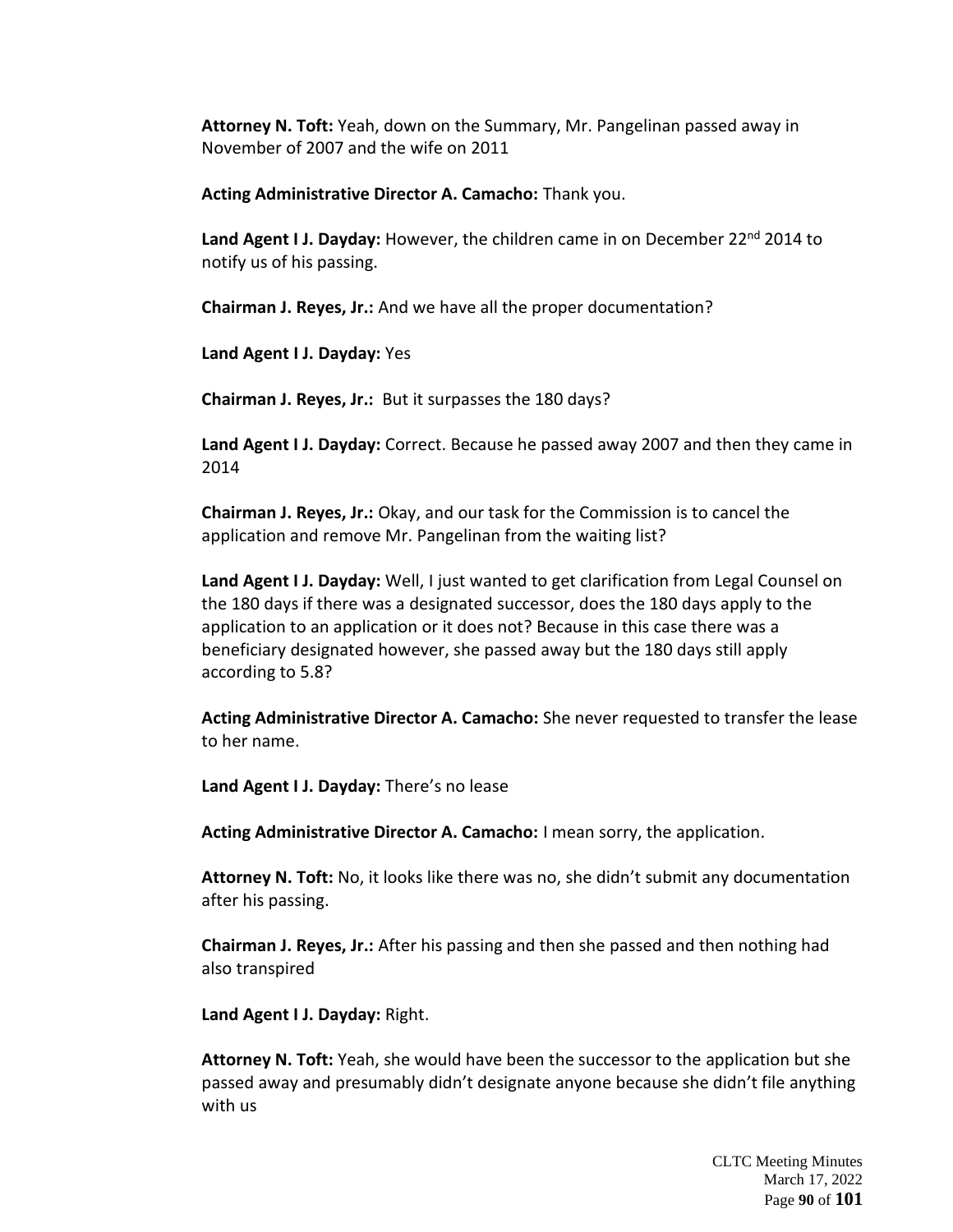### **Land Agent I J. Dayday:** Right

**Attorney N. Toft:** That maybe an issue that I need to look at a little further. I don't think it's something I can answer – kind of snap off at the top of my head at the moment. I don't think I've seen this issue before as far as…

**Chairman J. Reyes, Jr.:** Because neither…neither…

**Attorney N. Toft:** Right, well because usually it's if one person passes and nobody comes forward it's because they didn't actually put a beneficiary in and somebody comes in. But we haven't had an issue where they've had a beneficiary and then that person also passes away and then at the time…

**Chairman J. Reyes, Jr.:** Alright, so, let's go ahead and table this so that you can work through it with Jess and we can hopefully address it in our next meeting Jessica.

### **Land Agent I J. Dayday:** Okay

## *Guam International Country Club*

**Chairman J. Reyes, Jr.:** Alright, Joey, Commissioners, we'll go through the next agenda item which is the one that was also tabled the last time, I want to make sure that we try to get through it, so it's the Guam International Country Club and I believe Joey is our designee for this. Joey, do we have anyone from GICC today?

**Program Coordinator III J. Cruz:** No but they weren't able to attend and that's due to last minute that we informed them. But they did send an email requesting that their request be discussed, if it's acceptable or not by the Board. So, today, we're presenting to you the Guam International Country Club which they operate a golf course on Lot 10122-12 Municipality of Dededo. Their leased acreage size or the size of their lease the property size is 829124 +/- square meters less 28328 because it's being used by GPA and GWA. Our issue with GICC is the none payment of monthly lease fee. The amount due as of March 1<sup>st</sup> 2022 is six hundred eleven thousand one hundred fourtysix dollars and eight cents (\$611,146.08). We had communicated with GICC through email on numerous occasions for example on August  $5<sup>th</sup>$ , we sent them an account statement which reflect the amount due of one hundred fifty-four thousand two hundred eight dollars and fifty-six cents (\$154,208.56) and October  $1<sup>st</sup>$  2020, we sent them a statement again reflecting their arrears and so forth and so on and we keep sending them. On October 13, 2021 we received via email a letter dated October 13, 2021 from GICC acknowledging CLTC's willingness to work on a payment plans with GICC. And then they requested to be on the Board meeting but because of scheduling issues they weren't able to attend so we rescheduled and all that other great stuff. Although in their letter, GICC stated as a gesture of good faith beginning this November, we will resume paying fifty percent (50%) of the rent due. As of today, we

> CLTC Meeting Minutes March 17, 2022 Page **91** of **101**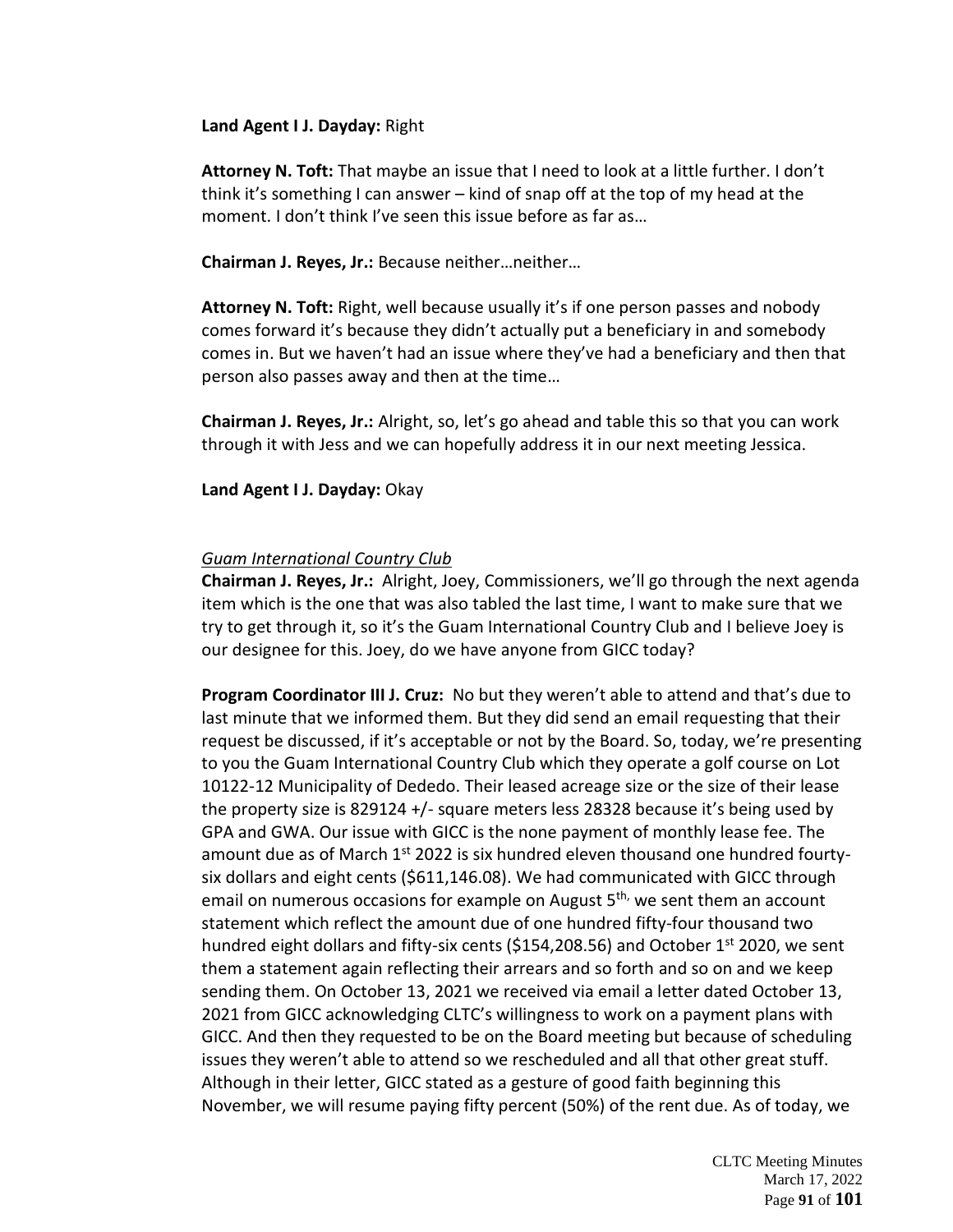haven't received any payment from GICC. So, we haven't received any payment any good faith payment as they stated in their letter in October 13. We did… Acting Director Camacho and I, we did meet with GICC representatives and their attorney. We had mentioned some kind of deferment plan.

## **Acting Administrative Director A. Camacho:** Their request was an abatement

**Program Coordinator III J. Cruz:** An abatement. Now, their request is rent reduction of fifty percent (50%) so part of your packet you'll see GICC's letter dated February 28, 2022. And after the letter there's a breakdown of how they will make payment but they won't commence payment until after January 2023. And they should complete all arrears or they should pay in full their arrears by October 2025 with a rent reduction of fifty percent (50%) from March 2020 to December 2022. So, they're requesting a fifty percent (50%) reduction for their old rent from March 20 to December 2022, so instead of paying the full they're going to pay half and begin paying the normal rent rate in January 2023 in addition to half of what was old.

**Chairman J. Reyes, Jr.:** How much longer is the lease?

**Attorney N. Toft:** Until 2039, I think.

**Chairman J. Reyes, Jr.:** 39 so it's \*inaudible\* **Program Coordinator III J. Cruz:** yes

**Acting Administrative Director A. Camacho:** And there's an escalation coming up…?

**Program Coordinator III J. Cruz:** In 2024. Our suggestion or our options we would like to present to the Board for consideration to address GICC's nonpayment of monthly lease payments is, option a) grant GICC a rent deferment until December 31<sup>st,</sup> 2022 as they requested in their packet without a rent reduction and instead of allowing them up to October 2025, we'll grant them an additional year so it'll be up to October 2026. Option B) is because of nonpayment we terminate the commercial lease and go through the process set forth in CLTC's Rules and Regulations to commercially lease property, we find another tenant. Option C) and I know that it's kind of extreme my options that I'm presenting is Option C) we terminate the commercial lease and designate the property to be developed for a residential subdivision. Because all infrastructures are within the area. So, that's what we have to present today.

**Chairman J. Reyes, Jr.:** Run through the options again. What was the first one?

**Program Coordinator III J. Cruz:** Option A) is to grant GICC a rent deferment to December 31 $st$ , 2022 without the rent reduction with payments commencing on January 1<sup>st</sup>, 2023, payments will include the normal monthly lease payments plus the additional payment that would apply to the arrears which should be paid in full by October 2026.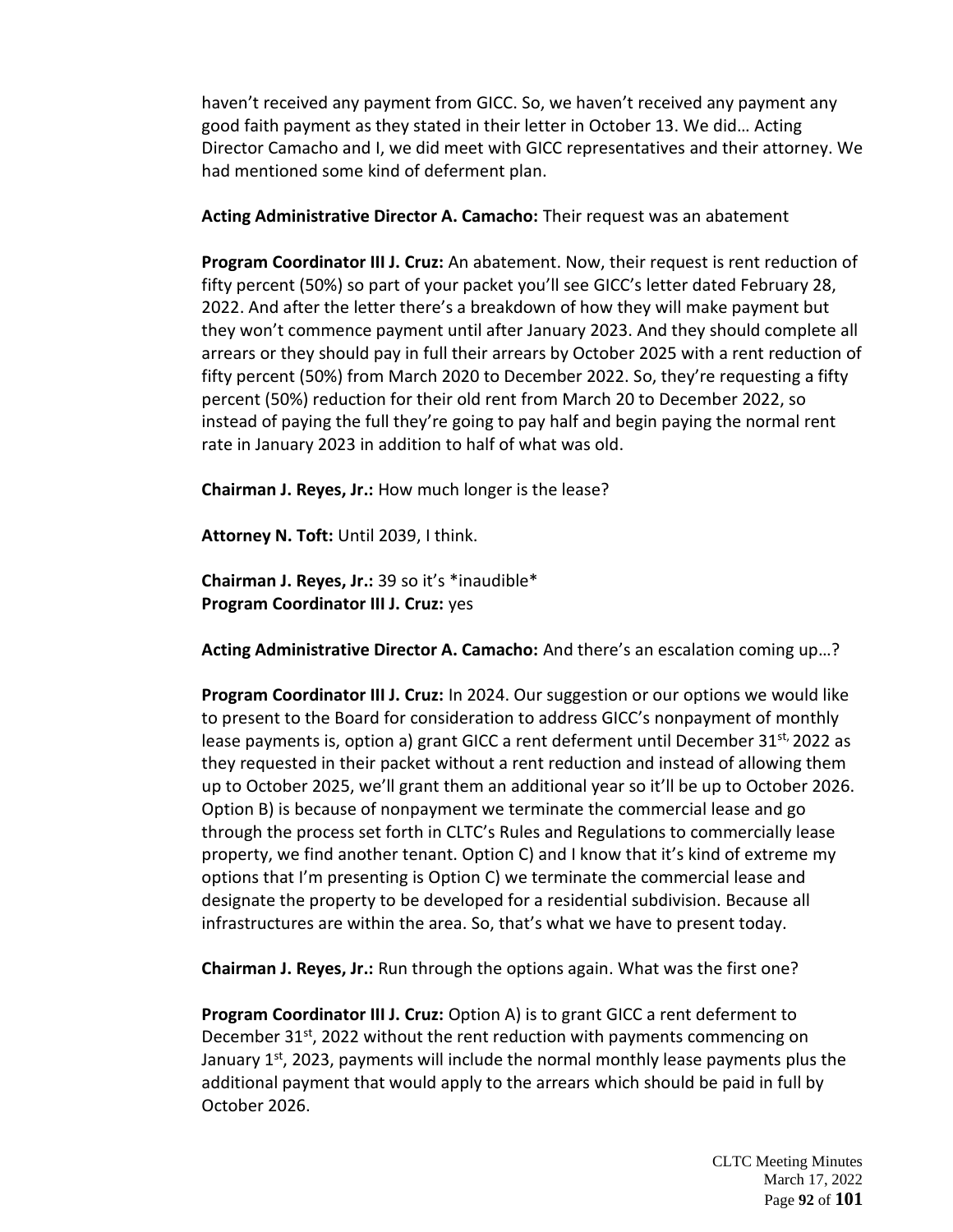**Chairman J. Reyes, Jr.:** So, normal plus arrears, regular rent plus…

**Program Coordinator III J. Cruz:** We just have to sit down and figure out what it would be from 2023 to 2026

**Chairman J. Reyes, Jr.:** Right okay, so that's option 1

**Program Coordinator III J. Cruz:** Option B) is to terminate the commercial lease and go through the process set forth within CLTC's Commercial Rules and Regulations which is to go through the competitive bid and find another tenant. Option C) is to terminate the commercial lease and designate the property to be developed for a residential subdivision.

**Chairman J. Reyes, Jr.:** So, Commissioners, I think… Joey, thank you for those options you're always very fruitful for us to consider.

**Program Coordinator III J. Cruz:** Heavy, it broke the table.

**Chairman J. Reyes, Jr.:** But I also think from the Commissioners perspective right, in just kind of seeing the interactions we've had maybe not as frequent whereas you know the interest is still there to operate. And maybe we'll respond to their request let's say one of the options let's say let's not take it to the extreme yet we go with Option A and see what other discussions and negotiations can happen from there. I feel that hopefully we're almost done with Q1 and things should start looking up for our island, give them that opportunity to defer, however, here's the plan from 1.1.2023 to 2026 whatever that… and if it has to be extended a little bit we can be amendable to that. But I think let's come up with that dialogue and start there or without anything as extreme.

**Program Coordinator III J. Cruz:** Sir, just also for option one we may if you guys would consider not assessing any late fees or penalties, we understand that their lack of nonpayment was probably due to the COVID-19 so that's a breaker to also in addition extending the payment plan instead of the two years that they mentioned we give them three years without any penalties or interest or…

**Commissioner A. Bordallo:** I have a question; do they have any assistance from the Federal Government?

**Program Coordinator III J. Cruz:** According to them they we're able to obtain

**Acting Administrative Director A. Camacho:** They don't qualify.

**Chairman J. Reyes, Jr.:** And the monies that they did get were for employees based on their letter in February.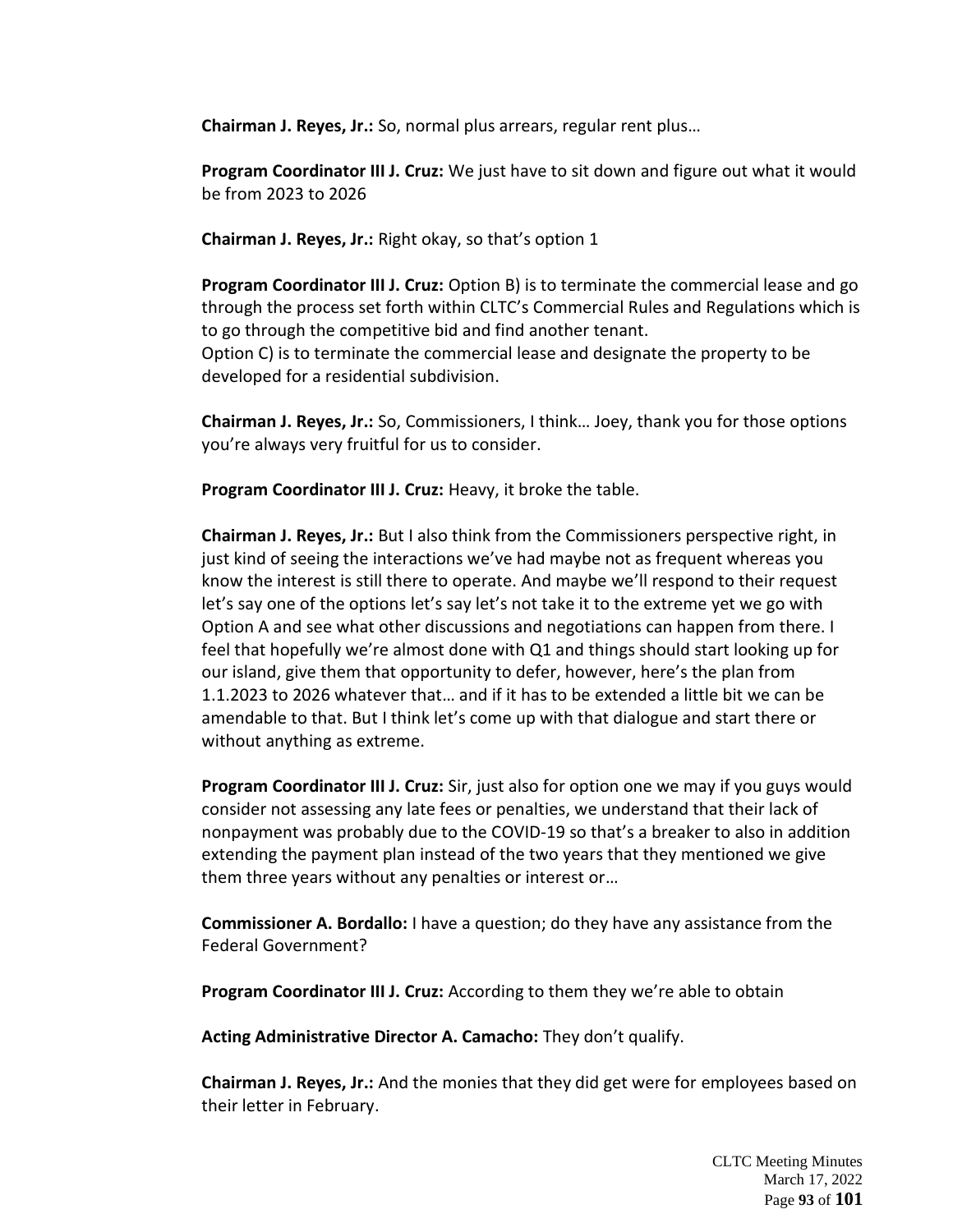**Program Coordinator III J. Cruz:** I think only locally they got from GEDA, I think if I'm not mistaken. But no federal assistance.

**Commissioner D. Herrera:** I have a question Mr. Chairman. The customer base is basically tourist or local or combination?

**Program Coordinator III J. Cruz:** A combination

**Chairman J. Reyes, Jr.:** Combination, I believe Commissioner Herrera, I read one of the letters about sixty percent (60%) is tourist.

**Commissioner D. Herrera:** Okay, so…

**Chairman J. Reyes, Jr.:** Yeah

**Commissioner D. Herrera:** We're projecting between April, May, June… we're going to start having an increase…

**Chairman J. Reyes, Jr.:** Roughly, yeah. Hopefully, right?

**Commissioner D. Herrera:** Yeah, I work for the one up the hill in the air so that was the projected is by April – March, April, May, June should be having an increase from some customer base from South East.

**Chairman J. Reyes, Jr.:** Yeah, so, we give them time to catch up in that sense

**Commissioner D. Herrera:** Yeah, if the customer base is sixty percent (60%) then Mr. Joey here…

**Chairman J. Reyes, Jr.:** Because it's going to be a gradual return. We won't see the numbers that we're accustomed to… so if we give them that time to get their revenues in and say, up to the end of this year but then beginning of next year, it's your current rent plus the arrears

**Commissioner D. Herrera:** okay

**Chairman J. Reyes, Jr.:** Is kind of what Joey's \*inaudible\* with no penalty.

**Program Coordinator III J. Cruz:** We just need to figure out what the additional would be given that we're giving a three-year amortization payment for them.

**Chairman J. Reyes, Jr.:** So, to your point nai we are expecting and then we just let it… the numbers would gradually increase overtime right through the end of the year and then some extra normalcy.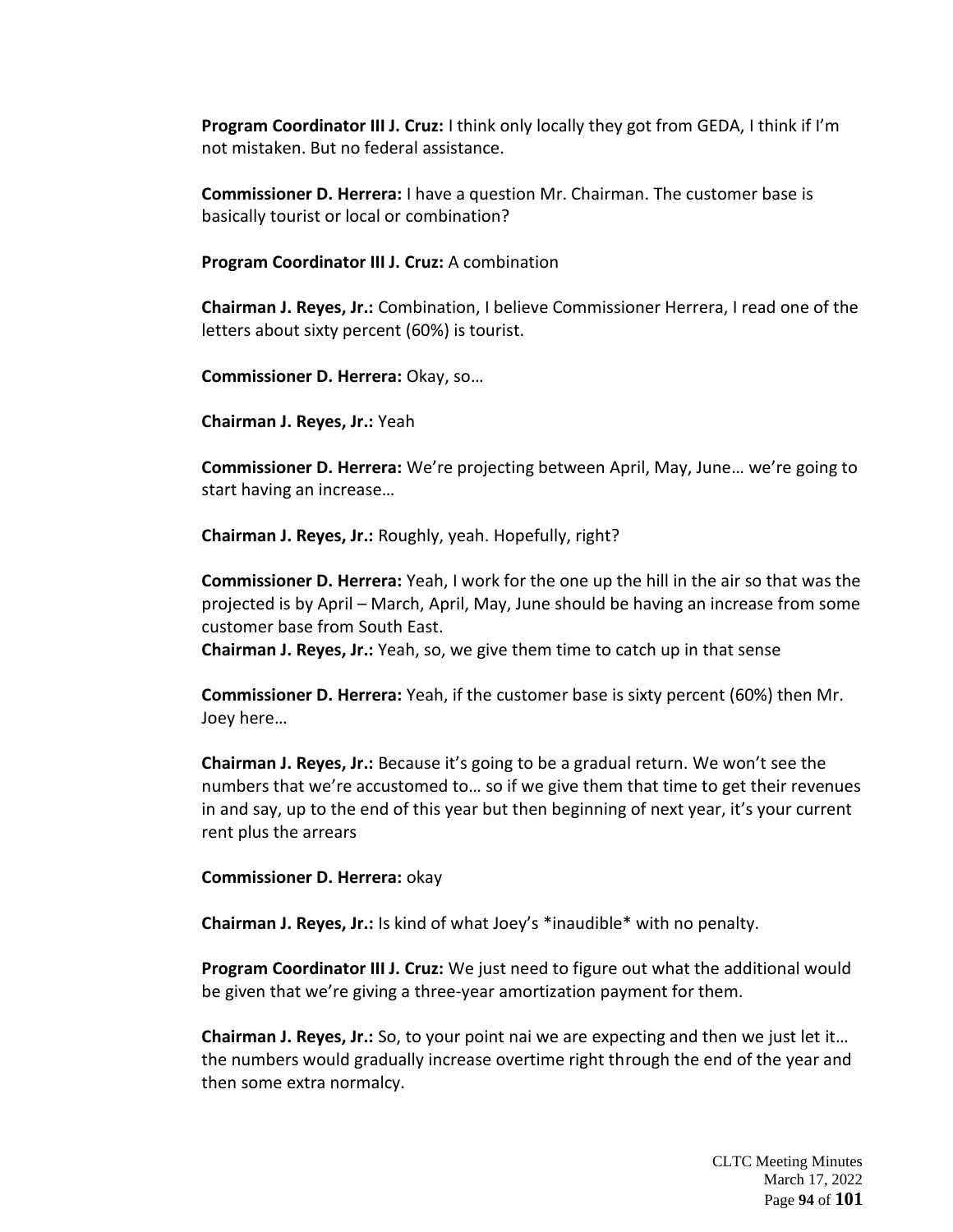**Commissioner D. Herrera:** And hopefully they go to GICC

**Chairman J. Reyes, Jr.:** That's the other one right because of all the other golf courses we have.

**Program Coordinator III J. Cruz:** One thing also mentioned by GICC representatives the rate for the locals doesn't match up or even come close the rates in the United States. The rates are determined by the CCU so some kind of support from the Board to not drastically increase the rates but to have some kind of increase would be supportive to them.

**Commissioner D. Herrera:** And CCU is the…

**Program Coordinator III J. Cruz:** Commission…

**Commissioner D. Herrera:** on…?

**Attorney N. Toft:** Consolidate Commission on Utilities.

**Commissioner D. Herrera:** Oh, okay, got it.

Program Coordinator IIII J. Cruz: So, they determine their local rates. So, if you know, if the Board can provide some kind of support to at least increase it like I said, not drastically but a dollar or two might go a long way.

**Chairman J. Reyes, Jr.:** Okay. Commissioners, are we open to taking the first step or giving Joey the authorization to take the first step to have those dialogues with his proposal let's say with option 1? Attorney Toft, we don't need to put a motion on that do we? Just giving Joey the authorization to move having those discussions with GICC?

**Attorney N. Toft:** I mean, yeah, you can just tell him to begin those discussions as far as an actual decision on the final…

**Chairman J. Reyes, Jr.:** Yeah, until they come to a final…yeah and then we'd have to approve that.

**Commissioner A. Bordallo:** That's fine with me

**Chairman J. Reyes, Jr.:** Commissioner Herrera, okay for you?

**Commissioner D. Herrera:** Yes, that's fine

**Chairman J. Reyes, Jr.:** Yeah, okay so we're not going to do a motion but we're just going to give Joey the go ahead to have those discussions and then until they come to a final conclusion then they can come back to the table.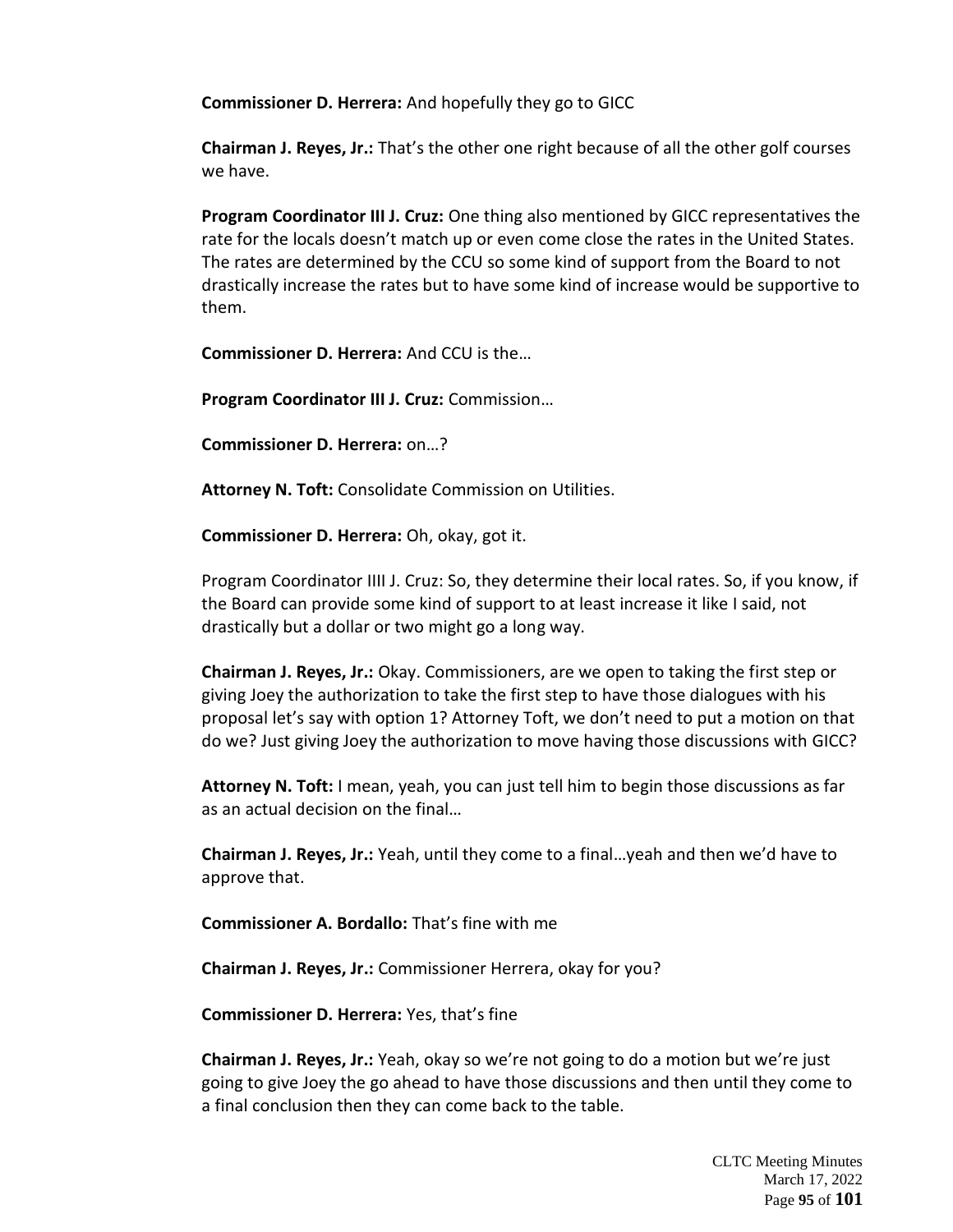**Commissioner D. Herrera:** For option one?

**Commissioner A. Bordallo:** Yes

**Chairman J. Reyes, Jr.:** For option one, yes.

**Program Coordinator III J. Cruz:** Could I also convey that the Board would support would provide some kind of letter of support to address to the CCU for some kind of rate adjustment. I mean that may be something they ask again, and it may sit well with them. If the rates are going to increase it may be feasible for them to pay or who knows but that's all.

**Chairman J. Reyes, Jr.:** Okay. Attorney Toft, any…

**Attorney N. Toft:** That one you might need a motion for.

**Chairman J. Reyes, Jr.:** Okay, so Joey just to make sure I'm clear, we're going to offer or a letter in support of GICC's request to CCU for increase of local rates

**Program Coordinator III J. Cruz:** An adjustment

**Chairman J. Reyes, Jr.:** An adjustment to the local rates. Now, that impact though, they go with that into the CCU can impact every other business or every other golf course?

**Program Coordinator III J. Cruz:** I don't think so because GICC is the only golf course I think that has

**Attorney N. Toft:** It's considered a public utility because of the fact that it is a lease through the Government of Guam.

**Program Coordinator III J. Cruz:** Through the Municipal Golf something…

**Chairman J. Reyes, Jr.:** Got it so it's like a municipal golf?

**Program Coordinator III J. Cruz:** Yes

**Chairman J. Reyes, Jr.:** Okay, okay, that makes sense. I think that'll be a good step forward that we would support that but then again that's the request from GICC for us

**Program Coordinator III J. Cruz:** They mentioned it, indirectly they're asking for support.

**Chairman J. Reyes, Jr.:** Commissioners, any questions or objections here?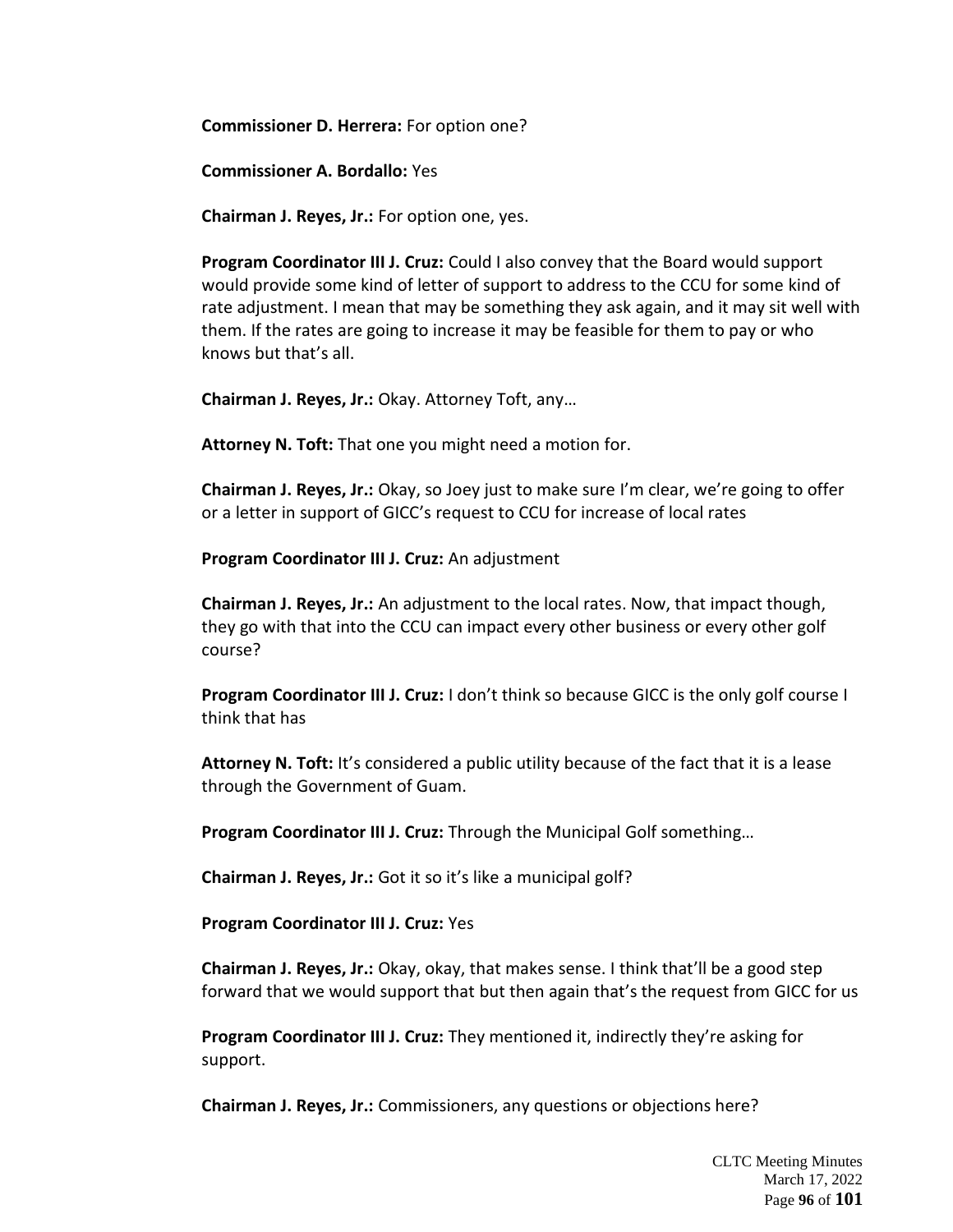Commissioners: No

**Chairman J. Reyes, Jr.:** So, let's get for formality and get a motion

**Commissioner A. Bordallo:** Just make sure that we know what they have first before

**Chairman J. Reyes, Jr.:** Yeah, and so we would…let's get the Commissioners to approve that motion and then Joey you can draft the letter and then I can sign.

**Program Coordinator III J. Cruz:** We don't necessarily have to draft it now but we can at least inform then that the board does support for any reconsideration for rate adjustments. We don't need to put a dollar figure to what they're \*inaudible\*

**Chairman J. Reyes, Jr.:** Yeah, for sure and then you come up with the letter and we'll present it okay. Commissioners, let's get a quick motion on that if you would like to take action in support of supporting the request for GICC to increase their rate.

**Program Coordinator III J. Cruz:** Or for rate adjustment from the CCU

**Chairman J. Reyes, Jr.:** Rate adjustment with GICC with CCU

**Program Coordinator III J. Cruz:** Yeah, because CCU determines their rate.

**Chairman J. Reyes, Jr.:** Yeah, we can throw in our support in that and then it's up to them on how they would go through. Commissioners, you would like to?

**Commissioner D. Herrera:** Okay, Mr. Chairman, I would like to make a motion for CHamoru Land Trust Commission to inform the Guam International Country Club that we are in the open process to negotiate and support any transaction that may…

**Commissioner A. Bordallo:** Rate adjustment

**Program Coordinator III J. Cruz:** Rate adjustment

**Commissioner D. Herrera:** Rate adjustment for the future with CCU

**Chairman J. Reyes, Jr.:** Tina, are we good with that?

Land Agent I Tainatongo: \*inaudible\*

**Chairman J. Reyes, Jr.:** May I get a second

**Commissioner A. Bordallo:** I second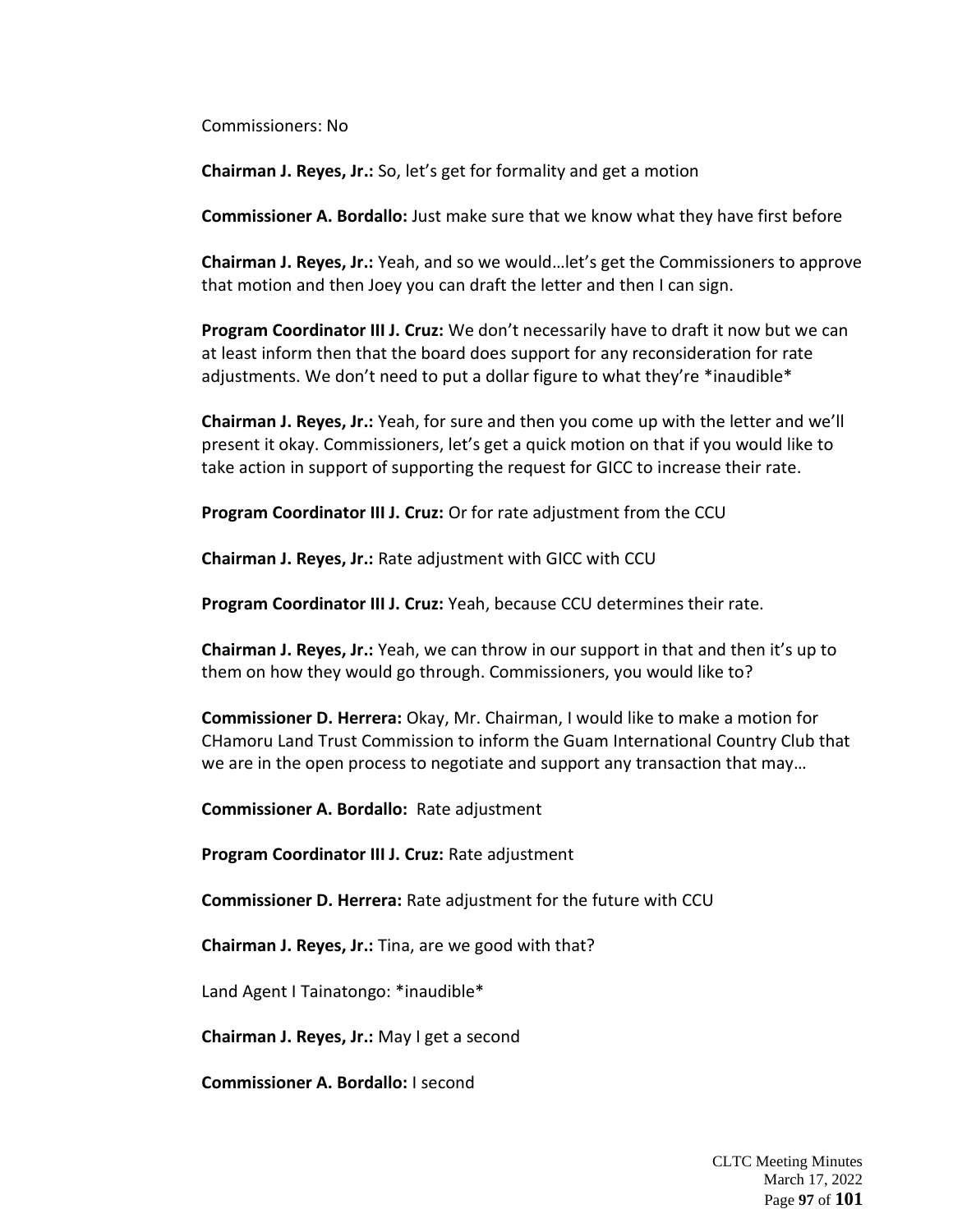**Chairman J. Reyes, Jr.:** Okay, any objections?

## **Commissioner A. Bordallo:** No

**Chairman J. Reyes, Jr.:** Okay, hearing none, motion passes the Board will support the request that GICC will have with CCU in regards to rate adjustment. Thank you very much. Okay, we will table the Unpaid Application Listing. Joey, do we need to approve the Budget Request?

# *Budget Request*

**Program Coordinator III J. Cruz:** No, but we can give you a little insight of what's going on. So, we recently got a letter from the Office of Finance and Budget which is overseen by Senator Joe San Agustin. Our budget is due I believe April 18 or April 19 but we are going to request at least at the minimum one week at the most two-week extension. What's happening now is we are going through the recruitment process. So, we would like to complete that process prior to submitting our FY2023 Budget so that there's actual numbers instead of estimates to what the possibility might be due to the recruitment. So, I'll give you an example, for example any interdepartmental recruitment we're doing, we're taking what we would assume be the lowest position that may qualify for that position and taking the difference and just including it into our budget request. Also, for like the recruitments that are announced open, we're slotting them at step one although we know that like for instance the recruitment of a program coordinator II may not be slotted – come in as step one but as a step three four or five because we would assume that a PC, I would apply for II and they maybe at step 4 and two steps up and it brings it back to step 3 under a PC II so we just want to provide the definite numbers due to the recruitment. I don't think they would have an issue with a one-week or two-week request for an extension.

**Chairman J. Reyes, Jr.:** Sounds good. So, once you're ready then…take it upon…to

**Program Coordinator III J. Cruz:** Yes, and then if the Board meeting is prior to we can present it to you guys at the next board meeting of what we requested.

**Chairman J. Reyes, Jr.:** Okay. Thank you. Okay, a couple of items on the agenda of the Financial Reports; do we need to go through…. Is there anything glaring out there that we need to discuss?

# *Financial Report*

**Program Coordinator III J. Cruz:** No, but we can jump right in at least – I can be really quick on December and January

**Chairman J. Reyes, Jr.:** Okay.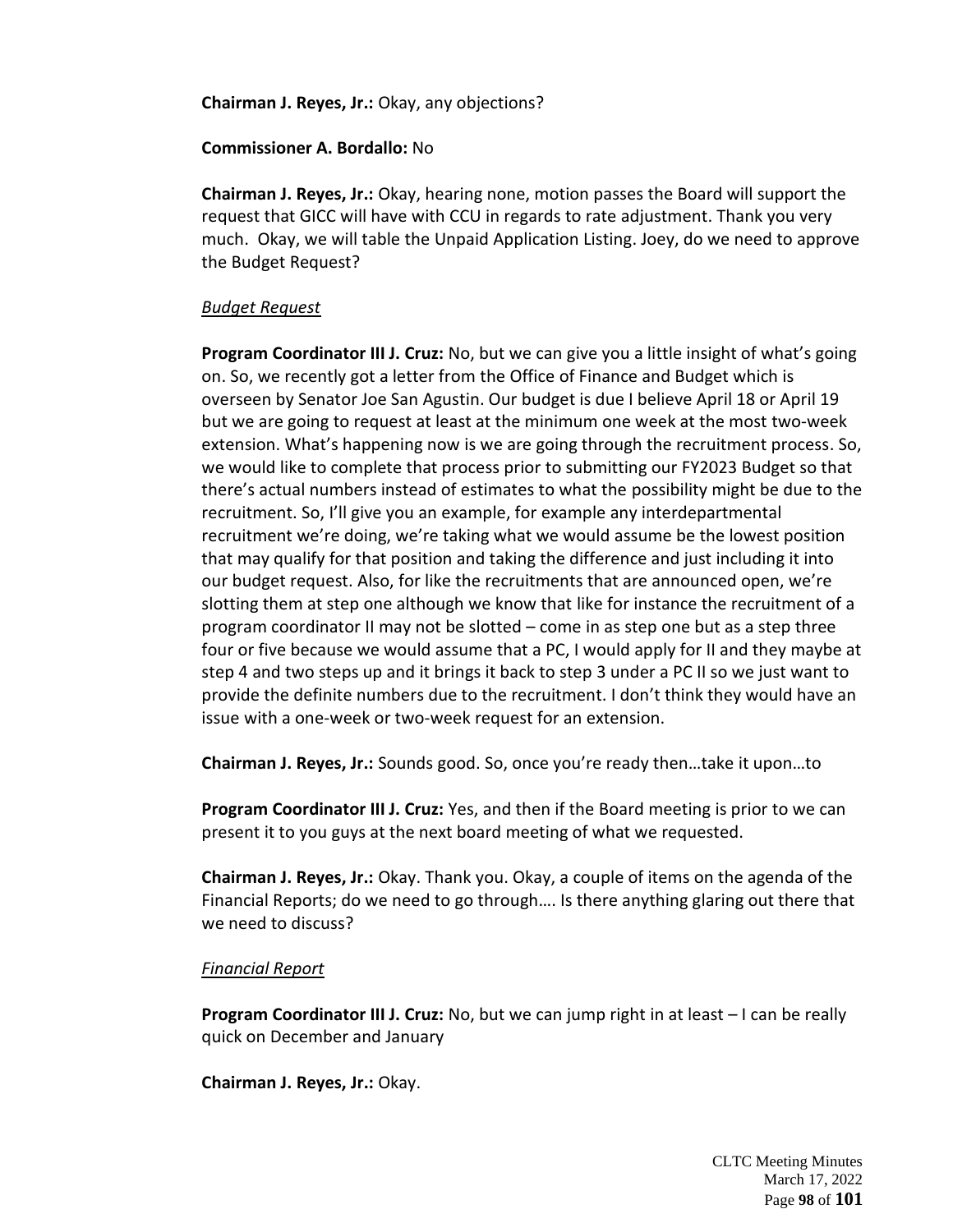**Program Coordinator III J. Cruz:** So, for December 2021 the CLTC Operations Fund collected three hundred ninety thousand two hundred ninety-four and eighteen cents (\$390,294.18.). The payment from GTA is why it's so high, they are a good paying customer of ours. CLTC's Survey and Infrastructure Fund generated eight hundred thirty-four dollars and thirty-three cents (\$834.33). CLTC's Loan Guaranty Fund generated twenty-two thousand six hundred forty-nine dollars and twenty-four cents (\$22,649.24) totaling – a total collection for all three funds four hundred thirteen thousand seven hundred seventy-seven dollars and seventy-five cents (\$413,777.75). We are unable to report on our non-appropriated funds due to no bank statements but we're working on that.

For January 2022, CLTC's Operations Fund collected five thousand eighty dollars and five cents (\$5080.05). CLTC's Survey and Infrastructure Fund collected one thousand five hundred seventy-seven dollars and ninety-nine cents (\$1577.99). CLTC's Loan Guaranty Fund collected fourteen thousand five hundred thirty-three dollars and thirty cents – thirty-eight cents (\$14,533.38) bringing the total collection for January twentyone thousand one hundred ninety-one dollars and forty-two cents (\$21,191.42) so there's a drastic drop, GTA's leases are due in December that's the difference. And again, as of report time the bank statements weren't ready.

**Chairman J. Reyes, Jr.:** Okay, thank you so much. I'm sorry, just for the record, I want to go back to 3B for Commercial. We are tabling the RFPs for the Declared Commercial Leased lots, so just for the record. And then lastly, we have our Agency's Report. Angie, anything you want to highlight.

## *Agency's Report*

**Acting Administrative Director A. Camacho:** So really quick, Joey has been working really hard meeting with Bureau Statistics and Plans and a non-profit RCAC, Rural Community Assistance Corporation to get technical assistance and assistance for infrastructure. So hopefully we have an application going in possibly tomorrow and that's for the TAP Grant.

**Program Coordinator III J. Cruz:** We are – we've encountered some issues regarding our account with grants.gov but what happened was we deleted it and it's a 24-hour waiting period for us to recreate one. We've received source codes but when we entered it it worked once and then after that it locked us out because try to reenter and it just locked the account. So, we requested to delete it and then we'll reestablish first thing in the morning tomorrow hopefully that's the 24-hour reset period.

Acting Administrative Director A. Camacho: Nonetheless the deadline is April 1<sup>st</sup> so we still have time. And then in regards to our affordable housing subdivision the RFI was published – we received three submittals, Joey and I will be meeting we requested a meeting with DPW so we're just waiting on them hopefully we can create an RFP soon.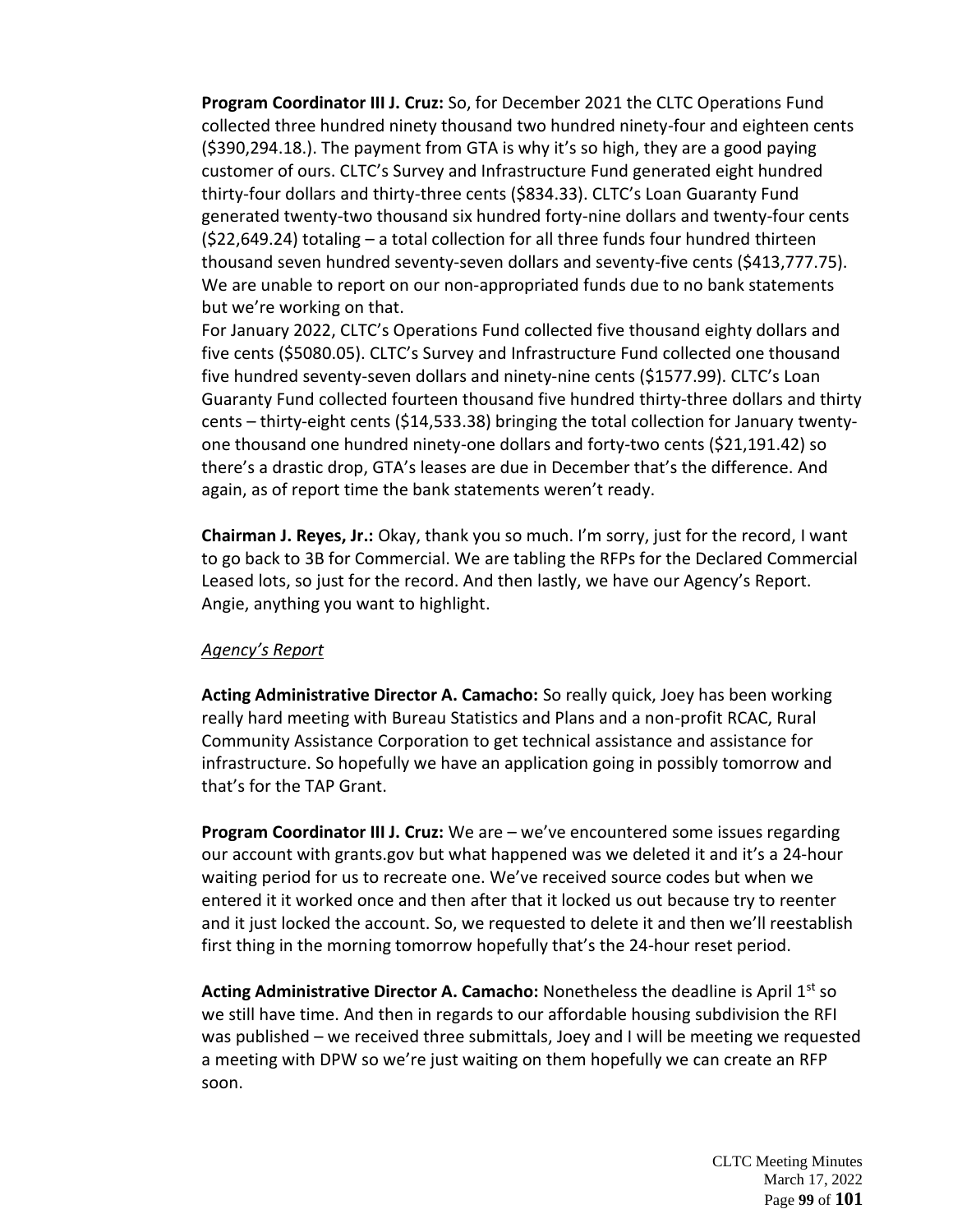**Chairman J. Reyes, Jr.:** Sounds good. That's great, so, just for Commissioner Herrera that's our affordable housing that we're looking up at Yigo the one across GAIN so that will yield us of going through this remind me the number

**Acting Administrative Director A. Camacho:** For one hundred sixty-six houses.

**Commissioner D. Herrera:** Okay. One hundred sixty-six.

**Chairman J. Reyes, Jr.:** So that's very exciting it's taken through the process and is going through that development effort. Anything else Angie?

**Acting Administrative Director A. Camacho:** And then like Joey mentioned, we are in the process of recruitment and we're just pending some office furniture and additional equipment.

**Chairman J. Reyes, Jr.:** We'll be ready. Thank you, Angie. And lastly our Commissioners' Comments

### *Commissioners' Comments*

**Chairman J. Reyes, Jr.:** I think I want to start off again with welcoming Commissioner Herrera. It's good to have you on the Board it's good to have – getting our commissioners full so that we can go through the hard work of making sure we clean up some of the unfortunate issues that we have but also really looking forward to issuing new leases. We should be almost there. And like, Jhoana shared with the December 1995, they're working diligently on 187 and we hope to start issuing from that group. Anything you would like to comment on?

**Commissioner D. Herrera:** No, I just like to thank the staff and management for their hard work and to continue their due diligence in their progress. They're doing an outstanding job as far as I see from last time that we started the Commission about thirty years ago but it's really automated and when we started back with Joey it was just a typewriter but now it's interface so keep up the good work.

**Chairman J. Reyes, Jr.:** Yes, thank you, everybody. Commissioner Bordallo?

**Commissioner A. Bordallo:** No comment

**Chairman J. Reyes, Jr.:** Okay, thank you so much. The time is 5:58 p.m. may I get a motion to adjourn?

**Commissioner D. Herrera:** I'd like to make the motion to adjourn.

**Commissioner A. Bordallo:** I second it.